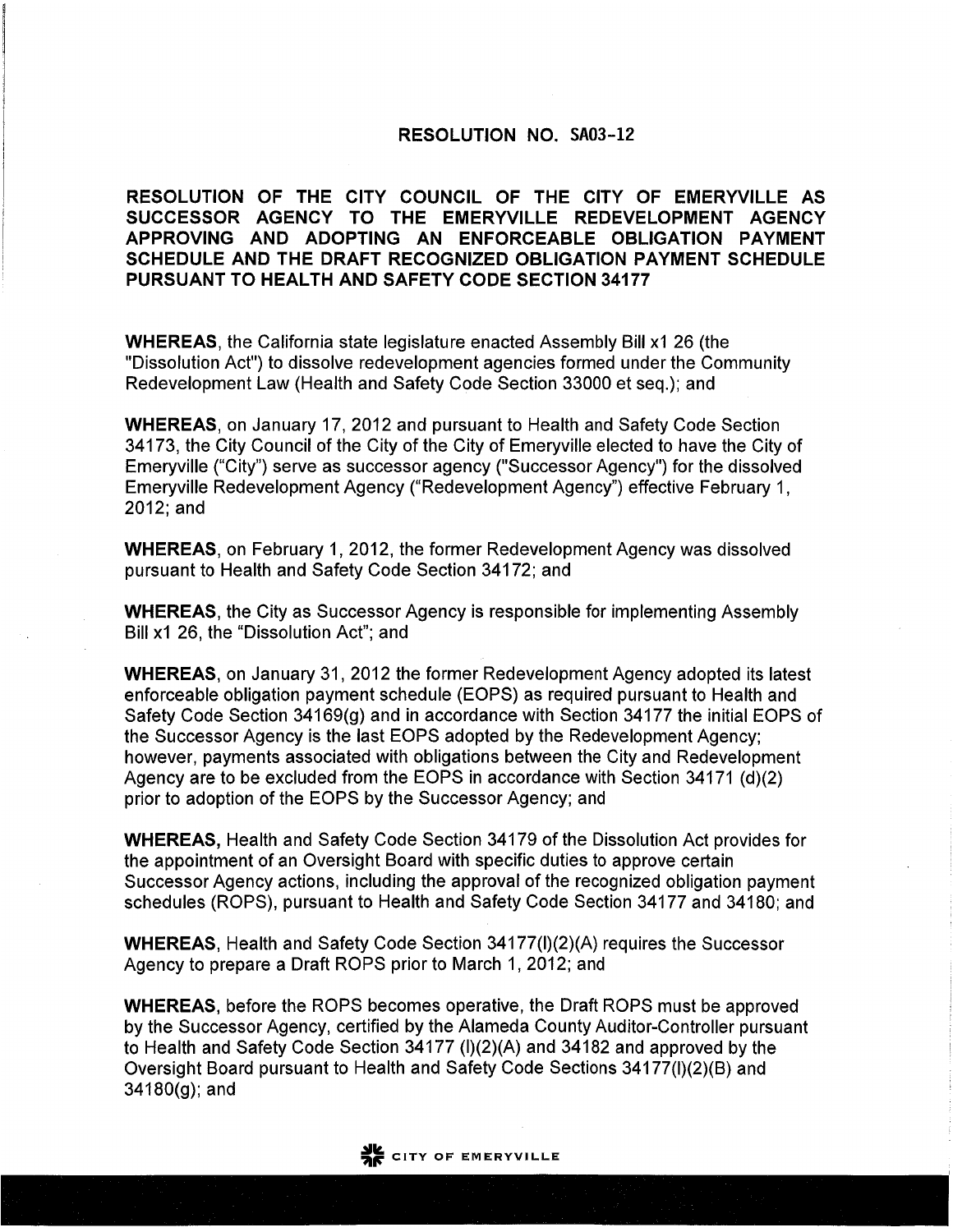Resolution: SA03-12 Successor Agency Agenda Draft Recognized Obligation Payment Schedule February 28, 2012 Page 2 of 3

**WHEREAS, in the interim period before the ROPS becomes effective, the Successor** Agency must make payments on enforceable obligations pursuant to an EOPS adopted by the Successor Agency pursuant to Section 34177; and

WHEREAS, as noted above the initial EOPS of the Successor Agency is the last EOPS adopted by the Redevelopment Agency on January 31, 2012 with the exception of obligations between the City and Redevelopment Agency which are to be excluded from the EOPS in accordance with Section 34171 (d)(2) prior to adoption of the EOPS by the Successor Agency; and

**WHEREAS, the City Council of the City of Emeryville as Successor Agency to the** Emeryville Redevelopment Agency has reviewed and duly considered the Staff Report, the Enforceable Obligation Payment Schedule attached hereto as Exhibit A, the draft Recognized Obligation Payment Schedule attached hereto as Exhibit B, and documents and other written evidence presented at the meeting; now, therefore, be it

**RESOLVED, in accordance with Health and Safety Code Section 34177, the City** Council of the City of Emeryville as Successor Agency to the Emeryville Redevelopment Agency hereby approves and adopts the Enforceable Obligation Payment Schedule attached hereto as Exhibit A and the Draft Recognized Obligation Payment Schedule attached hereto as Exhibit B; and, be it, further

RESOLVED, that the City Council of the City of Emeryville as Successor Agency to the Emeryville Redevelopment Agency, declares that the assets, obligations, liabilities, and activities of the Successor Agency are and shall remain separate from the assets. obligations, liabilities and activities of the City, and that all costs of, liabilities of, and claims against the Successor Agency shall be solely the costs and liabilities of the Successor Agency and shall not be costs of, liabilities of, and/or claims against the City; and, be it, further

RESOLVED, that the City Council of the City of Emeryville as Successor Agency to the Emeryville Redevelopment Agency, hereby authorizes and directs the City Manager or the City Manager's designee, acting on behalf of the Successor Agency, to take such steps necessary and practicable to facilitate the Oversight Board's approval of the ROPS.

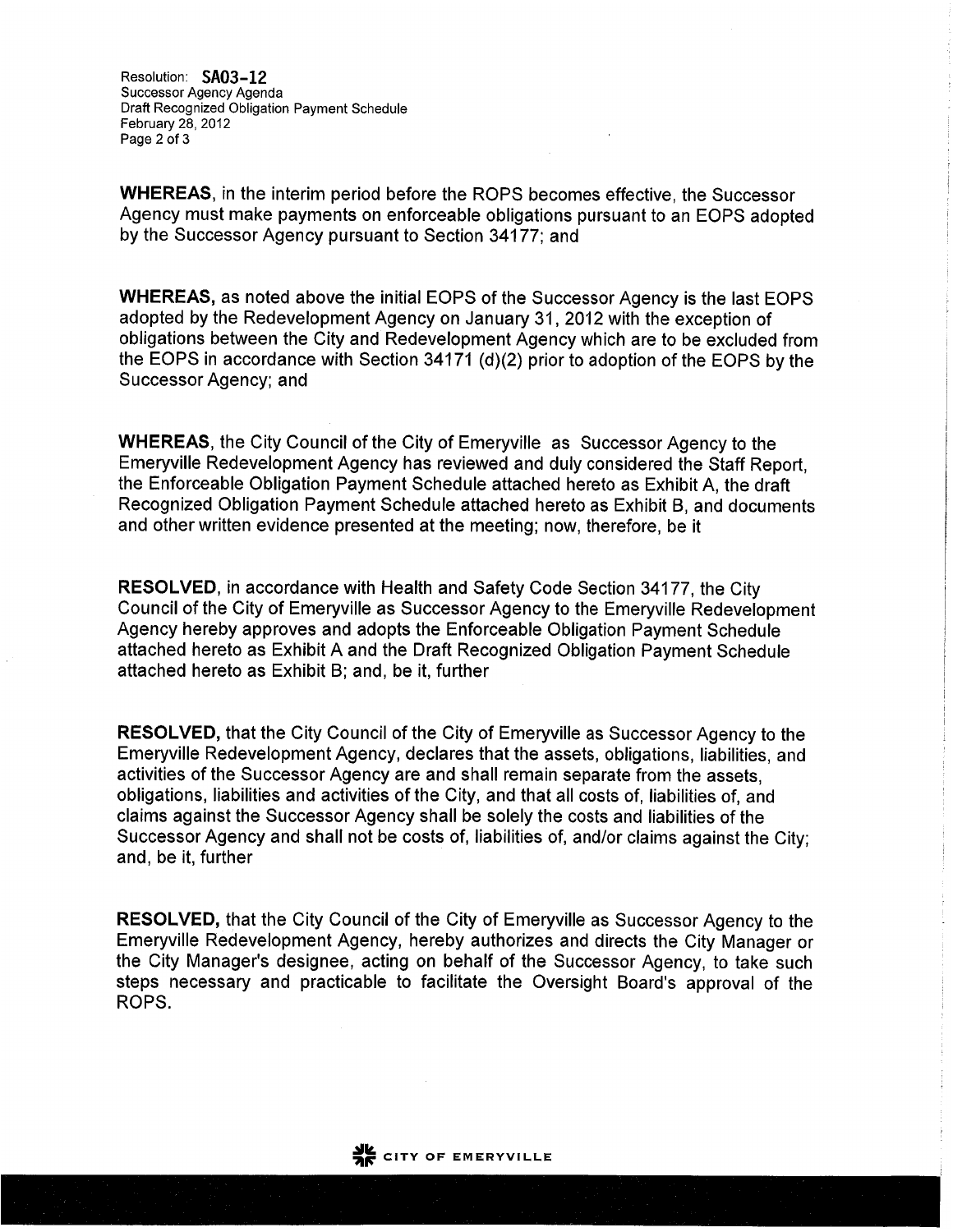Resolution: SA03-12 Successor Agency Agenda Draft Recognized Obligation Payment Schedule February 28, 2012 Page 3 of 3

ADOPTED, by the City Council of the City of Emeryville as Successor Agency to the Emeryville Redevelopment Agency at a Special Meeting held on Tuesday, February 28, 2012 by the following vote:

AYES: (5) Mayor West, Vice Mayor Brinkman and Councilmembers Asher, Atkin and Davis

| NOES: (0)<br><b>None</b>       | <b>ABSENT:</b> None                                         |
|--------------------------------|-------------------------------------------------------------|
| <b>EXCUSED:</b><br><b>None</b> | <b>ABSTAINED:</b><br><b>None</b><br>v<br>Mr<br><b>MAYOR</b> |
| <b>ATTEST:</b>                 | <b>APPROVED AS TO FORM:</b>                                 |
|                                | Mulae Sixele                                                |
| <b>GITY CLERK</b>              | <b>CITY ATTORNEY</b>                                        |

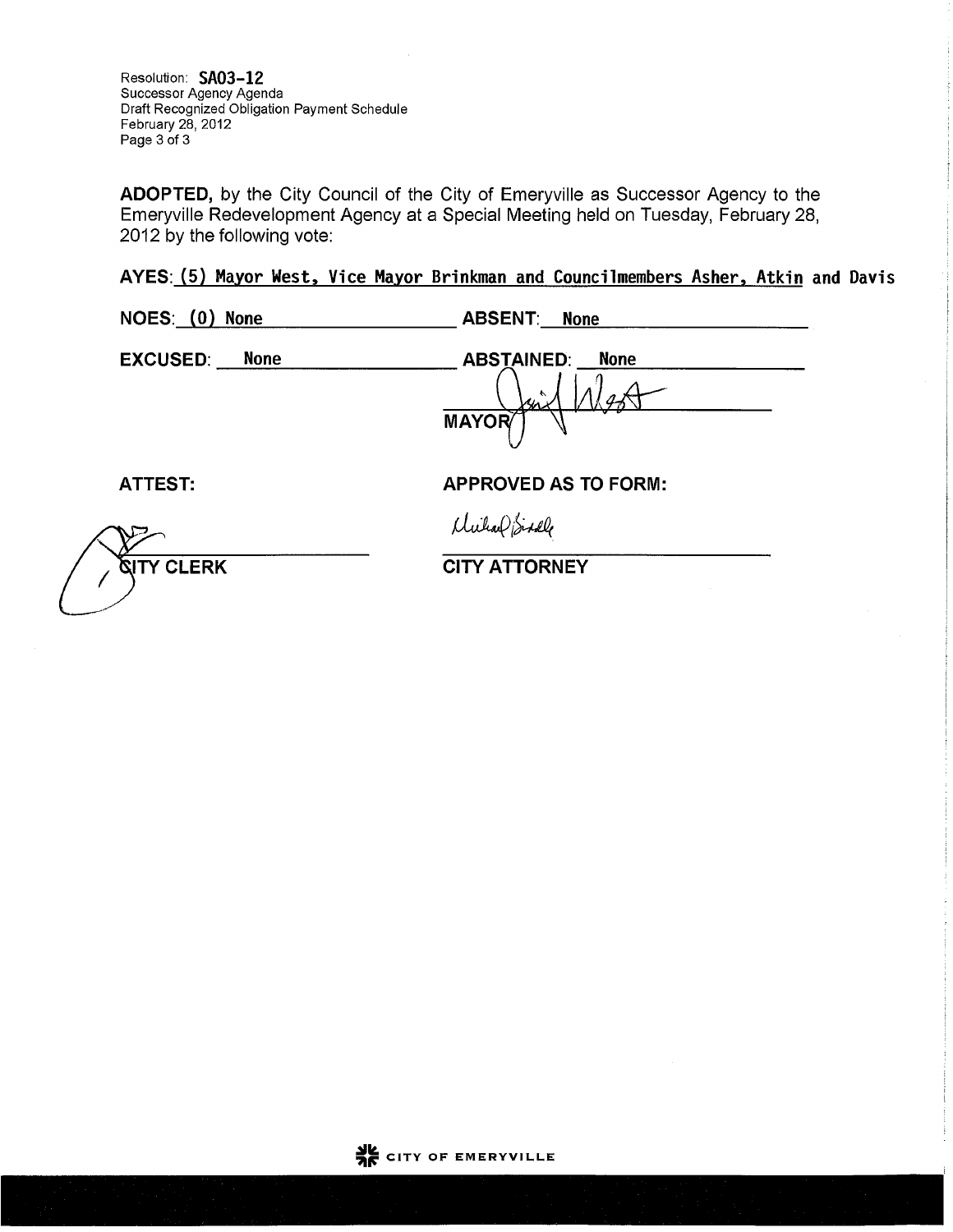**2012 ENFORCEABLE OBLIGATION PAYMENT SCHEDULE Per AB 26 - Section 34177 (\*)**

ncy and is valid through June 30, 2012. It is the basis for the Draft Recognized Obligation Payment **Schedule (ROPS), which must be adopted by the successor agency before March 1, 2012.**

|                                                                                                                                                                                                                         |                                                                                      |                                                           |                                                                                                                  |                                                | <b>Total Due During</b> | Payable from the Redevelopment Property Tax Increment Fund (RPTIF)<br>Payments by month<br><b>Fiscal Year</b> |           |           |           |            |                     |                     |
|-------------------------------------------------------------------------------------------------------------------------------------------------------------------------------------------------------------------------|--------------------------------------------------------------------------------------|-----------------------------------------------------------|------------------------------------------------------------------------------------------------------------------|------------------------------------------------|-------------------------|---------------------------------------------------------------------------------------------------------------|-----------|-----------|-----------|------------|---------------------|---------------------|
| Project Name / Debt Obligation                                                                                                                                                                                          | Project                                                                              | Payee-Obligee                                             | Description                                                                                                      | <b>Total Outstanding</b><br>Debt or Obligation | 2011-2012**             | Jan 2012                                                                                                      | Feb 2012  | Mar 2012  | Apr 2012  | May 2012   | Jun 2012            | Total               |
| Professional Services Agreement (August 30,<br>1) 2010)                                                                                                                                                                 | 3706 San Pablo Avenue/1025<br>MacArthur                                              | <b>Burke Williams Sorenson</b>                            | Legal services related to recovery of<br>emediation costs                                                        | Unknown                                        |                         |                                                                                                               |           |           |           |            |                     |                     |
| 2) Bay/Shellmound Assessment                                                                                                                                                                                            | 3706 San Pablo Avenue/1025<br>MacArthur                                              | City of Emeryville                                        | Assessment on Housing Parcels                                                                                    | 7,067.92                                       |                         |                                                                                                               |           |           |           |            |                     |                     |
| 3) Contract for services                                                                                                                                                                                                | 3706 San Pablo Avenue/1025<br>MacArthur                                              | Peralta Service Corp                                      | Maintenance at 3706 SPA                                                                                          | 52,500.0                                       |                         |                                                                                                               |           |           |           |            |                     |                     |
| Affordable Housing Option Agreement (Feb 15,<br>$4)$ 2011)                                                                                                                                                              | 3706 San Pablo Avenue/1025<br>MacArthur                                              | City of Emeryville-Housing<br>Successor                   | Remediation of 3706 SPA                                                                                          | 240,000.0                                      |                         |                                                                                                               |           |           |           |            |                     |                     |
| Amended and Restated Affordable Housing<br>Reimbursement Agreement dated February 15,<br>2011 and the First Amendment to Amended and<br>Restated Affordable Housing Reimbursement<br>5) Agreement dated June 21, 2011"  | 3706 San Pablo Avenue/1025<br>MacArthur                                              | City of Emeryville-Housing<br>Successor                   | <b>Project Management</b>                                                                                        | 223,888.2                                      | 22,983.96               | 3,830.66                                                                                                      | 3,830.66  | 3,830.66  | 3,830.66  | 3,830.66   | 3,830.66 \$         | 22,983.96           |
| 6) Contract for services                                                                                                                                                                                                | 48th St Community Garden                                                             | Aquatierra Assoc/Weiss                                    | Remediation management                                                                                           | 5,777.9                                        | 5,777.9                 |                                                                                                               |           |           |           | 5,777.9    |                     | 5.777.97            |
| Amended and Restated Public Improvements<br>Reimbursement Agreement (Feb 15, 2011) and<br>Public Improvements Option Agreement (February<br>7) 15, 2011) /License agreement (Dec 9, 2010)                               | 48th St Community Garden<br>5890/5900 Christie Avenue                                | City of Emeryville/Emeryville<br>Community Organic Garden | Costs to remediate site soils and construct<br>improvements                                                      | 120,000.00                                     | 120,000.00              |                                                                                                               |           |           |           | 120,000.00 |                     | 120,000.00          |
| 8) Christie Ave Acquisition Agreement (3/15/11)                                                                                                                                                                         | Housing<br>5890/5900 Christie Avenue                                                 | Charles & Elizabeth Leone<br>Franchise Tax Board - Flynn  | Promissory Note - 11/08/2011                                                                                     | 4,681,341.3                                    |                         |                                                                                                               |           |           |           |            |                     |                     |
| 9) Christie Ave Acquisition Agreement (3/15/11)                                                                                                                                                                         | Housing<br>5890/5900 Christie Avenue                                                 | Note                                                      | Promissory Note - 11/08/2011                                                                                     | 144,333.57                                     |                         |                                                                                                               |           |           |           |            |                     |                     |
| 10) Christie Ave Acquisition Agreement (3/15/11)                                                                                                                                                                        | Housina                                                                              | Miriam Flynn                                              | Promissory Note - 11/08/2011                                                                                     | 4,330,007.0                                    |                         |                                                                                                               |           |           |           |            |                     |                     |
| Affordable Housing Option Agreement (Feb 15,<br>11) 2011)                                                                                                                                                               | 5890/5900 Christie Avenue<br>Housing                                                 | City of Emeryville-Housing<br>Successor                   | <b>Site Demolition</b>                                                                                           | 219,550.0                                      |                         |                                                                                                               |           |           |           |            |                     |                     |
| Affordable Housing Option Agreement (Feb 15,<br>12) 2011)                                                                                                                                                               | 5890/5900 Christie Avenue<br>Housing                                                 | City of Emeryville-Housing<br>Successor                   | Site Cleanup                                                                                                     | 2,388,900.0                                    |                         |                                                                                                               |           |           |           |            |                     |                     |
| Affordable Housing Option Agreement (Feb 15,<br>13) 2011)                                                                                                                                                               | 5890/5900 Christie Avenue<br>Housing                                                 | City of Emeryville-Housing<br>Successor                   | Site Assessment                                                                                                  | 94,350.0                                       |                         |                                                                                                               |           |           |           |            |                     |                     |
| Affordable Housing Option Agreement (Feb 15,<br>$14)$ 2011)                                                                                                                                                             | 5890/5900 Christie Avenue<br>Housing                                                 | City of Emeryville-Housing<br>Successor                   | Remediation monitoring                                                                                           | 271.500.00                                     |                         |                                                                                                               |           |           |           |            |                     |                     |
| Amended and Restated Affordable Housing<br>Reimbursement Agreement dated February 15,<br>2011 and the First Amendment to Amended and<br>Restated Affordable Housing Reimbursement<br>15) Agreement dated June 21, 2011" | 5890/5900 Christie Avenue<br>Housing                                                 | City of Emeryville-Housing<br>Successor                   | <b>Project Management</b>                                                                                        | 223,888.2                                      | 22,983.96               | 3,830.66                                                                                                      | 3,830.66  | 3,830.66  | 3,830.66  | 3,830.66   | 3,830.66 \$         | 22,983.96           |
| Amended and Restated Affordable Housing<br>Reimbursement Agreement dated February 15,<br>2011 and the First Amendment to Amended and<br>Restated Affordable Housing Reimbursement<br>16) Agreement dated June 21, 2011" | 6150 Christie Avenue                                                                 | City of Emeryville-Housing<br>Successor                   | <b>Project Management</b>                                                                                        | 223,888.20                                     | 22.983.96               | 3,830.66                                                                                                      | 3,830.66  | 3,830.66  | 3,830.66  | 3,830.66   | 3,830.66 \$         | 22,983.96           |
| Professional Services Agreement (August 30,<br>17) 2010)                                                                                                                                                                | 6150 Christie Avenue                                                                 | <b>Burke Williams Sorenson</b>                            | Legal services related to recovery of<br>remediation costs                                                       | Unknown                                        |                         |                                                                                                               |           |           |           |            |                     |                     |
| 18) Contract for services<br>Contract for services                                                                                                                                                                      | 6150 Christie Avenue<br>64th and Christie                                            | Peralta Service Corp<br>Susan Colman                      | Maintenance at 6150 Christie<br><b>Environmental Oversight</b>                                                   | 28,320.00<br>4,000.0                           | 4.000.00                |                                                                                                               | 800.00    | 800.00    | 800.00    | 800.00     | 800.00 \$           | $\sim$<br>4,000.00  |
| 20) Bay/Shellmound Assessment                                                                                                                                                                                           | <b>Adeline Properties</b>                                                            | City of Emeryville                                        | Assessment on Housing Parcels                                                                                    | 2,202.58                                       |                         |                                                                                                               |           |           |           |            | £.                  | $\sim$              |
| 21) Bay/Shellmound Assessment<br>Amended and Restated Affordable Housing<br>Reimbursement Agreement dated February 15,<br>2011 and the First Amendment to Amended and<br>Restated Affordable Housing Reimbursement      | Ambassador                                                                           | City of Emeryville<br>City of Emeryville-Housing          | Assessment on Housing Parcels                                                                                    | 1,470.27                                       | $\sim$                  |                                                                                                               |           |           |           |            | $\hat{\mathcal{L}}$ | $\sim$              |
| 22) Agreement dated June 21, 2011"                                                                                                                                                                                      | Ambassador<br><b>Amtrak Station</b>                                                  | Successor<br>Wareham                                      | Project Management<br>Obligation to purchase upon termination                                                    | 85,984.5<br>1.00                               | 21,496.14               | 3,582.69                                                                                                      | 3,582.69  | 3,582.69  | 3,582.69  | 3,582.69   | 3,582.69            | 21,496.14<br>$\sim$ |
| 23) Lease (3/2/1993)<br>24) Lease (Expires 2018)                                                                                                                                                                        | <b>Amtrak Station</b>                                                                | Alameda County                                            | Property Taxes for Amtrak Stn                                                                                    | 339,300.00                                     |                         |                                                                                                               |           |           |           |            |                     |                     |
| 25) Lease (Expires 2018)<br>Order Confirming Settlements w/ Chevron, Adams                                                                                                                                              | <b>Amtrak Station</b>                                                                | Wareham                                                   | Amtrak lease payment to property owner                                                                           | 1,119,332.00                                   | 164,942.04              | 13,745.17                                                                                                     | 13,745.17 | 13,745.17 | 13,745.17 | 13,745.17  | 13,745.17 \$        | 82,471.02           |
| Koeckritz, Robinson, UPRR (July 23, 2010);<br>Agency v Robinson et.al.; Alameda County Sup Ct, Bay Street - Site B Groundwater<br>26) Case No. RG06-267594                                                              | Remediation                                                                          | vendors                                                   | EKI, DTSC, Clearwater & other Costs to remediate groundwater beneath<br>Site B from on-site and off-site sources | 6,155,369.06                                   |                         |                                                                                                               |           |           |           |            |                     |                     |
| 27) Bay Shellmound Assessment                                                                                                                                                                                           | Bay Street - Site B Redevelopment City of Emeryville                                 |                                                           | Bay Shellmound Assessment lien                                                                                   | 26,066.91                                      |                         |                                                                                                               |           |           |           |            |                     |                     |
| 28) Contract for services                                                                                                                                                                                               | Bay Street - Site B Redevelopment Watry Design                                       |                                                           | Parking Costs - Bay St Phase II                                                                                  | 7,763.10                                       |                         |                                                                                                               |           |           |           |            |                     |                     |
| 29) Contract for services                                                                                                                                                                                               | Bay Street - Site B Redevelopment Fieldman Rolapp & Assoc<br>Bay Street Site A Hotel |                                                           | <b>Bay Street Parking Svcs</b>                                                                                   | 15,648.00                                      |                         |                                                                                                               |           |           |           |            |                     |                     |
| Disposition and Development Agreement - Option<br>30) to Acquire Hotel Parcel                                                                                                                                           | Development                                                                          | Madison Bay Street LLC                                    | Agency option to acquire hotel parcel upon<br>certain conditions precedent                                       | 2,000,000.00                                   |                         |                                                                                                               |           |           |           |            |                     |                     |
| Disposition and Development Agreement (Section<br>31) 212) - Long Term Risk Management Plan                                                                                                                             | Bay Street Site A Groundwater<br>Remediation/Monitoring                              | Madison Bay Street LLC                                    | Responsible for costs of groundwater<br>monitoring and remediation as between                                    |                                                |                         |                                                                                                               |           |           |           |            |                     |                     |
| Disposition and Development Agreement (Section<br>32) 212) - Long Term Risk Management Plan                                                                                                                             | Bay Street Site A Groundwater<br>Remediation/Monitoring                              | Madison Bay Street LLC                                    | Responsible for costs of groundwater<br>monitoring and remediation as between<br>Agency and Bay Street Partners  | \$0.00                                         |                         |                                                                                                               |           |           |           |            |                     |                     |

| <b>Totals - This Page</b>                                                                                                                                                                      | 23.012.449.88  | 385,168.03    | 28,819.84    | $29,619.84$ \$    | 29,619.84 \$     | 29,619.84        | 155,397.81 \$        | 29,619.84       | \$302,697.01  |
|------------------------------------------------------------------------------------------------------------------------------------------------------------------------------------------------|----------------|---------------|--------------|-------------------|------------------|------------------|----------------------|-----------------|---------------|
| Totals - Page 2                                                                                                                                                                                | 324,843,413.80 | 35,218,005.82 | 3,436,645.34 | 219,952.34 \$     | 4,286,432.61 \$  | 184,805.30       | 6,444,318.30         | 10,464,753.30   | 25,036,907.19 |
| Totals - Page 3                                                                                                                                                                                | 29.074.185.50  | 206.971.00    | 19.410.62    | 59.212.38 S       | 28.337.00 \$     | 43,337.00        | 28,337.00            | 28.337.00 \$    | 206.971.00    |
| Totals - Page 4                                                                                                                                                                                | 17,129,004.05  | 14,786,810.28 | 210,578.24   | $1,030,541.29$ \$ | 13,488,864.39 \$ | 31,211.36        | 12,760.00 \$         | 12,855.00       | 14,786,810.28 |
| Totals - Page 5                                                                                                                                                                                | 210.578.24     | 1,030,541.29  | 31,211.36    | $12,760.00$ \$    | 12,855.00        | 14,786,810.28    |                      |                 | 14,843,636.64 |
| Total - Page 6                                                                                                                                                                                 | 30,083,418.81  | 5,452,222.00  | 482,680.51   | 2,277,523.82 \$   | 254,083.64       | 135,887.72       | 436,903.34           | 1,865,142.97 \$ | 5,452,222.00  |
| Total - Page 7                                                                                                                                                                                 | 15,861,170.89  | 1,371,932.91  | 1,303,449.28 | 18,549.36 \$      | 13,049.36        | $6,029.00$   9   | $1,500.00$ $\mid$ \$ |                 | 1,342,577.00  |
| Totals - Page 8                                                                                                                                                                                | 701.207.36     | 701,207.36    | 318.872.16   | 72.814.00 \$      | 81.946.60 \$     | 72.814.00        | 72.814.00 \$         | 81.946.60 S     | 701,207.36    |
| Totals - Page 9                                                                                                                                                                                | 5.794.827.39   | 5,794,827.39  | 2,546,784.87 |                   |                  |                  | 2,546,784.87 \$      | 701,257.65      | 5,794,827.39  |
| <b>Grand total - All Pages</b>                                                                                                                                                                 | 446,710,255.92 | 64,947,686.08 | 8,378,452.22 | 3,720,973.03 \$   | 18,195,188.44 \$ | 15,290,514.50 \$ | 9,698,815.32         | 13,183,912.36   | 68,467,855.87 |
| * This Enforceshie Obligation Payment Schedule (EOPS) is to be adopted by the successor agency and is valid through June 30, 2012. It is the basis for the Draft Recognized Obligation Payment |                |               |              |                   |                  |                  |                      |                 |               |

**\*\* All totals due during fiscal year and payment amounts are projected.** 

# Exhibit A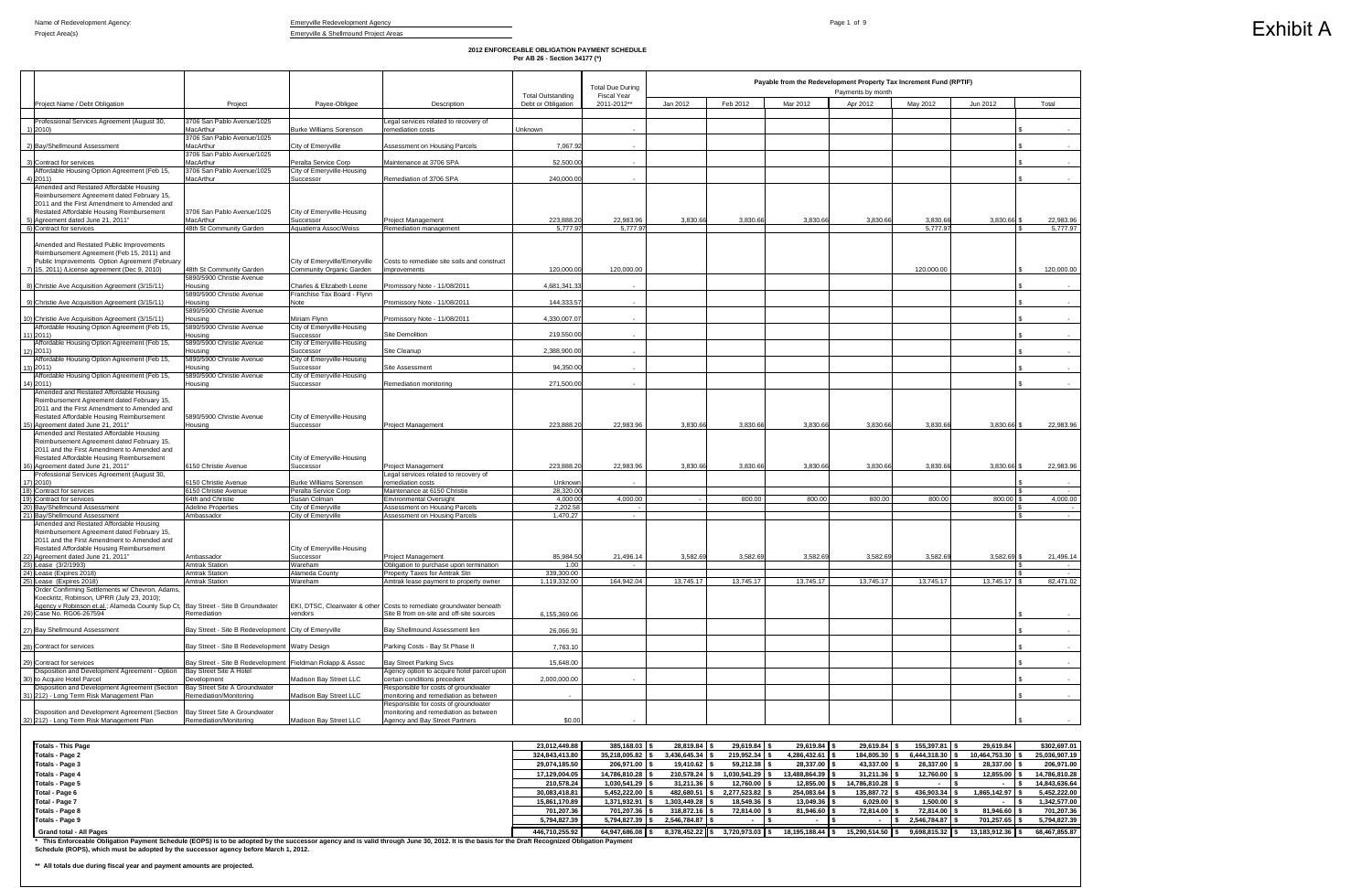### **2012 ENFORCEABLE OBLIGATION PAYMENT SCHEDULE Per AB 26 - Section 34177 (\*)**

|                                                                                                                                    |                                                                                                                                                                                                                                                  |                                                    |                                                                                                                                                                                                                       | <b>Total Outstanding</b>                | <b>Total Due During</b><br><b>Fiscal Year</b>                                            | Payable from the Redevelopment Property Tax Increment Fund (RPTIF)<br>Payments by month<br>Jan 2012<br>Feb 2012<br>Mar 2012<br>Apr 2012<br>May 2012<br>Jun 2012 |                        |                          |            |                |                                               |          |                             |
|------------------------------------------------------------------------------------------------------------------------------------|--------------------------------------------------------------------------------------------------------------------------------------------------------------------------------------------------------------------------------------------------|----------------------------------------------------|-----------------------------------------------------------------------------------------------------------------------------------------------------------------------------------------------------------------------|-----------------------------------------|------------------------------------------------------------------------------------------|-----------------------------------------------------------------------------------------------------------------------------------------------------------------|------------------------|--------------------------|------------|----------------|-----------------------------------------------|----------|-----------------------------|
| Project Name / Debt Obligation                                                                                                     | Project                                                                                                                                                                                                                                          | Payee-Obligee                                      | Description                                                                                                                                                                                                           | Debt or Obligation                      | 2011-2012**                                                                              |                                                                                                                                                                 |                        |                          |            |                |                                               |          | Total                       |
|                                                                                                                                    |                                                                                                                                                                                                                                                  |                                                    |                                                                                                                                                                                                                       |                                         |                                                                                          |                                                                                                                                                                 |                        |                          |            |                |                                               |          |                             |
| 1) Professional Services Agreement                                                                                                 | Bay Street Site A Groundwater<br>Remediation/Monitoring                                                                                                                                                                                          | Erler & Kalinowski (EKI)                           | Environmental engineer re on-going groundwater monitoring<br>at Bay Street/Site A                                                                                                                                     | $\mathbb{S}$<br>507,668.09              | 65,000.00                                                                                | 10,000                                                                                                                                                          | 10,000                 | 10,000                   | 20,000     | $5,000$ \ \$   | 10,000                                        | l S      | 65,000.00                   |
| Agency v Elementis; US District Ct, Case No. C99- Bay Street Site A Groundwater                                                    |                                                                                                                                                                                                                                                  |                                                    | Reimbursement of Groundwater Monitoring/Remediation                                                                                                                                                                   | credit for sums                         |                                                                                          |                                                                                                                                                                 |                        |                          |            |                |                                               |          |                             |
| 2) 03719 WHA                                                                                                                       | Remediation/Monitoring                                                                                                                                                                                                                           | <b>Sherwin Williams</b>                            | Costs w/credit for sums paid to EKI                                                                                                                                                                                   | paid to EKI; 5% of                      |                                                                                          |                                                                                                                                                                 |                        |                          |            |                |                                               |          |                             |
|                                                                                                                                    | Bay Street Site A Groundwater                                                                                                                                                                                                                    |                                                    |                                                                                                                                                                                                                       |                                         |                                                                                          |                                                                                                                                                                 |                        |                          |            |                |                                               |          |                             |
| 3) Environmental Oversight Agreement                                                                                               | Remediation/Monitoring                                                                                                                                                                                                                           | <b>DTSC</b>                                        | <b>Regulatory Oversight</b>                                                                                                                                                                                           | Unknowr                                 |                                                                                          |                                                                                                                                                                 |                        |                          |            |                |                                               | . ጽ      |                             |
|                                                                                                                                    |                                                                                                                                                                                                                                                  | <b>DTSC</b>                                        | Oversight of assessment, remediation and monitoring of                                                                                                                                                                |                                         |                                                                                          |                                                                                                                                                                 |                        |                          | 10,000.00  |                |                                               |          |                             |
| 4) Voluntary Cleanup Agreement (January 31, 2012) Corporation Yard Remediation<br>City/Agency Purchase & Sale Agreement (June 4,   |                                                                                                                                                                                                                                                  |                                                    | hazardous materials                                                                                                                                                                                                   | 250,000.00                              | 50,000.00                                                                                |                                                                                                                                                                 | 10,000.00              | 10,000.00                |            | 10,000.00      | $10,000.00$ \$                                |          | 50,000.00                   |
| 2009) - Corp Yard/Jan 27, 2012 Claim of City of                                                                                    |                                                                                                                                                                                                                                                  |                                                    | Indemnification of City for costs of remediation and                                                                                                                                                                  |                                         |                                                                                          |                                                                                                                                                                 |                        |                          |            |                |                                               |          |                             |
| 5) Emeryville-California Tort Claim Act                                                                                            | <b>Corporation Yard Remediation</b>                                                                                                                                                                                                              | City of Emeryville as Indemnitee                   | monitoring of soil and groundwater contamination                                                                                                                                                                      | Unknowr                                 |                                                                                          |                                                                                                                                                                 |                        |                          |            |                |                                               |          |                             |
| Professional Services Agreement (January 31,                                                                                       |                                                                                                                                                                                                                                                  |                                                    | Remediation and monitoring of soil and groundwater                                                                                                                                                                    |                                         |                                                                                          |                                                                                                                                                                 |                        |                          |            |                |                                               |          |                             |
| $6)$ 2012)                                                                                                                         | <b>Corporation Yard Remediation</b>                                                                                                                                                                                                              | EKI                                                | contamination                                                                                                                                                                                                         | 5,850,000.00                            | 753,000.00                                                                               | 127,000.00                                                                                                                                                      | 133,000.00             | 230,000.00               | 138,000.00 | 75,000.00      | $50,000.00$ \$                                |          | 753,000.00                  |
| Professional Services Agreement (September 1<br>7) 2010)                                                                           | <b>Corporation Yard Remediation</b>                                                                                                                                                                                                              | Cox Castle Nicholsen                               | Legal services relating to recovery of remediation costs                                                                                                                                                              | Unknowr                                 |                                                                                          |                                                                                                                                                                 |                        |                          |            |                |                                               |          |                             |
| Professional Services Agreement (August 30,                                                                                        |                                                                                                                                                                                                                                                  |                                                    |                                                                                                                                                                                                                       |                                         |                                                                                          |                                                                                                                                                                 |                        |                          |            |                |                                               |          |                             |
| 8) 2010)                                                                                                                           | <b>Corporation Yard Remediation</b>                                                                                                                                                                                                              | <b>Burke Williams Sorenson</b>                     | Legal services relating to recovery of remediation costs                                                                                                                                                              | Unknowr                                 |                                                                                          |                                                                                                                                                                 |                        |                          |            |                |                                               |          |                             |
| CIERRA Loan agreement for Site Remediation -                                                                                       |                                                                                                                                                                                                                                                  |                                                    |                                                                                                                                                                                                                       |                                         |                                                                                          |                                                                                                                                                                 |                        |                          |            |                |                                               |          |                             |
| 9) 12/21/2007 (Due: 6 yrs from agreement)                                                                                          | Doyle-Hollis Park                                                                                                                                                                                                                                | City of Emeryville-EPA                             | Brownfield Revolving Loan Fund - Remediation loan                                                                                                                                                                     | 211,143.00                              | 211,143.00                                                                               |                                                                                                                                                                 |                        |                          |            | 211,143.00     |                                               | \$       | 211,143.00                  |
| 10) Contract for services<br>11) Enterprise Zone                                                                                   | Economic Development<br><b>Economic Development</b>                                                                                                                                                                                              | <b>Townsend Public Affairs</b><br>City of Oakland  | Prof Svcs to secure public financing<br><b>Enterprise Zone Administration</b>                                                                                                                                         | 63,000.00                               | 63,000.00<br>50,000.00                                                                   | 10,000.00                                                                                                                                                       | 13,000.00<br>50,000.00 | 10,000.00                | 10,000.00  | 10,000.00      | 10,000.00                                     | <b>S</b> | 63,000.00                   |
| 12) Owner Participation Agreement                                                                                                  | <b>EmeryStation Greenway</b>                                                                                                                                                                                                                     | <b>EmeryStation Triangle LLC</b>                   | Tax Increment sharing                                                                                                                                                                                                 | $\overline{450,000.00}$<br>1,884,161.00 | $\sim$                                                                                   |                                                                                                                                                                 |                        |                          |            |                |                                               | - \$     | 50,000.00<br>$\sim$ $ \sim$ |
| 13) Contract for services                                                                                                          | Finance                                                                                                                                                                                                                                          | Lance Soll & Lunghard                              | <b>Audit Services</b>                                                                                                                                                                                                 | 28,710.20                               | 31,762.00                                                                                | 4,000.00                                                                                                                                                        |                        | $\sim$                   |            | 8,000.00       |                                               | l \$     | 12,000.00                   |
| 14) Obligation for County Fees                                                                                                     | Finance                                                                                                                                                                                                                                          | <b>Alameda County</b>                              | <b>Property Tax Collection Fees</b>                                                                                                                                                                                   | 285,421.00                              | 285,421.00                                                                               |                                                                                                                                                                 |                        |                          |            | 285,421.00     |                                               | -\$      | 285,421.00                  |
| 15) Bond Trustee Fees                                                                                                              | Finance                                                                                                                                                                                                                                          | Bank of New York Mellon                            | <b>Bond Trustee services</b>                                                                                                                                                                                          | 314,380.00                              | 16,500.00                                                                                |                                                                                                                                                                 |                        | 16,500.00                |            |                |                                               | - \$     | 16,500.00                   |
|                                                                                                                                    |                                                                                                                                                                                                                                                  |                                                    |                                                                                                                                                                                                                       |                                         |                                                                                          |                                                                                                                                                                 |                        |                          |            |                |                                               |          |                             |
| 16) Loan Agreement with EUSD                                                                                                       | Finance                                                                                                                                                                                                                                          |                                                    | City of Emeryville as Successor Agency   Portion of pass through payments pledged for EUSD loan                                                                                                                       | 2,958,769.00<br>Unknown % of            | 240,041.00                                                                               |                                                                                                                                                                 |                        |                          |            | 153,073.00     | 86,968.00 \$                                  |          | 240,041.00                  |
| 17) Contract for services                                                                                                          | Finance                                                                                                                                                                                                                                          | <b>MuniServices</b>                                | Property Tax Audit Services                                                                                                                                                                                           | recovery                                |                                                                                          |                                                                                                                                                                 |                        |                          |            |                |                                               |          |                             |
| Tax Allocation Revenue Bonds, 1995                                                                                                 | Finance                                                                                                                                                                                                                                          | <b>Bank of New York Mellon</b>                     | 1995 Bonds to fund projects                                                                                                                                                                                           | 7,454,032.13                            | 910,859.13                                                                               |                                                                                                                                                                 |                        | 151,383.13               |            |                | $381,383.00$ \ \$                             |          | 532,766.13                  |
| Tax Allocation Revenue Bonds, 1998 Series B                                                                                        | Finance                                                                                                                                                                                                                                          | Bank of New York Mellon                            | 1998 Series B Bonds to fund projects                                                                                                                                                                                  | 57,433,288.13                           | 5,419,827.38                                                                             |                                                                                                                                                                 |                        | 966,208.13               |            |                | 2,236,208.00 \$ 3,202,416.13                  |          |                             |
| Tax Allocation Revenue Bonds, 1998 Series C                                                                                        | Finance                                                                                                                                                                                                                                          | Bank of New York Mellon                            | 1998 Series C Bonds to fund projects                                                                                                                                                                                  | 22,378,977.01                           | 2,358,559.39                                                                             |                                                                                                                                                                 |                        | 454,275.01               |            |                | 959,275.00 \$ 1,413,550.01                    |          |                             |
| Tax Allocation Revenue Bonds, 2001 Series A                                                                                        | Finance                                                                                                                                                                                                                                          | Bank of New York Mellon                            | 2001 Series A Bonds to fund non-housing projects                                                                                                                                                                      | 26,542,534.00                           | 2,713,936.00                                                                             |                                                                                                                                                                 |                        | 438,106.00               |            |                | 1,143,105.00 \$ 1,581,211.00                  |          |                             |
| Tax Allocation Revenue Bonds, 2001 Series B<br>Tax Allocation Revenue Bonds, 2002 Series A                                         | Finance<br>Finance                                                                                                                                                                                                                               | Bank of New York Mellon<br>Bank of New York Mellon | 2001 Series B Bonds to fund projects<br>2002 Series A Bonds to fund non-housing projects                                                                                                                              | 6,237,575.00<br>18,114,300.50           | 437,154.00<br>3,255,123.00                                                               |                                                                                                                                                                 |                        | 110,133.00<br>345,587.50 |            |                | 165,133.00 \$<br>1,465,588.00 \$ 1,811,175.50 |          | 275,266.00                  |
| Tax Allocation Revenue Bonds, 2004 Series A                                                                                        | Finance                                                                                                                                                                                                                                          | Bank of New York Mellon                            | 2004 Series A Bonds to fund projects                                                                                                                                                                                  | 101,793,668.50                          | 9,342,838.00                                                                             |                                                                                                                                                                 |                        | 1,520,287.50             |            |                | 3,940,288.00 \$ 5,460,575.50                  |          |                             |
| Supplemental ERAF Shift in accordance with AB                                                                                      |                                                                                                                                                                                                                                                  |                                                    |                                                                                                                                                                                                                       |                                         |                                                                                          |                                                                                                                                                                 |                        |                          |            |                |                                               |          |                             |
| $25)$ 26 x1                                                                                                                        | Finance                                                                                                                                                                                                                                          | Low/Mod Housing Fund                               | <b>SERAF Loan</b>                                                                                                                                                                                                     | 9,592,732.00                            | 2,398,183.00                                                                             |                                                                                                                                                                 |                        |                          |            | 2,398,183.00   |                                               |          | \$2,398,183.00              |
|                                                                                                                                    |                                                                                                                                                                                                                                                  |                                                    |                                                                                                                                                                                                                       |                                         |                                                                                          |                                                                                                                                                                 |                        |                          |            |                |                                               |          |                             |
| Complaint in Eminent Domain - Agency V HSP;                                                                                        |                                                                                                                                                                                                                                                  |                                                    |                                                                                                                                                                                                                       |                                         |                                                                                          |                                                                                                                                                                 |                        |                          |            |                |                                               |          |                             |
| 26) Alameda County Sup Ct., Case No. RG10-506236 Greenway - 59th to Midblock<br><b>Emery Station Owner Participation Agreement</b> |                                                                                                                                                                                                                                                  | <b>HSP LLP</b>                                     | Obligation to pay Fair Market Value                                                                                                                                                                                   |                                         |                                                                                          |                                                                                                                                                                 |                        |                          |            |                |                                               |          |                             |
| 27) (June 1, 2009) - Section 201.2                                                                                                 | Greenway - 59th to Midblock                                                                                                                                                                                                                      | <b>Emery Station Triangle LLC</b>                  | Obligation to acquire HSP parcel                                                                                                                                                                                      |                                         |                                                                                          |                                                                                                                                                                 |                        |                          |            |                |                                               |          |                             |
| Amended and Restated Public Improvements                                                                                           |                                                                                                                                                                                                                                                  |                                                    |                                                                                                                                                                                                                       |                                         |                                                                                          |                                                                                                                                                                 |                        |                          |            |                |                                               |          |                             |
| Reimbursement Agreement (Feb 15, 2011)/2004                                                                                        |                                                                                                                                                                                                                                                  |                                                    |                                                                                                                                                                                                                       |                                         |                                                                                          |                                                                                                                                                                 |                        |                          |            |                |                                               |          |                             |
| 28) Bond Issue                                                                                                                     | Greenway - 59th to Midblock                                                                                                                                                                                                                      | City of Emeryville                                 | Obligation to design and construct greenway                                                                                                                                                                           | 510,000.00                              |                                                                                          |                                                                                                                                                                 |                        |                          |            |                |                                               |          |                             |
| 29) Loan (Due: 2015)                                                                                                               | <b>Homebuyer Program</b>                                                                                                                                                                                                                         | State of California                                | <b>HELP</b> program repayment                                                                                                                                                                                         | 1,934,790.00                            |                                                                                          | $\sim$                                                                                                                                                          |                        | $\sim$                   |            | $\sim$         | $\sim$                                        | l \$     | $\sim$ $-$                  |
| 30) Statutory Monitoring Requirements                                                                                              | Homebuyer Loans                                                                                                                                                                                                                                  | City of Emeryville-Housing Successor               | Monitoring of affordability for affordability Period-30 years<br>from loan closing                                                                                                                                    | 1,422,841.80                            | 23,714.04                                                                                | 3,952.34                                                                                                                                                        | 3,952.34               | 3,952.34                 | 3,952.34   | 3,952.34       | 3,952.34                                      | l \$     | 23,714.04                   |
|                                                                                                                                    |                                                                                                                                                                                                                                                  |                                                    |                                                                                                                                                                                                                       |                                         |                                                                                          |                                                                                                                                                                 |                        |                          |            |                |                                               |          |                             |
|                                                                                                                                    | Housing Monitoring Ambassador, Triangle<br>Court, 3706, 5900 Christie, 6150 Christie,<br>Avalon, Emery Villa, Ocean Avenue Court,<br>Bay Bridge Apartments, BridgeCourt,<br>Windsor at Bay Street, Magnolia Terrace,<br>Archstone, Bakery Lofts. |                                                    | Monitoring of affordability for affordability Period-55 years                                                                                                                                                         |                                         |                                                                                          |                                                                                                                                                                 |                        |                          | 2,852.96   | 2,852.96       | 2,852.96                                      |          |                             |
| 31) Statutory Monitoring Requirements<br>Obligation to Low and moderate Income Housing                                             |                                                                                                                                                                                                                                                  | City of Emeryville-Housing Successor               | from project completion                                                                                                                                                                                               | 1,731,777.00                            | 28,558.88                                                                                |                                                                                                                                                                 |                        | 20,000.00                |            |                |                                               | l \$     | 28,558.88                   |
| 32) Fund                                                                                                                           | <b>Housing Production</b>                                                                                                                                                                                                                        | Low/Mod Housing Fund                               | <b>Housing Set Aside</b>                                                                                                                                                                                              | 56,893,645.44                           | 6,563,386.00                                                                             | 3,281,693.00                                                                                                                                                    |                        |                          |            | 3,281,693.00   |                                               |          | \$ 6,563,386.00             |
| <b>Totals - This Page</b>                                                                                                          |                                                                                                                                                                                                                                                  |                                                    |                                                                                                                                                                                                                       |                                         | \$324,843,413.80 \$35,218,005.82 \$3,436,645.34 \$219,952.34 \$4,286,432.61 \$184,805.30 |                                                                                                                                                                 |                        |                          |            | \$6,444,318.30 | ###########                                   |          | \$25,036,907.19             |
|                                                                                                                                    |                                                                                                                                                                                                                                                  |                                                    | * This Enforceable Obligation Payment Schedule (EOPS) is to be adopted by the successor agency and is valid through June 30, 2012. It is the basis for the Draft Recognized Obligation Payment Schedule (ROPS), which |                                         |                                                                                          |                                                                                                                                                                 |                        |                          |            |                |                                               |          |                             |
| must be adopted by the successor agency before March 1, 2012.                                                                      |                                                                                                                                                                                                                                                  |                                                    |                                                                                                                                                                                                                       |                                         |                                                                                          |                                                                                                                                                                 |                        |                          |            |                |                                               |          |                             |

**\*\* All totals due during fiscal year and payment amounts are projected.**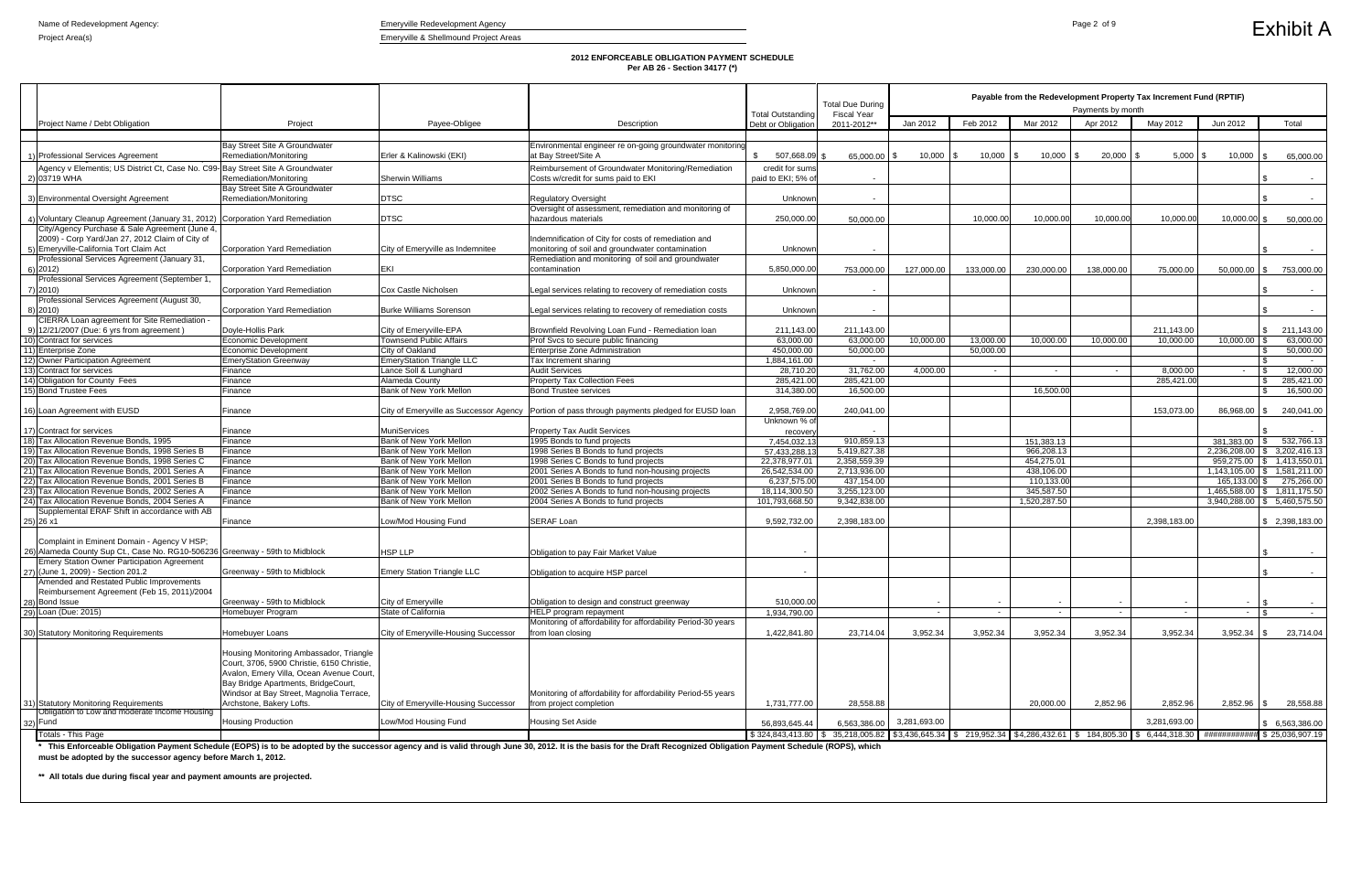### **2012 ENFORCEABLE OBLIGATION PAYMENT SCHEDULE Per AB 26 - Section 34177 (\*)**

|                                                                                                                                                                                                                                                                                        |                               |                             |                                                             | <b>Total Outstanding</b> | <b>Total Due During</b><br><b>Fiscal Year</b> | Payable from the Redevelopment Property Tax Increment Fund (RPTIF)<br>Payments by month |              |              |           |           |                  |                       |
|----------------------------------------------------------------------------------------------------------------------------------------------------------------------------------------------------------------------------------------------------------------------------------------|-------------------------------|-----------------------------|-------------------------------------------------------------|--------------------------|-----------------------------------------------|-----------------------------------------------------------------------------------------|--------------|--------------|-----------|-----------|------------------|-----------------------|
| Project Name / Debt Obligation                                                                                                                                                                                                                                                         | Project                       | Payee-Obligee               | Description                                                 | Debt or Obligation       | 2011-2012**                                   | Jan 2012                                                                                | Feb 2012     | Mar 2012     | Apr 2012  | May 2012  | Jun 2012         | Total                 |
|                                                                                                                                                                                                                                                                                        |                               |                             |                                                             |                          |                                               |                                                                                         |              |              |           |           |                  |                       |
| 1) Contract for services                                                                                                                                                                                                                                                               | <b>Housing Rehabilitation</b> | <b>Rebuilding Together</b>  | <b>Rehabilitation Services</b>                              | 15,000.00                | 15,000.00                                     | $\sim$                                                                                  | $\sim$ $-$   | $\sim$ $-$   | 15,000.00 | $\sim$    | $\sim$ $-$       | 15,000.00             |
| 2) Contract for services                                                                                                                                                                                                                                                               | Housing Rehabilitation        | <b>Robert Haun</b>          | <b>Rehabilitation Services</b>                              | 13.144.50                | 4.377.00                                      | 1.877.00                                                                                | 500.00       | 500.00       | 500.00    | 500.00    | 500.00           | 4.377.00              |
|                                                                                                                                                                                                                                                                                        |                               |                             |                                                             |                          |                                               |                                                                                         |              |              |           |           |                  |                       |
| 3) Contract for services                                                                                                                                                                                                                                                               | <b>Horton Landing Park</b>    | <b>URS Corp</b>             | Horton Landing Park-Archaeology Monitor                     | 138,856.00               | 138.856.00                                    | 9,410.62                                                                                | 50,589.38    | 19,714.00    | 19,714.00 | 19,714.00 | $19,714.00$ \ \$ | 138,856.00            |
| Amended and Restated Public Improvements<br>Reimbursement Agreement (Feb 15, 2011) and<br>Public Improvements Option Agreement (February<br>15, 2011)/2nd Amendment to First Implementation                                                                                            |                               |                             | Obligation to design, remediate and                         |                          |                                               |                                                                                         |              |              |           |           |                  |                       |
| 4) Agreement to Participation Agreement-Section 7                                                                                                                                                                                                                                      | Horton Landing Park           | City of Emeryville/Novartis | construct Horton Landing Park                               | 1,000,000.00             |                                               |                                                                                         |              |              |           |           |                  |                       |
|                                                                                                                                                                                                                                                                                        |                               |                             | Community promotion/outreach: streaming                     |                          |                                               |                                                                                         |              |              |           | 558.00    |                  |                       |
| 5) Public Information                                                                                                                                                                                                                                                                  | <b>Meeting Recording</b>      | Granicus                    | video                                                       | 5,022.00                 | 3,348.00                                      | 558.00                                                                                  | 558.00       | 558.00       | 558.00    |           | 558.00           | 3,348.00              |
| 6) Public Information                                                                                                                                                                                                                                                                  | <b>Meeting Recording</b>      | Second Sight Video          | Community promotion/outreach:<br>broadcast/video production | 5,625.00                 | 3,750.00                                      | 625.00                                                                                  | 625.00       | 625.00       | 625.00    | 625.00    | 625.00           | 3,750.00              |
| 7) Participation Agreement                                                                                                                                                                                                                                                             | Novartis                      | Novartis                    | Reimbursement agreement                                     | 26,997,536.00            | $\sim$ $-$                                    |                                                                                         |              |              |           |           |                  | $\sim$ $-$            |
| CIERRA Loan agreement for Site Remediation -                                                                                                                                                                                                                                           |                               |                             | Brownfield Revolving Loan Fund -                            |                          |                                               |                                                                                         |              |              |           |           |                  |                       |
| 8) 12/21/2007 (Due: 6 yrs from agreement)                                                                                                                                                                                                                                              | Park Ave Park-Parcel D        | City of Emeryville-EPA      | Remediation loan                                            | 766,898.00               | $\sim$                                        |                                                                                         |              |              |           |           |                  | $\sim$                |
| 9) Contract for Services                                                                                                                                                                                                                                                               | Vacant properties             | Arthur Young                | Debris removal for vacant properties                        | 25,000.00                | 6,240.00                                      | 1,040.00                                                                                | 1,040.00     | 1.040.00     | 1.040.00  | 1,040.00  | 1,040.00         | 6,240.00              |
| 10) Contract for Services                                                                                                                                                                                                                                                              | Vacant properties             | Peralta                     | Graffitti removal for vacant properties                     | 22,547.00                | 7,200.00                                      | 1,200.00                                                                                | 1,200.00     | 1,200.00     | 1,200.00  | 1,200.00  | 1,200.00         | 7,200.00              |
| 11) Contract for services                                                                                                                                                                                                                                                              | Vacant properties             | New Image Landscaping       | Weed abatement on vacant properties                         | 39,557.00                | 13,200.00                                     | 2,200.00                                                                                | 2,200.00     | 2,200.00     | 2,200.00  | 2,200.00  | 2,200.00         | 13,200.00             |
| 12) Contract for services                                                                                                                                                                                                                                                              | Vacant properties             | <b>ICM</b>                  | Maintain Vacant Buildings                                   | 45,000.00                | 15,000.00                                     | 2,500.00                                                                                | 2,500.00     | 2,500.00     | 2,500.00  | 2,500.00  | 2,500.00         | 15,000.00             |
| (13)                                                                                                                                                                                                                                                                                   |                               |                             |                                                             |                          |                                               |                                                                                         |              |              |           |           |                  | $\sim$ $-$            |
| $ 14\rangle$                                                                                                                                                                                                                                                                           |                               |                             |                                                             |                          |                                               |                                                                                         |              |              |           |           |                  | £.<br>$\sim$ $-$      |
| 15)                                                                                                                                                                                                                                                                                    |                               |                             |                                                             |                          |                                               |                                                                                         |              |              |           |           |                  | £.<br>$\sim 10^{-11}$ |
| 16)                                                                                                                                                                                                                                                                                    |                               |                             |                                                             |                          |                                               |                                                                                         |              |              |           |           |                  | \$<br>$\sim$ $-$      |
| 17)                                                                                                                                                                                                                                                                                    |                               |                             |                                                             |                          |                                               |                                                                                         |              |              |           |           |                  | -S<br>$\sim 10$       |
| 18)                                                                                                                                                                                                                                                                                    |                               |                             |                                                             |                          |                                               |                                                                                         |              |              |           |           |                  | \$<br>$\sim 10^{-11}$ |
| 19)                                                                                                                                                                                                                                                                                    |                               |                             |                                                             |                          |                                               |                                                                                         |              |              |           |           |                  | \$<br>$\sim 100$      |
| 20)                                                                                                                                                                                                                                                                                    |                               |                             |                                                             |                          |                                               |                                                                                         |              |              |           |           |                  | -S<br>$\sim 10^{-11}$ |
| 21)                                                                                                                                                                                                                                                                                    |                               |                             |                                                             |                          |                                               |                                                                                         |              |              |           |           |                  | $\sim$ $-$            |
| 22)                                                                                                                                                                                                                                                                                    |                               |                             |                                                             |                          |                                               |                                                                                         |              |              |           |           |                  | \$<br>$\sim$ $-$      |
| (23)                                                                                                                                                                                                                                                                                   |                               |                             |                                                             |                          |                                               |                                                                                         |              |              |           |           |                  | \$.<br>$\sim$         |
| 24)                                                                                                                                                                                                                                                                                    |                               |                             |                                                             |                          |                                               |                                                                                         |              |              |           |           |                  | \$<br>$\sim 10$       |
| 25)                                                                                                                                                                                                                                                                                    |                               |                             |                                                             |                          |                                               |                                                                                         |              |              |           |           |                  | £.<br>$\sim 10^{-11}$ |
| $\overline{26}$                                                                                                                                                                                                                                                                        |                               |                             |                                                             |                          |                                               |                                                                                         |              |              |           |           |                  | - \$<br>$\sim$ $-$    |
| 27)                                                                                                                                                                                                                                                                                    |                               |                             |                                                             |                          |                                               |                                                                                         |              |              |           |           |                  | \$<br>$\sim$ $-$      |
| 28)                                                                                                                                                                                                                                                                                    |                               |                             |                                                             |                          |                                               |                                                                                         |              |              |           |           |                  | \$<br>$\sim 10$       |
| 29)                                                                                                                                                                                                                                                                                    |                               |                             |                                                             |                          |                                               |                                                                                         |              |              |           |           |                  | \$<br>$\sim$ $-$      |
| 30)                                                                                                                                                                                                                                                                                    |                               |                             |                                                             |                          |                                               |                                                                                         |              |              |           |           |                  | $\sim$ $-$            |
| 31)                                                                                                                                                                                                                                                                                    |                               |                             |                                                             |                          |                                               |                                                                                         |              |              |           |           |                  | $\sim$ $-$            |
| $\overline{32}$                                                                                                                                                                                                                                                                        |                               |                             |                                                             |                          |                                               |                                                                                         |              |              |           |           |                  | $\sim$ $-$            |
| <b>Totals - This Page</b>                                                                                                                                                                                                                                                              |                               |                             |                                                             | 29,074,185.50            |                                               | 206,971.00 \$ 19,410.62 \$                                                              | 59,212.38 \$ | 28,337.00 \$ | 43,337.00 | 28,337.00 | 28,337.00<br>\$  | \$206,971.00          |
| * This Enforceable Obligation Payment Schedule (EOPS) is to be adopted by the successor agency and is valid through June 30, 2012. It is the basis for the Draft Recognized Obligation<br>Payment Schedule (ROPS), which must be adopted by the successor agency before March 1, 2012. |                               |                             |                                                             |                          |                                               |                                                                                         |              |              |           |           |                  |                       |

**\*\* All totals due during fiscal year and payment amounts are projected.**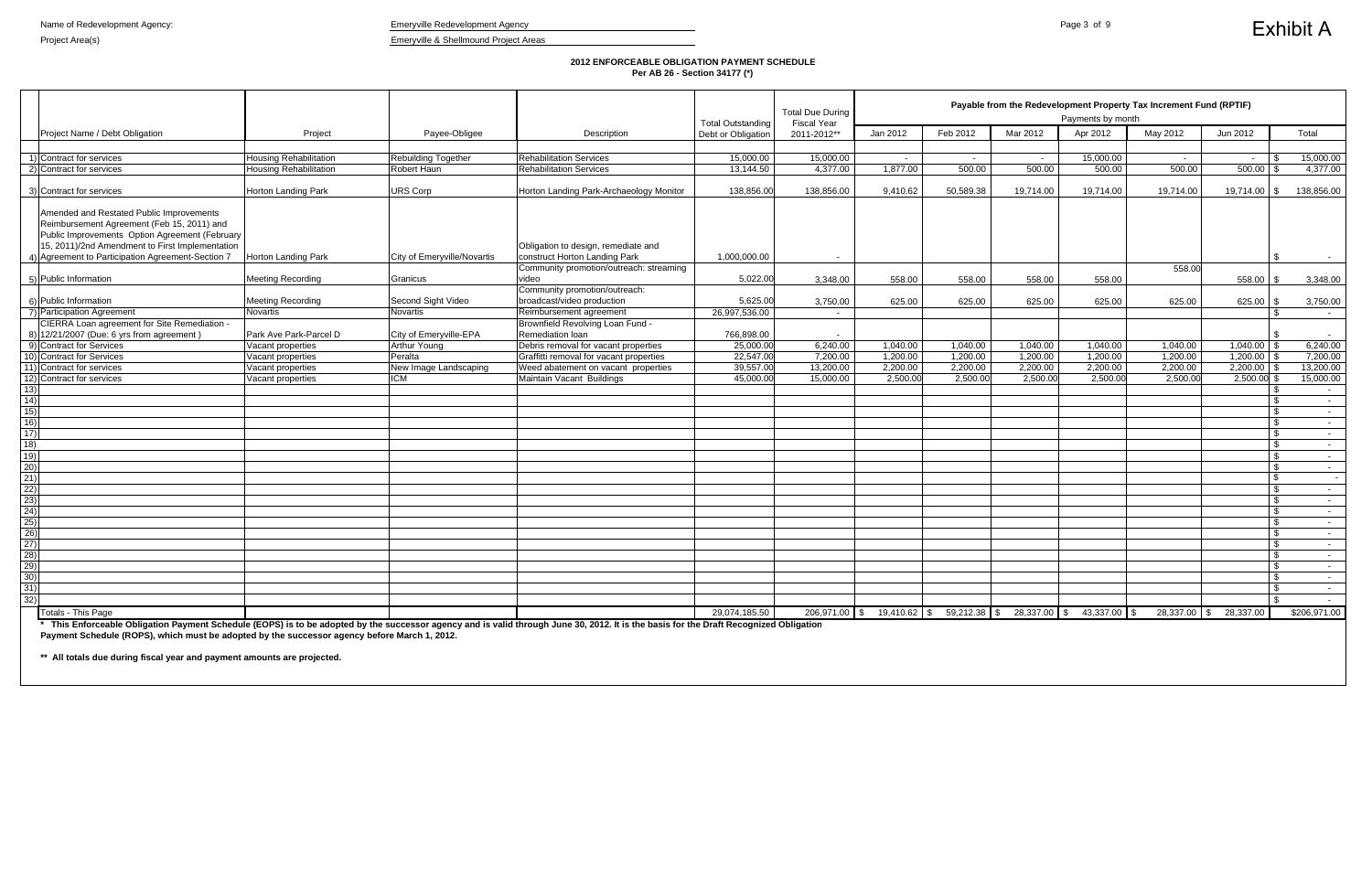### **2012 ENFORCEABLE OBLIGATION PAYMENT SCHEDULE Per AB 26 - Section 34177 (\*)**

|                                                                                            |                            |                                      |                                                                             |                                                                    | <b>Total Due During</b> | <b>Payable from Other Revenue Sources</b><br>Payments by month<br><b>Fiscal Year</b> |                                                               |               |           |              |                                           |                            |
|--------------------------------------------------------------------------------------------|----------------------------|--------------------------------------|-----------------------------------------------------------------------------|--------------------------------------------------------------------|-------------------------|--------------------------------------------------------------------------------------|---------------------------------------------------------------|---------------|-----------|--------------|-------------------------------------------|----------------------------|
| Project Name / Debt Obligation                                                             | Project                    | Payee-Obligee                        | Description                                                                 | <b>Total Outstanding</b><br>Debt or Obligation                     | 2011-2012**             | Jan 2012                                                                             | Feb 2012                                                      | Mar 2012      | Apr 2012  | May 2012     | Jun 2012                                  | Total                      |
|                                                                                            |                            |                                      |                                                                             |                                                                    |                         |                                                                                      |                                                               |               |           |              |                                           |                            |
| 1) Permit Fees                                                                             | 3706 San Pablo Avenue/1025 | City of Emeryville                   | Permits for fences                                                          | \$<br>$1,020.00$ \$                                                | 1.020.00                |                                                                                      | 1,020.00                                                      |               |           |              |                                           | 1,020.00                   |
| 2) Contract for services                                                                   | 3706 San Pablo Avenue/1025 | <b>Evans Brothers</b>                | Demo 1025 W. Mac and 3706 SPA                                               | 196,840.00                                                         | 196,840.00              |                                                                                      | $\overline{\phantom{a}}$                                      | 196,840.00    |           |              | $\mathcal{L}$<br>$\overline{\phantom{a}}$ | 196,840.00                 |
| 3) Contract for services                                                                   | 3706 San Pablo Avenue/1025 | Jeffrey Thomas Ferrasci              | Assessment drilling and ladder placement                                    | 2,000.00                                                           | 2,000.00                | 2,000.00                                                                             |                                                               |               |           | $\sim$       | $\sim$                                    | 2,000.00                   |
| 4) Contract for services                                                                   | 3706 San Pablo Avenue/1025 | Kier & Wright                        | ALTA survey 3706 SPA                                                        | 13,425.00                                                          | 13,425.00               |                                                                                      | $\sim$                                                        | 13,425.00     |           | $\sim$       | $-1$                                      | 13,425.00                  |
| 5) Contract for services                                                                   | 3706 San Pablo Avenue/1025 | National Const. Rental               | Temp Pole at 3706 SPA-Billboard                                             | 2,180.00                                                           | 360.00                  | 60.00                                                                                | 60.00                                                         | 60.00         | 60.00     | 60.00        | $60.00$ \$                                | 360.00                     |
| 6) Contract for services                                                                   | 3706 San Pablo Avenue/1025 | Peralta Service Corp                 | Maintenance at 3706 SPA                                                     | 52,500.00                                                          | 17,280.00               | 2.880.00                                                                             | 2.880.00                                                      | 2,880.00      | 2.880.00  | 2.880.00     | 2,880.00                                  | 17,280.00                  |
| 7) Contract for services                                                                   | 3706 San Pablo Avenue/1025 | PG&E                                 | Reset Power at 3706 SPA for Billboard                                       | 3,180.00                                                           | 3,180.00                | $\sim$                                                                               | 3,180.00                                                      | $\sim$        |           | $\sim$       | $-1$ \$                                   | 3,180.00                   |
| 8) Contract for Services                                                                   | 3706 San Pablo Avenue/1025 | <b>RGA Environmental</b>             |                                                                             | 11,750.00                                                          | 11,750.00               |                                                                                      |                                                               | $\sim$        | 11,750.00 |              | $\sim$                                    | 11,750.00                  |
| 9) Property taxes                                                                          | 3706 San Pablo Avenue/1025 | State Franchise Board                | Property taxes assessments and fees                                         | 80,588.1                                                           | 13.923.70               | 7,260.20                                                                             |                                                               |               | 6,663.50  |              |                                           | 13.923.70                  |
| 10) Contract for services                                                                  | 3706 San Pablo Avenue/1025 | Susan Colman                         | Environmental Oversight                                                     | 6,250.00                                                           | 6,250.00                | $\sim$                                                                               | 1,250.00                                                      | 1,250.00      | 1,250.00  | 1.250.00     | $1,250.00$ \ \;                           | 6.250.00                   |
| 11) Contract for services                                                                  | 3706 San Pablo Avenue/1025 | <b>West Coast Code Consultants</b>   | <b>PW</b> Inspections                                                       | 5,000.00                                                           | 5.000.00                |                                                                                      |                                                               | 2,000.00      | 1,000.00  | 1,000.00     | $1,000.00$ \ \$                           | 5,000.00                   |
| 12) Contract for services                                                                  | 48th St Community Garden   | Misael Diaz                          | <b>Retaining Walls</b>                                                      | 4,500.00                                                           | 4.500.00                | 4,500.00                                                                             |                                                               |               |           |              |                                           | 4,500.00                   |
| 13) Contract for Services                                                                  | 5890/5900 Christie Avenue  | <b>Allied Security</b>               | Fire Suppression system                                                     | 11,300.00                                                          | 6,100.00                |                                                                                      | 5,300.00                                                      | 200.00        | 200.00    | 200.00       | 200.00                                    | 6,100.00                   |
| 14) Contract for Services                                                                  | 5890/5900 Christie Avenue  | PG&E                                 | Power and Gas                                                               | 2,400.00                                                           | 1,800.00                | 300.00                                                                               | 300.00                                                        | 300.00        | 300.00    | 300.00       | $300.00$ $\frac{9}{3}$                    | 1,800.00                   |
| 15) Contract for Services                                                                  | 5890/5900 Christie Avenue  | <b>Reed Brothers Security</b>        | <b>Locks and Gate</b>                                                       | 1,000.00                                                           | 1,000.00                |                                                                                      | 1,000.00                                                      | $\sim$        |           |              | $\sim$ $\sim$ $\sim$                      | 1,000.00                   |
| 16) Contract for Services                                                                  | 5890/5900 Christie Avenue  | Telepacific                          | Phone Service for Fire Sprinklers                                           | 3,200.00                                                           | 1,280.00                |                                                                                      | 800.00                                                        | 120.00        | 120.00    | 120.00       | $120.00$ \$                               | 1,280.00                   |
| 17) Permit Fees                                                                            | 6150 Christie Avenue       | City of Emeryville                   | Permits for fences                                                          | 1,020.00                                                           | 1,020.00                |                                                                                      | 1,020.00                                                      |               |           |              |                                           | 1,020.00                   |
| 18) Contract for Services                                                                  | 6150 Christie Avenue       | <b>AJW Construction</b>              | Sidewalk at 6150 Christie                                                   | 7,000.00                                                           | 7,000.00                |                                                                                      | 7,000.00                                                      |               |           |              |                                           | 7,000.00                   |
| 19) Contract for services                                                                  | 6150 Christie Avenue       | Morgan Aluminum                      | Fencing at 6150 Christie                                                    | 22,000.00                                                          | 22,000.00               | $\blacksquare$                                                                       | 22,000.00                                                     | $\sim$        |           | $\sim$       | $ \sqrt{5}$                               | 22,000.00                  |
| 20) Contract for services                                                                  | 6150 Christie Avenue       | National Const. Rental               | Temp Fence at 6150 Christie                                                 | 1,200.00                                                           | 1,200.00                |                                                                                      | 1,200.00                                                      | $\sim$        |           |              | $-1$ \$                                   | 1,200.00                   |
| 21) Contract for services                                                                  | 6150 Christie Avenue       | Peralta Service Corp                 | Maintenance at 6150 Christie                                                | 28,320.00                                                          | 11.340.00               | 3,840.00                                                                             | 1,500.00                                                      | 1,500.00      | 1,500.00  | 1,500.00     | $1,500.00$ \ \$                           | 11,340.00                  |
| Ownership Participation Agreement 64th and Christie                                        |                            | Essex (C/o Chicago Title)            | Affordable Housing Project                                                  | 3,100,000.00                                                       |                         |                                                                                      |                                                               | 3,100,000.00  |           |              |                                           |                            |
| 22) (10/19/2010                                                                            |                            |                                      |                                                                             |                                                                    | 3,100,000.00            |                                                                                      |                                                               |               |           |              |                                           | \$ 3.100.000.00            |
| 23) Contract for services                                                                  | <b>Adeline Properties</b>  | Arthur Young                         | 3602 Adeline/1122 36th Debris removal                                       | 4,650.00                                                           | 900.00                  | 150.00                                                                               | 150.00                                                        | 150.00        | 150.00    | 150.00       | $150.00$   \$                             | 900.00                     |
| 24) Property taxes                                                                         | <b>Adeline Properties</b>  | State Franchise Board                | Property taxes assessments and fees                                         | 2,039.30                                                           |                         |                                                                                      |                                                               |               |           |              |                                           |                            |
| 25) Development and Disposition                                                            | Ambassador                 | Resources for Community              | Ambassador Laundry Project                                                  | 11,112,000.00                                                      | 11,112,000.00           |                                                                                      | 949,398.47                                                    | 10,162,601.53 |           | $\sim$       | $\sim$                                    | \$11,112,000.00            |
| 26) Exclusive Right to Negotiate (ERN)                                                     | Ambassador                 | <b>Resources for Community</b>       | Ambassador Laundry Project                                                  | 69,865.21                                                          | 69,865.21               | 52,620.25                                                                            | 17,244.96                                                     |               |           | $\sim$       | - \$<br>$\sim$                            | 69,865.21                  |
| 27) Contract for services                                                                  | Ambassador                 | National Const. Rental               | Temp Pole at Ambassador-Billboard                                           | 151.44                                                             | 151.44                  | 37.86                                                                                | 37.86                                                         | 37.86         | 37.86     |              |                                           | 151.44                     |
| 28) Contract for services                                                                  | Ambassador                 | Peralta Service Corp                 | Ambassador Site Maintenance                                                 | 2,400.00                                                           | 2,400.00                | 1,200.00                                                                             | 1,200.00                                                      |               |           |              |                                           | 2,400.00                   |
| 29) Contract for Services                                                                  | Ambassador                 | Fugro                                | <b>Well Removal from Ambassador</b>                                         | 11,000.00                                                          | 11,000.00               |                                                                                      | 11,000.00                                                     |               |           |              |                                           | 11,000.00                  |
| 30) Contract for services                                                                  | Ambassador                 | Robert Haun<br>State Franchise Board | <b>Construction Services</b>                                                | 87,495.00                                                          | 27,495.00               | 1,000.00                                                                             | 3,000.00                                                      | 7,500.00      | 5,300.00  | 5,300.00     | 5,395.00                                  | 27,495.00                  |
| 31) Property taxes                                                                         | Ambassador                 |                                      | Property taxes assessments and fees                                         | 134,729.93                                                         | 134.729.93              | 134.729.93                                                                           |                                                               |               |           |              |                                           | 134.729.93                 |
| Amended and Restated Passenge<br>32) Station Lease/Purchase<br>Amended and Restated Public | <b>Amtrak Station</b>      |                                      | National Railroad Passenger C(Sublease of Amtrak station - obligation to se |                                                                    |                         |                                                                                      |                                                               |               |           |              |                                           |                            |
| Improvements Reimbursement<br>Agreement (Feb 15, 2011)/2004<br>33) Bond Issue              | <b>Arts Center</b>         | City of Emeryville                   | Obligation to fund Art Center design and<br>construction                    | 2,148,000.00                                                       |                         |                                                                                      |                                                               |               |           |              |                                           |                            |
| Total - This Page                                                                          |                            |                                      |                                                                             | $\boxed{\$}$ 17,129,004.05 $\boxed{\$}$ 14,786,810.28 $\boxed{\$}$ |                         |                                                                                      | $210,578.24$ \$ 1,030,541.29 \$ 13,488,864.39 \$ 31,211.36 \$ |               |           | 12,760.00 \$ |                                           | 12,855.00 \$ 14,786,810.28 |

**\*\* All totals due during fiscal year and payment amounts are projected.** 

 $1$   $$$  1,240,000 - Bonds

 $1$  \$ 9,872,000 - Other

**\* This Enforceable Obligation Payment Schedule (EOPS) is to be adopted by the successor agency and is valid through June 30, 2012. It is the basis for the Draft Recognized Obligation Payment Schedule (ROPS), which must be adopted by the successor agency before March 1, 2012.**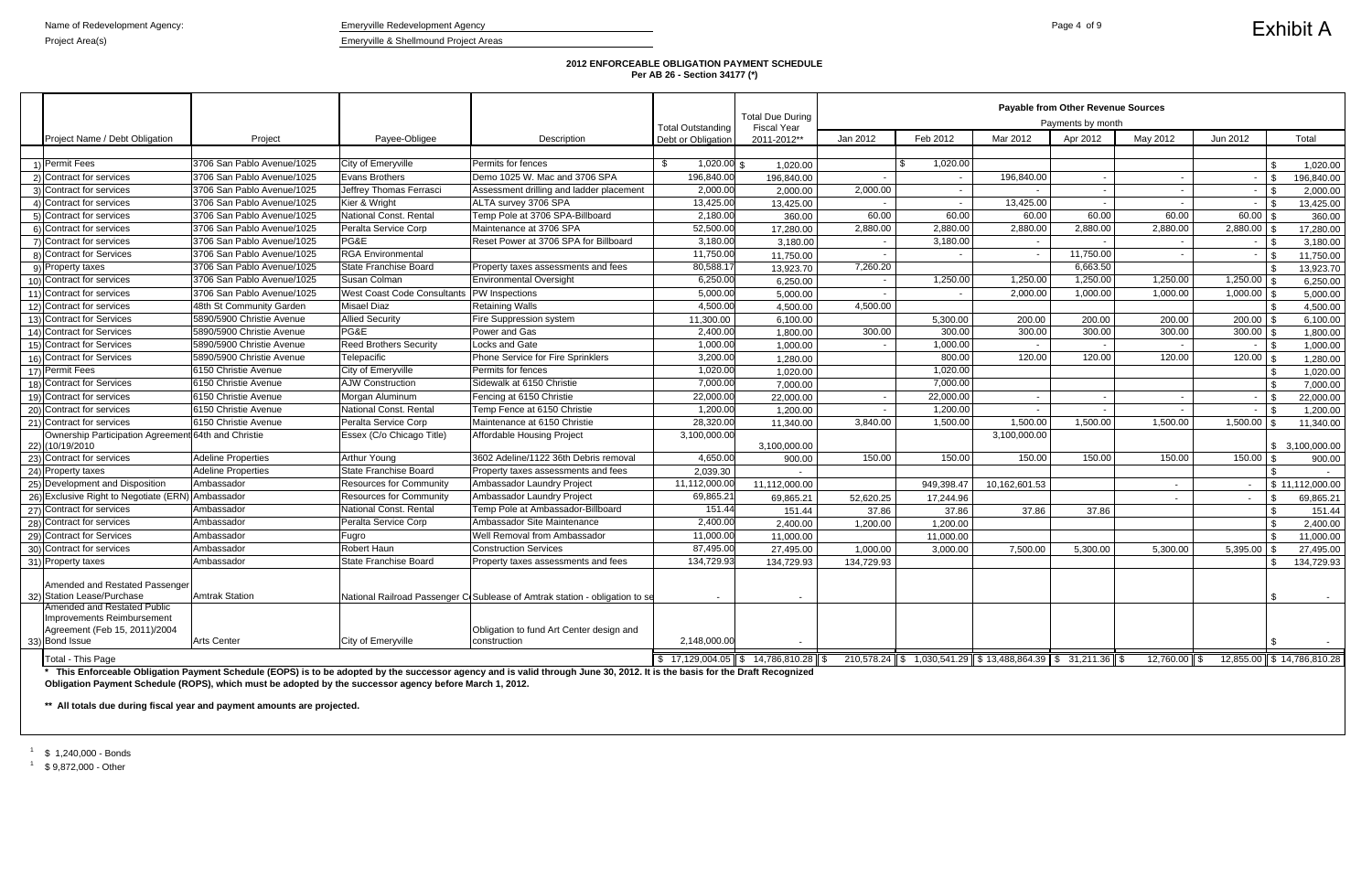Project Area(s) extends the extended of the Emeryville & Shellmound Project Areas

# **2012 ENFORCEABLE OBLIGATION PAYMENT SCHEDULE Per AB 26 - Section 34177 (\*)**

|                                                                                                                                                  |                                                                                                         |                                      |                                                                                                                                                                             |                                                | <b>Total Due During</b> | Payable from Other Revenue Sources<br>Payments by month<br><b>Fiscal Year</b> |              |                          |            |            |                          |                            |
|--------------------------------------------------------------------------------------------------------------------------------------------------|---------------------------------------------------------------------------------------------------------|--------------------------------------|-----------------------------------------------------------------------------------------------------------------------------------------------------------------------------|------------------------------------------------|-------------------------|-------------------------------------------------------------------------------|--------------|--------------------------|------------|------------|--------------------------|----------------------------|
| Project Name / Debt Obligation                                                                                                                   | Project                                                                                                 | Payee-Obligee                        | Description                                                                                                                                                                 | <b>Total Outstanding</b><br>Debt or Obligation | 2011-2012*              | Jan 2012                                                                      | Feb 2012     | Mar 2012                 | Apr 2012   | May 2012   | Jun 2012                 | Total                      |
|                                                                                                                                                  |                                                                                                         |                                      |                                                                                                                                                                             |                                                |                         |                                                                               |              |                          |            |            |                          |                            |
| 1) Building Holding Costs                                                                                                                        | <b>Arts Center</b>                                                                                      | PG&E                                 | Art Center -Power                                                                                                                                                           | 1,560.00                                       | 390.00                  | 65.00                                                                         | 65.00        | 65.00                    | 65.00      | 65.00      | $65.00$ \ \$             | 390.00                     |
| 2) Building Holding Costs                                                                                                                        | <b>Arts Center</b>                                                                                      | Sonitrol                             | Art Center - Phone lines                                                                                                                                                    | 4,480.08                                       | 1,120.02                | 186.67                                                                        | 186.67       | 186.67                   | 186.67     | 186.67     | $186.67$ \ \$            | 1,120.02                   |
| <b>Building Holding Costs</b>                                                                                                                    | <b>Arts Center</b>                                                                                      | Peralta                              | Art Center -Weed abatement/Clean-Up                                                                                                                                         | 900.00                                         | 900.00                  | 150.00                                                                        | 150.00       | 150.00                   | 150.00     | 150.00     | $150.00$ \ \$            | 900.00                     |
| <b>Building Holding Costs</b>                                                                                                                    | <b>Arts Center</b>                                                                                      | <b>EBMUD</b>                         | Art Center - Water                                                                                                                                                          | 10,080.00                                      | 2,520.00                | 420.00                                                                        | 420.00       | 420.00                   | 420.00     | 420.00     | $420.00$ \\$             | 2,520.00                   |
| <b>Building Holding Costs</b>                                                                                                                    | <b>Arts Center</b>                                                                                      | <b>ADT</b>                           | Art Center-Alarm                                                                                                                                                            | 14,700.00                                      | 3,675.00                | 612.50                                                                        | 612.50       | 612.50                   | 612.50     | 612.50     | $612.50$ \$              | 3,675.00                   |
| Contract for services                                                                                                                            | <b>Arts Center</b>                                                                                      | <b>AMS Planning &amp; Research</b>   | Business Plan review-Art Center                                                                                                                                             | 18,500.00                                      |                         |                                                                               |              |                          |            | $\sim$     | $\sim$                   | l \$                       |
| Contract for services                                                                                                                            | <b>Arts Center</b>                                                                                      | Robert Haun                          | Pre Construction review Arts Center                                                                                                                                         | 18,971.00                                      |                         | $\sim$                                                                        | $\sim$       | $\sim$                   |            | $\sim$     | $\sim$                   |                            |
| <b>PBID Assessment</b>                                                                                                                           | <b>Arts Center</b>                                                                                      | City of Emeryville                   | PBID - Arts Center                                                                                                                                                          | 39,785.00                                      | 39,785.00               |                                                                               | 39,785.00    |                          |            |            |                          | 39,785.00                  |
| <b>Complaint Environmental Cost</b><br>Recovery; Agency v Robinson, et.<br>al.; Alameda County Sup Ct., Case<br>9) No. RG06-267594               | Bay Street - Site B Cost Recovery                                                                       | Sherwin Williams                     | <b>Potential Motion for Costs</b>                                                                                                                                           | 85,712.56                                      | 85,712.56               |                                                                               |              |                          |            |            | 85,712.56                | 85,712.56                  |
| <b>Professional Services Agreement</b><br>10) (September 1, 2010)                                                                                | Bay Street - Site B Cost Recovery                                                                       | Cox Castle Nicholsen                 | Site B environmental cost recovery<br>litigation                                                                                                                            | 500,000.00                                     | 300,000.00              | 75,000.00                                                                     | 75,000.00    | 75,000.00                | 25,000.00  | 25,000.00  | 25,000.00                | 300,000.00<br>-\$          |
| <b>Complaint Environmental Cost</b><br>Recovery; Agency v Robinson, et.<br>al.; Alameda County Sup Ct., Case<br>11) No. RG06-267594              | Bay Street - Site B Cost Recovery                                                                       | Sherwin Williams                     | Potential Motion for Attorney Fees                                                                                                                                          | 2,745,878.75                                   |                         |                                                                               |              |                          |            |            |                          |                            |
| 12) Contract For Services                                                                                                                        | Bay Street - Site B Groundwater                                                                         | <b>Clearwater Environmental</b>      | Site B ground water/soil drilling spoils                                                                                                                                    | 19,500.00                                      | 19,500.00               | 3,250.00                                                                      | 3,250.00     | 3,250.00                 | 3,250.00   | 3,250.00   | 3,250.00                 | 19,500.00<br>l \$          |
| 13) Environmental Oversight                                                                                                                      | Bay Street - Site B Groundwater                                                                         | <b>DTSC</b>                          | Site B groundwater remediation oversight                                                                                                                                    | 94,395.61                                      | 30,000.00               | 5,000.00                                                                      | 5,000.00     | 5,000.00                 | 5,000.00   | 5,000.00   | 5,000.00                 | l \$<br>30,000.00          |
| 14) Professional Services Agreement                                                                                                              | Bay Street - Site B Groundwater                                                                         | Erler & Kalinowski (EKI)             | Environmental engineer re on-going                                                                                                                                          | 2,179,481.34                                   | 1,299,074.00            | 226,074.00                                                                    | 32,500.00    | 80,250.00                | 73,500.00  | 400,000.00 | 486,750.00               | 1,299,074.00<br>l \$       |
| 15) Exclusive Right to Negotiate                                                                                                                 | Bay Street - Site B Redevelopment                                                                       | Madison Bay Street LLC               | Obligation to Negotiate Disposition of Site B                                                                                                                               |                                                | $\sim$                  |                                                                               |              |                          |            |            |                          | $\sim$                     |
| 16) ERN Deposit                                                                                                                                  | Bay Street - Site B Redevelopment                                                                       | <b>Madison Realty</b>                | <b>ERN Deposit</b>                                                                                                                                                          | 50,000.00                                      | $\sim$                  |                                                                               |              |                          |            |            |                          | $\sqrt{3}$                 |
| 17) Professional Services Agreement                                                                                                              | Bay Street - Site B Redevelopment                                                                       | <b>Keyser Marston</b>                | <b>Fiscal Analysis Services</b>                                                                                                                                             | 120,254.00                                     |                         |                                                                               |              |                          |            |            |                          |                            |
| Agreement to be Recorded<br>18) Affecting Real Property                                                                                          | Bridgecourt                                                                                             | <b>Bridgecourt Buyers</b>            | Downpayment assistance for future condo<br>conversion                                                                                                                       | 495,812.28                                     |                         | $\overline{\phantom{a}}$                                                      |              |                          |            |            | $\overline{\phantom{a}}$ |                            |
| 19) Contract for services                                                                                                                        | <b>Brownfields</b>                                                                                      | Susan Colman                         | <b>Environmental Oversight</b>                                                                                                                                              | 968.76                                         | 968.76                  | $\overline{\phantom{a}}$                                                      | 484.38       | $\overline{\phantom{a}}$ | 484.38     | $\sim$     | $\sim$                   | 968.76<br>l \$             |
| 20) Contract for services                                                                                                                        | <b>Brownfields</b>                                                                                      | Markus Niebanck/Amicus               | <b>Brownfield Services</b>                                                                                                                                                  | 21,470.00                                      | 21,469.98               | 10,374.13                                                                     | 2,219.17     | 2,219.17                 | 2,219.17   | 2,219.17   | $2,219.17$ \\$           | 21,469.98                  |
| 20) ECAP Lease                                                                                                                                   | <b>ECAP</b>                                                                                             | PG&E                                 | Utilities for ECAP facility                                                                                                                                                 | 1,500.00                                       | 1,500.00                | 500.00                                                                        | 500.00       | 500.00                   |            |            |                          | 1,500.00                   |
| 21) ECAP Lease                                                                                                                                   | <b>ECAP</b>                                                                                             | Karim Adlai                          | Lease payments                                                                                                                                                              | 10,467.15                                      | 10,467.51               | 3,489.17                                                                      | 3,489.17     | 3,489.17                 |            |            |                          | 10,467.51<br>l \$          |
| 22) EUSD MOU Obligation                                                                                                                          | <b>ECCL</b>                                                                                             | <b>Emery Unified School District</b> | Memorandum of Understanding                                                                                                                                                 | 21,250,000.00                                  | 1,250,000.00            |                                                                               |              |                          |            | $\sim$     | 1,250,000.00             | <b>S</b><br>1,250,000.00   |
| 23) Contract for services                                                                                                                        | Economic Development                                                                                    | <b>Emeryville Chamber</b>            | <b>Economic Development Prgms</b>                                                                                                                                           | 2,850.00                                       | 2,850.00                | 2,850.00                                                                      | $\sim$       |                          |            | $\sim$     | $\sim$                   | 2,850.00<br>ا .            |
| 24) Wareham                                                                                                                                      | <b>EmeryStation Greenway</b>                                                                            | Wareham Development                  | <b>ERN Deposit</b>                                                                                                                                                          | 50,000.00                                      | 50,000.00               |                                                                               |              | 50,000.00                |            |            |                          | 50,000.00                  |
| 25) Contract for services                                                                                                                        | <b>EmeryStation Greenway</b>                                                                            | <b>Keyser Marston</b>                | <b>Fiscal Analysis Services</b>                                                                                                                                             | 13,862.12                                      |                         |                                                                               |              |                          |            |            |                          |                            |
| 26) Owner Participation Agreement                                                                                                                | <b>EmeryStation Greenway</b>                                                                            | <b>EmeryStation Triangle LLC</b>     | Tax Increment Assistance                                                                                                                                                    | 5,777.07                                       | 5,777.07                |                                                                               |              |                          |            |            | $5,777.07$ \$            | 5,777.07                   |
| 27) Contract for services                                                                                                                        | West                                                                                                    | <b>SZFM</b>                          | Facade Improvements - Editions Limited                                                                                                                                      | 1,418.07                                       | 1,418.08                | 709.04                                                                        | 709.04       |                          |            |            |                          | 1,418.08<br>l S            |
| 28) Contract for services                                                                                                                        | Façade Grant - Paula Leduc                                                                              | <b>SZFM</b>                          | LeDuc Façade                                                                                                                                                                | 1,763.33                                       | 1,763.33                |                                                                               | 1,322.20     | 441.13                   |            |            |                          | 1,763.33<br>l \$           |
| 29) Façade Grant                                                                                                                                 | Façade Grant - Paula Leduc                                                                              | Paula Leduc                          | Façade grant                                                                                                                                                                | 75,000.00                                      | 75,000.00               |                                                                               | 25,000.00    | 25,000.00                | 25,000.00  | $\sim$     | $\sim$                   | $\sqrt{3}$<br>75,000.00    |
|                                                                                                                                                  | Facade Grant - Editions Limited                                                                         |                                      |                                                                                                                                                                             |                                                |                         |                                                                               |              |                          |            |            |                          |                            |
| 30) Façade Grant<br>MOUs with SEIU/CAMP Contracts                                                                                                | West                                                                                                    | <b>Editions Limited West</b>         | Façade grant                                                                                                                                                                | 16,981.00                                      | 16,980.00               |                                                                               | 9,480.00     | 7,500.00                 |            |            |                          | 16,980.00<br><b>\$</b>     |
| with City Manager / City Attorney,<br>Pay and Benefits, Schedule for<br>31) Unrep                                                                | Finance                                                                                                 | City of Emeryville/MESA              | Unfunded PERS Liability                                                                                                                                                     | \$1,032,880.00                                 | 1,032,880.00            |                                                                               | 1,032,880.00 |                          |            |            | $\sim$                   | \$ 1,032,880.00            |
| MOUs with SEIU/CAMP Contracts<br>with City Manager / City Attorney,<br>Pay and Benefits, Schedule for<br>32) Unrep                               | Finance                                                                                                 | City of Emeryville/MESA              | Unfunded Health Care Liability                                                                                                                                              | 1,024,577.00                                   | 1.024.577.00            | $\sim$                                                                        | 1,024,577.00 |                          |            |            | $\sim$                   | $\frac{1}{5}$ 1,024,577.00 |
| Agreement for Design &<br>Construction Cities of Berkeley&<br>Emeryville Multi-use Pathway from<br>67th to Ashby along Former UP<br>33) RXR Spur | Greenway - 67th to City Limit                                                                           | City of Berkeley                     | Reimbursement for design and construction<br>of Greenway: 67th Street to City Limit                                                                                         | 173,893.69                                     | 173,893.69              | 154,000.00                                                                    | 19,893.69    |                          |            |            |                          | 173,893.69<br>-\$          |
|                                                                                                                                                  |                                                                                                         |                                      |                                                                                                                                                                             |                                                |                         |                                                                               |              |                          |            |            |                          | 5,452,222.00               |
| Total - This Page                                                                                                                                | Obligation Payment Schedule (ROPS), which must be adopted by the successor agency before March 1, 2012. |                                      | * This Enforceable Obligation Payment Schedule (EOPS) is to be adopted by the successor agency and is valid through June 30, 2012. It is the basis for the Draft Recognized | 30,083,418.81                                  | 5,452,222.00            | 482,680.51                                                                    | 2,277,523.82 | 254,083.64               | 135,887.72 | 436,903.34 | 1,865,142.97             |                            |
|                                                                                                                                                  | ** All totals due during fiscal year and payment amounts are projected.                                 |                                      |                                                                                                                                                                             |                                                |                         |                                                                               |              |                          |            |            |                          |                            |

 $^{2}$  \$16,562,000 - Bonds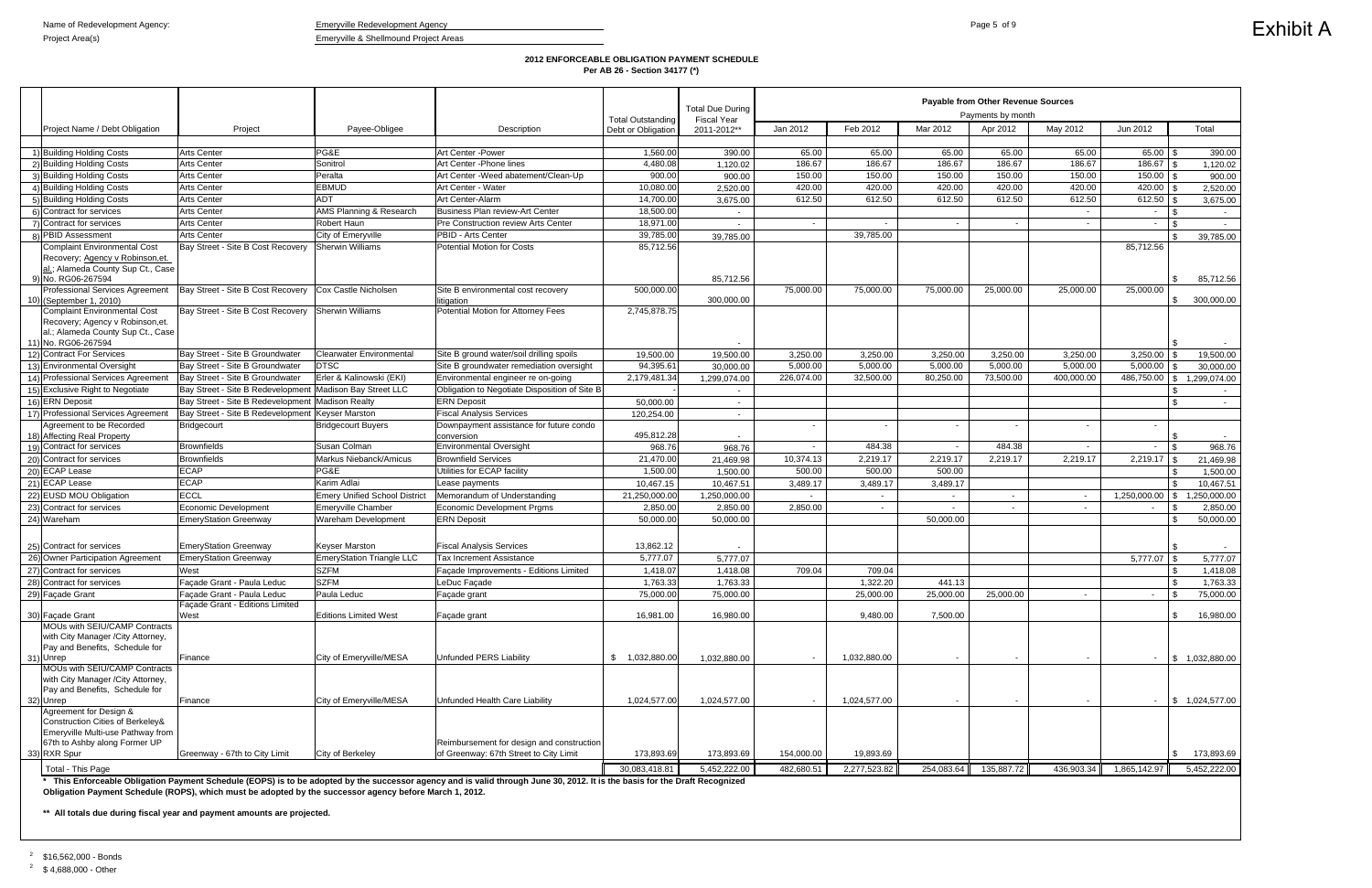### **2012 ENFORCEABLE OBLIGATION PAYMENT SCHEDULE Per AB 26 - Section 34177 (\*)**

|                                                                                                                                                                                          |                                                 |                                              |                                                        |                          | <b>Total Due During</b> | Payable from Other Revenue Sources<br>Payments by month |                          |                          |                           |              |                |                            |
|------------------------------------------------------------------------------------------------------------------------------------------------------------------------------------------|-------------------------------------------------|----------------------------------------------|--------------------------------------------------------|--------------------------|-------------------------|---------------------------------------------------------|--------------------------|--------------------------|---------------------------|--------------|----------------|----------------------------|
|                                                                                                                                                                                          |                                                 |                                              |                                                        | <b>Total Outstanding</b> | <b>Fiscal Year</b>      |                                                         |                          |                          |                           |              |                |                            |
| Project Name / Debt Obligation                                                                                                                                                           | Project                                         | Payee-Obligee                                | Description                                            | Debt or Obligation       | 2011-2012**             | Jan 2012                                                | Feb 2012                 | Mar 2012                 | Apr 2012                  | May 2012     | Jun 2012       | Total                      |
|                                                                                                                                                                                          |                                                 |                                              |                                                        |                          |                         |                                                         |                          |                          |                           |              |                |                            |
| 1) Contract for services                                                                                                                                                                 | Greenway - 59th to Midblock                     | Susan Colman                                 | <b>Environmental Oversight</b>                         | 5,218.75                 | 5,218.75                |                                                         | 1,043.75                 | 1,043.75                 | 1,043.75                  | 1,043.75     | 1,043.75       | 5,218.75                   |
| 2) Construction Contract                                                                                                                                                                 | Greenway                                        | Ghilotti Brothers                            | Retention<br>Deposit of haz material deduction to fair | 4,256.59                 | 4,256.59                |                                                         |                          | 4,256.59                 |                           |              |                | 4,256.59<br>£.             |
| <b>Environmental Remediation Implementation</b>                                                                                                                                          |                                                 |                                              | market value if HSP completes remediation              |                          |                         |                                                         |                          |                          |                           |              |                |                            |
| 3) Agreement - April 18, 2011                                                                                                                                                            | Greenway - 59th to Midblock                     | HSP LLP                                      | work                                                   | 203,805.00               | 203,805.00              |                                                         | $\overline{\phantom{a}}$ |                          | 203,805.00                |              | $\sim$         | 203,805.00<br>£.           |
| Professional Services Agreement (August 30,                                                                                                                                              |                                                 |                                              | <b>HSP Eminent Domain-</b>                             |                          |                         |                                                         |                          |                          |                           |              |                |                            |
| 4) 2010)                                                                                                                                                                                 | Greenway - 59th to Midblock                     | <b>Burke Williams Sorenson</b>               | Legal/Appraisal/Expert Svcs                            | 300,000.00               | 75,000.00               | 1,000.00                                                | 1,000.00                 | 1,000.00                 | 25,000.00                 | 25,000.00    | 22,000.00      | 75,000.00<br>-S            |
| 5) Professional Services Agreement (Dec 21 2011)                                                                                                                                         | Greenway - 59th to Midblock                     | <b>Harris and Associates</b>                 | Project management services                            | 10,500.00                | 10,500.00               |                                                         | 5,250.00                 | 5,250.00                 |                           |              |                | 10,500.00<br>\$.           |
| Amended and Restated Public Improvements                                                                                                                                                 |                                                 |                                              |                                                        |                          |                         |                                                         |                          |                          |                           |              |                |                            |
| Reimbursement Agreement (Feb 15, 2011)/2004                                                                                                                                              |                                                 |                                              | Obligation to design and construct                     |                          |                         |                                                         |                          |                          |                           |              |                |                            |
| 6) Bond Issue                                                                                                                                                                            | Greenway - Powell to Stanford                   | City of Emeryville                           | greenway                                               | 1,000,000.00             | $\sim$                  |                                                         |                          |                          |                           |              |                |                            |
| 7) Contract for services                                                                                                                                                                 | Homebuyer Program                               | Hsq & Economic Right                         | Homeowner's Info Workshops                             | 800.00                   | 800.00                  |                                                         |                          | 400.00                   |                           |              | 400.00         | 800.00                     |
| 8) Contract for services                                                                                                                                                                 | Homebuyer Program                               | Spanish Speaking Unity                       | Homebuyer counseling                                   | 12,587.50                | 1,800.00                | 200.00                                                  | 200.00                   | 500.00                   | 200.00                    | 200.00       | 500.00         | 1,800.00                   |
| 9) Contract for services                                                                                                                                                                 | Homebuyer Program                               | Anderson & Associates                        | Homebuyer svcs                                         | 82,160.00                | 82,159.98               | 13,693.33                                               | 13,693.33                | 13,693.33                | 13,693.33                 | 13,693.33    | 13,693.33      | 82,159.98                  |
|                                                                                                                                                                                          |                                                 |                                              | Pledged funds as part of bond refinancing              |                          |                         |                                                         |                          |                          |                           |              |                |                            |
| 10) Reserve for Debt Service                                                                                                                                                             | <b>Housing Production</b>                       | <b>Bond holders</b>                          | in 1998                                                | 200,000.00               |                         |                                                         |                          |                          |                           |              |                |                            |
| 11) Contract for services                                                                                                                                                                | I-80 Bike Ped Bridge                            | <b>HQE</b>                                   | Design                                                 | 200.00                   | 200.00                  | 200.00                                                  |                          |                          |                           |              |                | 200.00<br>\$.              |
| 12) DDA obligation                                                                                                                                                                       | Magnolia                                        | Magnolia Terrace                             | <b>DDA</b> obligation                                  | 5,072.37                 | 5,072.37                |                                                         | 5,072.37                 | $\sim$ $-$               | $\sim$                    | $\sim$       | $\sim$         | 5,072.37                   |
| 13) Contract for services                                                                                                                                                                | North Hollis Parking                            | <b>Wilbur Smith Associates</b>               | Parking Plan/No. Hollis                                | 13,578.63                | 13,578.63               |                                                         |                          |                          |                           |              | 13,578.63      | 13,578.63                  |
| 14) Participation Agreement                                                                                                                                                              | Novartis                                        | <b>Novartis</b>                              | <b>Project Deposit</b>                                 | 50,000.00                | $\sim$                  |                                                         |                          |                          |                           |              |                | $\sim$                     |
| 15) Contract for services                                                                                                                                                                | Papermill, 64th & Christie                      | <b>Origins Design Network</b>                | Architectural & Urban Design Svcs                      | 9,689.00                 | 9,689.00                |                                                         | 1,937.80                 | 1,937.80                 | 1,937.80                  | 1,937.80     | 1,937.80       | 9,689.00<br>.ኖ             |
| 16) Contract for services                                                                                                                                                                | Park Ave Park-Parcel D                          | Susan Colman                                 | <b>Environmental Oversight</b>                         | 1,250.00                 | 1,250.00                | $\sim$                                                  | 250.00                   | 250.00                   | 250.00                    | 250.00       | $250.00$ \$    | 1,250.00                   |
| 17) Contract for services                                                                                                                                                                | Park Ave Streetscape                            | <b>Ghilotti Construction</b>                 | Park Ave. Improvements                                 | 158,167.00               | 158,167.00              | 158,167.00                                              |                          |                          |                           |              |                | 158,167.00                 |
|                                                                                                                                                                                          | Ped/Bike Safety Improvements                    |                                              |                                                        |                          |                         | 11,854.91                                               |                          |                          |                           |              |                |                            |
| 18) Contract for services                                                                                                                                                                | Powell St./I-80                                 | Kimley-Horn                                  | Plans for Ped/Bike Safety Improve                      | 11,854.91                | 11,854.91               |                                                         |                          |                          |                           |              |                | 11,854.91                  |
|                                                                                                                                                                                          | Ped/Bike Safety Improvements                    |                                              | Retention for Powell St./I-80 Bike                     |                          |                         | 67,309.52                                               |                          |                          |                           |              |                |                            |
| 19) Contract for services                                                                                                                                                                | Powell St./I-80                                 | Sposeto Engineering, Inc.                    | <b>Pedestrian Project</b>                              | 67,309.52                | 67,309.52               |                                                         |                          |                          |                           |              |                | 67,309.52                  |
|                                                                                                                                                                                          | Ped/Bike Safety Improvements                    |                                              |                                                        |                          |                         |                                                         |                          |                          |                           |              |                |                            |
| 20) Contract for services                                                                                                                                                                | Powell St./I-80                                 | <b>West Coast Code Consultants</b>           | Inspections                                            | 1,000.00                 | 1,000.00                |                                                         | 1,000.00                 | $\overline{\phantom{a}}$ | $\sim$                    | $\sim$       |                | 1,000.00<br>£.             |
|                                                                                                                                                                                          | Ped/Bike Safety Improvements                    |                                              |                                                        |                          |                         |                                                         |                          |                          |                           |              |                |                            |
| 21) Contract for services                                                                                                                                                                | Powell St./I-80                                 | <b>Applied Materials</b>                     | Testing                                                | 2,192.00                 | 2,192.00                | 2,192.00                                                |                          |                          |                           |              |                | 2,192.00                   |
|                                                                                                                                                                                          | Ped/Bike Safety Improvements<br>Powell St./I-80 |                                              | Retention for Powell St/I-80 Bike Pedestrian           |                          |                         |                                                         |                          |                          |                           |              |                | \$                         |
| 22) Contract for services                                                                                                                                                                |                                                 | Sposeto Engineering, Inc.                    | Project                                                | 4,681.22                 | 4,681.22                | 4,681.22                                                |                          |                          |                           |              |                | 4,681.22                   |
| 23) Contract for services                                                                                                                                                                | <b>Police Station</b>                           | National Const. Rental                       | <b>PD Construction Fence</b>                           | 1,200.00                 | 700.02                  | 116.67                                                  | 116.67                   | 116.67                   | 116.67                    | 116.67       | 116.67         | 700.02                     |
| 24) Contract for equipment                                                                                                                                                               | <b>Police Station</b><br><b>Police Station</b>  | <b>Tuff Shed</b><br><b>Starlite Electric</b> | <b>Storage Shed</b><br><b>PD</b> Renovation            | 8,605.00<br>1,420.00     | 8,605.00                | 8,605.00                                                |                          |                          |                           |              |                | 8,605.00<br>\$.            |
| 25) Contract for services<br>26) Contract for services                                                                                                                                   | <b>Police Station</b>                           | Alameda County                               | PD Renovation                                          | 2,500.00                 | 1,420.00<br>2,500.00    | 1,420.00<br>2,500.00                                    |                          | $\sim$                   | $\sim$                    | $\sim$       | $\sim$         | 1,420.00<br>2,500.00<br>\$ |
|                                                                                                                                                                                          |                                                 |                                              |                                                        |                          |                         |                                                         | $\overline{\phantom{a}}$ | $\sim$                   | $\overline{\phantom{a}}$  | $\sim$       |                |                            |
| 27) Contract for services                                                                                                                                                                | <b>Police Station</b>                           | Don Dommer Assoc                             | <b>Architect Svc-PD Renovation</b>                     | 59,000.00                | 59,000.00               | 59,000.00                                               |                          | $\sim$                   | $\overline{\phantom{a}}$  |              |                | 59,000.00<br>\$            |
| 28) Contract for services                                                                                                                                                                | <b>Police Station</b>                           | <b>Wiss Janney Elstner</b>                   | Waterproofing Renovation-PD Renovation                 | 1,594.00                 | 1,594.00                | 1,594.00                                                | $\sim$                   | $\sim$                   | $\sim$                    | $\sim$       | $-$ \$         | 1,594.00                   |
| 29) Contract for services                                                                                                                                                                | <b>Police Station</b>                           | <b>Wright Line</b>                           | PD Renovation                                          | 1,639.00                 | 1,639.00                | 1,639.00                                                | $\sim$                   | $\sim$                   | $\sim$                    |              | $\sim$         | $\mathbf{R}$<br>1,639.00   |
| 30) Contract for services                                                                                                                                                                | Police Station                                  | <b>KEMA Services</b>                         | <b>LEED Certification-PD Building</b>                  | 35,810.00                | 35,809.98               | 5,968.33                                                | 5,968.33                 | 5,968.33                 | 5,968.33                  | 5,968.33     | $5,968.33$ \$  | 35,809.98                  |
| 31) Contract for services                                                                                                                                                                | Police Station                                  | <b>KC Future Planning</b>                    | PD Renovation                                          | 26,000.00                | 26,000.00               | 26,000.00                                               |                          | $\overline{\phantom{a}}$ |                           |              | $\sim$         | 26,000.00                  |
| 32) Contract for services                                                                                                                                                                | <b>Police Station</b>                           | One Workplace Ferrari                        | PD Renovation                                          | 19,364.00                | 19,364.00               | 19,364.00                                               |                          | $\sim$                   |                           |              | $\sim$         | 19,364.00                  |
| 33) Contract for services                                                                                                                                                                | <b>Police Station</b>                           | MACK <sub>5</sub>                            | Police Station Remodel                                 | 38,220.00                | 38,220.00               | 38,220.00                                               |                          |                          |                           |              | $\sim$         | 38,220.00                  |
| Total - This Page                                                                                                                                                                        |                                                 |                                              |                                                        | 2,339,674.49 S           | 853,386.97 \$           | 423,724.98                                              | $35,532.25$ \$           |                          | 34,416.47 \$252,014.88 \$ | 48,209.88 \$ | 59,488.51 ∥ \$ | 853,386.97                 |
| * This Enforceable Obligation Roymant Schoolule (EORS) is to be adopted by the quesseosy againsy and is valid through June 20, 2012. It is the begin for the Draft Researcing Obligation |                                                 |                                              |                                                        |                          |                         |                                                         |                          |                          |                           |              |                |                            |

**\*\* All totals due during fiscal year and payment amounts are projected.** 

**\* This Enforceable Obligation Payment Schedule (EOPS) is to be adopted by the successor agency and is valid through June 30, 2012. It is the basis for the Draft Recognized Obligation Payment Schedule (ROPS), which must be adopted by the successor agency before March 1, 2012.**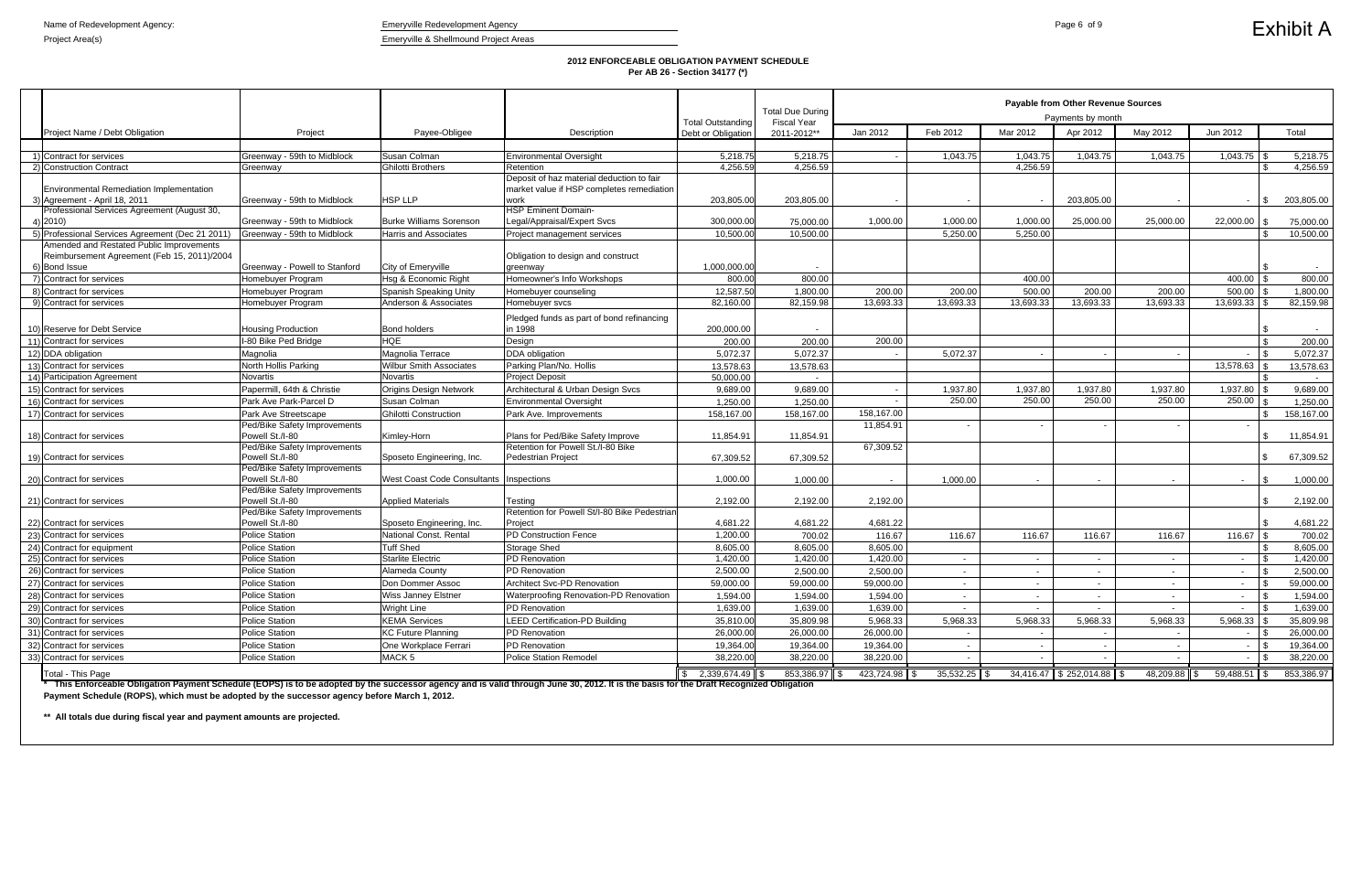### **2012 ENFORCEABLE OBLIGATION PAYMENT SCHEDULE Per AB 26 - Section 34177 (\*)**

|                                                           |                                      |                                                    |                                                         | <b>Total Outstanding</b> | <b>Total Due During</b><br><b>Fiscal Year</b> | <b>Payable from Other Revenue Sources</b><br>Payments by month |           |                |          |                 |                                 |                      |
|-----------------------------------------------------------|--------------------------------------|----------------------------------------------------|---------------------------------------------------------|--------------------------|-----------------------------------------------|----------------------------------------------------------------|-----------|----------------|----------|-----------------|---------------------------------|----------------------|
| Project Name / Debt Obligation                            | Project                              | Payee-Obligee                                      | Description                                             | Debt or Obligation       | 2011-2012**                                   | Jan 2012                                                       | Feb 2012  | Mar 2012       | Apr 2012 | May 2012        | Jun 2012                        | Total                |
|                                                           |                                      |                                                    |                                                         |                          |                                               |                                                                |           |                |          |                 |                                 |                      |
| 1) Contract for services                                  | <b>Police Station</b>                | Design Space Modular Bldg                          | Disconnect and remove PD temp modulars                  | 253,834.00               | 253,834.00                                    | 253,834.00                                                     |           | $\sim$         |          |                 |                                 | 253,834.00           |
| 2) Contract for services                                  | <b>Police Station</b>                | <b>Suasal Corp</b>                                 | PD Renovation                                           | 490,000.00               | 490,000.00                                    | 490,000.00                                                     |           | $\blacksquare$ |          |                 |                                 | 490,000.00           |
| 3) Contract for services                                  | <b>Police Station</b>                | <b>Suasal Corp</b>                                 | Retention                                               | 42,789.94                | 42,789.94                                     | 42,789.94                                                      |           |                |          |                 |                                 | 42,789.94            |
| 4) Contract for services                                  | <b>Police Station</b>                | <b>Interior Motions</b>                            | PD - Furnishings and Equipment                          | 30,668.00                | 27,000.00                                     | 27,000.00                                                      |           |                |          |                 |                                 | 27,000.00            |
| 5) Contract for services                                  | <b>Police Station</b>                | Systems and Space Inc.                             | PD - Furnishings and Equipment                          | 5,035.00                 | 5,035.00                                      | 5,035.00                                                       |           |                |          |                 |                                 | 5,035.00             |
| 6) Contract for services                                  | <b>Police Station</b>                | Lyon Workspace Projects                            | PD - Furnishings and Equipment                          | 413.00                   | 413.00                                        | 413.00                                                         |           |                |          |                 |                                 | 413.00               |
| 7) Contract for services                                  | <b>Police Station</b>                | <b>EBMUD</b>                                       | PD Renovations - Utilities                              | 5,500.00                 | 5,500.00                                      | 2,750.00                                                       | 2,750.00  | $\sim$         |          |                 | $-1$ \$                         | 5,500.00             |
| 8) Contract for services                                  | <b>Police Station</b>                | PG&E                                               | PD Renovations - Utilities                              | 5,500.00                 | 5,500.00                                      | 2,750.00                                                       | 2,750.00  | $\sim$         |          |                 |                                 | 5,500.00             |
| 9) Contract for Services                                  | <b>Police Station</b>                | On the Move                                        | PD Renovations - moving company                         | 11,000.00                | 11,000.00                                     | 11,000.00                                                      |           | $\sim$         |          | $\sim$          | $\sim$                          | 11,000.00            |
| 10) Contract for Services                                 | <b>Police Station</b>                | <b>Applied Medical Inc</b>                         | PD Renovations - evidence drying cabinet                | 11,475.00                | 11,475.00                                     | 11,475.00                                                      |           |                |          |                 |                                 | 11,475.00            |
| 11) Contract for Services                                 | Police Station                       | East Bay Supply                                    | Freezer                                                 | 200.00                   | 200.00                                        | 200.00                                                         |           |                |          |                 |                                 | 200.00               |
| 12) Contract for Services                                 | <b>Police Station</b>                | California Diesel and Power                        | PD Renovations - annunciator                            | 13,000.00                | 13,000.00                                     | 13,000.00                                                      |           | $\sim$         |          |                 |                                 | 13,000.00            |
| 13) Contract for Services                                 | <b>Police Station</b>                | CDW-Government                                     | PD Renovations - Audio Visual Package                   | 44,000.00                | 44,000.00                                     | 44,000.00                                                      |           |                |          |                 |                                 | 44,000.00            |
| 14) Contract for services                                 | <b>Police Station</b>                | Motorola                                           | <b>PD Phone Connection</b>                              | 29,167.00                | 29,167.00                                     | 29,167.00                                                      |           |                |          |                 |                                 | 29,167.00            |
| 15) Contract for services                                 | <b>Police Station</b>                | East Bay Supply                                    | PD-Furnishings and Equipment                            | 24,000.00                | 24,000.00                                     | 24,000.00                                                      |           |                |          |                 |                                 | 24,000.00            |
| 16) Contract for services                                 | <b>Police Station</b>                | Electronic Innovations                             | <b>PD Site Gate</b>                                     | 300.00                   | 300.00                                        | 300.00                                                         |           |                |          |                 |                                 | 300.00               |
| 17) Contract for services                                 | <b>Police Station</b>                | <b>Reed Brothers</b>                               | Rekeying building                                       | 3,413.00                 | 3,413.00                                      | 3,413.00                                                       |           |                |          |                 |                                 | 3,413.00             |
| 18) Contract for services                                 | <b>Police Station</b>                | Pivot Interiors Inc                                | PD- Furnishings and Equipment                           | 24,000.00                | 24,000.00                                     | 24,000.00                                                      |           |                |          |                 |                                 | 24,000.00            |
| 19) Contract for services                                 | <b>Police Station</b>                | <b>Trope Group</b>                                 | PD- Furnishings and Equipment                           | 24,000.00                | 24,000.00                                     | 24,000.00                                                      |           |                |          |                 |                                 | 24,000.00            |
| 20) Contract for services                                 | <b>Police Station</b>                | Live Stores                                        | PD- Furnishings and Equipment                           | 1,887.74                 | 1,861.33                                      | 26.41                                                          |           |                |          |                 |                                 | 26.41                |
| 21) Contract for services                                 | <b>Police Station</b>                | Groupware                                          | PD- Furnishings and Equipment                           | 14,769.71                | 14,719.81                                     |                                                                |           |                |          |                 |                                 |                      |
| 22) Contract for services                                 | <b>Police Station</b>                | Vistamation                                        | PD- Furnishings and Equipment                           | 2,919.20                 | 1,459.60                                      |                                                                |           |                |          |                 | \$.                             | $\sim$ $-$           |
| 23) Contract for services                                 | <b>Police Station</b>                | Pacific Sales                                      | PD- Furnishings and Equipment                           | 5,775.61                 | 5,775.61                                      |                                                                |           |                |          |                 |                                 | $\sim$ $-$           |
| 24) Contract for services                                 | <b>Police Station</b>                | Securit Tactical                                   | PD- Furnishings and Equipment                           | 5,603.07                 | 5,565.97                                      |                                                                |           |                |          |                 |                                 | $\sim$               |
| 25) Contract for services                                 | Powell Streetscape                   | Wallace Roberts & Todd                             | Powell Streetscape Design                               | 34,648.08                | 34,648.08                                     | 11,549.36                                                      | 11,549.36 | 11,549.36      |          |                 |                                 | 34,648.08            |
| 21) Contract for services                                 | Sustainable Transportation Plan      | Nelson/Nygaard                                     | Public Transit Improve Analysis                         | 4,529.00                 | 4,529.00                                      |                                                                |           |                | 4,529.00 |                 |                                 | 4,529.00             |
| Amended and Restated Public<br>Improvements Reimbursement |                                      |                                                    |                                                         |                          |                                               |                                                                |           |                |          |                 |                                 |                      |
| Agreement (Feb 15, 2011)/2004                             |                                      |                                                    | Obligation to design and construct South                |                          |                                               |                                                                |           |                |          |                 |                                 |                      |
| 22) Bond Issue                                            | South Bayfront Ped Bike Bridge       | City of Emeryville                                 | Bayfront Ped Bike Bridge                                | 10,183,539.00            |                                               |                                                                |           |                |          |                 |                                 |                      |
| 23) Contract for services                                 | South Bayfront Ped/Bike Bridge       | Union Pacific RR                                   | South Bayfront Ped/Bike Bridge                          | 17,468.37                | $\sim$                                        | $\sim$                                                         | $\sim$    | $\sim$         | $\sim$   | $\sim$ 10 $\pm$ | \$<br>$\sim$                    | $\sim 100$           |
| 24) Contract for services                                 | South Bayfront Ped/Bike Bridge       | <b>Biggs Cardosa</b>                               | South Bayfront Pedestrian Bridge                        | 945.00                   | 945.00                                        | 945.00                                                         | $\sim$    | $\sim$         | $\sim$   | $\sim$          | -\$<br>$\sim$                   | 945.00               |
| 25) Contract for services                                 | <b>Transit Center</b>                | <b>Keyser Marston</b>                              | <b>Fiscal Analysis Services</b>                         | 6,987.55                 |                                               | $\sim$                                                         | $\sim$    | $\sim$         |          | $\sim$          | -\$<br>$\sim$                   | $\sim$               |
| 26) Contract for services                                 | <b>Transit Center</b>                | Fieldman Rolapp & Assoc                            | <b>Fiscal Svcs for Transit Center Parking</b>           | 12,987.55                | $\sim$                                        | $\sim$                                                         | $\sim$    | $\sim$         | $\sim$   | $\sim$          | -S<br>$\sim$                    | $\sim$ $-$           |
| Amended and Restated Public                               |                                      |                                                    |                                                         |                          |                                               |                                                                |           |                |          |                 |                                 |                      |
| Improvements Reimbursement                                |                                      |                                                    | Obligation to cooperate with approval and               |                          |                                               |                                                                |           |                |          |                 |                                 |                      |
| Agreement (Feb 15,<br>27) 2011)/Sublease                  | <b>Transit Center Public Parking</b> | City of Emeryville/Emery<br>Station Associates LLC | means of financing construction of parking<br>structure | 4,230,952.00             |                                               |                                                                |           |                |          |                 |                                 |                      |
| 28) Contract for services                                 | <b>Triangle Traffic Calming</b>      | <b>Ghilotti Brothers</b>                           | Triangle Traffic Calming                                | 220,768.04               | 220,768.04                                    | 214,768.04                                                     | 1,500.00  | 1,500.00       | 1,500.00 | 1,500.00        | -\$<br>$\overline{\phantom{a}}$ | $\sim$<br>220,768.04 |
| 29) Construction Contract                                 | <b>Triangle Traffic Calming</b>      | <b>Ghilotti Brothers</b>                           | Retention                                               | 65,283.53                | 65,283.53                                     | 65,283.53                                                      |           |                |          |                 |                                 | 65,283.53            |
| 30) Contract For Services                                 | <b>Triangle Traffic Calming</b>      | P&D Environmental                                  | <b>Triangle Traffic Calming Project</b>                 | 1,750.00                 | 1,750.00                                      | 1,750.00                                                       |           |                |          |                 |                                 | 1,750.00             |
| 31) Professional Services Agreement                       | Marketplace                          | <b>Keyser Marston</b>                              | <b>Fiscal Analysis Services</b>                         | 32,062.50                | $\sim$                                        |                                                                |           |                |          |                 |                                 |                      |
| Total - This Page                                         |                                      |                                                    |                                                         | 15,861,170.89            | 1,371,932.91                                  | 1.303.449.28                                                   | 18,549.36 | 13,049.36      | 6,029.00 | 1,500.00        | $\sim$                          | 1,342,577.00         |
|                                                           |                                      |                                                    |                                                         |                          |                                               |                                                                |           |                |          |                 |                                 |                      |

**\*\* All totals due during fiscal year and payment amounts are projected.** 

| $3\frac{3}{5}$ \$ 2,000,000 Bonds | \$1,161,400 Bonds |  |
|-----------------------------------|-------------------|--|
| $3\quad$ \$ 8,195,539 Other       | \$3,069,552 Other |  |

**\* This Enforceable Obligation Payment Schedule (EOPS) is to be adopted by the successor agency and is valid through June 30, 2012. It is the basis for the Draft Recognized Obligation Payment Schedule (ROPS), which must be adopted by the successor agency before March 1, 2012.**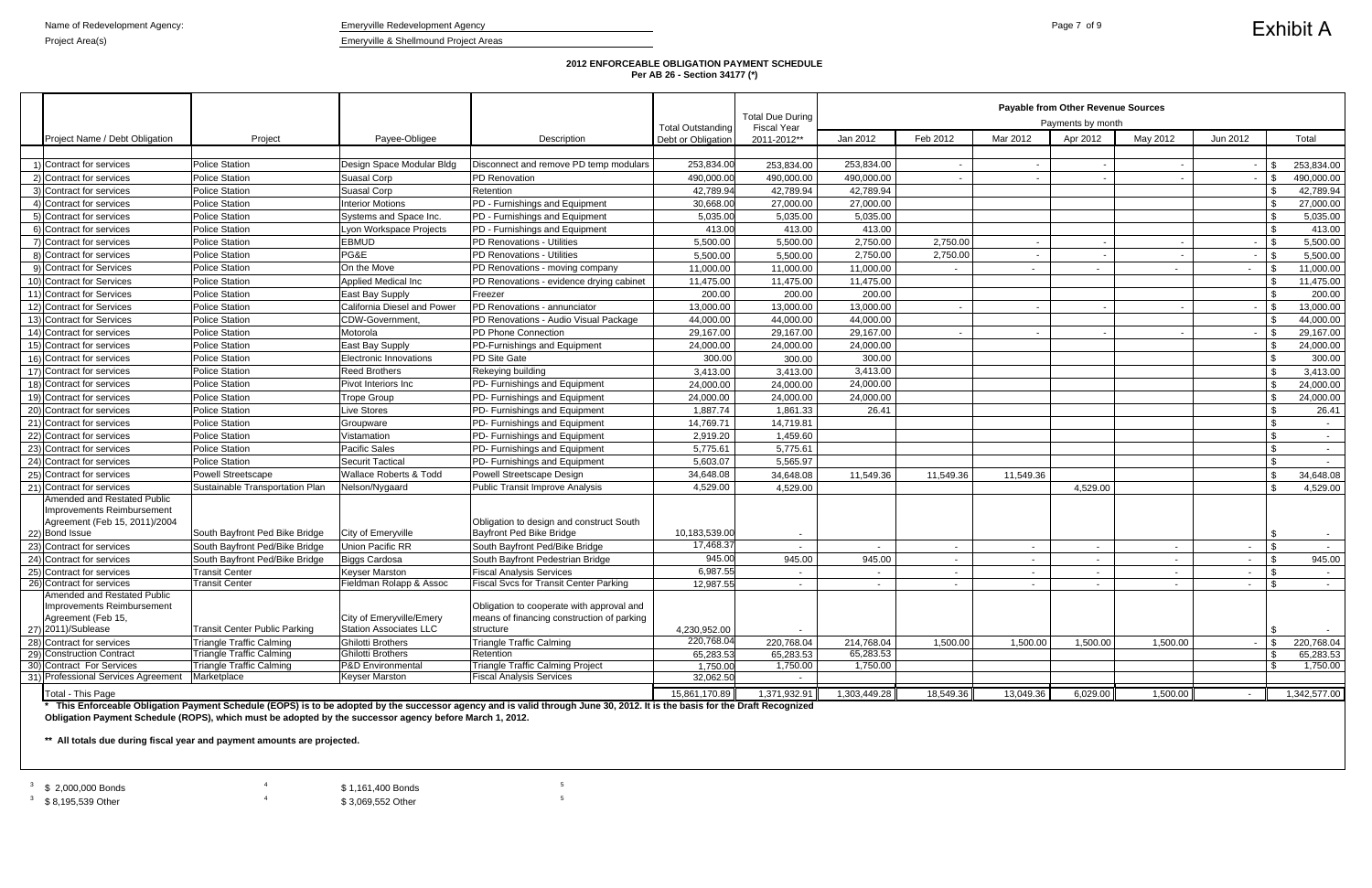## **2012 ENFORCEABLE OBLIGATION PAYMENT SCHEDULE Per AB 26 - Section 34177 (\*)**

|                                                         |                                |                                                                                  |                                                  |                                                                                                          |                                                | <b>Total Due During</b>           |                                                                                                |          |          | Payable from the Administrative Allowance Allocation<br>Payments by month |          |               |                               |
|---------------------------------------------------------|--------------------------------|----------------------------------------------------------------------------------|--------------------------------------------------|----------------------------------------------------------------------------------------------------------|------------------------------------------------|-----------------------------------|------------------------------------------------------------------------------------------------|----------|----------|---------------------------------------------------------------------------|----------|---------------|-------------------------------|
|                                                         | Project Name / Debt Obligation | Project                                                                          | Payee-Obligee                                    | Description                                                                                              | <b>Total Outstanding</b><br>Debt or Obligation | <b>Fiscal Year</b><br>2011-2012** | Jan 2012                                                                                       | Feb 2012 | Mar 2012 | Apr 2012                                                                  | May 2012 | Jun 2012      | Total                         |
|                                                         |                                |                                                                                  |                                                  |                                                                                                          |                                                |                                   |                                                                                                |          |          |                                                                           |          |               |                               |
|                                                         |                                |                                                                                  | City of Emeryville as                            |                                                                                                          |                                                |                                   |                                                                                                |          |          |                                                                           |          |               |                               |
|                                                         | 1) Coop Agreement with City    | Finance                                                                          | Successor Agency                                 | Administrative Cost Reimbursements                                                                       | 682,942.16 \$                                  |                                   | $682,942.16$ \$ 318,872.16 \$ 72,814.00 \$ 72,814.00 \$ 72,814.00 \$ 72,814.00 \$ 72,814.00 \$ |          |          |                                                                           |          |               | 682,942.16                    |
|                                                         | 2) Reimbursement Services      | Finance                                                                          | City of Emeryville as<br><b>Successor Agency</b> | Staff time to complete annual required<br>reporting, respond to inquiries Estimate120<br>hours @\$152.21 | 18,265.20 \$                                   | 18,265.20                         |                                                                                                |          | 9,132.60 |                                                                           |          | $9,132.60$ \$ | 18,265.20                     |
| 3)                                                      |                                |                                                                                  |                                                  |                                                                                                          |                                                |                                   |                                                                                                |          |          |                                                                           |          |               | \$<br>$\sim$                  |
| 4)                                                      |                                |                                                                                  |                                                  |                                                                                                          |                                                |                                   |                                                                                                |          |          |                                                                           |          |               | $\sqrt{3}$<br>$\sim 10^{-11}$ |
| 5)                                                      |                                |                                                                                  |                                                  |                                                                                                          |                                                |                                   |                                                                                                |          |          |                                                                           |          |               | $\sqrt{3}$<br>$\sim 100$      |
| 6)                                                      |                                |                                                                                  |                                                  |                                                                                                          |                                                |                                   |                                                                                                |          |          |                                                                           |          |               | $\sqrt{3}$<br>$\sim$ $-$      |
| $\left( 7\right)$                                       |                                |                                                                                  |                                                  |                                                                                                          |                                                |                                   |                                                                                                |          |          |                                                                           |          |               | -\$<br>$\sim$ $-$             |
| 8)                                                      |                                |                                                                                  |                                                  |                                                                                                          |                                                |                                   |                                                                                                |          |          |                                                                           |          |               | - \$<br>$\sim$ $-$            |
| 9)                                                      |                                |                                                                                  |                                                  |                                                                                                          |                                                |                                   |                                                                                                |          |          |                                                                           |          |               | - \$<br>$\sim$ $-$            |
| 10)                                                     |                                |                                                                                  |                                                  |                                                                                                          |                                                |                                   |                                                                                                |          |          |                                                                           |          |               | $\sqrt{3}$<br>$\sim$ $-$      |
| 11)                                                     |                                |                                                                                  |                                                  |                                                                                                          |                                                |                                   |                                                                                                |          |          |                                                                           |          |               | $\sqrt{3}$<br>$\sim$          |
| 12)                                                     |                                |                                                                                  |                                                  |                                                                                                          |                                                |                                   |                                                                                                |          |          |                                                                           |          |               | $\sqrt{2}$<br>$\sim$ $-$      |
| 13)                                                     |                                |                                                                                  |                                                  |                                                                                                          |                                                |                                   |                                                                                                |          |          |                                                                           |          |               | $\sqrt{3}$<br>$\sim$ $-$      |
| (14)                                                    |                                |                                                                                  |                                                  |                                                                                                          |                                                |                                   |                                                                                                |          |          |                                                                           |          |               | $\sqrt{3}$<br>$\sim$          |
| 15)                                                     |                                |                                                                                  |                                                  |                                                                                                          |                                                |                                   |                                                                                                |          |          |                                                                           |          |               | $\sqrt{3}$<br>$\sim$ $-$      |
| 16)                                                     |                                |                                                                                  |                                                  |                                                                                                          |                                                |                                   |                                                                                                |          |          |                                                                           |          |               | $\sqrt{3}$<br>$\sim$ $-$      |
| 17)                                                     |                                |                                                                                  |                                                  |                                                                                                          |                                                |                                   |                                                                                                |          |          |                                                                           |          |               | $\sqrt{3}$<br>$\sim$ $-$      |
| 18)                                                     |                                |                                                                                  |                                                  |                                                                                                          |                                                |                                   |                                                                                                |          |          |                                                                           |          |               | $\sqrt{3}$<br>$\sim$ $-$      |
| 19)                                                     |                                |                                                                                  |                                                  |                                                                                                          |                                                |                                   |                                                                                                |          |          |                                                                           |          |               | <b>\$</b><br>$\sim$ $-$       |
| (20)                                                    |                                |                                                                                  |                                                  |                                                                                                          |                                                |                                   |                                                                                                |          |          |                                                                           |          |               | $\sqrt{3}$<br>$\sim$ $-$      |
| $\overline{21}$                                         |                                |                                                                                  |                                                  |                                                                                                          |                                                |                                   |                                                                                                |          |          |                                                                           |          |               | $\sqrt{2}$<br>$\sim$ $-$      |
| 22)                                                     |                                |                                                                                  |                                                  |                                                                                                          |                                                |                                   |                                                                                                |          |          |                                                                           |          |               | $\sqrt{3}$<br>$\sim 100$      |
| $\frac{23}{2}$                                          |                                |                                                                                  |                                                  |                                                                                                          |                                                |                                   |                                                                                                |          |          |                                                                           |          |               | $\sqrt{3}$<br>$\sim 100$      |
|                                                         |                                |                                                                                  |                                                  |                                                                                                          |                                                |                                   |                                                                                                |          |          |                                                                           |          |               | $\sqrt{3}$<br>$\sim$ $-$      |
| $\begin{array}{r} \hline 24) \\ 25) \\ 26) \end{array}$ |                                |                                                                                  |                                                  |                                                                                                          |                                                |                                   |                                                                                                |          |          |                                                                           |          |               | $\sqrt{3}$<br>$\sim$ $-$      |
|                                                         |                                |                                                                                  |                                                  |                                                                                                          |                                                |                                   |                                                                                                |          |          |                                                                           |          |               | $\sqrt{3}$<br>$\sim 10^{-11}$ |
| $\frac{27}{28}$                                         |                                |                                                                                  |                                                  |                                                                                                          |                                                |                                   |                                                                                                |          |          |                                                                           |          |               | $\sqrt{3}$<br>$\sim 10^{-11}$ |
|                                                         |                                |                                                                                  |                                                  |                                                                                                          |                                                |                                   |                                                                                                |          |          |                                                                           |          |               | $\sqrt{3}$<br>$\sim 100$      |
|                                                         |                                |                                                                                  |                                                  |                                                                                                          |                                                |                                   |                                                                                                |          |          |                                                                           |          |               | $\sqrt{3}$<br>$\sim 100$      |
|                                                         |                                |                                                                                  |                                                  |                                                                                                          |                                                |                                   |                                                                                                |          |          |                                                                           |          |               | $\sqrt{2}$<br>$\sim$          |
|                                                         |                                |                                                                                  |                                                  |                                                                                                          |                                                |                                   |                                                                                                |          |          |                                                                           |          |               | $\sqrt{3}$<br>$\sim 10^{-11}$ |
|                                                         |                                |                                                                                  |                                                  |                                                                                                          |                                                |                                   |                                                                                                |          |          |                                                                           |          |               | -\$<br>$\sim 10^{-11}$        |
|                                                         |                                |                                                                                  |                                                  |                                                                                                          |                                                |                                   |                                                                                                |          |          |                                                                           |          |               | - \$<br>$\sim 10^{-11}$       |
|                                                         |                                |                                                                                  |                                                  |                                                                                                          |                                                |                                   |                                                                                                |          |          |                                                                           |          |               | $\sim 100$                    |
|                                                         |                                |                                                                                  |                                                  |                                                                                                          |                                                |                                   |                                                                                                |          |          |                                                                           |          |               | \$<br>$\sim 10^{-10}$         |
|                                                         |                                |                                                                                  |                                                  |                                                                                                          |                                                |                                   |                                                                                                |          |          |                                                                           |          |               |                               |
|                                                         | <b>Totals - This Page</b>      | <b>This Future objective in Democrat Cohodial (FODO) is to be edented by the</b> |                                                  | concern a group on discussive through these 20, 2040. It is the book family Dusti Book.                  | 701,207.36                                     |                                   | 701,207.36 \$ 318,872.16 \$ 72,814.00 \$ 81,946.60 \$ 72,814.00 \$ 72,814.00 \$ 81,946.60      |          |          |                                                                           |          |               | \$701,207.36                  |

**\*\* All totals due during fiscal year and payment amounts are projected.** 

**\* This Enforceable Obligation Payment Schedule (EOPS) is to be adopted by the successor agency and is valid through June 30, 2012. It is the basis for the Draft Recognized Obligation Payment Schedule (ROPS), which must be adopted by the successor agency before March 1, 2012.**

# Exhibit A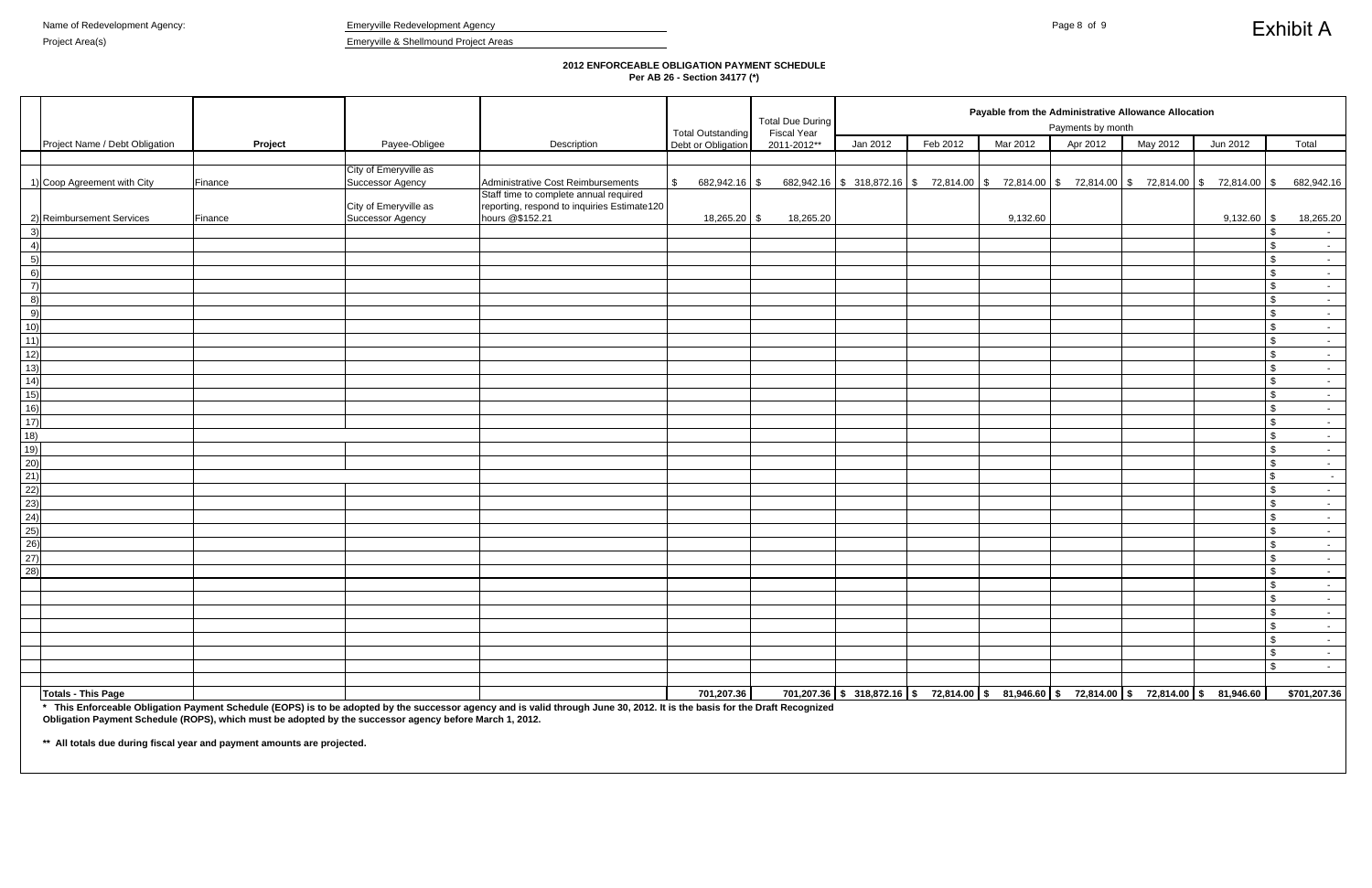### **2012 ENFORCEABLE OBLIGATION PAYMENT SCHEDULE Per AB 26 - Section 34177 (\*)**

|                                     |                                  |                            |                                  | <b>Total Due During</b> | <b>Pass Through and Other Payments</b> |          |                      |                      |                              |                |               |                  |
|-------------------------------------|----------------------------------|----------------------------|----------------------------------|-------------------------|----------------------------------------|----------|----------------------|----------------------|------------------------------|----------------|---------------|------------------|
|                                     |                                  |                            | <b>Total Outstanding</b>         | <b>Fiscal Year</b>      |                                        |          |                      | Payments by month    |                              |                |               |                  |
| Project Name / Debt Obligation      | Payee-Obligee                    | Description                | Debt or Obligation               | 2011-2012**             | Jan 2012                               | Feb 2012 | Mar 2012             | Apr 2012             | May 2012                     | Jun 2012       |               | Total            |
| Tax Sharing Agreement/County Pass   |                                  |                            |                                  |                         |                                        |          |                      |                      |                              |                |               |                  |
| 1) Through Agreement                | Alameda County                   | Per Pass Through Agreement | 4,568,352.02 \$<br>$\mathcal{S}$ | 4,568,352.02 \$         | 2,284,176.01                           |          |                      |                      | $\mathbb{S}$<br>2,284,176.01 |                | \$            | 4,568,352.02     |
| Tax Sharing Agreement/Flood Control |                                  |                            |                                  |                         |                                        |          |                      |                      |                              |                |               |                  |
| 2) Agreement                        | <b>Flood Control District</b>    | Per Pass Through Agreement | 525,217.72                       | 525,217.72              | 262,608.86                             |          |                      |                      | 262,608.86                   |                | -\$           | 525,217.72       |
| 3) Section 33607 Payments           | City of Emeryville               | Payments per CRL 33607     | 266,940.79                       | 266,940.79              |                                        |          |                      |                      |                              | 266,940.79 \$  |               | 266,940.79       |
| 4) Section 33607 Payments           | <b>Emery Unified School</b>      | Payments per CRL 33607     | 152,506.11                       | 152,506.11              |                                        |          |                      |                      |                              |                |               | 152,506.11       |
| 5) Section 33607 Payments           | <b>Peralta Community College</b> | Payments per CRL 33607     | 49,593.97                        | 49,593.97               |                                        |          |                      |                      |                              | 49,593.97      |               | 49,593.97        |
| 6) Section 33607 Payments           | <b>Alameda County Schools</b>    | Payments per CRL 33607     | 17,450.22                        | 17,450.22               |                                        |          |                      |                      |                              | 17,450.22 \$   |               | 17,450.22        |
| 7) Section 33607 Payments           | <b>Flood Control District</b>    | Payments per CRL 33607     | 27,006.88                        | 27,006.88               |                                        |          |                      |                      |                              | $27,006.88$ \$ |               | 27,006.88        |
| 8) Section 33607 Payments           | Bay Area Air Quality Mgmt        | Payments per CRL 33607     | 3,475.40                         | 3,475.40                |                                        |          |                      |                      |                              | $3,475.40$ \$  |               | 3,475.40         |
| 9) Section 33607 Payments           | Mosquito Abatement               | Payments per CRL 33607     | 1,430.91                         | 1,430.91                |                                        |          |                      |                      |                              | $1,430.91$ \$  |               | 1,430.91         |
| 10) Section 33607 Payments          | <b>AC Transit</b>                | Payments per CRL 33607     | 86,917.83                        | 86,917.83               |                                        |          |                      |                      |                              | 86,917.83      |               | 86,917.83        |
| 11) Section 33607 Payments          | <b>BART</b>                      | Payments per CRL 33607     | 10,206.07                        | 10,206.07               |                                        |          |                      |                      |                              | 10,206.07      |               | 10,206.07        |
| 12) Section 33607 Payments          | East Bay Regional Park           | Payments per CRL 33607     | 48,803.07                        | 48,803.07               |                                        |          |                      |                      |                              | 48,803.07 \$   |               | 48,803.07        |
| 13) Section 33607 Payments          | <b>EBMUD</b>                     | Payments per CRL 33607     | 36,926.40                        | 36,926.40               |                                        |          |                      |                      |                              | $36,926.40$ \$ |               | 36,926.40        |
|                                     |                                  |                            |                                  |                         |                                        |          |                      |                      |                              |                |               | $\sim$           |
|                                     |                                  |                            |                                  |                         |                                        |          |                      |                      |                              |                | \$            |                  |
|                                     |                                  |                            |                                  |                         |                                        |          |                      |                      |                              |                | $\sqrt{2}$    | $\sim 100$       |
|                                     |                                  |                            |                                  |                         |                                        |          |                      |                      |                              |                | $\mathfrak s$ |                  |
|                                     |                                  |                            |                                  |                         |                                        |          |                      |                      |                              |                | $\sqrt{2}$    |                  |
|                                     |                                  |                            |                                  |                         |                                        |          |                      |                      |                              |                | $\sqrt{2}$    |                  |
|                                     |                                  |                            |                                  |                         |                                        |          |                      |                      |                              |                | $\sqrt[6]{3}$ | $\sim$           |
|                                     |                                  |                            |                                  |                         |                                        |          |                      |                      |                              |                | $\sqrt{2}$    | $\sim$           |
|                                     |                                  |                            |                                  |                         |                                        |          |                      |                      |                              |                | $\sqrt{2}$    |                  |
|                                     |                                  |                            |                                  |                         |                                        |          |                      |                      |                              |                | $\sqrt{2}$    | $\sim$ 100 $\mu$ |
|                                     |                                  |                            |                                  |                         |                                        |          |                      |                      |                              |                | $\sqrt{2}$    | $\sim$ 10 $\pm$  |
|                                     |                                  |                            |                                  |                         |                                        |          |                      |                      |                              |                | \$            | $\sim$ $-$       |
|                                     |                                  |                            |                                  |                         |                                        |          |                      |                      |                              |                | $\sqrt{2}$    |                  |
|                                     |                                  |                            |                                  |                         |                                        |          |                      |                      |                              |                | $\sqrt{2}$    | $\sim 10^{-11}$  |
|                                     |                                  |                            |                                  |                         |                                        |          |                      |                      |                              |                | -\$           | <b>Contract</b>  |
|                                     |                                  |                            |                                  |                         |                                        |          |                      |                      |                              |                |               |                  |
| <b>Total - Other Obligations</b>    |                                  |                            | $5,794,827.39$ \$                | 5,794,827.39 \$         | 2,546,784.87 \$                        | $\sim$   | $\sqrt{ }$<br>$\sim$ | $\sqrt{2}$<br>$\sim$ | $2,546,784.87$ \$<br>\$      | 701,257.65 \$  |               | 5,794,827.39     |

**\*\* All totals due during fiscal year and payment amounts are projected.** 

**\* This Enforceable Obligation Payment Schedule (EOPS) is to be adopted by the successor agency and is valid through June 30, 2012. It is the basis for the Draft Recognized Obligation Payment Schedule (ROPS), which must be adopted by the successor agency before March 1, 2012.**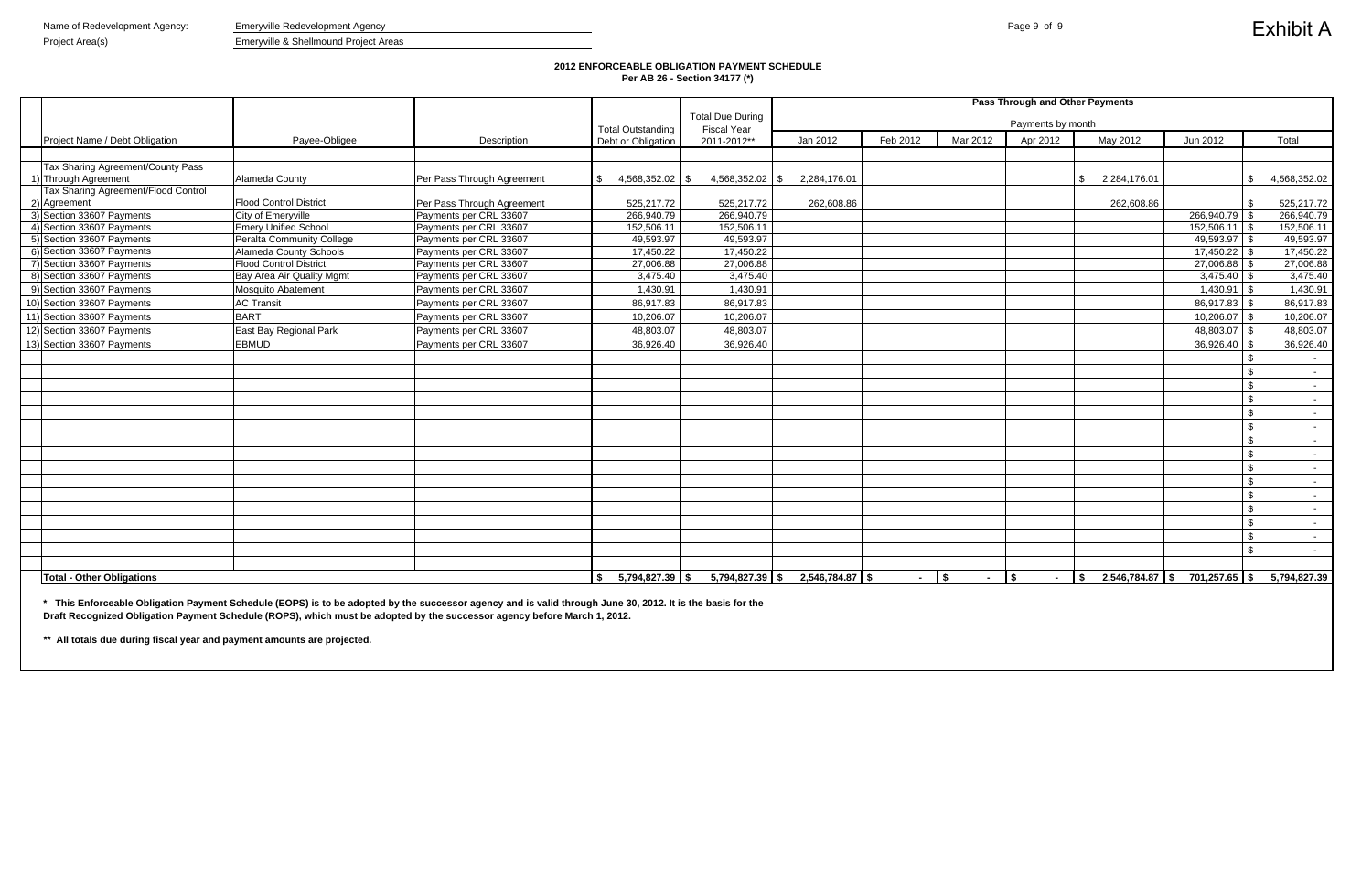Name of Redevelopment Agency: example of the energy and the Emeryville Redevelopment Agency **Emeryville Redevelopment Agency** 

Project Area(s) Emeryville & Shellmound Project Areas

**DRAFT RECOGNIZED OBLIGATION PAYMENT SCHEDULE Per AB 26 - Section 34177 (\*)**

| Totals - This Page (RPTTF Funding)              | 23.012.449.88  | 371,105.86    | N/A | $13.745.17$ S     | 29,619.84 \$                      | 29,619.84 \$     | 29,619.84 \$     | 155.397.81 \$                 | 29.619.84        | \$287.622.34  |
|-------------------------------------------------|----------------|---------------|-----|-------------------|-----------------------------------|------------------|------------------|-------------------------------|------------------|---------------|
| Totals - Page 2 (RPTTF Funding)                 | 324,905,987.52 | 35,358,767.44 | N/A | $3,436,645.34$ \$ | 219,952.34 \$                     | 4,286,432.61 \$  | 184,805.30 \$    | $6.444.318.30$ $\blacksquare$ | 10,464,753.30    | 25,036,907.19 |
| Totals - Page 3 (RPTTF Funding)                 | 29.095.871.06  | 236,514.06    | N/A | 19.410.62 S       | $59,212.38$ \$                    | 28,337.00 \$     | 43,337.00 \$     | 28,337.00 \$                  | 28,337.00 \$     | 206.971.00    |
| Totals - Page 4 (Other Funding)                 | 17,581,593.09  | 15,112,504.78 | N/A | 210,578.24 \$     | 1,030,541.29 \$                   | 13,488,864.39 \$ | $31,211.36$ \$   | 12,760.00 \$                  | 12,855.00 \$     | 14,786,810.28 |
| Totals - Page 5 (Other Funding)                 | 210.578.24     | 1,030,541.29  | N/A | $31.211.36$ S     | $12,760.00$ \$                    | 12,855.00 \$     | 14,786,810.28 \$ |                               |                  | 14,843,636.64 |
| Total - Page 6 (Other Funding)                  | 33,848,872.27  | 9,469,322.24  | N/A |                   | 482,680.51 \$ 2,277,523.82 \$     | 254,083.64 \$    | 135,887.72 \$    | 436,903.34                    | 1,865,142.97 \$  | 5,452,222.00  |
| Total - Page 7 (Other Funding)                  | 16,678,156.26  | 2,191,000.29  | N/A | 1,303,449.28 \$   | 18,549.36 \$                      | 13,049.36 \$     | $6,029.00$ \$    | $1,500.00$ \$                 |                  | 1,342,577.00  |
| Totals - Page 8 (Administrative Cost Allowance) | 701.207.36     | 701.207.36    | N/A | 318.872.16 S      | 72.814.00 S                       | 81.946.60 S      | 72.814.00 S      | 72.814.00 \$                  | $81,946.60$ \$   | 701,207.36    |
| Totals - Page 9 (Pass Thru Payments)            | 5,794,827.39   | 5,794,827.39  | N/A | 2.546.784.87 \$   |                                   |                  |                  | 2.546.784.87                  | 701,257.65 \$    | 5,794,827.39  |
| <b>Grand total - All Pages</b>                  | 451.829.543.07 | 70.265.790.71 |     |                   | $8,363,377.55$ \$ 3,720,973.03 \$ | 18,195,188.44 \$ | 15,290,514.50 \$ | $9,698,815.32$ \$             | 13,183,912.36 \$ | 68,452,781.20 |

The Preliminary Draft Recognized Obligation Payment Schedule (ROPS) is to be completed by 3/1/2012 by the successor agency, and subsequently be approved by the oversight board and audited by the County \*\*\*\*\*\*\*\*\* Funding so

| Jan 2012<br>Feb 2012<br>Mar 2012<br>Apr 2012<br>May 2012<br>Jun 2012<br>Total<br>Project Name / Debt Obligation<br>Project<br>Payee-Obligee<br>Description<br>Debt or Obligation<br>2011-2012**<br>Project Area<br>Source<br>3706 San Pablo Avenue/1025<br>Professional Services Agreement (August 30,<br>Legal services related to recovery of<br><b>RPTTF</b><br>1) 2010)<br>MacArthur<br><b>Burke Williams Sorenson</b><br>remediation costs<br>Emeryville<br>Unknown<br>3706 San Pablo Avenue/1025<br><b>RPTTF</b><br>MacArthur<br>City of Emeryville<br>7,067.9<br>2) Bay/Shellmound Assessment<br>Assessment on Housing Parcels<br>Emeryville<br>3706 San Pablo Avenue/1025<br>52,500.0<br><b>RPTTF</b><br>Peralta Service Corp<br>Maintenance at 3706 SPA<br>MacArthur<br>Emeryville<br>3) Contract for services<br>Affordable Housing Option Agreement (Feb 15,<br>3706 San Pablo Avenue/1025<br>City of Emeryville-Housing<br>Remediation of 3706 SPA<br>240,000.0<br><b>RPTTF</b><br>4) 2011)<br>MacArthur<br>Successor<br>Emeryville<br>Amended and Restated Affordable Housing<br>Reimbursement Agreement dated February 15,<br>2011 and the First Amendment to Amended and<br>Restated Affordable Housing Reimbursement<br>3706 San Pablo Avenue/1025<br>City of Emeryville-Housing<br><b>RPTTF</b><br>MacArthur<br>223,888.2<br>19.153.30<br>3,830.66<br>3,830.6<br>3,830.66<br>3,830.66<br>5) Agreement dated June 21, 2011"<br>Emeryville<br>3,830.66<br>Successor<br><b>Project Management</b><br>6) Contract for services<br>48th St Community Garden<br>Remediation management<br>Emeryville<br>5.777.9<br>5,777.97<br>RPTTF<br>5,777.9<br>5,777.97<br>Aquatierra Assoc/Weiss<br>Amended and Restated Public Improvements<br>Reimbursement Agreement (Feb 15, 2011) and<br>Public Improvements Option Agreement (February<br>City of Emeryville/Emeryville<br>Costs to remediate site soils and construct<br>120,000,00<br>7) 15, 2011) /License agreement (Dec 9, 2010)<br>Community Organic Garden<br>120.000.0<br>120,000.00<br><b>RPTTF</b><br>120,000.00<br>48th St Community Garden<br>mprovements<br>Emervville<br>5890/5900 Christie Avenue<br><b>RPTTF</b><br>8) Christie Ave Acquisition Agreement (3/15/11)<br>Charles & Elizabeth Leone<br>Promissory Note - 11/08/2011<br>4,681,341.3<br>dousing<br>Emeryville<br>5890/5900 Christie Avenue<br>Franchise Tax Board - Flynn<br>144.333.5<br>9) Christie Ave Acquisition Agreement (3/15/11)<br>Promissory Note - 11/08/2011<br><b>RPTTF</b><br>Housing<br>Note<br>Emeryville<br>5890/5900 Christie Avenue<br>Miriam Flynn<br>4,330,007.0<br><b>RPTTF</b><br>10) Christie Ave Acquisition Agreement (3/15/11)<br>Housing<br>Promissory Note - 11/08/2011<br>Emeryville<br>Affordable Housing Option Agreement (Feb 15,<br>5890/5900 Christie Avenue<br>City of Emeryville-Housing<br>219,550.0<br><b>RPTTF</b><br>$11)$ 2011)<br>Successor<br>Site Demolition<br>Emeryville<br>Housing<br>5890/5900 Christie Avenue<br>Affordable Housing Option Agreement (Feb 15,<br>City of Emeryville-Housing<br><b>RPTTF</b><br>2,388,900.0<br>Emeryville<br>12) 2011)<br>lousing<br>Successor<br>Site Cleanup<br>5890/5900 Christie Avenue<br>Affordable Housing Option Agreement (Feb 15,<br>City of Emeryville-Housing<br>94,350.0<br><b>RPTTF</b><br>13) 2011)<br>Site Assessment<br>Emeryville<br>Successor<br>lousing<br>Affordable Housing Option Agreement (Feb 15,<br>5890/5900 Christie Avenue<br>City of Emeryville-Housing<br>271.500.00<br><b>RPTTF</b><br>14) 2011)<br>Successor<br>Remediation monitoring<br>Emeryville<br>lousing<br>Amended and Restated Affordable Housing<br>Reimbursement Agreement dated February 15,<br>2011 and the First Amendment to Amended and<br>Restated Affordable Housing Reimbursement<br>5890/5900 Christie Avenue<br>City of Emeryville-Housing<br>19,153.30<br><b>RPTTF</b><br>3,830.66<br>3,830.6<br>3,830.66<br>3,830.66<br>3,830.66<br>19,153.30<br>15) Agreement dated June 21, 2011"<br>Housing<br>Successor<br>Emeryville<br>223,888.2<br>Project Management<br>Amended and Restated Affordable Housing<br>Reimbursement Agreement dated February 15,<br>2011 and the First Amendment to Amended and<br>Restated Affordable Housing Reimbursement<br>City of Emeryville-Housing<br>3,830.66<br>3,830.66<br>16) Agreement dated June 21, 2011"<br>6150 Christie Avenue<br>Successor<br>Project Management<br>223,888.<br>19.153.30<br><b>RPTTF</b><br>3,830.66<br>3,830.6<br>3,830.66<br>19,153.30<br>Emervville<br>Professional Services Agreement (August 30,<br>Legal services related to recovery of<br>6150 Christie Avenue<br><b>Burke Williams Sorenson</b><br>17) 2010)<br>remediation costs<br>Unknow<br><b>RPTTF</b><br>Emeryville<br>6150 Christie Avenue<br>Peralta Service Corp<br>28,320.0<br><b>RPTTF</b><br>18) Contract for services<br>Maintenance at 6150 Christie<br>Emeryville<br>19) Contract for services<br>Susan Colman<br>4,000.0<br>4,000.00<br>800.00<br>800.00<br>800.00<br>800.00<br>800.00<br>4,000.00<br>64th and Christie<br><b>Environmental Oversight</b><br><b>RPTTF</b><br>Emeryville<br>20) Bay/Shellmound Assessment<br><b>Adeline Properties</b><br>City of Emeryville<br>Assessment on Housing Parcels<br>2,202.5<br><b>RPTTF</b><br>Emeryville<br>21) Bay/Shellmound Assessment<br>Ambassador<br>City of Emeryville<br>1,470.27<br><b>RPTTF</b><br>Assessment on Housing Parcels<br>Emeryville<br>$\sim$<br>$\sim$<br>Amended and Restated Affordable Housing<br>Reimbursement Agreement dated February 15,<br>2011 and the First Amendment to Amended and<br>Restated Affordable Housing Reimbursement<br>City of Emeryville-Housing<br><b>RPTTF</b><br>17,913.45<br>3,582.69<br>3,582.6<br>3,582.69<br>3,582.69<br>3,582.69<br>17,913.45<br>22) Agreement dated June 21, 2011"<br>85,984.5<br>Ambassador<br>Successor<br>Project Management<br>Emeryville<br>23) Lease (3/2/1993)<br><b>Amtrak Station</b><br>Wareham<br><b>RPTTF</b><br>Obligation to purchase upon termination<br>Emervville<br>1.00<br>24) Lease (Expires 2018)<br>Amtrak Station<br>Alameda County<br>Property Taxes for Amtrak Stn<br>Emervville<br>339,300.00<br><b>RPTTF</b><br>25) Lease (Expires 2018)<br><b>Amtrak Station</b><br>Amtrak lease payment to property owner<br>1,119,332.00<br><b>RPTTF</b><br>13,745.17<br>13,745.17<br>13,745.17<br>13,745.17<br>13,745.17<br>13,745.17 \$<br>82,471.02<br>Wareham<br>Emervville<br>164,942.04<br>Order Confirming Settlements w/ Chevron, Adams,<br>Koeckritz, Robinson, UPRR (July 23, 2010);<br>Agency v Robinson et.al.; Alameda County Sup Ct, Bay Street - Site B Groundwater<br>EKI, DTSC, Clearwater & other Costs to remediate groundwater beneath<br>26) Case No. RG06-267594<br>Site B from on-site and off-site sources<br>Remediation<br>6,155,369.06<br><b>RPTTF</b><br>vendors<br>Emeryville<br>Bay Street - Site B Redevelopment City of Emeryville<br>26,066.91<br><b>RPTTF</b><br>27) Bay Shellmound Assessment<br>Bay Shellmound Assessment lien<br>Emeryville<br>7,763.10<br><b>RPTTF</b><br>Bay Street - Site B Redevelopment Watry Design<br>Parking Costs - Bay St Phase II<br>28) Contract for services<br>Emeryville<br>Bay Street - Site B Redevelopment Fieldman Rolapp & Assoc<br><b>RPTTF</b><br>29) Contract for services<br><b>Bay Street Parking Svcs</b><br>Emeryville<br>15,648.00<br>1,012.50<br>Bay Street Site A Hotel<br>Disposition and Development Agreement - Option<br>Agency option to acquire hotel parcel upon<br><b>RPTTF</b><br>30) to Acquire Hotel Parcel<br>Madison Bay Street LLC<br>2,000,000.00<br>certain conditions precedent<br>Shellmound<br><b>Development</b><br>Disposition and Development Agreement (Section   Bay Street Site A Groundwater<br>Responsible for costs of groundwater<br>31) 212) - Long Term Risk Management Plan<br>Remediation/Monitoring<br>Madison Bay Street LLC<br>monitoring and remediation as between<br>Shellmound<br><b>RPTTF</b><br>Responsible for costs of groundwater<br>Disposition and Development Agreement (Section<br>Bay Street Site A Groundwater<br>monitoring and remediation as between<br>32) 212) - Long Term Risk Management Plan<br>Remediation/Monitoring<br>Madison Bay Street LLC<br>Agency and Bay Street Partners<br><b>RPTTF</b><br>Shellmound<br>\$0.00 |  |  |  | <b>Total Outstanding</b> | <b>Total Due During</b><br><b>Fiscal Year</b> | $***$<br>Funding |  | Payable from the Redevelopment Property Tax Increment Fund (RPTIF)<br>Payments by month |  |           |
|---------------------------------------------------------------------------------------------------------------------------------------------------------------------------------------------------------------------------------------------------------------------------------------------------------------------------------------------------------------------------------------------------------------------------------------------------------------------------------------------------------------------------------------------------------------------------------------------------------------------------------------------------------------------------------------------------------------------------------------------------------------------------------------------------------------------------------------------------------------------------------------------------------------------------------------------------------------------------------------------------------------------------------------------------------------------------------------------------------------------------------------------------------------------------------------------------------------------------------------------------------------------------------------------------------------------------------------------------------------------------------------------------------------------------------------------------------------------------------------------------------------------------------------------------------------------------------------------------------------------------------------------------------------------------------------------------------------------------------------------------------------------------------------------------------------------------------------------------------------------------------------------------------------------------------------------------------------------------------------------------------------------------------------------------------------------------------------------------------------------------------------------------------------------------------------------------------------------------------------------------------------------------------------------------------------------------------------------------------------------------------------------------------------------------------------------------------------------------------------------------------------------------------------------------------------------------------------------------------------------------------------------------------------------------------------------------------------------------------------------------------------------------------------------------------------------------------------------------------------------------------------------------------------------------------------------------------------------------------------------------------------------------------------------------------------------------------------------------------------------------------------------------------------------------------------------------------------------------------------------------------------------------------------------------------------------------------------------------------------------------------------------------------------------------------------------------------------------------------------------------------------------------------------------------------------------------------------------------------------------------------------------------------------------------------------------------------------------------------------------------------------------------------------------------------------------------------------------------------------------------------------------------------------------------------------------------------------------------------------------------------------------------------------------------------------------------------------------------------------------------------------------------------------------------------------------------------------------------------------------------------------------------------------------------------------------------------------------------------------------------------------------------------------------------------------------------------------------------------------------------------------------------------------------------------------------------------------------------------------------------------------------------------------------------------------------------------------------------------------------------------------------------------------------------------------------------------------------------------------------------------------------------------------------------------------------------------------------------------------------------------------------------------------------------------------------------------------------------------------------------------------------------------------------------------------------------------------------------------------------------------------------------------------------------------------------------------------------------------------------------------------------------------------------------------------------------------------------------------------------------------------------------------------------------------------------------------------------------------------------------------------------------------------------------------------------------------------------------------------------------------------------------------------------------------------------------------------------------------------------------------------------------------------------------------------------------------------------------------------------------------------------------------------------------------------------------------------------------------------------------------------------------------------------------------------------------------------------------------------------------------------------------------------------------------------------------------------------------------------------------------------------------------------------------------------------------------------------------------------------------------------------------------------------------------------------------------------------------------------------------------------------------------------------------------------------------------------------------------------------------------------------------------------------------------------------------------------------------------------------------------------------------------------------------------------------------------------------------------------------------------------------------------------------------------------------------------------------------------------------------------------------------------------------------------------------------------------------------------------------------------------------------------------------------------------------------------------------------------------------------------------------------------------------------------------------------------------------------------------------------------------------------------------------------------------------------------------------------------------------------------------------------------------------------------------------------------------------------------------------------------------------------------------------------------------------------------------------------------------------------------------------------------------------------------------------------------------------------------------------------------------------------------------------------------------------------------------------------------------------------------------------------------------------------------------------------------------------------------------------------------------------------------------------------------------------------------------------------------------------------|--|--|--|--------------------------|-----------------------------------------------|------------------|--|-----------------------------------------------------------------------------------------|--|-----------|
|                                                                                                                                                                                                                                                                                                                                                                                                                                                                                                                                                                                                                                                                                                                                                                                                                                                                                                                                                                                                                                                                                                                                                                                                                                                                                                                                                                                                                                                                                                                                                                                                                                                                                                                                                                                                                                                                                                                                                                                                                                                                                                                                                                                                                                                                                                                                                                                                                                                                                                                                                                                                                                                                                                                                                                                                                                                                                                                                                                                                                                                                                                                                                                                                                                                                                                                                                                                                                                                                                                                                                                                                                                                                                                                                                                                                                                                                                                                                                                                                                                                                                                                                                                                                                                                                                                                                                                                                                                                                                                                                                                                                                                                                                                                                                                                                                                                                                                                                                                                                                                                                                                                                                                                                                                                                                                                                                                                                                                                                                                                                                                                                                                                                                                                                                                                                                                                                                                                                                                                                                                                                                                                                                                                                                                                                                                                                                                                                                                                                                                                                                                                                                                                                                                                                                                                                                                                                                                                                                                                                                                                                                                                                                                                                                                                                                                                                                                                                                                                                                                                                                                                                                                                                                                                                                                                                                                                                                                                                                                                                                                                                                                                                                                                                                                                                                                                                                                           |  |  |  |                          |                                               |                  |  |                                                                                         |  |           |
|                                                                                                                                                                                                                                                                                                                                                                                                                                                                                                                                                                                                                                                                                                                                                                                                                                                                                                                                                                                                                                                                                                                                                                                                                                                                                                                                                                                                                                                                                                                                                                                                                                                                                                                                                                                                                                                                                                                                                                                                                                                                                                                                                                                                                                                                                                                                                                                                                                                                                                                                                                                                                                                                                                                                                                                                                                                                                                                                                                                                                                                                                                                                                                                                                                                                                                                                                                                                                                                                                                                                                                                                                                                                                                                                                                                                                                                                                                                                                                                                                                                                                                                                                                                                                                                                                                                                                                                                                                                                                                                                                                                                                                                                                                                                                                                                                                                                                                                                                                                                                                                                                                                                                                                                                                                                                                                                                                                                                                                                                                                                                                                                                                                                                                                                                                                                                                                                                                                                                                                                                                                                                                                                                                                                                                                                                                                                                                                                                                                                                                                                                                                                                                                                                                                                                                                                                                                                                                                                                                                                                                                                                                                                                                                                                                                                                                                                                                                                                                                                                                                                                                                                                                                                                                                                                                                                                                                                                                                                                                                                                                                                                                                                                                                                                                                                                                                                                                           |  |  |  |                          |                                               |                  |  |                                                                                         |  |           |
|                                                                                                                                                                                                                                                                                                                                                                                                                                                                                                                                                                                                                                                                                                                                                                                                                                                                                                                                                                                                                                                                                                                                                                                                                                                                                                                                                                                                                                                                                                                                                                                                                                                                                                                                                                                                                                                                                                                                                                                                                                                                                                                                                                                                                                                                                                                                                                                                                                                                                                                                                                                                                                                                                                                                                                                                                                                                                                                                                                                                                                                                                                                                                                                                                                                                                                                                                                                                                                                                                                                                                                                                                                                                                                                                                                                                                                                                                                                                                                                                                                                                                                                                                                                                                                                                                                                                                                                                                                                                                                                                                                                                                                                                                                                                                                                                                                                                                                                                                                                                                                                                                                                                                                                                                                                                                                                                                                                                                                                                                                                                                                                                                                                                                                                                                                                                                                                                                                                                                                                                                                                                                                                                                                                                                                                                                                                                                                                                                                                                                                                                                                                                                                                                                                                                                                                                                                                                                                                                                                                                                                                                                                                                                                                                                                                                                                                                                                                                                                                                                                                                                                                                                                                                                                                                                                                                                                                                                                                                                                                                                                                                                                                                                                                                                                                                                                                                                                           |  |  |  |                          |                                               |                  |  |                                                                                         |  |           |
|                                                                                                                                                                                                                                                                                                                                                                                                                                                                                                                                                                                                                                                                                                                                                                                                                                                                                                                                                                                                                                                                                                                                                                                                                                                                                                                                                                                                                                                                                                                                                                                                                                                                                                                                                                                                                                                                                                                                                                                                                                                                                                                                                                                                                                                                                                                                                                                                                                                                                                                                                                                                                                                                                                                                                                                                                                                                                                                                                                                                                                                                                                                                                                                                                                                                                                                                                                                                                                                                                                                                                                                                                                                                                                                                                                                                                                                                                                                                                                                                                                                                                                                                                                                                                                                                                                                                                                                                                                                                                                                                                                                                                                                                                                                                                                                                                                                                                                                                                                                                                                                                                                                                                                                                                                                                                                                                                                                                                                                                                                                                                                                                                                                                                                                                                                                                                                                                                                                                                                                                                                                                                                                                                                                                                                                                                                                                                                                                                                                                                                                                                                                                                                                                                                                                                                                                                                                                                                                                                                                                                                                                                                                                                                                                                                                                                                                                                                                                                                                                                                                                                                                                                                                                                                                                                                                                                                                                                                                                                                                                                                                                                                                                                                                                                                                                                                                                                                           |  |  |  |                          |                                               |                  |  |                                                                                         |  |           |
|                                                                                                                                                                                                                                                                                                                                                                                                                                                                                                                                                                                                                                                                                                                                                                                                                                                                                                                                                                                                                                                                                                                                                                                                                                                                                                                                                                                                                                                                                                                                                                                                                                                                                                                                                                                                                                                                                                                                                                                                                                                                                                                                                                                                                                                                                                                                                                                                                                                                                                                                                                                                                                                                                                                                                                                                                                                                                                                                                                                                                                                                                                                                                                                                                                                                                                                                                                                                                                                                                                                                                                                                                                                                                                                                                                                                                                                                                                                                                                                                                                                                                                                                                                                                                                                                                                                                                                                                                                                                                                                                                                                                                                                                                                                                                                                                                                                                                                                                                                                                                                                                                                                                                                                                                                                                                                                                                                                                                                                                                                                                                                                                                                                                                                                                                                                                                                                                                                                                                                                                                                                                                                                                                                                                                                                                                                                                                                                                                                                                                                                                                                                                                                                                                                                                                                                                                                                                                                                                                                                                                                                                                                                                                                                                                                                                                                                                                                                                                                                                                                                                                                                                                                                                                                                                                                                                                                                                                                                                                                                                                                                                                                                                                                                                                                                                                                                                                                           |  |  |  |                          |                                               |                  |  |                                                                                         |  |           |
|                                                                                                                                                                                                                                                                                                                                                                                                                                                                                                                                                                                                                                                                                                                                                                                                                                                                                                                                                                                                                                                                                                                                                                                                                                                                                                                                                                                                                                                                                                                                                                                                                                                                                                                                                                                                                                                                                                                                                                                                                                                                                                                                                                                                                                                                                                                                                                                                                                                                                                                                                                                                                                                                                                                                                                                                                                                                                                                                                                                                                                                                                                                                                                                                                                                                                                                                                                                                                                                                                                                                                                                                                                                                                                                                                                                                                                                                                                                                                                                                                                                                                                                                                                                                                                                                                                                                                                                                                                                                                                                                                                                                                                                                                                                                                                                                                                                                                                                                                                                                                                                                                                                                                                                                                                                                                                                                                                                                                                                                                                                                                                                                                                                                                                                                                                                                                                                                                                                                                                                                                                                                                                                                                                                                                                                                                                                                                                                                                                                                                                                                                                                                                                                                                                                                                                                                                                                                                                                                                                                                                                                                                                                                                                                                                                                                                                                                                                                                                                                                                                                                                                                                                                                                                                                                                                                                                                                                                                                                                                                                                                                                                                                                                                                                                                                                                                                                                                           |  |  |  |                          |                                               |                  |  |                                                                                         |  |           |
|                                                                                                                                                                                                                                                                                                                                                                                                                                                                                                                                                                                                                                                                                                                                                                                                                                                                                                                                                                                                                                                                                                                                                                                                                                                                                                                                                                                                                                                                                                                                                                                                                                                                                                                                                                                                                                                                                                                                                                                                                                                                                                                                                                                                                                                                                                                                                                                                                                                                                                                                                                                                                                                                                                                                                                                                                                                                                                                                                                                                                                                                                                                                                                                                                                                                                                                                                                                                                                                                                                                                                                                                                                                                                                                                                                                                                                                                                                                                                                                                                                                                                                                                                                                                                                                                                                                                                                                                                                                                                                                                                                                                                                                                                                                                                                                                                                                                                                                                                                                                                                                                                                                                                                                                                                                                                                                                                                                                                                                                                                                                                                                                                                                                                                                                                                                                                                                                                                                                                                                                                                                                                                                                                                                                                                                                                                                                                                                                                                                                                                                                                                                                                                                                                                                                                                                                                                                                                                                                                                                                                                                                                                                                                                                                                                                                                                                                                                                                                                                                                                                                                                                                                                                                                                                                                                                                                                                                                                                                                                                                                                                                                                                                                                                                                                                                                                                                                                           |  |  |  |                          |                                               |                  |  |                                                                                         |  |           |
|                                                                                                                                                                                                                                                                                                                                                                                                                                                                                                                                                                                                                                                                                                                                                                                                                                                                                                                                                                                                                                                                                                                                                                                                                                                                                                                                                                                                                                                                                                                                                                                                                                                                                                                                                                                                                                                                                                                                                                                                                                                                                                                                                                                                                                                                                                                                                                                                                                                                                                                                                                                                                                                                                                                                                                                                                                                                                                                                                                                                                                                                                                                                                                                                                                                                                                                                                                                                                                                                                                                                                                                                                                                                                                                                                                                                                                                                                                                                                                                                                                                                                                                                                                                                                                                                                                                                                                                                                                                                                                                                                                                                                                                                                                                                                                                                                                                                                                                                                                                                                                                                                                                                                                                                                                                                                                                                                                                                                                                                                                                                                                                                                                                                                                                                                                                                                                                                                                                                                                                                                                                                                                                                                                                                                                                                                                                                                                                                                                                                                                                                                                                                                                                                                                                                                                                                                                                                                                                                                                                                                                                                                                                                                                                                                                                                                                                                                                                                                                                                                                                                                                                                                                                                                                                                                                                                                                                                                                                                                                                                                                                                                                                                                                                                                                                                                                                                                                           |  |  |  |                          |                                               |                  |  |                                                                                         |  |           |
|                                                                                                                                                                                                                                                                                                                                                                                                                                                                                                                                                                                                                                                                                                                                                                                                                                                                                                                                                                                                                                                                                                                                                                                                                                                                                                                                                                                                                                                                                                                                                                                                                                                                                                                                                                                                                                                                                                                                                                                                                                                                                                                                                                                                                                                                                                                                                                                                                                                                                                                                                                                                                                                                                                                                                                                                                                                                                                                                                                                                                                                                                                                                                                                                                                                                                                                                                                                                                                                                                                                                                                                                                                                                                                                                                                                                                                                                                                                                                                                                                                                                                                                                                                                                                                                                                                                                                                                                                                                                                                                                                                                                                                                                                                                                                                                                                                                                                                                                                                                                                                                                                                                                                                                                                                                                                                                                                                                                                                                                                                                                                                                                                                                                                                                                                                                                                                                                                                                                                                                                                                                                                                                                                                                                                                                                                                                                                                                                                                                                                                                                                                                                                                                                                                                                                                                                                                                                                                                                                                                                                                                                                                                                                                                                                                                                                                                                                                                                                                                                                                                                                                                                                                                                                                                                                                                                                                                                                                                                                                                                                                                                                                                                                                                                                                                                                                                                                                           |  |  |  |                          |                                               |                  |  |                                                                                         |  |           |
|                                                                                                                                                                                                                                                                                                                                                                                                                                                                                                                                                                                                                                                                                                                                                                                                                                                                                                                                                                                                                                                                                                                                                                                                                                                                                                                                                                                                                                                                                                                                                                                                                                                                                                                                                                                                                                                                                                                                                                                                                                                                                                                                                                                                                                                                                                                                                                                                                                                                                                                                                                                                                                                                                                                                                                                                                                                                                                                                                                                                                                                                                                                                                                                                                                                                                                                                                                                                                                                                                                                                                                                                                                                                                                                                                                                                                                                                                                                                                                                                                                                                                                                                                                                                                                                                                                                                                                                                                                                                                                                                                                                                                                                                                                                                                                                                                                                                                                                                                                                                                                                                                                                                                                                                                                                                                                                                                                                                                                                                                                                                                                                                                                                                                                                                                                                                                                                                                                                                                                                                                                                                                                                                                                                                                                                                                                                                                                                                                                                                                                                                                                                                                                                                                                                                                                                                                                                                                                                                                                                                                                                                                                                                                                                                                                                                                                                                                                                                                                                                                                                                                                                                                                                                                                                                                                                                                                                                                                                                                                                                                                                                                                                                                                                                                                                                                                                                                                           |  |  |  |                          |                                               |                  |  |                                                                                         |  | 19,153.30 |
|                                                                                                                                                                                                                                                                                                                                                                                                                                                                                                                                                                                                                                                                                                                                                                                                                                                                                                                                                                                                                                                                                                                                                                                                                                                                                                                                                                                                                                                                                                                                                                                                                                                                                                                                                                                                                                                                                                                                                                                                                                                                                                                                                                                                                                                                                                                                                                                                                                                                                                                                                                                                                                                                                                                                                                                                                                                                                                                                                                                                                                                                                                                                                                                                                                                                                                                                                                                                                                                                                                                                                                                                                                                                                                                                                                                                                                                                                                                                                                                                                                                                                                                                                                                                                                                                                                                                                                                                                                                                                                                                                                                                                                                                                                                                                                                                                                                                                                                                                                                                                                                                                                                                                                                                                                                                                                                                                                                                                                                                                                                                                                                                                                                                                                                                                                                                                                                                                                                                                                                                                                                                                                                                                                                                                                                                                                                                                                                                                                                                                                                                                                                                                                                                                                                                                                                                                                                                                                                                                                                                                                                                                                                                                                                                                                                                                                                                                                                                                                                                                                                                                                                                                                                                                                                                                                                                                                                                                                                                                                                                                                                                                                                                                                                                                                                                                                                                                                           |  |  |  |                          |                                               |                  |  |                                                                                         |  |           |
|                                                                                                                                                                                                                                                                                                                                                                                                                                                                                                                                                                                                                                                                                                                                                                                                                                                                                                                                                                                                                                                                                                                                                                                                                                                                                                                                                                                                                                                                                                                                                                                                                                                                                                                                                                                                                                                                                                                                                                                                                                                                                                                                                                                                                                                                                                                                                                                                                                                                                                                                                                                                                                                                                                                                                                                                                                                                                                                                                                                                                                                                                                                                                                                                                                                                                                                                                                                                                                                                                                                                                                                                                                                                                                                                                                                                                                                                                                                                                                                                                                                                                                                                                                                                                                                                                                                                                                                                                                                                                                                                                                                                                                                                                                                                                                                                                                                                                                                                                                                                                                                                                                                                                                                                                                                                                                                                                                                                                                                                                                                                                                                                                                                                                                                                                                                                                                                                                                                                                                                                                                                                                                                                                                                                                                                                                                                                                                                                                                                                                                                                                                                                                                                                                                                                                                                                                                                                                                                                                                                                                                                                                                                                                                                                                                                                                                                                                                                                                                                                                                                                                                                                                                                                                                                                                                                                                                                                                                                                                                                                                                                                                                                                                                                                                                                                                                                                                                           |  |  |  |                          |                                               |                  |  |                                                                                         |  |           |
|                                                                                                                                                                                                                                                                                                                                                                                                                                                                                                                                                                                                                                                                                                                                                                                                                                                                                                                                                                                                                                                                                                                                                                                                                                                                                                                                                                                                                                                                                                                                                                                                                                                                                                                                                                                                                                                                                                                                                                                                                                                                                                                                                                                                                                                                                                                                                                                                                                                                                                                                                                                                                                                                                                                                                                                                                                                                                                                                                                                                                                                                                                                                                                                                                                                                                                                                                                                                                                                                                                                                                                                                                                                                                                                                                                                                                                                                                                                                                                                                                                                                                                                                                                                                                                                                                                                                                                                                                                                                                                                                                                                                                                                                                                                                                                                                                                                                                                                                                                                                                                                                                                                                                                                                                                                                                                                                                                                                                                                                                                                                                                                                                                                                                                                                                                                                                                                                                                                                                                                                                                                                                                                                                                                                                                                                                                                                                                                                                                                                                                                                                                                                                                                                                                                                                                                                                                                                                                                                                                                                                                                                                                                                                                                                                                                                                                                                                                                                                                                                                                                                                                                                                                                                                                                                                                                                                                                                                                                                                                                                                                                                                                                                                                                                                                                                                                                                                                           |  |  |  |                          |                                               |                  |  |                                                                                         |  |           |
|                                                                                                                                                                                                                                                                                                                                                                                                                                                                                                                                                                                                                                                                                                                                                                                                                                                                                                                                                                                                                                                                                                                                                                                                                                                                                                                                                                                                                                                                                                                                                                                                                                                                                                                                                                                                                                                                                                                                                                                                                                                                                                                                                                                                                                                                                                                                                                                                                                                                                                                                                                                                                                                                                                                                                                                                                                                                                                                                                                                                                                                                                                                                                                                                                                                                                                                                                                                                                                                                                                                                                                                                                                                                                                                                                                                                                                                                                                                                                                                                                                                                                                                                                                                                                                                                                                                                                                                                                                                                                                                                                                                                                                                                                                                                                                                                                                                                                                                                                                                                                                                                                                                                                                                                                                                                                                                                                                                                                                                                                                                                                                                                                                                                                                                                                                                                                                                                                                                                                                                                                                                                                                                                                                                                                                                                                                                                                                                                                                                                                                                                                                                                                                                                                                                                                                                                                                                                                                                                                                                                                                                                                                                                                                                                                                                                                                                                                                                                                                                                                                                                                                                                                                                                                                                                                                                                                                                                                                                                                                                                                                                                                                                                                                                                                                                                                                                                                                           |  |  |  |                          |                                               |                  |  |                                                                                         |  |           |
|                                                                                                                                                                                                                                                                                                                                                                                                                                                                                                                                                                                                                                                                                                                                                                                                                                                                                                                                                                                                                                                                                                                                                                                                                                                                                                                                                                                                                                                                                                                                                                                                                                                                                                                                                                                                                                                                                                                                                                                                                                                                                                                                                                                                                                                                                                                                                                                                                                                                                                                                                                                                                                                                                                                                                                                                                                                                                                                                                                                                                                                                                                                                                                                                                                                                                                                                                                                                                                                                                                                                                                                                                                                                                                                                                                                                                                                                                                                                                                                                                                                                                                                                                                                                                                                                                                                                                                                                                                                                                                                                                                                                                                                                                                                                                                                                                                                                                                                                                                                                                                                                                                                                                                                                                                                                                                                                                                                                                                                                                                                                                                                                                                                                                                                                                                                                                                                                                                                                                                                                                                                                                                                                                                                                                                                                                                                                                                                                                                                                                                                                                                                                                                                                                                                                                                                                                                                                                                                                                                                                                                                                                                                                                                                                                                                                                                                                                                                                                                                                                                                                                                                                                                                                                                                                                                                                                                                                                                                                                                                                                                                                                                                                                                                                                                                                                                                                                                           |  |  |  |                          |                                               |                  |  |                                                                                         |  |           |
|                                                                                                                                                                                                                                                                                                                                                                                                                                                                                                                                                                                                                                                                                                                                                                                                                                                                                                                                                                                                                                                                                                                                                                                                                                                                                                                                                                                                                                                                                                                                                                                                                                                                                                                                                                                                                                                                                                                                                                                                                                                                                                                                                                                                                                                                                                                                                                                                                                                                                                                                                                                                                                                                                                                                                                                                                                                                                                                                                                                                                                                                                                                                                                                                                                                                                                                                                                                                                                                                                                                                                                                                                                                                                                                                                                                                                                                                                                                                                                                                                                                                                                                                                                                                                                                                                                                                                                                                                                                                                                                                                                                                                                                                                                                                                                                                                                                                                                                                                                                                                                                                                                                                                                                                                                                                                                                                                                                                                                                                                                                                                                                                                                                                                                                                                                                                                                                                                                                                                                                                                                                                                                                                                                                                                                                                                                                                                                                                                                                                                                                                                                                                                                                                                                                                                                                                                                                                                                                                                                                                                                                                                                                                                                                                                                                                                                                                                                                                                                                                                                                                                                                                                                                                                                                                                                                                                                                                                                                                                                                                                                                                                                                                                                                                                                                                                                                                                                           |  |  |  |                          |                                               |                  |  |                                                                                         |  |           |
|                                                                                                                                                                                                                                                                                                                                                                                                                                                                                                                                                                                                                                                                                                                                                                                                                                                                                                                                                                                                                                                                                                                                                                                                                                                                                                                                                                                                                                                                                                                                                                                                                                                                                                                                                                                                                                                                                                                                                                                                                                                                                                                                                                                                                                                                                                                                                                                                                                                                                                                                                                                                                                                                                                                                                                                                                                                                                                                                                                                                                                                                                                                                                                                                                                                                                                                                                                                                                                                                                                                                                                                                                                                                                                                                                                                                                                                                                                                                                                                                                                                                                                                                                                                                                                                                                                                                                                                                                                                                                                                                                                                                                                                                                                                                                                                                                                                                                                                                                                                                                                                                                                                                                                                                                                                                                                                                                                                                                                                                                                                                                                                                                                                                                                                                                                                                                                                                                                                                                                                                                                                                                                                                                                                                                                                                                                                                                                                                                                                                                                                                                                                                                                                                                                                                                                                                                                                                                                                                                                                                                                                                                                                                                                                                                                                                                                                                                                                                                                                                                                                                                                                                                                                                                                                                                                                                                                                                                                                                                                                                                                                                                                                                                                                                                                                                                                                                                                           |  |  |  |                          |                                               |                  |  |                                                                                         |  |           |
|                                                                                                                                                                                                                                                                                                                                                                                                                                                                                                                                                                                                                                                                                                                                                                                                                                                                                                                                                                                                                                                                                                                                                                                                                                                                                                                                                                                                                                                                                                                                                                                                                                                                                                                                                                                                                                                                                                                                                                                                                                                                                                                                                                                                                                                                                                                                                                                                                                                                                                                                                                                                                                                                                                                                                                                                                                                                                                                                                                                                                                                                                                                                                                                                                                                                                                                                                                                                                                                                                                                                                                                                                                                                                                                                                                                                                                                                                                                                                                                                                                                                                                                                                                                                                                                                                                                                                                                                                                                                                                                                                                                                                                                                                                                                                                                                                                                                                                                                                                                                                                                                                                                                                                                                                                                                                                                                                                                                                                                                                                                                                                                                                                                                                                                                                                                                                                                                                                                                                                                                                                                                                                                                                                                                                                                                                                                                                                                                                                                                                                                                                                                                                                                                                                                                                                                                                                                                                                                                                                                                                                                                                                                                                                                                                                                                                                                                                                                                                                                                                                                                                                                                                                                                                                                                                                                                                                                                                                                                                                                                                                                                                                                                                                                                                                                                                                                                                                           |  |  |  |                          |                                               |                  |  |                                                                                         |  |           |
|                                                                                                                                                                                                                                                                                                                                                                                                                                                                                                                                                                                                                                                                                                                                                                                                                                                                                                                                                                                                                                                                                                                                                                                                                                                                                                                                                                                                                                                                                                                                                                                                                                                                                                                                                                                                                                                                                                                                                                                                                                                                                                                                                                                                                                                                                                                                                                                                                                                                                                                                                                                                                                                                                                                                                                                                                                                                                                                                                                                                                                                                                                                                                                                                                                                                                                                                                                                                                                                                                                                                                                                                                                                                                                                                                                                                                                                                                                                                                                                                                                                                                                                                                                                                                                                                                                                                                                                                                                                                                                                                                                                                                                                                                                                                                                                                                                                                                                                                                                                                                                                                                                                                                                                                                                                                                                                                                                                                                                                                                                                                                                                                                                                                                                                                                                                                                                                                                                                                                                                                                                                                                                                                                                                                                                                                                                                                                                                                                                                                                                                                                                                                                                                                                                                                                                                                                                                                                                                                                                                                                                                                                                                                                                                                                                                                                                                                                                                                                                                                                                                                                                                                                                                                                                                                                                                                                                                                                                                                                                                                                                                                                                                                                                                                                                                                                                                                                                           |  |  |  |                          |                                               |                  |  |                                                                                         |  |           |
|                                                                                                                                                                                                                                                                                                                                                                                                                                                                                                                                                                                                                                                                                                                                                                                                                                                                                                                                                                                                                                                                                                                                                                                                                                                                                                                                                                                                                                                                                                                                                                                                                                                                                                                                                                                                                                                                                                                                                                                                                                                                                                                                                                                                                                                                                                                                                                                                                                                                                                                                                                                                                                                                                                                                                                                                                                                                                                                                                                                                                                                                                                                                                                                                                                                                                                                                                                                                                                                                                                                                                                                                                                                                                                                                                                                                                                                                                                                                                                                                                                                                                                                                                                                                                                                                                                                                                                                                                                                                                                                                                                                                                                                                                                                                                                                                                                                                                                                                                                                                                                                                                                                                                                                                                                                                                                                                                                                                                                                                                                                                                                                                                                                                                                                                                                                                                                                                                                                                                                                                                                                                                                                                                                                                                                                                                                                                                                                                                                                                                                                                                                                                                                                                                                                                                                                                                                                                                                                                                                                                                                                                                                                                                                                                                                                                                                                                                                                                                                                                                                                                                                                                                                                                                                                                                                                                                                                                                                                                                                                                                                                                                                                                                                                                                                                                                                                                                                           |  |  |  |                          |                                               |                  |  |                                                                                         |  |           |
|                                                                                                                                                                                                                                                                                                                                                                                                                                                                                                                                                                                                                                                                                                                                                                                                                                                                                                                                                                                                                                                                                                                                                                                                                                                                                                                                                                                                                                                                                                                                                                                                                                                                                                                                                                                                                                                                                                                                                                                                                                                                                                                                                                                                                                                                                                                                                                                                                                                                                                                                                                                                                                                                                                                                                                                                                                                                                                                                                                                                                                                                                                                                                                                                                                                                                                                                                                                                                                                                                                                                                                                                                                                                                                                                                                                                                                                                                                                                                                                                                                                                                                                                                                                                                                                                                                                                                                                                                                                                                                                                                                                                                                                                                                                                                                                                                                                                                                                                                                                                                                                                                                                                                                                                                                                                                                                                                                                                                                                                                                                                                                                                                                                                                                                                                                                                                                                                                                                                                                                                                                                                                                                                                                                                                                                                                                                                                                                                                                                                                                                                                                                                                                                                                                                                                                                                                                                                                                                                                                                                                                                                                                                                                                                                                                                                                                                                                                                                                                                                                                                                                                                                                                                                                                                                                                                                                                                                                                                                                                                                                                                                                                                                                                                                                                                                                                                                                                           |  |  |  |                          |                                               |                  |  |                                                                                         |  |           |
|                                                                                                                                                                                                                                                                                                                                                                                                                                                                                                                                                                                                                                                                                                                                                                                                                                                                                                                                                                                                                                                                                                                                                                                                                                                                                                                                                                                                                                                                                                                                                                                                                                                                                                                                                                                                                                                                                                                                                                                                                                                                                                                                                                                                                                                                                                                                                                                                                                                                                                                                                                                                                                                                                                                                                                                                                                                                                                                                                                                                                                                                                                                                                                                                                                                                                                                                                                                                                                                                                                                                                                                                                                                                                                                                                                                                                                                                                                                                                                                                                                                                                                                                                                                                                                                                                                                                                                                                                                                                                                                                                                                                                                                                                                                                                                                                                                                                                                                                                                                                                                                                                                                                                                                                                                                                                                                                                                                                                                                                                                                                                                                                                                                                                                                                                                                                                                                                                                                                                                                                                                                                                                                                                                                                                                                                                                                                                                                                                                                                                                                                                                                                                                                                                                                                                                                                                                                                                                                                                                                                                                                                                                                                                                                                                                                                                                                                                                                                                                                                                                                                                                                                                                                                                                                                                                                                                                                                                                                                                                                                                                                                                                                                                                                                                                                                                                                                                                           |  |  |  |                          |                                               |                  |  |                                                                                         |  |           |
|                                                                                                                                                                                                                                                                                                                                                                                                                                                                                                                                                                                                                                                                                                                                                                                                                                                                                                                                                                                                                                                                                                                                                                                                                                                                                                                                                                                                                                                                                                                                                                                                                                                                                                                                                                                                                                                                                                                                                                                                                                                                                                                                                                                                                                                                                                                                                                                                                                                                                                                                                                                                                                                                                                                                                                                                                                                                                                                                                                                                                                                                                                                                                                                                                                                                                                                                                                                                                                                                                                                                                                                                                                                                                                                                                                                                                                                                                                                                                                                                                                                                                                                                                                                                                                                                                                                                                                                                                                                                                                                                                                                                                                                                                                                                                                                                                                                                                                                                                                                                                                                                                                                                                                                                                                                                                                                                                                                                                                                                                                                                                                                                                                                                                                                                                                                                                                                                                                                                                                                                                                                                                                                                                                                                                                                                                                                                                                                                                                                                                                                                                                                                                                                                                                                                                                                                                                                                                                                                                                                                                                                                                                                                                                                                                                                                                                                                                                                                                                                                                                                                                                                                                                                                                                                                                                                                                                                                                                                                                                                                                                                                                                                                                                                                                                                                                                                                                                           |  |  |  |                          |                                               |                  |  |                                                                                         |  |           |
|                                                                                                                                                                                                                                                                                                                                                                                                                                                                                                                                                                                                                                                                                                                                                                                                                                                                                                                                                                                                                                                                                                                                                                                                                                                                                                                                                                                                                                                                                                                                                                                                                                                                                                                                                                                                                                                                                                                                                                                                                                                                                                                                                                                                                                                                                                                                                                                                                                                                                                                                                                                                                                                                                                                                                                                                                                                                                                                                                                                                                                                                                                                                                                                                                                                                                                                                                                                                                                                                                                                                                                                                                                                                                                                                                                                                                                                                                                                                                                                                                                                                                                                                                                                                                                                                                                                                                                                                                                                                                                                                                                                                                                                                                                                                                                                                                                                                                                                                                                                                                                                                                                                                                                                                                                                                                                                                                                                                                                                                                                                                                                                                                                                                                                                                                                                                                                                                                                                                                                                                                                                                                                                                                                                                                                                                                                                                                                                                                                                                                                                                                                                                                                                                                                                                                                                                                                                                                                                                                                                                                                                                                                                                                                                                                                                                                                                                                                                                                                                                                                                                                                                                                                                                                                                                                                                                                                                                                                                                                                                                                                                                                                                                                                                                                                                                                                                                                                           |  |  |  |                          |                                               |                  |  |                                                                                         |  |           |
|                                                                                                                                                                                                                                                                                                                                                                                                                                                                                                                                                                                                                                                                                                                                                                                                                                                                                                                                                                                                                                                                                                                                                                                                                                                                                                                                                                                                                                                                                                                                                                                                                                                                                                                                                                                                                                                                                                                                                                                                                                                                                                                                                                                                                                                                                                                                                                                                                                                                                                                                                                                                                                                                                                                                                                                                                                                                                                                                                                                                                                                                                                                                                                                                                                                                                                                                                                                                                                                                                                                                                                                                                                                                                                                                                                                                                                                                                                                                                                                                                                                                                                                                                                                                                                                                                                                                                                                                                                                                                                                                                                                                                                                                                                                                                                                                                                                                                                                                                                                                                                                                                                                                                                                                                                                                                                                                                                                                                                                                                                                                                                                                                                                                                                                                                                                                                                                                                                                                                                                                                                                                                                                                                                                                                                                                                                                                                                                                                                                                                                                                                                                                                                                                                                                                                                                                                                                                                                                                                                                                                                                                                                                                                                                                                                                                                                                                                                                                                                                                                                                                                                                                                                                                                                                                                                                                                                                                                                                                                                                                                                                                                                                                                                                                                                                                                                                                                                           |  |  |  |                          |                                               |                  |  |                                                                                         |  |           |
|                                                                                                                                                                                                                                                                                                                                                                                                                                                                                                                                                                                                                                                                                                                                                                                                                                                                                                                                                                                                                                                                                                                                                                                                                                                                                                                                                                                                                                                                                                                                                                                                                                                                                                                                                                                                                                                                                                                                                                                                                                                                                                                                                                                                                                                                                                                                                                                                                                                                                                                                                                                                                                                                                                                                                                                                                                                                                                                                                                                                                                                                                                                                                                                                                                                                                                                                                                                                                                                                                                                                                                                                                                                                                                                                                                                                                                                                                                                                                                                                                                                                                                                                                                                                                                                                                                                                                                                                                                                                                                                                                                                                                                                                                                                                                                                                                                                                                                                                                                                                                                                                                                                                                                                                                                                                                                                                                                                                                                                                                                                                                                                                                                                                                                                                                                                                                                                                                                                                                                                                                                                                                                                                                                                                                                                                                                                                                                                                                                                                                                                                                                                                                                                                                                                                                                                                                                                                                                                                                                                                                                                                                                                                                                                                                                                                                                                                                                                                                                                                                                                                                                                                                                                                                                                                                                                                                                                                                                                                                                                                                                                                                                                                                                                                                                                                                                                                                                           |  |  |  |                          |                                               |                  |  |                                                                                         |  |           |
|                                                                                                                                                                                                                                                                                                                                                                                                                                                                                                                                                                                                                                                                                                                                                                                                                                                                                                                                                                                                                                                                                                                                                                                                                                                                                                                                                                                                                                                                                                                                                                                                                                                                                                                                                                                                                                                                                                                                                                                                                                                                                                                                                                                                                                                                                                                                                                                                                                                                                                                                                                                                                                                                                                                                                                                                                                                                                                                                                                                                                                                                                                                                                                                                                                                                                                                                                                                                                                                                                                                                                                                                                                                                                                                                                                                                                                                                                                                                                                                                                                                                                                                                                                                                                                                                                                                                                                                                                                                                                                                                                                                                                                                                                                                                                                                                                                                                                                                                                                                                                                                                                                                                                                                                                                                                                                                                                                                                                                                                                                                                                                                                                                                                                                                                                                                                                                                                                                                                                                                                                                                                                                                                                                                                                                                                                                                                                                                                                                                                                                                                                                                                                                                                                                                                                                                                                                                                                                                                                                                                                                                                                                                                                                                                                                                                                                                                                                                                                                                                                                                                                                                                                                                                                                                                                                                                                                                                                                                                                                                                                                                                                                                                                                                                                                                                                                                                                                           |  |  |  |                          |                                               |                  |  |                                                                                         |  |           |
|                                                                                                                                                                                                                                                                                                                                                                                                                                                                                                                                                                                                                                                                                                                                                                                                                                                                                                                                                                                                                                                                                                                                                                                                                                                                                                                                                                                                                                                                                                                                                                                                                                                                                                                                                                                                                                                                                                                                                                                                                                                                                                                                                                                                                                                                                                                                                                                                                                                                                                                                                                                                                                                                                                                                                                                                                                                                                                                                                                                                                                                                                                                                                                                                                                                                                                                                                                                                                                                                                                                                                                                                                                                                                                                                                                                                                                                                                                                                                                                                                                                                                                                                                                                                                                                                                                                                                                                                                                                                                                                                                                                                                                                                                                                                                                                                                                                                                                                                                                                                                                                                                                                                                                                                                                                                                                                                                                                                                                                                                                                                                                                                                                                                                                                                                                                                                                                                                                                                                                                                                                                                                                                                                                                                                                                                                                                                                                                                                                                                                                                                                                                                                                                                                                                                                                                                                                                                                                                                                                                                                                                                                                                                                                                                                                                                                                                                                                                                                                                                                                                                                                                                                                                                                                                                                                                                                                                                                                                                                                                                                                                                                                                                                                                                                                                                                                                                                                           |  |  |  |                          |                                               |                  |  |                                                                                         |  |           |
|                                                                                                                                                                                                                                                                                                                                                                                                                                                                                                                                                                                                                                                                                                                                                                                                                                                                                                                                                                                                                                                                                                                                                                                                                                                                                                                                                                                                                                                                                                                                                                                                                                                                                                                                                                                                                                                                                                                                                                                                                                                                                                                                                                                                                                                                                                                                                                                                                                                                                                                                                                                                                                                                                                                                                                                                                                                                                                                                                                                                                                                                                                                                                                                                                                                                                                                                                                                                                                                                                                                                                                                                                                                                                                                                                                                                                                                                                                                                                                                                                                                                                                                                                                                                                                                                                                                                                                                                                                                                                                                                                                                                                                                                                                                                                                                                                                                                                                                                                                                                                                                                                                                                                                                                                                                                                                                                                                                                                                                                                                                                                                                                                                                                                                                                                                                                                                                                                                                                                                                                                                                                                                                                                                                                                                                                                                                                                                                                                                                                                                                                                                                                                                                                                                                                                                                                                                                                                                                                                                                                                                                                                                                                                                                                                                                                                                                                                                                                                                                                                                                                                                                                                                                                                                                                                                                                                                                                                                                                                                                                                                                                                                                                                                                                                                                                                                                                                                           |  |  |  |                          |                                               |                  |  |                                                                                         |  |           |
|                                                                                                                                                                                                                                                                                                                                                                                                                                                                                                                                                                                                                                                                                                                                                                                                                                                                                                                                                                                                                                                                                                                                                                                                                                                                                                                                                                                                                                                                                                                                                                                                                                                                                                                                                                                                                                                                                                                                                                                                                                                                                                                                                                                                                                                                                                                                                                                                                                                                                                                                                                                                                                                                                                                                                                                                                                                                                                                                                                                                                                                                                                                                                                                                                                                                                                                                                                                                                                                                                                                                                                                                                                                                                                                                                                                                                                                                                                                                                                                                                                                                                                                                                                                                                                                                                                                                                                                                                                                                                                                                                                                                                                                                                                                                                                                                                                                                                                                                                                                                                                                                                                                                                                                                                                                                                                                                                                                                                                                                                                                                                                                                                                                                                                                                                                                                                                                                                                                                                                                                                                                                                                                                                                                                                                                                                                                                                                                                                                                                                                                                                                                                                                                                                                                                                                                                                                                                                                                                                                                                                                                                                                                                                                                                                                                                                                                                                                                                                                                                                                                                                                                                                                                                                                                                                                                                                                                                                                                                                                                                                                                                                                                                                                                                                                                                                                                                                                           |  |  |  |                          |                                               |                  |  |                                                                                         |  |           |
|                                                                                                                                                                                                                                                                                                                                                                                                                                                                                                                                                                                                                                                                                                                                                                                                                                                                                                                                                                                                                                                                                                                                                                                                                                                                                                                                                                                                                                                                                                                                                                                                                                                                                                                                                                                                                                                                                                                                                                                                                                                                                                                                                                                                                                                                                                                                                                                                                                                                                                                                                                                                                                                                                                                                                                                                                                                                                                                                                                                                                                                                                                                                                                                                                                                                                                                                                                                                                                                                                                                                                                                                                                                                                                                                                                                                                                                                                                                                                                                                                                                                                                                                                                                                                                                                                                                                                                                                                                                                                                                                                                                                                                                                                                                                                                                                                                                                                                                                                                                                                                                                                                                                                                                                                                                                                                                                                                                                                                                                                                                                                                                                                                                                                                                                                                                                                                                                                                                                                                                                                                                                                                                                                                                                                                                                                                                                                                                                                                                                                                                                                                                                                                                                                                                                                                                                                                                                                                                                                                                                                                                                                                                                                                                                                                                                                                                                                                                                                                                                                                                                                                                                                                                                                                                                                                                                                                                                                                                                                                                                                                                                                                                                                                                                                                                                                                                                                                           |  |  |  |                          |                                               |                  |  |                                                                                         |  |           |
|                                                                                                                                                                                                                                                                                                                                                                                                                                                                                                                                                                                                                                                                                                                                                                                                                                                                                                                                                                                                                                                                                                                                                                                                                                                                                                                                                                                                                                                                                                                                                                                                                                                                                                                                                                                                                                                                                                                                                                                                                                                                                                                                                                                                                                                                                                                                                                                                                                                                                                                                                                                                                                                                                                                                                                                                                                                                                                                                                                                                                                                                                                                                                                                                                                                                                                                                                                                                                                                                                                                                                                                                                                                                                                                                                                                                                                                                                                                                                                                                                                                                                                                                                                                                                                                                                                                                                                                                                                                                                                                                                                                                                                                                                                                                                                                                                                                                                                                                                                                                                                                                                                                                                                                                                                                                                                                                                                                                                                                                                                                                                                                                                                                                                                                                                                                                                                                                                                                                                                                                                                                                                                                                                                                                                                                                                                                                                                                                                                                                                                                                                                                                                                                                                                                                                                                                                                                                                                                                                                                                                                                                                                                                                                                                                                                                                                                                                                                                                                                                                                                                                                                                                                                                                                                                                                                                                                                                                                                                                                                                                                                                                                                                                                                                                                                                                                                                                                           |  |  |  |                          |                                               |                  |  |                                                                                         |  |           |
|                                                                                                                                                                                                                                                                                                                                                                                                                                                                                                                                                                                                                                                                                                                                                                                                                                                                                                                                                                                                                                                                                                                                                                                                                                                                                                                                                                                                                                                                                                                                                                                                                                                                                                                                                                                                                                                                                                                                                                                                                                                                                                                                                                                                                                                                                                                                                                                                                                                                                                                                                                                                                                                                                                                                                                                                                                                                                                                                                                                                                                                                                                                                                                                                                                                                                                                                                                                                                                                                                                                                                                                                                                                                                                                                                                                                                                                                                                                                                                                                                                                                                                                                                                                                                                                                                                                                                                                                                                                                                                                                                                                                                                                                                                                                                                                                                                                                                                                                                                                                                                                                                                                                                                                                                                                                                                                                                                                                                                                                                                                                                                                                                                                                                                                                                                                                                                                                                                                                                                                                                                                                                                                                                                                                                                                                                                                                                                                                                                                                                                                                                                                                                                                                                                                                                                                                                                                                                                                                                                                                                                                                                                                                                                                                                                                                                                                                                                                                                                                                                                                                                                                                                                                                                                                                                                                                                                                                                                                                                                                                                                                                                                                                                                                                                                                                                                                                                                           |  |  |  |                          |                                               |                  |  |                                                                                         |  |           |
|                                                                                                                                                                                                                                                                                                                                                                                                                                                                                                                                                                                                                                                                                                                                                                                                                                                                                                                                                                                                                                                                                                                                                                                                                                                                                                                                                                                                                                                                                                                                                                                                                                                                                                                                                                                                                                                                                                                                                                                                                                                                                                                                                                                                                                                                                                                                                                                                                                                                                                                                                                                                                                                                                                                                                                                                                                                                                                                                                                                                                                                                                                                                                                                                                                                                                                                                                                                                                                                                                                                                                                                                                                                                                                                                                                                                                                                                                                                                                                                                                                                                                                                                                                                                                                                                                                                                                                                                                                                                                                                                                                                                                                                                                                                                                                                                                                                                                                                                                                                                                                                                                                                                                                                                                                                                                                                                                                                                                                                                                                                                                                                                                                                                                                                                                                                                                                                                                                                                                                                                                                                                                                                                                                                                                                                                                                                                                                                                                                                                                                                                                                                                                                                                                                                                                                                                                                                                                                                                                                                                                                                                                                                                                                                                                                                                                                                                                                                                                                                                                                                                                                                                                                                                                                                                                                                                                                                                                                                                                                                                                                                                                                                                                                                                                                                                                                                                                                           |  |  |  |                          |                                               |                  |  |                                                                                         |  |           |
|                                                                                                                                                                                                                                                                                                                                                                                                                                                                                                                                                                                                                                                                                                                                                                                                                                                                                                                                                                                                                                                                                                                                                                                                                                                                                                                                                                                                                                                                                                                                                                                                                                                                                                                                                                                                                                                                                                                                                                                                                                                                                                                                                                                                                                                                                                                                                                                                                                                                                                                                                                                                                                                                                                                                                                                                                                                                                                                                                                                                                                                                                                                                                                                                                                                                                                                                                                                                                                                                                                                                                                                                                                                                                                                                                                                                                                                                                                                                                                                                                                                                                                                                                                                                                                                                                                                                                                                                                                                                                                                                                                                                                                                                                                                                                                                                                                                                                                                                                                                                                                                                                                                                                                                                                                                                                                                                                                                                                                                                                                                                                                                                                                                                                                                                                                                                                                                                                                                                                                                                                                                                                                                                                                                                                                                                                                                                                                                                                                                                                                                                                                                                                                                                                                                                                                                                                                                                                                                                                                                                                                                                                                                                                                                                                                                                                                                                                                                                                                                                                                                                                                                                                                                                                                                                                                                                                                                                                                                                                                                                                                                                                                                                                                                                                                                                                                                                                                           |  |  |  |                          |                                               |                  |  |                                                                                         |  |           |
|                                                                                                                                                                                                                                                                                                                                                                                                                                                                                                                                                                                                                                                                                                                                                                                                                                                                                                                                                                                                                                                                                                                                                                                                                                                                                                                                                                                                                                                                                                                                                                                                                                                                                                                                                                                                                                                                                                                                                                                                                                                                                                                                                                                                                                                                                                                                                                                                                                                                                                                                                                                                                                                                                                                                                                                                                                                                                                                                                                                                                                                                                                                                                                                                                                                                                                                                                                                                                                                                                                                                                                                                                                                                                                                                                                                                                                                                                                                                                                                                                                                                                                                                                                                                                                                                                                                                                                                                                                                                                                                                                                                                                                                                                                                                                                                                                                                                                                                                                                                                                                                                                                                                                                                                                                                                                                                                                                                                                                                                                                                                                                                                                                                                                                                                                                                                                                                                                                                                                                                                                                                                                                                                                                                                                                                                                                                                                                                                                                                                                                                                                                                                                                                                                                                                                                                                                                                                                                                                                                                                                                                                                                                                                                                                                                                                                                                                                                                                                                                                                                                                                                                                                                                                                                                                                                                                                                                                                                                                                                                                                                                                                                                                                                                                                                                                                                                                                                           |  |  |  |                          |                                               |                  |  |                                                                                         |  |           |
|                                                                                                                                                                                                                                                                                                                                                                                                                                                                                                                                                                                                                                                                                                                                                                                                                                                                                                                                                                                                                                                                                                                                                                                                                                                                                                                                                                                                                                                                                                                                                                                                                                                                                                                                                                                                                                                                                                                                                                                                                                                                                                                                                                                                                                                                                                                                                                                                                                                                                                                                                                                                                                                                                                                                                                                                                                                                                                                                                                                                                                                                                                                                                                                                                                                                                                                                                                                                                                                                                                                                                                                                                                                                                                                                                                                                                                                                                                                                                                                                                                                                                                                                                                                                                                                                                                                                                                                                                                                                                                                                                                                                                                                                                                                                                                                                                                                                                                                                                                                                                                                                                                                                                                                                                                                                                                                                                                                                                                                                                                                                                                                                                                                                                                                                                                                                                                                                                                                                                                                                                                                                                                                                                                                                                                                                                                                                                                                                                                                                                                                                                                                                                                                                                                                                                                                                                                                                                                                                                                                                                                                                                                                                                                                                                                                                                                                                                                                                                                                                                                                                                                                                                                                                                                                                                                                                                                                                                                                                                                                                                                                                                                                                                                                                                                                                                                                                                                           |  |  |  |                          |                                               |                  |  |                                                                                         |  |           |
|                                                                                                                                                                                                                                                                                                                                                                                                                                                                                                                                                                                                                                                                                                                                                                                                                                                                                                                                                                                                                                                                                                                                                                                                                                                                                                                                                                                                                                                                                                                                                                                                                                                                                                                                                                                                                                                                                                                                                                                                                                                                                                                                                                                                                                                                                                                                                                                                                                                                                                                                                                                                                                                                                                                                                                                                                                                                                                                                                                                                                                                                                                                                                                                                                                                                                                                                                                                                                                                                                                                                                                                                                                                                                                                                                                                                                                                                                                                                                                                                                                                                                                                                                                                                                                                                                                                                                                                                                                                                                                                                                                                                                                                                                                                                                                                                                                                                                                                                                                                                                                                                                                                                                                                                                                                                                                                                                                                                                                                                                                                                                                                                                                                                                                                                                                                                                                                                                                                                                                                                                                                                                                                                                                                                                                                                                                                                                                                                                                                                                                                                                                                                                                                                                                                                                                                                                                                                                                                                                                                                                                                                                                                                                                                                                                                                                                                                                                                                                                                                                                                                                                                                                                                                                                                                                                                                                                                                                                                                                                                                                                                                                                                                                                                                                                                                                                                                                                           |  |  |  |                          |                                               |                  |  |                                                                                         |  |           |
|                                                                                                                                                                                                                                                                                                                                                                                                                                                                                                                                                                                                                                                                                                                                                                                                                                                                                                                                                                                                                                                                                                                                                                                                                                                                                                                                                                                                                                                                                                                                                                                                                                                                                                                                                                                                                                                                                                                                                                                                                                                                                                                                                                                                                                                                                                                                                                                                                                                                                                                                                                                                                                                                                                                                                                                                                                                                                                                                                                                                                                                                                                                                                                                                                                                                                                                                                                                                                                                                                                                                                                                                                                                                                                                                                                                                                                                                                                                                                                                                                                                                                                                                                                                                                                                                                                                                                                                                                                                                                                                                                                                                                                                                                                                                                                                                                                                                                                                                                                                                                                                                                                                                                                                                                                                                                                                                                                                                                                                                                                                                                                                                                                                                                                                                                                                                                                                                                                                                                                                                                                                                                                                                                                                                                                                                                                                                                                                                                                                                                                                                                                                                                                                                                                                                                                                                                                                                                                                                                                                                                                                                                                                                                                                                                                                                                                                                                                                                                                                                                                                                                                                                                                                                                                                                                                                                                                                                                                                                                                                                                                                                                                                                                                                                                                                                                                                                                                           |  |  |  |                          |                                               |                  |  |                                                                                         |  |           |
|                                                                                                                                                                                                                                                                                                                                                                                                                                                                                                                                                                                                                                                                                                                                                                                                                                                                                                                                                                                                                                                                                                                                                                                                                                                                                                                                                                                                                                                                                                                                                                                                                                                                                                                                                                                                                                                                                                                                                                                                                                                                                                                                                                                                                                                                                                                                                                                                                                                                                                                                                                                                                                                                                                                                                                                                                                                                                                                                                                                                                                                                                                                                                                                                                                                                                                                                                                                                                                                                                                                                                                                                                                                                                                                                                                                                                                                                                                                                                                                                                                                                                                                                                                                                                                                                                                                                                                                                                                                                                                                                                                                                                                                                                                                                                                                                                                                                                                                                                                                                                                                                                                                                                                                                                                                                                                                                                                                                                                                                                                                                                                                                                                                                                                                                                                                                                                                                                                                                                                                                                                                                                                                                                                                                                                                                                                                                                                                                                                                                                                                                                                                                                                                                                                                                                                                                                                                                                                                                                                                                                                                                                                                                                                                                                                                                                                                                                                                                                                                                                                                                                                                                                                                                                                                                                                                                                                                                                                                                                                                                                                                                                                                                                                                                                                                                                                                                                                           |  |  |  |                          |                                               |                  |  |                                                                                         |  |           |
|                                                                                                                                                                                                                                                                                                                                                                                                                                                                                                                                                                                                                                                                                                                                                                                                                                                                                                                                                                                                                                                                                                                                                                                                                                                                                                                                                                                                                                                                                                                                                                                                                                                                                                                                                                                                                                                                                                                                                                                                                                                                                                                                                                                                                                                                                                                                                                                                                                                                                                                                                                                                                                                                                                                                                                                                                                                                                                                                                                                                                                                                                                                                                                                                                                                                                                                                                                                                                                                                                                                                                                                                                                                                                                                                                                                                                                                                                                                                                                                                                                                                                                                                                                                                                                                                                                                                                                                                                                                                                                                                                                                                                                                                                                                                                                                                                                                                                                                                                                                                                                                                                                                                                                                                                                                                                                                                                                                                                                                                                                                                                                                                                                                                                                                                                                                                                                                                                                                                                                                                                                                                                                                                                                                                                                                                                                                                                                                                                                                                                                                                                                                                                                                                                                                                                                                                                                                                                                                                                                                                                                                                                                                                                                                                                                                                                                                                                                                                                                                                                                                                                                                                                                                                                                                                                                                                                                                                                                                                                                                                                                                                                                                                                                                                                                                                                                                                                                           |  |  |  |                          |                                               |                  |  |                                                                                         |  |           |
|                                                                                                                                                                                                                                                                                                                                                                                                                                                                                                                                                                                                                                                                                                                                                                                                                                                                                                                                                                                                                                                                                                                                                                                                                                                                                                                                                                                                                                                                                                                                                                                                                                                                                                                                                                                                                                                                                                                                                                                                                                                                                                                                                                                                                                                                                                                                                                                                                                                                                                                                                                                                                                                                                                                                                                                                                                                                                                                                                                                                                                                                                                                                                                                                                                                                                                                                                                                                                                                                                                                                                                                                                                                                                                                                                                                                                                                                                                                                                                                                                                                                                                                                                                                                                                                                                                                                                                                                                                                                                                                                                                                                                                                                                                                                                                                                                                                                                                                                                                                                                                                                                                                                                                                                                                                                                                                                                                                                                                                                                                                                                                                                                                                                                                                                                                                                                                                                                                                                                                                                                                                                                                                                                                                                                                                                                                                                                                                                                                                                                                                                                                                                                                                                                                                                                                                                                                                                                                                                                                                                                                                                                                                                                                                                                                                                                                                                                                                                                                                                                                                                                                                                                                                                                                                                                                                                                                                                                                                                                                                                                                                                                                                                                                                                                                                                                                                                                                           |  |  |  |                          |                                               |                  |  |                                                                                         |  |           |
|                                                                                                                                                                                                                                                                                                                                                                                                                                                                                                                                                                                                                                                                                                                                                                                                                                                                                                                                                                                                                                                                                                                                                                                                                                                                                                                                                                                                                                                                                                                                                                                                                                                                                                                                                                                                                                                                                                                                                                                                                                                                                                                                                                                                                                                                                                                                                                                                                                                                                                                                                                                                                                                                                                                                                                                                                                                                                                                                                                                                                                                                                                                                                                                                                                                                                                                                                                                                                                                                                                                                                                                                                                                                                                                                                                                                                                                                                                                                                                                                                                                                                                                                                                                                                                                                                                                                                                                                                                                                                                                                                                                                                                                                                                                                                                                                                                                                                                                                                                                                                                                                                                                                                                                                                                                                                                                                                                                                                                                                                                                                                                                                                                                                                                                                                                                                                                                                                                                                                                                                                                                                                                                                                                                                                                                                                                                                                                                                                                                                                                                                                                                                                                                                                                                                                                                                                                                                                                                                                                                                                                                                                                                                                                                                                                                                                                                                                                                                                                                                                                                                                                                                                                                                                                                                                                                                                                                                                                                                                                                                                                                                                                                                                                                                                                                                                                                                                                           |  |  |  |                          |                                               |                  |  |                                                                                         |  |           |
|                                                                                                                                                                                                                                                                                                                                                                                                                                                                                                                                                                                                                                                                                                                                                                                                                                                                                                                                                                                                                                                                                                                                                                                                                                                                                                                                                                                                                                                                                                                                                                                                                                                                                                                                                                                                                                                                                                                                                                                                                                                                                                                                                                                                                                                                                                                                                                                                                                                                                                                                                                                                                                                                                                                                                                                                                                                                                                                                                                                                                                                                                                                                                                                                                                                                                                                                                                                                                                                                                                                                                                                                                                                                                                                                                                                                                                                                                                                                                                                                                                                                                                                                                                                                                                                                                                                                                                                                                                                                                                                                                                                                                                                                                                                                                                                                                                                                                                                                                                                                                                                                                                                                                                                                                                                                                                                                                                                                                                                                                                                                                                                                                                                                                                                                                                                                                                                                                                                                                                                                                                                                                                                                                                                                                                                                                                                                                                                                                                                                                                                                                                                                                                                                                                                                                                                                                                                                                                                                                                                                                                                                                                                                                                                                                                                                                                                                                                                                                                                                                                                                                                                                                                                                                                                                                                                                                                                                                                                                                                                                                                                                                                                                                                                                                                                                                                                                                                           |  |  |  |                          |                                               |                  |  |                                                                                         |  |           |
|                                                                                                                                                                                                                                                                                                                                                                                                                                                                                                                                                                                                                                                                                                                                                                                                                                                                                                                                                                                                                                                                                                                                                                                                                                                                                                                                                                                                                                                                                                                                                                                                                                                                                                                                                                                                                                                                                                                                                                                                                                                                                                                                                                                                                                                                                                                                                                                                                                                                                                                                                                                                                                                                                                                                                                                                                                                                                                                                                                                                                                                                                                                                                                                                                                                                                                                                                                                                                                                                                                                                                                                                                                                                                                                                                                                                                                                                                                                                                                                                                                                                                                                                                                                                                                                                                                                                                                                                                                                                                                                                                                                                                                                                                                                                                                                                                                                                                                                                                                                                                                                                                                                                                                                                                                                                                                                                                                                                                                                                                                                                                                                                                                                                                                                                                                                                                                                                                                                                                                                                                                                                                                                                                                                                                                                                                                                                                                                                                                                                                                                                                                                                                                                                                                                                                                                                                                                                                                                                                                                                                                                                                                                                                                                                                                                                                                                                                                                                                                                                                                                                                                                                                                                                                                                                                                                                                                                                                                                                                                                                                                                                                                                                                                                                                                                                                                                                                                           |  |  |  |                          |                                               |                  |  |                                                                                         |  |           |
|                                                                                                                                                                                                                                                                                                                                                                                                                                                                                                                                                                                                                                                                                                                                                                                                                                                                                                                                                                                                                                                                                                                                                                                                                                                                                                                                                                                                                                                                                                                                                                                                                                                                                                                                                                                                                                                                                                                                                                                                                                                                                                                                                                                                                                                                                                                                                                                                                                                                                                                                                                                                                                                                                                                                                                                                                                                                                                                                                                                                                                                                                                                                                                                                                                                                                                                                                                                                                                                                                                                                                                                                                                                                                                                                                                                                                                                                                                                                                                                                                                                                                                                                                                                                                                                                                                                                                                                                                                                                                                                                                                                                                                                                                                                                                                                                                                                                                                                                                                                                                                                                                                                                                                                                                                                                                                                                                                                                                                                                                                                                                                                                                                                                                                                                                                                                                                                                                                                                                                                                                                                                                                                                                                                                                                                                                                                                                                                                                                                                                                                                                                                                                                                                                                                                                                                                                                                                                                                                                                                                                                                                                                                                                                                                                                                                                                                                                                                                                                                                                                                                                                                                                                                                                                                                                                                                                                                                                                                                                                                                                                                                                                                                                                                                                                                                                                                                                                           |  |  |  |                          |                                               |                  |  |                                                                                         |  |           |
|                                                                                                                                                                                                                                                                                                                                                                                                                                                                                                                                                                                                                                                                                                                                                                                                                                                                                                                                                                                                                                                                                                                                                                                                                                                                                                                                                                                                                                                                                                                                                                                                                                                                                                                                                                                                                                                                                                                                                                                                                                                                                                                                                                                                                                                                                                                                                                                                                                                                                                                                                                                                                                                                                                                                                                                                                                                                                                                                                                                                                                                                                                                                                                                                                                                                                                                                                                                                                                                                                                                                                                                                                                                                                                                                                                                                                                                                                                                                                                                                                                                                                                                                                                                                                                                                                                                                                                                                                                                                                                                                                                                                                                                                                                                                                                                                                                                                                                                                                                                                                                                                                                                                                                                                                                                                                                                                                                                                                                                                                                                                                                                                                                                                                                                                                                                                                                                                                                                                                                                                                                                                                                                                                                                                                                                                                                                                                                                                                                                                                                                                                                                                                                                                                                                                                                                                                                                                                                                                                                                                                                                                                                                                                                                                                                                                                                                                                                                                                                                                                                                                                                                                                                                                                                                                                                                                                                                                                                                                                                                                                                                                                                                                                                                                                                                                                                                                                                           |  |  |  |                          |                                               |                  |  |                                                                                         |  |           |
|                                                                                                                                                                                                                                                                                                                                                                                                                                                                                                                                                                                                                                                                                                                                                                                                                                                                                                                                                                                                                                                                                                                                                                                                                                                                                                                                                                                                                                                                                                                                                                                                                                                                                                                                                                                                                                                                                                                                                                                                                                                                                                                                                                                                                                                                                                                                                                                                                                                                                                                                                                                                                                                                                                                                                                                                                                                                                                                                                                                                                                                                                                                                                                                                                                                                                                                                                                                                                                                                                                                                                                                                                                                                                                                                                                                                                                                                                                                                                                                                                                                                                                                                                                                                                                                                                                                                                                                                                                                                                                                                                                                                                                                                                                                                                                                                                                                                                                                                                                                                                                                                                                                                                                                                                                                                                                                                                                                                                                                                                                                                                                                                                                                                                                                                                                                                                                                                                                                                                                                                                                                                                                                                                                                                                                                                                                                                                                                                                                                                                                                                                                                                                                                                                                                                                                                                                                                                                                                                                                                                                                                                                                                                                                                                                                                                                                                                                                                                                                                                                                                                                                                                                                                                                                                                                                                                                                                                                                                                                                                                                                                                                                                                                                                                                                                                                                                                                                           |  |  |  |                          |                                               |                  |  |                                                                                         |  |           |
|                                                                                                                                                                                                                                                                                                                                                                                                                                                                                                                                                                                                                                                                                                                                                                                                                                                                                                                                                                                                                                                                                                                                                                                                                                                                                                                                                                                                                                                                                                                                                                                                                                                                                                                                                                                                                                                                                                                                                                                                                                                                                                                                                                                                                                                                                                                                                                                                                                                                                                                                                                                                                                                                                                                                                                                                                                                                                                                                                                                                                                                                                                                                                                                                                                                                                                                                                                                                                                                                                                                                                                                                                                                                                                                                                                                                                                                                                                                                                                                                                                                                                                                                                                                                                                                                                                                                                                                                                                                                                                                                                                                                                                                                                                                                                                                                                                                                                                                                                                                                                                                                                                                                                                                                                                                                                                                                                                                                                                                                                                                                                                                                                                                                                                                                                                                                                                                                                                                                                                                                                                                                                                                                                                                                                                                                                                                                                                                                                                                                                                                                                                                                                                                                                                                                                                                                                                                                                                                                                                                                                                                                                                                                                                                                                                                                                                                                                                                                                                                                                                                                                                                                                                                                                                                                                                                                                                                                                                                                                                                                                                                                                                                                                                                                                                                                                                                                                                           |  |  |  |                          |                                               |                  |  |                                                                                         |  |           |
|                                                                                                                                                                                                                                                                                                                                                                                                                                                                                                                                                                                                                                                                                                                                                                                                                                                                                                                                                                                                                                                                                                                                                                                                                                                                                                                                                                                                                                                                                                                                                                                                                                                                                                                                                                                                                                                                                                                                                                                                                                                                                                                                                                                                                                                                                                                                                                                                                                                                                                                                                                                                                                                                                                                                                                                                                                                                                                                                                                                                                                                                                                                                                                                                                                                                                                                                                                                                                                                                                                                                                                                                                                                                                                                                                                                                                                                                                                                                                                                                                                                                                                                                                                                                                                                                                                                                                                                                                                                                                                                                                                                                                                                                                                                                                                                                                                                                                                                                                                                                                                                                                                                                                                                                                                                                                                                                                                                                                                                                                                                                                                                                                                                                                                                                                                                                                                                                                                                                                                                                                                                                                                                                                                                                                                                                                                                                                                                                                                                                                                                                                                                                                                                                                                                                                                                                                                                                                                                                                                                                                                                                                                                                                                                                                                                                                                                                                                                                                                                                                                                                                                                                                                                                                                                                                                                                                                                                                                                                                                                                                                                                                                                                                                                                                                                                                                                                                                           |  |  |  |                          |                                               |                  |  |                                                                                         |  |           |
|                                                                                                                                                                                                                                                                                                                                                                                                                                                                                                                                                                                                                                                                                                                                                                                                                                                                                                                                                                                                                                                                                                                                                                                                                                                                                                                                                                                                                                                                                                                                                                                                                                                                                                                                                                                                                                                                                                                                                                                                                                                                                                                                                                                                                                                                                                                                                                                                                                                                                                                                                                                                                                                                                                                                                                                                                                                                                                                                                                                                                                                                                                                                                                                                                                                                                                                                                                                                                                                                                                                                                                                                                                                                                                                                                                                                                                                                                                                                                                                                                                                                                                                                                                                                                                                                                                                                                                                                                                                                                                                                                                                                                                                                                                                                                                                                                                                                                                                                                                                                                                                                                                                                                                                                                                                                                                                                                                                                                                                                                                                                                                                                                                                                                                                                                                                                                                                                                                                                                                                                                                                                                                                                                                                                                                                                                                                                                                                                                                                                                                                                                                                                                                                                                                                                                                                                                                                                                                                                                                                                                                                                                                                                                                                                                                                                                                                                                                                                                                                                                                                                                                                                                                                                                                                                                                                                                                                                                                                                                                                                                                                                                                                                                                                                                                                                                                                                                                           |  |  |  |                          |                                               |                  |  |                                                                                         |  |           |
|                                                                                                                                                                                                                                                                                                                                                                                                                                                                                                                                                                                                                                                                                                                                                                                                                                                                                                                                                                                                                                                                                                                                                                                                                                                                                                                                                                                                                                                                                                                                                                                                                                                                                                                                                                                                                                                                                                                                                                                                                                                                                                                                                                                                                                                                                                                                                                                                                                                                                                                                                                                                                                                                                                                                                                                                                                                                                                                                                                                                                                                                                                                                                                                                                                                                                                                                                                                                                                                                                                                                                                                                                                                                                                                                                                                                                                                                                                                                                                                                                                                                                                                                                                                                                                                                                                                                                                                                                                                                                                                                                                                                                                                                                                                                                                                                                                                                                                                                                                                                                                                                                                                                                                                                                                                                                                                                                                                                                                                                                                                                                                                                                                                                                                                                                                                                                                                                                                                                                                                                                                                                                                                                                                                                                                                                                                                                                                                                                                                                                                                                                                                                                                                                                                                                                                                                                                                                                                                                                                                                                                                                                                                                                                                                                                                                                                                                                                                                                                                                                                                                                                                                                                                                                                                                                                                                                                                                                                                                                                                                                                                                                                                                                                                                                                                                                                                                                                           |  |  |  |                          |                                               |                  |  |                                                                                         |  |           |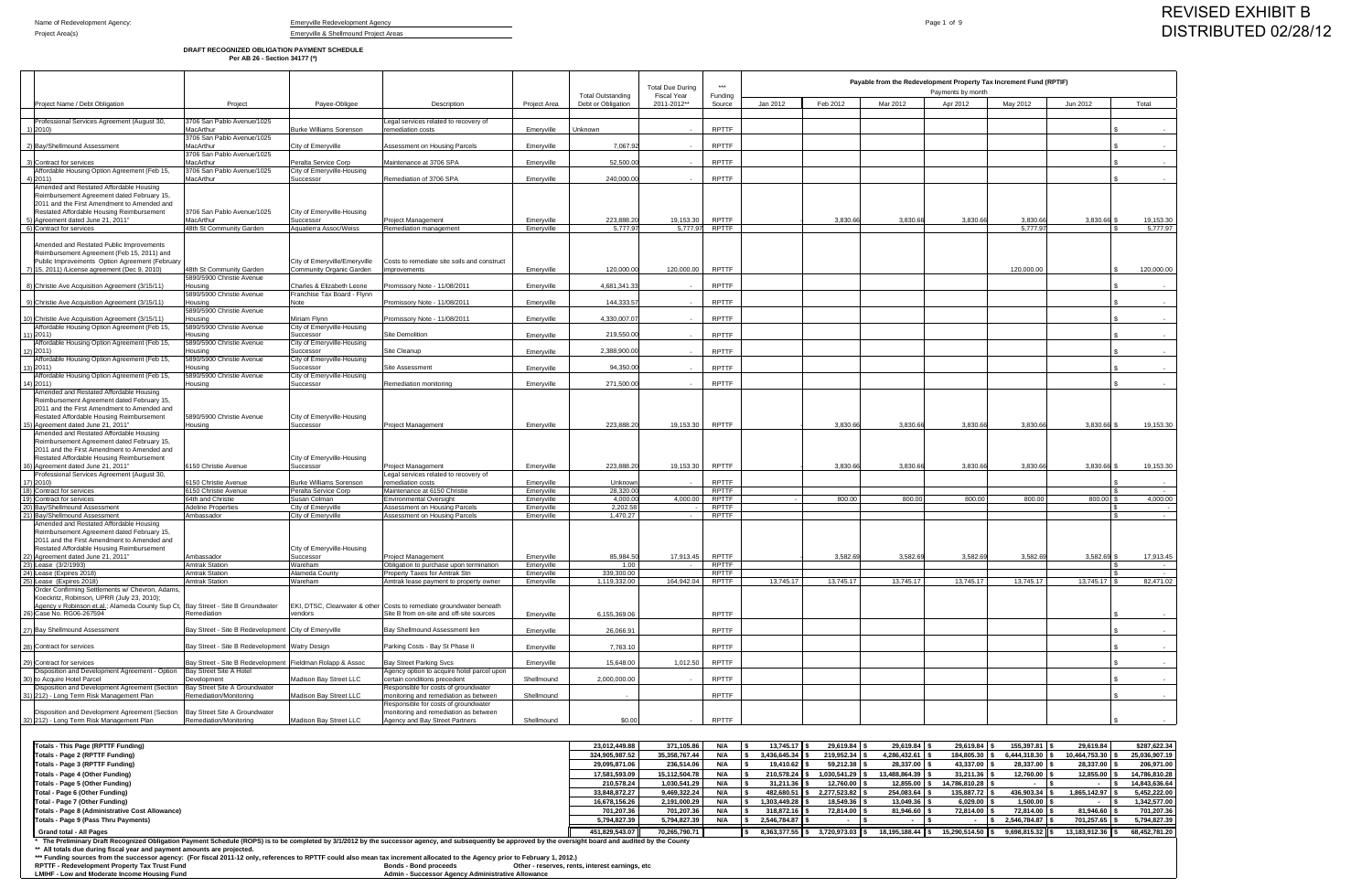**DRAFT RECOGNIZED OBLIGATION PAYMENT SCHEDULE**

**Per AB 26 - Section 34177 (\*)**

|    |                                                                                                                             |                                                                                                                                                                                                                      |                                                     |                                                                                                                                                                                                                                                                                                                                                                                                                               |                            | <b>Total Outstanding</b>                        | <b>Total Due Durino</b><br><b>Fiscal Year</b> | $***$<br>Funding             |              |            |                         | Payable from the Redevelopment Property Tax Increment Fund (RPTIF)<br>Payments by month |              |                            |                                |
|----|-----------------------------------------------------------------------------------------------------------------------------|----------------------------------------------------------------------------------------------------------------------------------------------------------------------------------------------------------------------|-----------------------------------------------------|-------------------------------------------------------------------------------------------------------------------------------------------------------------------------------------------------------------------------------------------------------------------------------------------------------------------------------------------------------------------------------------------------------------------------------|----------------------------|-------------------------------------------------|-----------------------------------------------|------------------------------|--------------|------------|-------------------------|-----------------------------------------------------------------------------------------|--------------|----------------------------|--------------------------------|
|    | Project Name / Debt Obligation                                                                                              | Project                                                                                                                                                                                                              | Payee-Obligee                                       | Description                                                                                                                                                                                                                                                                                                                                                                                                                   | Project Area               | Debt or Obligation                              | 2011-2012**                                   | Source                       | Jan 2012     | Feb 2012   | Mar 2012                | Apr 2012                                                                                | May 2012     | Jun 2012                   | Total                          |
|    | 1) Professional Services Agreement                                                                                          | Bay Street Site A Groundwater<br>Remediation/Monitoring                                                                                                                                                              | Erler & Kalinowski (EKI)                            | Environmental engineer re on-going groundwater monitoring<br>at Bay Street/Site A                                                                                                                                                                                                                                                                                                                                             | Shellmound                 | 507,668.09                                      | 143,187.90                                    | <b>RPTTF</b>                 | $10,000$ \$  | 10,000     | 10,000                  | 20,000 \$                                                                               | $5,000$ \ \$ | 10,000                     | 65,000.00                      |
|    | Agency v Elementis; US District Ct, Case No. C99- Bay Street Site A Groundwater                                             |                                                                                                                                                                                                                      |                                                     | Reimbursement of Groundwater Monitoring/Remediation                                                                                                                                                                                                                                                                                                                                                                           |                            | credit for sums                                 |                                               |                              |              |            |                         |                                                                                         |              |                            |                                |
|    | 2) 03719 WHA                                                                                                                | Remediation/Monitoring<br>Bay Street Site A Groundwater                                                                                                                                                              | <b>Sherwin Williams</b>                             | Costs w/credit for sums paid to EKI                                                                                                                                                                                                                                                                                                                                                                                           | Shellmound                 | paid to EKI; 5% o                               | $\sim$                                        | <b>RPTTF</b>                 |              |            |                         |                                                                                         |              |                            |                                |
|    | 3) Environmental Oversight Agreement                                                                                        | Remediation/Monitoring                                                                                                                                                                                               | <b>DTSC</b>                                         | <b>Regulatory Oversight</b>                                                                                                                                                                                                                                                                                                                                                                                                   | Shellmound                 | Unknow                                          |                                               | <b>RPTTF</b>                 |              |            |                         |                                                                                         |              |                            |                                |
|    | 4) Voluntary Cleanup Agreement (January 31, 2012)                                                                           | Corporation Yard Remediation                                                                                                                                                                                         | <b>DTSC</b>                                         | Oversight of assessment, remediation and monitoring of<br>hazardous materials                                                                                                                                                                                                                                                                                                                                                 | Emeryville                 | 250,000.00                                      | 50,000.00                                     | <b>RPTTF</b>                 |              | 10,000.00  | 10,000.0                | 10,000.00                                                                               | 10,000.00    | 10,000.00 \$               | 50,000.00                      |
|    | City/Agency Purchase & Sale Agreement (June 4,<br>2009) - Corp Yard/Jan 27, 2012 Claim of City of                           |                                                                                                                                                                                                                      |                                                     | Indemnification of City for costs of remediation and                                                                                                                                                                                                                                                                                                                                                                          |                            |                                                 |                                               |                              |              |            |                         |                                                                                         |              |                            |                                |
|    | 5) Emeryville-California Tort Claim Act                                                                                     | Corporation Yard Remediation                                                                                                                                                                                         | City of Emeryville as Indemnitee                    | monitoring of soil and groundwater contamination                                                                                                                                                                                                                                                                                                                                                                              | Emeryville                 | Unknowr                                         |                                               | <b>RPTTF</b>                 |              |            |                         |                                                                                         |              |                            |                                |
|    | Professional Services Agreement (January 31,<br>6) 2012)                                                                    | Corporation Yard Remediation                                                                                                                                                                                         | <b>EKI</b>                                          | Remediation and monitoring of soil and groundwater<br>contamination                                                                                                                                                                                                                                                                                                                                                           | Emeryville                 | 5,850,000.00                                    | 753,000.00                                    | <b>RPTTF</b>                 | 127,000.00   | 133,000.00 | 230,000.00              | 138,000.00                                                                              | 75.000.00    | 50,000.00                  | 753,000.00                     |
|    | Professional Services Agreement (September 1                                                                                |                                                                                                                                                                                                                      |                                                     |                                                                                                                                                                                                                                                                                                                                                                                                                               |                            |                                                 |                                               |                              |              |            |                         |                                                                                         |              |                            |                                |
|    | 7) 2010)                                                                                                                    | Corporation Yard Remediation                                                                                                                                                                                         | Cox Castle Nicholsen                                | egal services relating to recovery of remediation costs.                                                                                                                                                                                                                                                                                                                                                                      | Emeryville                 | Unknow                                          |                                               | <b>RPTTF</b>                 |              |            |                         |                                                                                         |              |                            |                                |
|    | Professional Services Agreement (August 30,<br>$8)$ 2010)<br>CIERRA Loan agreement for Site Remediation -                   | Corporation Yard Remediation                                                                                                                                                                                         | <b>Burke Williams Sorenson</b>                      | egal services relating to recovery of remediation costs                                                                                                                                                                                                                                                                                                                                                                       | Emeryville                 | Unknowr                                         |                                               | <b>RPTTF</b>                 |              |            |                         |                                                                                         |              |                            | $\sim$                         |
|    | 9) 12/21/2007 (Due: 6 yrs from agreement)                                                                                   | Dovle-Hollis Park                                                                                                                                                                                                    | City of Emeryville-EPA                              | Brownfield Revolving Loan Fund - Remediation loan                                                                                                                                                                                                                                                                                                                                                                             | Shellmound                 | 211,143.00                                      | 211,143.00                                    | <b>RPTTF</b>                 |              |            |                         |                                                                                         | 211,143.00   |                            | 211,143.00                     |
|    | 10) Contract for services                                                                                                   | Economic Development<br>Economic Development                                                                                                                                                                         | <b>Townsend Public Affairs</b>                      | Prof Svcs to secure public financing                                                                                                                                                                                                                                                                                                                                                                                          | Both                       | 125,573.72                                      | 125,573.72                                    | <b>RPTTF</b>                 | 10,000.00    | 13,000.00  | 10,000.00               | 10,000.00                                                                               | 10,000.00    | 10,000.00                  | 63,000.00                      |
|    | 11) Enterprise Zone<br>12) Owner Participation Agreement                                                                    | <b>EmeryStation Greenway</b>                                                                                                                                                                                         | City of Oakland<br><b>EmeryStation Triangle LLC</b> | Enterprise Zone Administration<br>Tax Increment sharing                                                                                                                                                                                                                                                                                                                                                                       | <b>Both</b><br>Shellmound  | 450.000.00<br>1,884,161.00                      | 50,000.00<br>$\sim$                           | <b>RPTTF</b><br><b>RPTTF</b> |              | 50,000.00  |                         |                                                                                         |              |                            | 50,000.00<br>$\sim$ $-$        |
|    | 13) Contract for services                                                                                                   | Finance                                                                                                                                                                                                              | Lance Soll & Lunghard                               | <b>Audit Services</b>                                                                                                                                                                                                                                                                                                                                                                                                         | Both                       | 28,710.20                                       | 31,762.00                                     | <b>RPTTF</b>                 | 4.000.00     | $\sim$ $-$ | $\sim$                  | $\sim$                                                                                  | 8,000.00     |                            | 12,000.00                      |
|    | 14) Obligation for County Fees                                                                                              | Finance                                                                                                                                                                                                              | Alameda County                                      | Property Tax Collection Fees                                                                                                                                                                                                                                                                                                                                                                                                  | <b>Both</b>                | 285,421.00                                      | 285,421.00                                    | <b>RPTTF</b>                 |              |            |                         |                                                                                         | 285,421.00   |                            | 285,421.00                     |
|    | 15) Bond Trustee Fees                                                                                                       | Finance                                                                                                                                                                                                              | Bank of New York Mellon                             | <b>Bond Trustee services</b>                                                                                                                                                                                                                                                                                                                                                                                                  | Both                       | 314,380.00                                      | 16,500.00                                     | <b>RPTTF</b>                 |              |            | 16,500.0                |                                                                                         |              |                            | 16,500.00                      |
|    | 16) Loan Agreement with EUSD                                                                                                | Finance                                                                                                                                                                                                              | City of Emeryville as Successor Agency              | Portion of pass through payments pledged for EUSD loan                                                                                                                                                                                                                                                                                                                                                                        | Both                       | 2,958,769.00<br>Unknown % o                     | 240,041.00                                    | <b>RPTTF</b>                 |              |            |                         |                                                                                         | 153,073.00   | 86,968.00 \$               | 240,041.00                     |
|    | 17) Contract for services                                                                                                   | Finance                                                                                                                                                                                                              | <b>MuniServices</b>                                 | Property Tax Audit Services                                                                                                                                                                                                                                                                                                                                                                                                   | <b>Both</b>                | recover                                         |                                               | <b>RPTTF</b>                 |              |            |                         |                                                                                         |              |                            |                                |
| 18 | Tax Allocation Revenue Bonds, 1995                                                                                          | Finance                                                                                                                                                                                                              | <b>Bank of New York Mellon</b>                      | 1995 Bonds to fund projects                                                                                                                                                                                                                                                                                                                                                                                                   | Both                       | 7,454,032.1                                     | 910,859.13                                    | RPTTF                        |              |            | 151.383.13              |                                                                                         |              | 381.383.00                 | 532,766.13                     |
|    | Tax Allocation Revenue Bonds, 1998 Series B                                                                                 | Finance                                                                                                                                                                                                              | Bank of New York Mellon                             | 1998 Series B Bonds to fund projects                                                                                                                                                                                                                                                                                                                                                                                          | <b>Both</b>                | 57,433,288.                                     | 5,419,827.38                                  | <b>RPTTF</b>                 |              |            | 966,208.13              |                                                                                         |              | 2,236,208.00               | \$3,202,416.13                 |
|    | Tax Allocation Revenue Bonds, 1998 Series C<br>Tax Allocation Revenue Bonds, 2001 Series A                                  | Finance<br>Finance                                                                                                                                                                                                   | Bank of New York Mellon<br>Bank of New York Mellon  | 1998 Series C Bonds to fund projects                                                                                                                                                                                                                                                                                                                                                                                          | <b>Both</b><br><b>Both</b> | 22,378,977.01<br>26,542,534.00                  | 2,358,559.39<br>2,713,936.00                  | <b>RPTTF</b><br><b>RPTTF</b> |              |            | 454,275.0<br>438,106.00 |                                                                                         |              | 959,275.00<br>1,143,105.00 | 1,413,550.01<br>\$1,581,211.00 |
|    | Tax Allocation Revenue Bonds, 2001 Series E                                                                                 | Finance                                                                                                                                                                                                              | Bank of New York Mellon                             | 2001 Series A Bonds to fund non-housing projects<br>2001 Series B Bonds to fund projects                                                                                                                                                                                                                                                                                                                                      | Both                       | 6,237,575.0                                     | 437,154.00                                    | <b>RPTTF</b>                 |              |            | 110,133.0               |                                                                                         |              | 165,133.00                 | 275,266.00                     |
|    | Tax Allocation Revenue Bonds, 2002 Series A                                                                                 | Finance                                                                                                                                                                                                              | Bank of New York Mellon                             | 2002 Series A Bonds to fund non-housing projects                                                                                                                                                                                                                                                                                                                                                                              | Both                       | 18,114,300.50                                   | 3,255,123.00                                  | <b>RPTTF</b>                 |              |            | 345,587.50              |                                                                                         |              | 1,465,588.00               | \$ 1,811,175.50                |
|    | Tax Allocation Revenue Bonds, 2004 Series A                                                                                 | Finance                                                                                                                                                                                                              | Bank of New York Mellon                             | 2004 Series A Bonds to fund projects                                                                                                                                                                                                                                                                                                                                                                                          | Both                       | 101,793,668.50                                  | 9,342,838.00                                  | <b>RPTTF</b>                 |              |            | 1,520,287.50            |                                                                                         |              | 3,940,288.00               | \$ 5,460,575.50                |
|    | Supplemental ERAF Shift in accordance with AB<br>25) 26 x1                                                                  | Finance                                                                                                                                                                                                              | _ow/Mod Housing Fund                                | <b>SERAF Loan</b>                                                                                                                                                                                                                                                                                                                                                                                                             | <b>Both</b>                | 9,592,732.00                                    | 2,398,183.00                                  | <b>RPTTF</b>                 |              |            |                         |                                                                                         | 2,398,183.00 |                            | \$ 2,398,183.00                |
|    | Complaint in Eminent Domain - Agency V HSP;<br>26) Alameda County Sup Ct., Case No. RG10-506236 Greenway - 59th to Midblock |                                                                                                                                                                                                                      | <b>HSP LLP</b>                                      | Obligation to pay Fair Market Value                                                                                                                                                                                                                                                                                                                                                                                           | Shellmound                 |                                                 |                                               | <b>RPTTF</b>                 |              |            |                         |                                                                                         |              |                            |                                |
|    | <b>Emery Station Owner Participation Agreement</b>                                                                          |                                                                                                                                                                                                                      |                                                     |                                                                                                                                                                                                                                                                                                                                                                                                                               |                            |                                                 |                                               |                              |              |            |                         |                                                                                         |              |                            |                                |
|    | 27) (June 1, 2009) - Section 201.2<br>Amended and Restated Public Improvements                                              | Greenway - 59th to Midblock                                                                                                                                                                                          | <b>Emery Station Triangle LLC</b>                   | Obligation to acquire HSP parcel                                                                                                                                                                                                                                                                                                                                                                                              | Shellmound                 |                                                 |                                               | <b>RPTTF</b>                 |              |            |                         |                                                                                         |              |                            |                                |
|    | Reimbursement Agreement (Feb 15, 2011)/2004                                                                                 |                                                                                                                                                                                                                      |                                                     |                                                                                                                                                                                                                                                                                                                                                                                                                               |                            |                                                 |                                               |                              |              |            |                         |                                                                                         |              |                            |                                |
|    | 28) Bond Issue                                                                                                              | Greenway - 59th to Midblock                                                                                                                                                                                          | City of Emeryville<br>State of California           | Obligation to design and construct greenway<br><b>HELP program repayment</b>                                                                                                                                                                                                                                                                                                                                                  | Shellmound                 | 510,000.00                                      |                                               | <b>RPTTF</b>                 |              |            |                         |                                                                                         |              |                            |                                |
|    | 29) Loan (Due: 2015)                                                                                                        | Homebuyer Program                                                                                                                                                                                                    |                                                     | Monitoring of affordability for affordability Period-30 years                                                                                                                                                                                                                                                                                                                                                                 | Both                       | 1,934,790.00                                    |                                               | <b>RPTTF</b>                 |              |            |                         |                                                                                         |              |                            |                                |
|    | 30) Statutory Monitoring Requirements                                                                                       | Homebuyer Loans                                                                                                                                                                                                      | City of Emeryville-Housing Successor                | from loan closing                                                                                                                                                                                                                                                                                                                                                                                                             | <b>Both</b>                | 1,422,841.80                                    | 23,714.04                                     | <b>RPTTF</b>                 | 3.952.34     | 3,952.34   | 3,952.34                | 3.952.34                                                                                | 3.952.34     | 3,952.34 \$                | 23,714.04                      |
|    |                                                                                                                             | Housing Monitoring Ambassador, Triangle<br>Court, 3706, 5900 Christie, 6150 Christie,<br>Avalon, Emery Villa, Ocean Avenue Court,<br>Bay Bridge Apartments, BridgeCourt,<br>Windsor at Bay Street, Magnolia Terrace, |                                                     | Monitoring of affordability for affordability Period-55 years                                                                                                                                                                                                                                                                                                                                                                 |                            |                                                 |                                               |                              |              |            |                         |                                                                                         |              |                            |                                |
|    | 31) Statutory Monitoring Requirements                                                                                       | Archstone, Bakery Lofts.                                                                                                                                                                                             | City of Emeryville-Housing Successor                | from project completion                                                                                                                                                                                                                                                                                                                                                                                                       | <b>Both</b>                | 1.731.777.00                                    | 28,558.88                                     | <b>RPTTF</b>                 |              |            | 20.000.00               | 2.852.96                                                                                | 2.852.96     | $2.852.96$ \$              | 28,558.88                      |
|    | Obligation to Low and moderate Income Housing<br>32) Fund                                                                   | <b>Housing Production</b>                                                                                                                                                                                            | Low/Mod Housing Fund                                | Housing Set Aside                                                                                                                                                                                                                                                                                                                                                                                                             | Both                       | 56.893.645.44                                   | 6.563.386.00                                  | <b>RPTTF</b>                 | 3,281,693.00 |            |                         |                                                                                         | 3,281,693.00 |                            | 6,563,386.00                   |
|    | Totals - This Page (RPTIF Funding)                                                                                          |                                                                                                                                                                                                                      |                                                     |                                                                                                                                                                                                                                                                                                                                                                                                                               |                            | \$324.905.987.52 \$35.358.767.44                |                                               | N/A                          |              |            |                         |                                                                                         |              |                            | \$25,036,907.19                |
|    | ** All totals due during fiscal year and payment amounts are projected.<br>RPTTF - Redevelopment Property Tax Trust Fund    |                                                                                                                                                                                                                      |                                                     | * The Preliminary Draft Recognized Obligation Payment Schedule (ROPS) is to be completed by 3/1/2012 by the successor agency, and subsequently be approved by the oversight board and audited by the County<br>*** Funding sources from the successor agency: (For fiscal 2011-12 only, references to RPTTF could also mean tax increment allocated to the Agency prior to February 1, 2012.)<br><b>Bonds - Bond proceeds</b> |                            | Other - reserves, rents, interest earnings, etc |                                               |                              |              |            |                         |                                                                                         |              |                            |                                |

**LMIHF - Low and Moderate Income Housing Fund Admin - Successor Agency Administrative Allowance**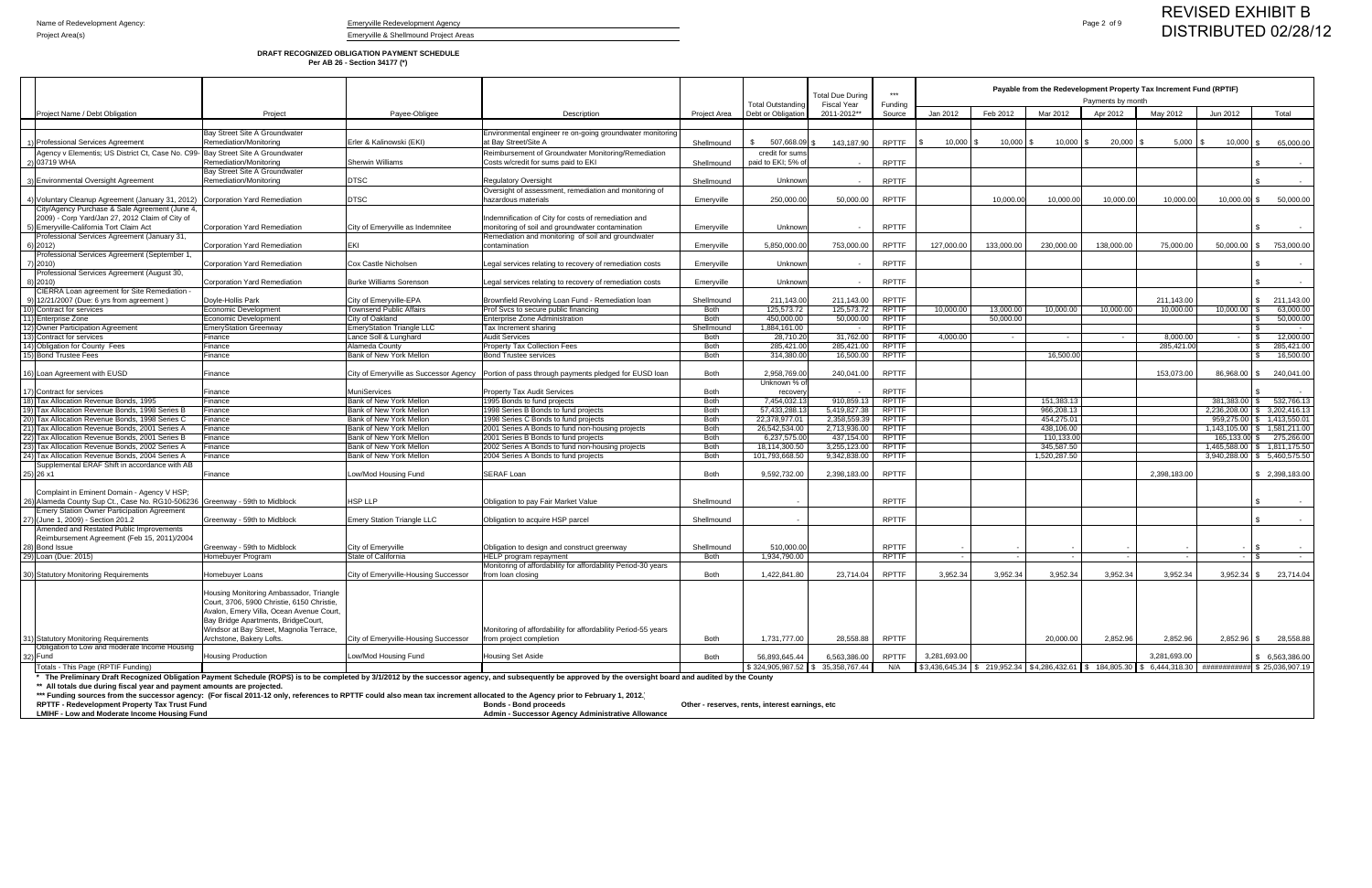# **DRAFT RECOGNIZED OBLIGATION PAYMENT SCHEDULE Per AB 26 - Section 34177 (\*)**

|                 |                                                                                                                                                                                                                                                                                                                 |                               |                             |                                                                  |              | <b>Total Outstanding</b> | <b>Total Due During</b><br><b>Fiscal Year</b> | $***$<br>Funding |                                                                            |            |           | Payments by month | Payable from the Redevelopment Property Tax Increment Fund (RPTIF) |                        |                                  |
|-----------------|-----------------------------------------------------------------------------------------------------------------------------------------------------------------------------------------------------------------------------------------------------------------------------------------------------------------|-------------------------------|-----------------------------|------------------------------------------------------------------|--------------|--------------------------|-----------------------------------------------|------------------|----------------------------------------------------------------------------|------------|-----------|-------------------|--------------------------------------------------------------------|------------------------|----------------------------------|
|                 | Project Name / Debt Obligation                                                                                                                                                                                                                                                                                  | Project                       | Payee-Obligee               | Description                                                      | Project Area | Debt or Obligation       | 2011-2012**                                   | Source           | Jan 2012                                                                   | Feb 2012   | Mar 2012  | Apr 2012          | May 2012                                                           | Jun 2012               | Total                            |
|                 |                                                                                                                                                                                                                                                                                                                 |                               |                             |                                                                  |              |                          |                                               |                  |                                                                            |            |           |                   |                                                                    |                        |                                  |
|                 | 1) Contract for services                                                                                                                                                                                                                                                                                        | <b>Housing Rehabilitation</b> | Rebuilding Together         | <b>Rehabilitation Services</b>                                   | Emeryville   | 15,000.00                | 15,000.00                                     | <b>RPTTF</b>     | $\sim$                                                                     | $\sim$ $-$ | $\sim$    | 15,000.00         | $\sim$                                                             | $\sim$                 | 15,000.00<br>l \$                |
|                 | 2) Contract for services                                                                                                                                                                                                                                                                                        | <b>Housing Rehabilitation</b> | Robert Haur                 | <b>Rehabilitation Services</b>                                   | Emeryville   | 13,144.50                | 6,232.50                                      | RPTTF            | 1.877.00                                                                   | 500.00     | 500.00    | 500.00            | 500.00                                                             | 500.00                 | 4,377.00<br>1 S                  |
|                 |                                                                                                                                                                                                                                                                                                                 |                               |                             |                                                                  |              |                          |                                               |                  |                                                                            |            |           |                   |                                                                    |                        |                                  |
|                 | 3) Contract for services                                                                                                                                                                                                                                                                                        | <b>Horton Landing Park</b>    | <b>URS Corp</b>             | Horton Landing Park-Archaeology Monitor                          | Emeryville   | 157,883.86               | 157,883.86                                    | <b>RPTTF</b>     | 9,410.62                                                                   | 50,589.38  | 19,714.00 | 19,714.00         | 19,714.00                                                          | 19,714.00 \$           | 138,856.00                       |
|                 | Amended and Restated Public Improvements<br>Reimbursement Agreement (Feb 15, 2011) and<br>Public Improvements Option Agreement (February<br>15, 2011)/2nd Amendment to First Implementation                                                                                                                     |                               |                             | Obligation to design, remediate and                              |              |                          |                                               |                  |                                                                            |            |           |                   |                                                                    |                        |                                  |
|                 | 4) Agreement to Participation Agreement-Section 7                                                                                                                                                                                                                                                               | <b>Horton Landing Park</b>    | City of Emeryville/Novartis | construct Horton Landing Park                                    | Emeryville   | 1,000,000.00             | $\sim$                                        | <b>RPTTF</b>     |                                                                            |            |           |                   |                                                                    |                        | l \$<br>$\sim$ $-$               |
|                 |                                                                                                                                                                                                                                                                                                                 |                               |                             | Community promotion/outreach: streaming                          |              |                          |                                               |                  |                                                                            |            |           |                   |                                                                    |                        |                                  |
|                 | 5) Public Information                                                                                                                                                                                                                                                                                           | <b>Meeting Recording</b>      | Granicus                    | video                                                            | <b>Both</b>  | 6,696.00                 | 6,696.00                                      | <b>RPTTF</b>     | 558.00                                                                     | 558.00     | 558.00    | 558.00            | 558.00                                                             | $558.00$ \ \$          | 3,348.00                         |
|                 |                                                                                                                                                                                                                                                                                                                 |                               |                             | Community promotion/outreach:                                    |              |                          |                                               |                  |                                                                            |            |           |                   |                                                                    |                        |                                  |
|                 | 6) Public Information                                                                                                                                                                                                                                                                                           | <b>Meeting Recording</b>      | Second Sight Video          | broadcast/video production                                       | <b>Both</b>  | 6,608.7                  | 6,608.70                                      | <b>RPTTF</b>     | 625.00                                                                     | 625.00     | 625.00    | 625.00            | 625.00                                                             | 625.00                 | 3,750.00<br>IS.                  |
|                 | 7) Participation Agreement                                                                                                                                                                                                                                                                                      | Novartis                      | Novartis                    | Reimbursement agreement                                          | Emeryville   | 26.997.536.00            | $\overline{a}$                                | <b>RPTTF</b>     |                                                                            |            |           |                   |                                                                    |                        | l \$<br>$\sim$ $-$               |
|                 | CIERRA Loan agreement for Site Remediation -                                                                                                                                                                                                                                                                    |                               |                             | Brownfield Revolving Loan Fund -                                 |              |                          |                                               |                  |                                                                            |            |           |                   |                                                                    |                        |                                  |
|                 | 8) 12/21/2007 (Due: 6 yrs from agreement)                                                                                                                                                                                                                                                                       | Park Ave Park-Parcel D        | City of Emeryville-EPA      | Remediation loan                                                 | Shellmound   | 766,898.00               |                                               | <b>RPTTF</b>     |                                                                            |            |           |                   |                                                                    |                        | $\sim$                           |
|                 | 9) Contract for Services                                                                                                                                                                                                                                                                                        | Vacant properties             | Arthur Young                | Debris removal for vacant properties                             | <b>Both</b>  | 25,000.00                | 6,240.00                                      | <b>RPTTF</b>     | 1,040.00                                                                   | 1,040.00   | 1,040.00  | 1,040.00          | 1,040.00                                                           | $1,040.00$ \ \$        | 6,240.00                         |
|                 | 10) Contract for Services                                                                                                                                                                                                                                                                                       | Vacant properties             | Peralta                     | Graffitti removal for vacant properties                          | <b>Both</b>  | 22,547.00                | 9,653.00                                      | <b>RPTTF</b>     | 1,200.00                                                                   | 1,200.00   | 1,200.00  | 1,200.00          | 1,200.00                                                           | 1,200.00               | 7,200.00                         |
|                 | 11) Contract for services                                                                                                                                                                                                                                                                                       | Vacant properties             | New Image Landscaping       | Weed abatement on vacant properties                              | <b>Both</b>  | 39,557.00                | 13.200.00                                     | <b>RPTTF</b>     | 2,200.00                                                                   | 2,200.00   | 2,200.00  | 2,200.00          | 2,200.00                                                           | 2,200.00               | 13,200.00                        |
|                 | 12) Contract for services                                                                                                                                                                                                                                                                                       | Vacant properties             | <b>ICM</b>                  | Maintain Vacant Buildings                                        | <b>Both</b>  | 45,000.0                 | 15.000.00                                     | RPTTF            | 2,500.00                                                                   | 2,500.00   | 2,500.00  | 2,500.00          | 2,500.00                                                           | 2,500.00               | 15,000.00                        |
| 13)             |                                                                                                                                                                                                                                                                                                                 |                               |                             |                                                                  |              |                          |                                               |                  |                                                                            |            |           |                   |                                                                    |                        | l S<br>$\sim$                    |
| 14)             |                                                                                                                                                                                                                                                                                                                 |                               |                             |                                                                  |              |                          |                                               |                  |                                                                            |            |           |                   |                                                                    |                        | l \$<br>$\sim$                   |
| 15)             |                                                                                                                                                                                                                                                                                                                 |                               |                             |                                                                  |              |                          |                                               |                  |                                                                            |            |           |                   |                                                                    |                        | ∣ \$<br>$\sim$                   |
| 16)             |                                                                                                                                                                                                                                                                                                                 |                               |                             |                                                                  |              |                          |                                               |                  |                                                                            |            |           |                   |                                                                    |                        | l \$<br>$\sim$                   |
| 17)             |                                                                                                                                                                                                                                                                                                                 |                               |                             |                                                                  |              |                          |                                               |                  |                                                                            |            |           |                   |                                                                    |                        | l \$<br>$\sim$ $-$               |
| 18)             |                                                                                                                                                                                                                                                                                                                 |                               |                             |                                                                  |              |                          |                                               |                  |                                                                            |            |           |                   |                                                                    |                        | $\sim$ $-$                       |
| 19)             |                                                                                                                                                                                                                                                                                                                 |                               |                             |                                                                  |              |                          |                                               |                  |                                                                            |            |           |                   |                                                                    |                        | . ጽ<br>$\sim$                    |
| 20)             |                                                                                                                                                                                                                                                                                                                 |                               |                             |                                                                  |              |                          |                                               |                  |                                                                            |            |           |                   |                                                                    |                        | <b>S</b><br>$\sim$               |
| 21)             |                                                                                                                                                                                                                                                                                                                 |                               |                             |                                                                  |              |                          |                                               |                  |                                                                            |            |           |                   |                                                                    |                        | $\sim$                           |
| 22)<br>23)      |                                                                                                                                                                                                                                                                                                                 |                               |                             |                                                                  |              |                          |                                               |                  |                                                                            |            |           |                   |                                                                    |                        | $\sim$ $-$<br>∣ \$               |
| 24)             |                                                                                                                                                                                                                                                                                                                 |                               |                             |                                                                  |              |                          |                                               |                  |                                                                            |            |           |                   |                                                                    |                        | $\sim$<br><b>S</b><br>$\sim$ $-$ |
| 25)             |                                                                                                                                                                                                                                                                                                                 |                               |                             |                                                                  |              |                          |                                               |                  |                                                                            |            |           |                   |                                                                    |                        | <b>S</b><br>$\sim$               |
| 26)             |                                                                                                                                                                                                                                                                                                                 |                               |                             |                                                                  |              |                          |                                               |                  |                                                                            |            |           |                   |                                                                    |                        | l \$<br>$\sim 10^{-11}$          |
| $\overline{27}$ |                                                                                                                                                                                                                                                                                                                 |                               |                             |                                                                  |              |                          |                                               |                  |                                                                            |            |           |                   |                                                                    |                        | <b>S</b><br>$\sim$               |
| (28)            |                                                                                                                                                                                                                                                                                                                 |                               |                             |                                                                  |              |                          |                                               |                  |                                                                            |            |           |                   |                                                                    |                        | $\sim$ $-$                       |
| 29)             |                                                                                                                                                                                                                                                                                                                 |                               |                             |                                                                  |              |                          |                                               |                  |                                                                            |            |           |                   |                                                                    |                        | ∣\$.<br>$\sim$                   |
| 30)             |                                                                                                                                                                                                                                                                                                                 |                               |                             |                                                                  |              |                          |                                               |                  |                                                                            |            |           |                   |                                                                    |                        | l \$<br>$\sim$                   |
| 31)             |                                                                                                                                                                                                                                                                                                                 |                               |                             |                                                                  |              |                          |                                               |                  |                                                                            |            |           |                   |                                                                    |                        | l \$<br>$\sim$ $-$               |
| 32)             |                                                                                                                                                                                                                                                                                                                 |                               |                             |                                                                  |              |                          |                                               |                  |                                                                            |            |           |                   |                                                                    |                        | $\sim$ $-$                       |
|                 | otals - This Page (RPTIF Funding)                                                                                                                                                                                                                                                                               |                               |                             |                                                                  |              | 29.095.871.06            | 236,514.06                                    | N/A              | $\$\$$ 19,410.62 $\$\$$ 59,212.38 $\$\$$ 28,337.00 $\$\$$ 43,337.00 $\$\$$ |            |           |                   |                                                                    | 28,337.00 \$ 28,337.00 | \$206,971.00                     |
|                 | * The Preliminary Draft Recognized Obligation Payment Schedule (ROPS) is to be completed by 3/1/2012 by the successor agency, and subsequently be approved by the oversight board and audited by the County.                                                                                                    |                               |                             |                                                                  |              |                          |                                               |                  |                                                                            |            |           |                   |                                                                    |                        |                                  |
|                 | ** All totals due during fiscal year and payment amounts are projected.<br>*** Funding sources from the successor agency: (For fiscal 2011-12 only, references to RPTTF could also mean tax increment allocated to the Agency prior to February 1, 2012.)<br><b>DDTTE Dodovelopment Bronerty Tay Truct Fund</b> |                               |                             | Rende Rend proceeds and Other recepted rate interest earnings at |              |                          |                                               |                  |                                                                            |            |           |                   |                                                                    |                        |                                  |

**RPTTF - Redevelopment Property Tax Trust Fund Bonds - Bond proceeds Other - reserves, rents, interest earnings, etc**

**LMIHF - Low and Moderate Income Housing Fund Admin - Successor Agency Administrative Allowance**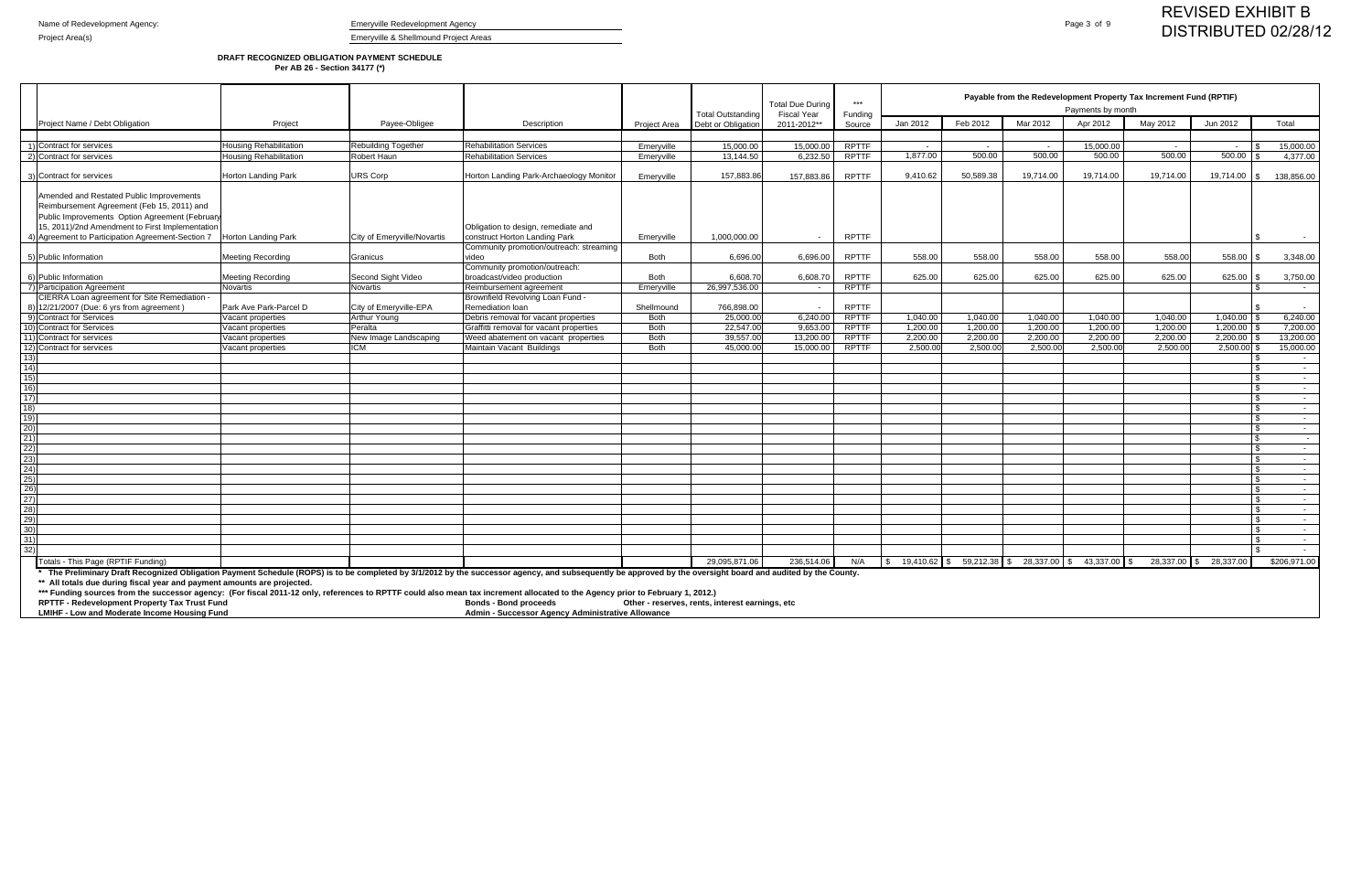### **DRAFT RECOGNIZED OBLIGATION PAYMENT SCHEDULE Per AB 26 - Section 34177 (\*)**

|                                                        |                            |                                            |                                                                                                                                                                                                             |              |                                         | <b>Total Due During</b>         |                            |            |                                                                      |               | Payable from Other Revenue Sources<br>Payments by month |                  |                          |                                |
|--------------------------------------------------------|----------------------------|--------------------------------------------|-------------------------------------------------------------------------------------------------------------------------------------------------------------------------------------------------------------|--------------|-----------------------------------------|---------------------------------|----------------------------|------------|----------------------------------------------------------------------|---------------|---------------------------------------------------------|------------------|--------------------------|--------------------------------|
| Project Name / Debt Obligation                         | Project                    | Payee-Obligee                              | Description                                                                                                                                                                                                 | Project Area | Total Outstanding<br>Debt or Obligation | Fiscal Year<br>2011-2012**      | Funding<br>Source *        | Jan 2012   | Feb 2012                                                             | Mar 2012      | Apr 2012                                                | May 2012         | Jun 2012                 | Total                          |
|                                                        |                            |                                            |                                                                                                                                                                                                             |              |                                         |                                 |                            |            |                                                                      |               |                                                         |                  |                          |                                |
| 1) Permit Fees                                         | 3706 San Pablo Avenue/1025 | City of Emeryville                         | Permits for fences                                                                                                                                                                                          | Emeryville   | 1,820.68                                | 1,820.68                        | <b>LMHF</b>                |            | 1,020.00                                                             |               |                                                         |                  |                          | 1,020.00                       |
| 2) Contract for services                               | 3706 San Pablo Avenue/1025 | Evans Brothers                             | Demo 1025 W. Mac and 3706 SPA                                                                                                                                                                               | Emeryville   | 196,840.00                              | 196,840.00                      | <b>LMHF</b>                |            |                                                                      | 196,840.00    |                                                         |                  |                          | 196,840.00<br><b>S</b>         |
| 3) Contract for services                               | 3706 San Pablo Avenue/1025 | Jeffrey Thomas Ferrasci                    | Assessment drilling and ladder placement                                                                                                                                                                    | Emeryville   | 2,000.00                                | 2,000.00                        | <b>LMHF</b>                | 2,000.00   | $\sim$                                                               |               | $\overline{\phantom{a}}$                                | $\sim$           | $\overline{\phantom{a}}$ | 2,000.00<br>l \$               |
| 4) Contract for services                               | 3706 San Pablo Avenue/1025 | Kier & Wright                              | ALTA survey 3706 SPA                                                                                                                                                                                        | Emeryville   | 13,425.00                               | 13,425.00                       | <b>LMHF</b>                | $\sim$     | $\sim$                                                               | 13,425.00     | $\sim$                                                  | $\sim$           | $\sim$                   | 13,425.00<br>∣ \$              |
| 5) Contract for services                               | 3706 San Pablo Avenue/1025 | National Const. Rental                     | Temp Pole at 3706 SPA-Billboard                                                                                                                                                                             | Emeryville   | 2,180.00                                | 1,149.24                        | <b>LMHF</b>                | 60.00      | 60.00                                                                | 60.00         | 60.00                                                   | 60.00            | $60.00$ \ \$             | 360.00                         |
| 6) Contract for services                               | 3706 San Pablo Avenue/1025 | Peralta Service Corp                       | Maintenance at 3706 SPA                                                                                                                                                                                     | Emeryville   | 52,500.00                               | 24,780.00                       | <b>Bonds</b>               | 2,880.00   | 2,880.00                                                             | 2,880.00      | 2,880.00                                                | 2,880.00         | 2,880.00                 | 17,280.00                      |
| 7) Contract for services                               | 3706 San Pablo Avenue/1025 | PG&E                                       | Reset Power at 3706 SPA for Billboard                                                                                                                                                                       | Emeryville   | 3,180.00                                | 3,180.00                        | <b>LMHF</b>                |            | 3,180.00                                                             |               |                                                         |                  |                          | 3,180.00                       |
| 8) Contract for Services                               | 3706 San Pablo Avenue/1025 | <b>RGA Environmental</b>                   |                                                                                                                                                                                                             | Emeryville   | 11,750.00                               | 14,700.00                       | <b>LMHF</b>                | $\sim$     |                                                                      |               | 11,750.00                                               |                  |                          | 11,750.00<br>1 S.              |
| 9) Property taxes                                      | 3706 San Pablo Avenue/1025 | State Franchise Board                      | Property taxes assessments and fees                                                                                                                                                                         | Emeryville   | 80,588.1                                | 15,402.10                       | <b>LMHF</b>                | 7,260.20   |                                                                      |               | 6,663.50                                                |                  |                          | 13,923.70                      |
| 10) Contract for services                              | 3706 San Pablo Avenue/1025 | Susan Colman                               | <b>Environmental Oversight</b>                                                                                                                                                                              | Emeryville   | 6,250.00                                | 6,250.00                        | <b>LMHF</b>                |            | 1,250.00                                                             | 1,250.0       | 1,250.00                                                | 1,250.00         | 1,250.00                 | 6,250.00                       |
| 11) Contract for services                              | 3706 San Pablo Avenue/1025 | West Coast Code Consultants PW Inspections |                                                                                                                                                                                                             | Emeryville   | 5,000.00                                | 5,000.00                        | <b>LMHF</b>                |            |                                                                      | 2,000.00      | 1,000.00                                                | 1,000.00         | 1,000.00                 | 5,000.00                       |
| 12) Contract for services                              | 48th St Community Garden   | Misael Diaz                                | <b>Retaining Walls</b>                                                                                                                                                                                      | Emeryville   | 25,000.00                               | 25,000.00                       | Other                      | 4,500.00   |                                                                      |               |                                                         |                  |                          | 4,500.00                       |
| 13) Contract for Services                              | 5890/5900 Christie Avenue  | <b>Allied Security</b>                     | Fire Suppression system                                                                                                                                                                                     | Emeryville   | 11,300.00                               | 6,100.00                        | <b>LMHF</b>                |            | 5.300.00                                                             | 200.00        | 200.00                                                  | 200.00           | 200.00                   | 6,100.00                       |
| 14) Contract for Services                              | 5890/5900 Christie Avenue  | PG&E                                       | Power and Gas                                                                                                                                                                                               | Emeryville   | 2,400.00                                | 1,800.00                        | <b>LMHF</b>                | 300.00     | 300.00                                                               | 300.00        | 300.00                                                  | 300.00           | 300.00                   | 1,800.00                       |
| 15) Contract for Services                              | 5890/5900 Christie Avenue  | <b>Reed Brothers Security</b>              | Locks and Gate                                                                                                                                                                                              | Emeryville   | 1,266.38                                | 1,266.38                        | <b>LMHF</b>                |            | 1,000.00                                                             |               | $\overline{\phantom{a}}$                                | $\sim$           |                          | 1,000.00<br>∣ ⊄                |
| 16) Contract for Services                              | 5890/5900 Christie Avenue  | Telepacific                                | <b>Phone Service for Fire Sprinklers</b>                                                                                                                                                                    | Emeryville   | 3,200.00                                | 1,280.00                        | <b>LMHF</b>                |            | 800.00                                                               | 120.00        | 120.00                                                  | 120.00           | 120.00                   | 1,280.00                       |
| 17) Permit Fees                                        | 6150 Christie Avenue       | City of Emeryville                         | Permits for fences                                                                                                                                                                                          | Emeryville   | 1,020.00                                | 1,020.00                        | <b>LMHF</b>                |            | 1,020.00                                                             |               |                                                         |                  |                          | 1,020.00                       |
| 18) Contract for Services                              | 6150 Christie Avenue       | AJW Construction                           | Sidewalk at 6150 Christie                                                                                                                                                                                   | Emeryville   | 7,000.00                                | 7,000.00                        | <b>LMHF</b>                |            | 7,000.00                                                             |               |                                                         |                  |                          | 7,000.00<br>∣\$                |
| 19) Contract for services                              | 6150 Christie Avenue       | Morgan Aluminum                            | Fencing at 6150 Christie                                                                                                                                                                                    | Emeryville   | 22,000.00                               | 22.000.00                       | LMHF                       |            | 22,000.00                                                            |               |                                                         |                  |                          | 22,000.00                      |
| 20) Contract for services                              | 6150 Christie Avenue       | <b>National Const. Rental</b>              | Temp Fence at 6150 Christie                                                                                                                                                                                 | Emeryville   | 2,379.62                                | 2,379.62                        | <b>LMHF</b>                |            | 1,200.00                                                             |               |                                                         |                  |                          | 1,200.00                       |
| 21) Contract for services                              | 6150 Christie Avenue       | Peralta Service Corp                       | Maintenance at 6150 Christie                                                                                                                                                                                | Emeryville   | 28,320.00                               | 16,200.00                       | <b>LMHF</b>                | 3,840.00   | 1,500.00                                                             | 1,500.00      | 1,500.00                                                | 1,500.00         | 1,500.00                 | 11,340.00                      |
| Ownership Participation Agreemen                       |                            |                                            |                                                                                                                                                                                                             |              |                                         |                                 |                            |            |                                                                      |               |                                                         |                  |                          |                                |
| 22) (10/19/2010                                        | 64th and Christie          | Essex (C/o Chicago Title)                  | Affordable Housing Project                                                                                                                                                                                  | Emeryville   | 3,100,000.00                            | 3,100,000.00                    | <b>Bonds</b>               |            | 150.00                                                               | 3,100,000.00  |                                                         |                  |                          | \$3,100,000.00                 |
| 23) Contract for services                              | <b>Adeline Properties</b>  | Arthur Young                               | 3602 Adeline/1122 36th Debris removal                                                                                                                                                                       | Emeryville   | 4,650.00                                | 1,800.00                        | Other                      | 150.00     |                                                                      | 150.00        | 150.00                                                  | 150.00           | 150.00                   | 900.00                         |
| 24) Property taxes                                     | <b>Adeline Properties</b>  | State Franchise Board                      | Property taxes assessments and fees                                                                                                                                                                         | Emeryville   | 2.039.30                                |                                 | Other                      |            |                                                                      |               |                                                         |                  |                          | . ፍ                            |
| 25) Development and Disposition                        | Ambassador                 | <b>Resources for Community</b>             | Ambassador Laundry Project                                                                                                                                                                                  | Emeryville   | 11,112,000.0<br>354,109.9               | 11,112,000.00                   | Bonds/LMHF <sup>1</sup>    |            | 949,398.47                                                           | 10,162,601.53 |                                                         | $\sim$<br>$\sim$ | $\sim$                   | \$11,112,000.00                |
| 26) Exclusive Right to Negotiate (ERN)                 | Ambassador<br>Ambassador   | <b>Resources for Community</b>             | Ambassador Laundry Project                                                                                                                                                                                  | Emeryville   | 376.90                                  | 354,109.93                      | <b>LMHF</b>                | 52,620.25  | 17,244.96                                                            |               |                                                         |                  | $\sim$                   | 69,865.21<br>\$                |
| 27) Contract for services                              | Ambassador                 | National Const. Rental                     | Temp Pole at Ambassador-Billboard<br>Ambassador Site Maintenance                                                                                                                                            | Emeryville   | 2,400.00                                | 376.90                          | <b>LMHF</b>                | 37.86      | 37.86                                                                | 37.86         | 37.86                                                   |                  |                          | \$<br>151.44<br><b>S</b>       |
| 28) Contract for services<br>29) Contract for Services | Ambassador                 | Peralta Service Corp<br>Fugro              | Well Removal from Ambassador                                                                                                                                                                                | Emeryville   | 11,000.00                               | 2,400.00                        | <b>LMHF</b><br><b>LMHF</b> | 1,200.00   | 1,200.00                                                             |               |                                                         |                  |                          | 2,400.00                       |
| 30) Contract for services                              | Ambassador                 | Robert Haun                                | <b>Construction Services</b>                                                                                                                                                                                | Emeryville   | 87,495.00                               | 11,000.00<br>27,495.00          | <b>LMHF</b>                | 1,000.00   | 11,000.00<br>3,000.00                                                | 7.500.00      | 5.300.00                                                | 5,300.00         | 5,395.00                 | 11,000.00<br>27,495.00<br>l \$ |
| 31) Property taxes                                     | Ambassador                 | State Franchise Board                      | Property taxes assessments and fees                                                                                                                                                                         | Emeryville   | 134,729.93                              | 134,729.93                      | <b>LMHF</b>                | 134,729.93 |                                                                      |               |                                                         |                  |                          | 134.729.93<br>$\sqrt{s}$       |
|                                                        |                            |                                            |                                                                                                                                                                                                             | Emeryville   |                                         |                                 |                            |            |                                                                      |               |                                                         |                  |                          |                                |
| Amended and Restated Passenge                          |                            |                                            |                                                                                                                                                                                                             |              |                                         |                                 |                            |            |                                                                      |               |                                                         |                  |                          |                                |
| 32) Station Lease/Purchase                             | <b>Amtrak Station</b>      |                                            | National Railroad Passenger C(Sublease of Amtrak station - obligation to se                                                                                                                                 | Emeryville   |                                         |                                 | Other                      |            |                                                                      |               |                                                         |                  |                          |                                |
| Amended and Restated Public                            |                            |                                            |                                                                                                                                                                                                             |              |                                         |                                 |                            |            |                                                                      |               |                                                         |                  |                          |                                |
| Improvements Reimbursement                             |                            |                                            |                                                                                                                                                                                                             |              |                                         |                                 |                            |            |                                                                      |               |                                                         |                  |                          |                                |
| Agreement (Feb 15, 2011)/2004                          |                            |                                            | Obligation to fund Art Center design and                                                                                                                                                                    |              |                                         |                                 |                            |            |                                                                      |               |                                                         |                  |                          |                                |
| 33) Bond Issue                                         | <b>Arts Center</b>         | City of Emeryville                         | construction                                                                                                                                                                                                | Shellmound   | 2,293,372.1                             | 145,372.18                      | <b>Bonds</b>               |            |                                                                      |               |                                                         |                  |                          |                                |
| <b>Totals - LMHF</b>                                   |                            |                                            |                                                                                                                                                                                                             |              | 10,864,031.61                           | 10,720,924.78                   |                            | \$         | 203,048.24 \$ 1,027,511.29 \$ 9,145,834.39 \$ 28,181.36              |               |                                                         | 9,730.00         | 9,825.00                 | \$10,424,130.28                |
| Totals - Bonds                                         |                            |                                            |                                                                                                                                                                                                             |              | 6,685,872.18                            | 4,364,780.00                    |                            | 2,880.00   | 2,880.00                                                             | 4,342,880.00  | 2,880.00                                                | 2,880.00         | 2,880.00                 | 4,357,280.00                   |
| Totals - Other                                         |                            |                                            |                                                                                                                                                                                                             |              | 31,689.30                               | 26,800.00                       |                            | 4,650.00   | 150.00                                                               | 150.00        | 150.00                                                  | 150.00           | 150.00                   | 5,400.00                       |
| Grand total - This Page                                |                            |                                            |                                                                                                                                                                                                             |              |                                         | \$17,581,593.09 \$15,112,504.78 | N/A                        | II S       | 210,578.24    \$1,030,541.29    \$13,488,864.39    \$31,211.36    \$ |               |                                                         | 12,760.00        |                          | 12,855.00 \$14,786,810.28      |
|                                                        |                            |                                            | * The Preliminary Draft Recognized Obligation Payment Schedule (ROPS) is to be completed by 3/1/2012 by the successor agency, and subsequently be approved by the oversight board and audited by the County |              |                                         |                                 |                            |            |                                                                      |               |                                                         |                  |                          |                                |

**\* The Preliminary Draft Recognized Obligation Payment Schedule (ROPS) is to be completed by 3/1/2012 by the successor agency, and subsequently be approved by the oversight board and audited by the County \*\* All total due during fiscal year and payment amounts are projected.** 

**\*\*\* Funding sources from the successor agency: (For fiscal 2011-12 only, references to RPTTF could also mean tax increment allocated to the Agency prior to February 1, 2012.**

**RPTTF - Redevelopment Property Tax Trust Fund Bonds - Bond proceeds Other - reserves, rents, interest earnings, etc**

**LMIHF - Low and Moderate Income Housing Fund Admin - Successor Agency Administrative Allowance**

 $1$   $$$  1,240,000 - Bonds

 $1$  \$ 9,872,000 - Other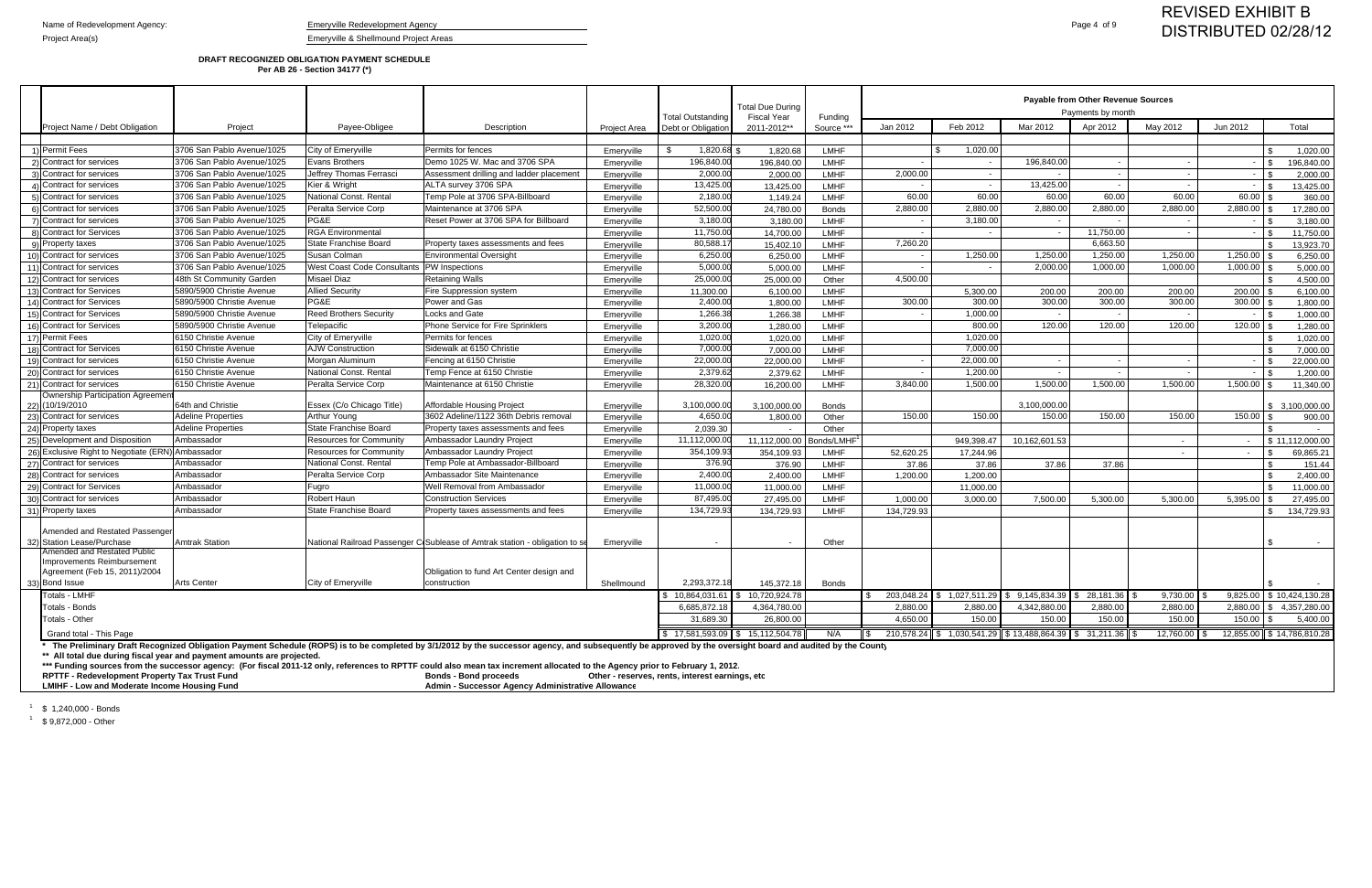### **DRAFT RECOGNIZED OBLIGATION PAYMENT SCHEDULE Per AB 26 - Section 34177 (\*)**

|                                                                                                              |                                                          |                                      |                                                                                                                                                                                                             |                          |                                                | <b>Total Due During</b>           |                      |                          |                            |                  | <b>Payable from Other Revenue Sources</b><br>Payments by month |                          |                                          |                                      |
|--------------------------------------------------------------------------------------------------------------|----------------------------------------------------------|--------------------------------------|-------------------------------------------------------------------------------------------------------------------------------------------------------------------------------------------------------------|--------------------------|------------------------------------------------|-----------------------------------|----------------------|--------------------------|----------------------------|------------------|----------------------------------------------------------------|--------------------------|------------------------------------------|--------------------------------------|
| Project Name / Debt Obligation                                                                               | Project                                                  | Payee-Obligee                        | Description                                                                                                                                                                                                 | Project Area             | <b>Total Outstanding</b><br>Debt or Obligation | <b>Fiscal Year</b><br>2011-2012** | Funding<br>Source ** | Jan 2012                 | Feb 2012                   | Mar 2012         | Apr 2012                                                       | May 2012                 | Jun 2012                                 | Total                                |
|                                                                                                              |                                                          |                                      |                                                                                                                                                                                                             |                          |                                                |                                   |                      |                          |                            |                  |                                                                |                          |                                          |                                      |
| 1) Building Holding Costs                                                                                    | <b>Arts Center</b>                                       | PG&E                                 | Art Center - Power                                                                                                                                                                                          | Shellmound               | 1,560.00                                       | 502.25                            | Other                | 65.00                    | 65.00                      | 65.00            | 65.00                                                          | 65.00                    | 65.00                                    | 390.00                               |
| 2) Building Holding Costs<br>3) Building Holding Costs                                                       | <b>Arts Center</b><br><b>Arts Center</b>                 | Sonitrol<br>Peralta                  | Art Center - Phone lines<br>Art Center - Weed abatement/Clean-Up                                                                                                                                            | Shellmound               | 4,480.08<br>1,650.00                           | 2.074.02                          | Other                | 186.67<br>150.00         | 186.67<br>150.00           | 186.67<br>150.00 | 186.67<br>150.00                                               | 186.67<br>150.00         | 186.67<br>150.00                         | 1,120.02<br>900.00                   |
| 4) Building Holding Costs                                                                                    | <b>Arts Center</b>                                       | <b>EBMUD</b>                         | Art Center - Water                                                                                                                                                                                          | Shellmound<br>Shellmound | 10,080.00                                      | 1,650.00<br>2,764.75              | Other<br>Other       | 420.00                   | 420.00                     | 420.00           | 420.00                                                         | 420.00                   | 420.00                                   | 2,520.00                             |
| 5) Building Holding Costs                                                                                    | <b>Arts Center</b>                                       | <b>ADT</b>                           | Art Center-Alarm                                                                                                                                                                                            | Shellmound               | 14,700.00                                      | 6,667.24                          | Other                | 612.50                   | 612.50                     | 612.50           | 612.50                                                         | 612.50                   | 612.50                                   | 3,675.00                             |
| 6) Contract for services                                                                                     | <b>Arts Center</b>                                       | AMS Planning & Research              | Business Plan review-Art Center                                                                                                                                                                             | Shellmound               | 33,000.00                                      | 14,500.00                         | Other                |                          |                            |                  |                                                                | $\overline{\phantom{a}}$ |                                          | $\sim$                               |
| 7) Contract for services                                                                                     | <b>Arts Center</b>                                       | Robert Haun                          | Pre Construction review Arts Center                                                                                                                                                                         | Shellmound               | 18,971.00                                      | 1,107.50                          | Other                |                          |                            |                  |                                                                | $\overline{\phantom{a}}$ |                                          |                                      |
| 8) PBID Assessment                                                                                           | <b>Arts Center</b>                                       | City of Emeryville                   | PBID - Arts Center                                                                                                                                                                                          | Shellmound               | 39,785.00                                      | 39,785.00                         | Other                |                          | 39,785.00                  |                  |                                                                |                          |                                          | 39,785.00                            |
| <b>Complaint Environmental Cost</b><br>Recovery; Agency v Robinson, et.                                      |                                                          |                                      |                                                                                                                                                                                                             |                          |                                                |                                   |                      |                          |                            |                  |                                                                |                          |                                          |                                      |
| al.; Alameda County Sup Ct., Case<br>9) No. RG06-267594                                                      | Bay Street - Site B Cost Recovery Sherwin Williams       |                                      | Potential Motion for Costs                                                                                                                                                                                  | Emeryville               | 85.712.56                                      | 85.712.56                         | Other                |                          |                            |                  |                                                                |                          | 85.712.56                                | 85,712.56                            |
| <b>Professional Services Agreement</b>                                                                       |                                                          |                                      |                                                                                                                                                                                                             |                          |                                                |                                   |                      |                          |                            |                  |                                                                |                          |                                          |                                      |
| 10) (September 1, 2010)                                                                                      | Bay Street - Site B Cost Recovery   Cox Castle Nicholsen |                                      | Site B environmental cost recovery litigation                                                                                                                                                               | Emeryville               | 1,488,596.29                                   | 1,488,596.29                      | Other                | 75,000.00                | 75,000.00                  | 75,000.00        | 25,000.00                                                      | 25,000.00                | 25,000.00                                | 300,000.00                           |
| <b>Complaint Environmental Cost</b><br>Recovery; Agency v Robinson, et.<br>al.; Alameda County Sup Ct., Case |                                                          |                                      |                                                                                                                                                                                                             |                          |                                                |                                   |                      |                          |                            |                  |                                                                |                          |                                          |                                      |
| 11) No. RG06-267594                                                                                          | Bay Street - Site B Cost Recovery                        | <b>Sherwin Williams</b>              | Potential Motion for Attornev Fees                                                                                                                                                                          | Emeryville               | 2,745,878.75                                   |                                   | Other                |                          |                            |                  |                                                                |                          |                                          |                                      |
| 12) Contract For Services                                                                                    | Bay Street - Site B Groundwater                          | Clearwater Environmental             | Site B ground water/soil drilling spoils                                                                                                                                                                    | Emeryville               | 23,255.00                                      | 23.255.00                         | Other                | 3,250.00                 | 3,250.00                   | 3,250.00         | 3,250.00                                                       | 3,250.00                 | 3,250.00                                 | 19,500.00                            |
| 13) Environmental Oversight                                                                                  | Bay Street - Site B Groundwater                          | DTSC                                 | Site B groundwater remediation oversight                                                                                                                                                                    | Emeryville               | 94,395.6                                       | 76.235.39                         | Other                | 5,000.00                 | 5,000.00                   | 5,000.00         | 5,000.00                                                       | 5,000.00                 | 5,000.00                                 | 30.000.00                            |
| 14) Professional Services Agreement                                                                          | Bay Street - Site B Groundwater                          | Erler & Kalinowski (EKI)             | Environmental engineer re on-going                                                                                                                                                                          | Emeryville               | 4,390,773.92                                   | 3,510,366.58                      | Other                | 226,074.00               | 32,500.0                   | 80,250.00        | 73,500.00                                                      | 400,000.00               | 486,750.00                               | 1.299.074.00<br>-SG                  |
| 15) Exclusive Right to Negotiate                                                                             | Bay Street - Site B Redevelopment Madison Bay Street LLC |                                      | Obligation to Negotiate Disposition of Site B                                                                                                                                                               | Emeryville               |                                                |                                   | Other                |                          |                            |                  |                                                                |                          |                                          |                                      |
| 16) ERN Deposit                                                                                              | Bay Street - Site B Redevelopment Madison Realty         |                                      | <b>ERN Deposit</b>                                                                                                                                                                                          | Emeryville               | 50.000.00                                      | $\overline{\phantom{a}}$          | Other                |                          |                            |                  |                                                                |                          |                                          |                                      |
| 17) Professional Services Agreement                                                                          | Bay Street - Site B Redevelopment Keyser Marston         |                                      | <b>Fiscal Analysis Services</b>                                                                                                                                                                             | Emeryville               | 120,254.00                                     | $\overline{a}$                    | <b>Bonds</b>         |                          |                            |                  |                                                                |                          |                                          |                                      |
| Agreement to be Recorded<br>18) Affecting Real Property                                                      | Bridgecourt                                              | <b>Bridgecourt Buyers</b>            | Downpayment assistance for future condo<br>conversion                                                                                                                                                       | Emeryville               | 495,812.28                                     |                                   | Other                |                          |                            |                  |                                                                |                          |                                          |                                      |
| 19) Contract for services                                                                                    | <b>Brownfields</b>                                       | Susan Colman                         | <b>Environmental Oversight</b>                                                                                                                                                                              | Both                     | 1.500.0                                        | 1.500.0 <sup>2</sup>              | Other                |                          | 484.38                     | $\sim$           | 484.38                                                         | $\overline{\phantom{a}}$ |                                          | 968.76                               |
| 20) Contract for services                                                                                    | <b>Brownfields</b>                                       | Markus Niebanck/Amicus               | <b>Brownfield Services</b>                                                                                                                                                                                  | <b>Both</b>              | 23,889.98                                      | 23.889.98                         | Other                | 10,374.13                | 2,219.17                   | 2,219.17         | 2,219.17                                                       | 2,219.17                 | 2,219.17                                 | 21,469.98                            |
| 20) ECAP Lease                                                                                               | <b>ECAP</b>                                              | PG&E                                 | Utilities for ECAP facility                                                                                                                                                                                 | Emeryville               | 1,500.00                                       | 1.500.00                          | Other                | 500.00                   | 500.00                     | 500.00           |                                                                |                          |                                          | 1,500.00                             |
| 21) ECAP Lease                                                                                               | <b>ECAP</b>                                              | Karim Adlai                          | Lease payments                                                                                                                                                                                              | Emeryville               | 31,402.53                                      | 31.402.53                         | Other                | 3,489.17                 | 3.489.17                   | 3,489.17         |                                                                |                          |                                          | 10,467.51                            |
| 22) EUSD MOU Obligation                                                                                      | <b>ECCL</b>                                              | <b>Emery Unified School District</b> | Memorandum of Understanding                                                                                                                                                                                 | Emeryville               | 21,250,000.00                                  | 1.250.000.00                      | Bonds/Other          |                          | $\sim$                     | $\sim$           | $\sim$                                                         | $\sim$                   | 1.250.000.00                             | 1.250.000.00                         |
| 23) Contract for services                                                                                    | <b>Economic Development</b>                              | <b>Emeryville Chamber</b>            | Economic Development Prams                                                                                                                                                                                  | <b>Both</b>              | 13,402.53                                      | 13,402.53                         | Other                | 2,850.00                 | $\sim$                     |                  | $\sim$                                                         | $\sim$                   |                                          | 2,850.00                             |
| 24) Wareham                                                                                                  | EmeryStation Greenway                                    | Wareham Development                  | <b>ERN Deposit</b>                                                                                                                                                                                          | Shellmound               | 50,000.00                                      | 50,000.00                         | Other                |                          |                            | 50,000.00        |                                                                |                          |                                          | 50,000.00                            |
|                                                                                                              |                                                          |                                      |                                                                                                                                                                                                             |                          |                                                |                                   |                      |                          |                            |                  |                                                                |                          |                                          |                                      |
| 25) Contract for services                                                                                    | <b>EmeryStation Greenway</b>                             | <b>Keyser Marston</b>                | <b>Fiscal Analysis Services</b>                                                                                                                                                                             | Shellmound               | 13,862.12                                      |                                   | Other                |                          |                            |                  |                                                                |                          |                                          |                                      |
| 26) Owner Participation Agreement                                                                            | <b>EmeryStation Greenway</b>                             | <b>EmeryStation Triangle LLC</b>     | Tax Increment Assistance                                                                                                                                                                                    | Shellmound               | 454,601.07                                     | 454,601.07                        | Other                |                          |                            |                  |                                                                |                          | 5,777.07                                 | 5,777.07                             |
| 27) Contract for services                                                                                    | West                                                     | <b>SZFM</b>                          | Facade Improvements - Editions Limited                                                                                                                                                                      | Shellmound               | 4,566.36                                       | 4,566.36                          | Other                | 709.04                   | 709.04                     |                  |                                                                |                          |                                          | 1,418.08                             |
| 28) Contract for services                                                                                    | Facade Grant - Paula Leduc                               | <b>SZFM</b>                          | LeDuc Facade                                                                                                                                                                                                | Shellmound               | 3,893.1                                        | 3,893.13                          | Other                |                          | 1,322.20                   | 441.13           |                                                                |                          |                                          | 1,763.33                             |
| 29) Façade Grant                                                                                             | Facade Grant - Paula Leduc                               | Paula Leduc                          | Façade grant                                                                                                                                                                                                | Shellmound               | 75,000.00                                      | 75,000.00                         | Other                |                          | 25,000.00                  | 25,000.00        | 25,000.00                                                      |                          |                                          | 75,000.00                            |
| 30) Façade Grant                                                                                             | Façade Grant - Editions Limited<br>West                  | <b>Editions Limited West</b>         | Facade grant                                                                                                                                                                                                | Shellmound               | 74,999.36                                      | 74.999.36                         | Other                |                          | 9,480.00                   | 7,500.00         |                                                                |                          |                                          | 16,980.00<br>\$                      |
| MOUs with SEIU/CAMP Contracts<br>with City Manager / City Attorney,                                          |                                                          |                                      |                                                                                                                                                                                                             |                          |                                                |                                   |                      |                          |                            |                  |                                                                |                          |                                          |                                      |
| Pay and Benefits, Schedule for                                                                               |                                                          |                                      |                                                                                                                                                                                                             |                          |                                                |                                   |                      |                          |                            |                  |                                                                |                          |                                          |                                      |
| 31) Unrep                                                                                                    | Finance                                                  | City of Emervville/MESA              | Unfunded PERS Liability                                                                                                                                                                                     | Both                     | 1,032,880.00<br>S.                             | 1,032,880.00                      | Other                |                          | 1,032,880.00               |                  |                                                                |                          |                                          | \$1,032,880.00                       |
| MOUs with SEIU/CAMP Contracts                                                                                |                                                          |                                      |                                                                                                                                                                                                             |                          |                                                |                                   |                      |                          |                            |                  |                                                                |                          |                                          |                                      |
| with City Manager / City Attorney,                                                                           |                                                          |                                      |                                                                                                                                                                                                             |                          |                                                |                                   |                      |                          |                            |                  |                                                                |                          |                                          |                                      |
| Pay and Benefits, Schedule for<br>32) Unrep                                                                  | Finance                                                  | City of Emeryville/MESA              | Unfunded Health Care Liability                                                                                                                                                                              | Both                     | 1,024,577.00                                   | 1,024,577.00                      | Other                |                          | 1,024,577.00               |                  |                                                                |                          |                                          | $\frac{1}{2}$ \$ 1,024,577.00        |
| Agreement for Design &                                                                                       |                                                          |                                      |                                                                                                                                                                                                             |                          |                                                |                                   |                      |                          |                            |                  |                                                                |                          |                                          |                                      |
| Construction Cities of Berkeley&                                                                             |                                                          |                                      |                                                                                                                                                                                                             |                          |                                                |                                   |                      |                          |                            |                  |                                                                |                          |                                          |                                      |
| Emeryville Multi-use Pathway from                                                                            |                                                          |                                      |                                                                                                                                                                                                             |                          |                                                |                                   |                      |                          |                            |                  |                                                                |                          |                                          |                                      |
| 67th to Ashby along Former UP                                                                                |                                                          |                                      | Reimbursement for design and construction                                                                                                                                                                   |                          |                                                |                                   |                      |                          |                            |                  |                                                                |                          |                                          |                                      |
| 33) RXR Spur                                                                                                 | Greenway - 67th to City Limit                            | City of Berkeley                     | of Greenway: 67th Street to City Limit                                                                                                                                                                      | Shellmound               | 173,893.69                                     | 173,893.69                        | <b>Bonds</b>         | 154,000.00               | 19,893.69                  |                  |                                                                |                          |                                          | 173,893.69<br>\$                     |
| Totals - LMHF                                                                                                |                                                          |                                      |                                                                                                                                                                                                             |                          |                                                |                                   |                      |                          |                            | 65.00            | 65.00                                                          | 65.00                    |                                          |                                      |
| Totals - Bonds<br>Totals - Other                                                                             |                                                          |                                      |                                                                                                                                                                                                             |                          | 16,857,707.69<br>16,991,164.58                 | 1,424,395.94<br>8,044,926.30      |                      | 154,065.00<br>328,615.51 | 19,958.69<br>2,257,565.1   | 254,018.64       | 135,822.72                                                     | 436,838.34               | 1,250,065.00<br>615,077.97 \$            | 1,424,283.69<br>I SS<br>4,027,938.31 |
|                                                                                                              |                                                          |                                      |                                                                                                                                                                                                             |                          |                                                |                                   |                      |                          |                            |                  |                                                                |                          |                                          |                                      |
| Grand total - This Page                                                                                      |                                                          |                                      |                                                                                                                                                                                                             |                          | 33,848,872.27                                  | 9,469,322.24                      | N/A                  |                          | 482,680.51 \$ 2,277,523.82 |                  | 254,083.64 \$135,887.72 \$                                     |                          | 436,903.34 \$1,865,142.97 \$5,452,222.00 |                                      |
| ** All total due during fiscal year and payment amounts are projected.                                       |                                                          |                                      | * The Preliminary Draft Recognized Obligation Payment Schedule (ROPS) is to be completed by 3/1/2012 by the successor agency, and subsequently be approved by the oversight board and audited by the County |                          |                                                |                                   |                      |                          |                            |                  |                                                                |                          |                                          |                                      |

**\*\*\* Funding sources from the successor agency: (For fiscal 2011-12 only, references to RPTTF could also mean tax increment allocated to the Agency prior to February 1, 2012.**

**RPTTF - Redevelopment Property Tax Trust Fund Bonds - Bond proceeds Other - reserves, rents, interest earnings, etc**

**LMIHF - Low and Moderate Income Housing Fund Admin - Successor Agency Administrative Allowance**

<sup>2</sup> \$16,562,000 - Bonds

 $2^2$  \$ 4,688,000 - Other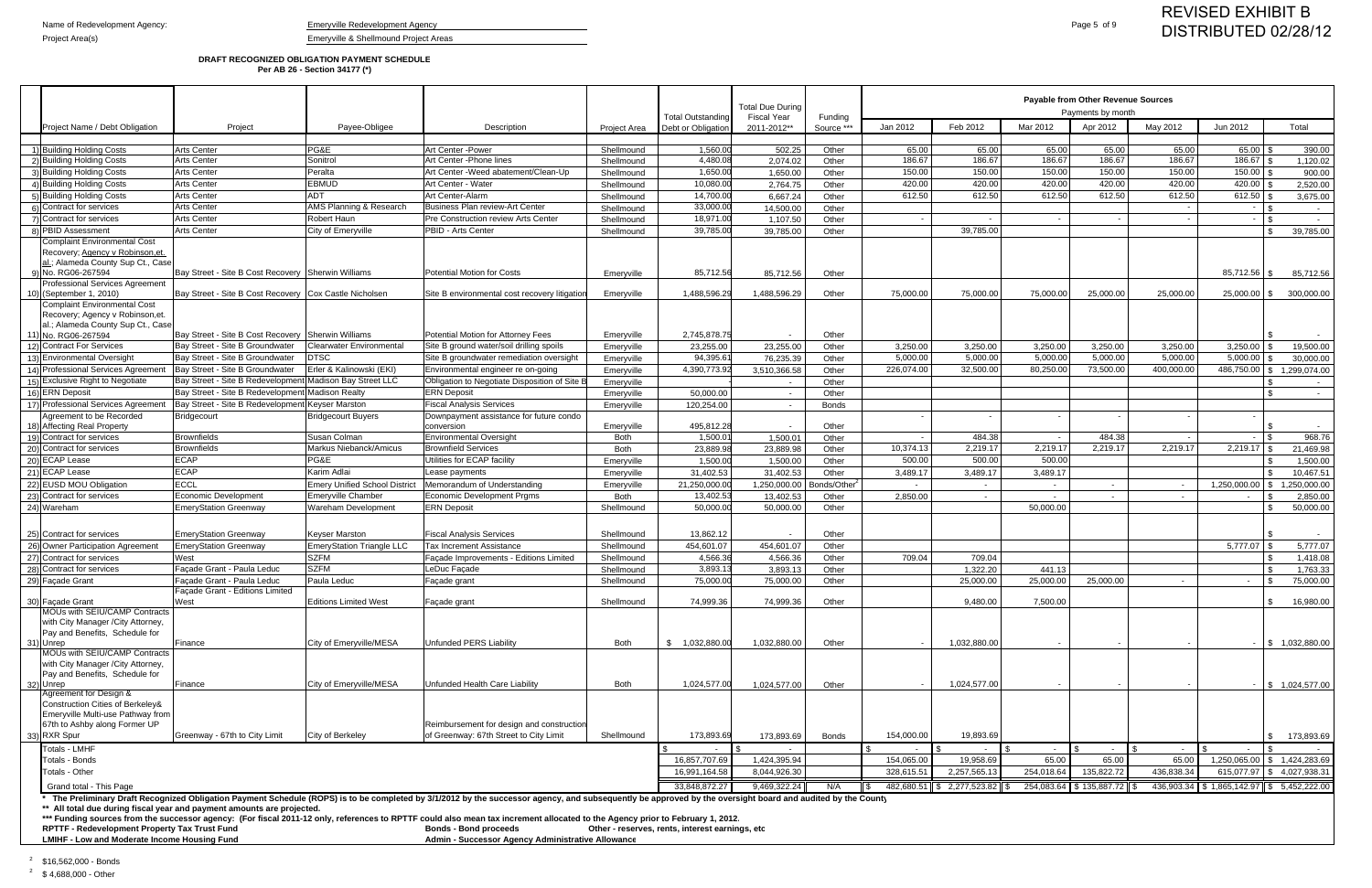### **DRAFT RECOGNIZED OBLIGATION PAYMENT SCHEDULE Per AB 26 - Section 34177 (\*)**

|                                                                                                                                                                                                                                         |                                                 |                                         |                                                           |                          |                                                | <b>Total Due During</b>           |              | Payable from Other Revenue Sources<br>Payments by month<br>Funding |                |                |                               |                          |                                   |                        |
|-----------------------------------------------------------------------------------------------------------------------------------------------------------------------------------------------------------------------------------------|-------------------------------------------------|-----------------------------------------|-----------------------------------------------------------|--------------------------|------------------------------------------------|-----------------------------------|--------------|--------------------------------------------------------------------|----------------|----------------|-------------------------------|--------------------------|-----------------------------------|------------------------|
| Project Name / Debt Obligation                                                                                                                                                                                                          | Project                                         | Payee-Obligee                           | Description                                               | Project Area             | <b>Total Outstanding</b><br>Debt or Obligation | <b>Fiscal Year</b><br>2011-2012** | Source **    | Jan 2012                                                           | Feb 2012       | Mar 2012       | Apr 2012                      | May 2012                 | Jun 2012                          | Total                  |
|                                                                                                                                                                                                                                         |                                                 |                                         |                                                           |                          |                                                |                                   |              |                                                                    |                |                |                               |                          |                                   |                        |
| 1) Contract for services                                                                                                                                                                                                                | Greenway - 59th to Midblock                     | <b>Susan Colman</b>                     | <b>Environmental Oversight</b>                            | Shellmound               | 7,250.0                                        | 7,250.00                          | <b>Bonds</b> |                                                                    | 1,043.75       | 1,043.75       | 1,043.75                      | 1,043.75                 |                                   | 5,218.75               |
| 2) Construction Contract                                                                                                                                                                                                                | Greenway                                        | <b>Ghilotti Brothers</b>                | Retention                                                 | Shellmound               | 4,256.5                                        | 4,256.59                          | Other        |                                                                    |                | 4,256.59       |                               |                          |                                   | 4,256.59               |
|                                                                                                                                                                                                                                         |                                                 |                                         | Deposit of haz material deduction to fair                 |                          |                                                |                                   |              |                                                                    |                |                |                               |                          |                                   |                        |
| <b>Environmental Remediation Implementation</b>                                                                                                                                                                                         |                                                 |                                         | market value if HSP completes remediation                 |                          |                                                |                                   |              |                                                                    |                |                |                               |                          |                                   |                        |
| 3) Agreement - April 18, 2011                                                                                                                                                                                                           | Greenway - 59th to Midblock                     | <b>HSP LLP</b>                          | work                                                      | Shellmound               | 203,805.00                                     | 203,805.00                        | <b>Bonds</b> |                                                                    |                |                | 203,805.00                    |                          | S.                                | 203,805.00             |
| Professional Services Agreement (August 30,                                                                                                                                                                                             | Greenway - 59th to Midblock                     | <b>Burke Williams Sorenson</b>          | <b>HSP Eminent Domain-</b><br>Legal/Appraisal/Expert Svcs | Shellmound               |                                                | 155,186.8                         |              | 1.000.00                                                           | 1,000.00       | 1.000.00       | 25,000.00                     | 25,000.00                | $22,000.00$ \$                    |                        |
| 4) 2010)<br>5) Professional Services Agreement (Dec 21 2011)                                                                                                                                                                            | Greenway - 59th to Midblock                     | <b>Harris and Associates</b>            |                                                           | Shellmound               | 300,000.0<br>10,500.00                         | 10.500.00                         | <b>Bonds</b> |                                                                    | 5,250.00       | 5,250.00       |                               |                          |                                   | 75,000.00<br>10.500.00 |
| Amended and Restated Public Improvements                                                                                                                                                                                                |                                                 |                                         | Project management services                               |                          |                                                |                                   | <b>Bonds</b> |                                                                    |                |                |                               |                          |                                   |                        |
| Reimbursement Agreement (Feb 15, 2011)/2004                                                                                                                                                                                             |                                                 |                                         | Obligation to design and construct                        |                          |                                                |                                   |              |                                                                    |                |                |                               |                          |                                   |                        |
| 6) Bond Issue                                                                                                                                                                                                                           | Greenway - Powell to Stanford                   | <b>City of Emeryville</b>               | greenway                                                  | Shellmound               | 1,000,000.0                                    |                                   | <b>Bonds</b> |                                                                    |                |                |                               |                          |                                   |                        |
| 7) Contract for services                                                                                                                                                                                                                | Homebuyer Program                               | Hsq & Economic Right                    | Homeowner's Info Workshops                                | <b>Both</b>              | 800.00                                         | 800.00                            | <b>LMHF</b>  |                                                                    |                | 400.00         |                               |                          | 400.00                            | 800.00                 |
| 8) Contract for services                                                                                                                                                                                                                | Homebuyer Program                               | Spanish Speaking Unity                  | Homebuyer counseling                                      | <b>Both</b>              | 12,587.5                                       | 1,800.00                          | <b>LMHF</b>  | 200.00                                                             | 200.00         | 500.00         | 200.00                        | 200.00                   | 500.00                            | 1,800.00               |
| 9) Contract for services                                                                                                                                                                                                                | Homebuyer Program                               | Anderson & Associates                   | Homebuyer svcs                                            | <b>Both</b>              | 124,061.98                                     | 124,061.98                        | <b>LMHF</b>  | 13,693.33                                                          | 13,693.33      | 13,693.33      | 13,693.33                     | 13,693.33                | $13,693.33$ \$                    | 82,159.98              |
|                                                                                                                                                                                                                                         |                                                 |                                         | Pledged funds as part of bond refinancing                 |                          |                                                |                                   |              |                                                                    |                |                |                               |                          |                                   |                        |
| 10) Reserve for Debt Service                                                                                                                                                                                                            | <b>Housing Production</b>                       | Bond holders                            | in 1998                                                   | <b>Both</b>              | 200,000.00                                     |                                   | <b>LMHF</b>  |                                                                    |                |                |                               |                          |                                   |                        |
| 11) Contract for services                                                                                                                                                                                                               | I-80 Bike Ped Bridge                            | <b>HQE</b>                              | Design                                                    | Shellmound               | 3,320.00                                       | 3,320.00                          | Other        | 200.00                                                             |                |                |                               |                          |                                   | 200.00                 |
| 12) DDA obligation                                                                                                                                                                                                                      | Magnolia                                        | Magnolia Terrace                        | <b>DDA</b> obligation                                     | Emeryville               | 5,072.37                                       | 5,072.37                          | LMHF         | $\sim$                                                             | 5,072.37       |                |                               | $\sim$                   | $\sim$                            | 5,072.37               |
| 13) Contract for services                                                                                                                                                                                                               | North Hollis Parking                            | <b>Wilbur Smith Associates</b>          | Parking Plan/No. Hollis                                   | Shellmound               | 13,578.63                                      | 13,578.63                         | Other        |                                                                    |                |                |                               |                          | 13,578.63                         | 13,578.63              |
| 14) Participation Agreement                                                                                                                                                                                                             | Novartis                                        | Novartis                                | <b>Project Deposit</b>                                    | Emeryville               | 50,000.00                                      |                                   | Other        |                                                                    |                |                |                               |                          |                                   |                        |
| 15) Contract for services                                                                                                                                                                                                               | Papermill, 64th & Christie                      | <b>Origins Design Network</b>           | Architectural & Urban Design Svcs                         | Emeryville               | 9,689.00                                       | 9,689.00                          | Other        | $\sim$                                                             | 1,937.80       | 1,937.80       | 1,937.80                      | 1,937.80                 | 1,937.80                          | 9,689.00               |
| 16) Contract for services                                                                                                                                                                                                               | Park Ave Park-Parcel D                          | Susan Colman                            | <b>Environmental Oversight</b>                            | Shellmound               | 1,250.00                                       | 1,250.00                          | Other        | $\sim$ $-$                                                         | 250.00         | 250.00         | 250.00                        | 250.00                   | 250.00                            | 1,250.00               |
| 17) Contract for services                                                                                                                                                                                                               | Park Ave Streetscape                            | <b>Ghilotti Construction</b>            | Park Ave. Improvements                                    | Shellmound               | 216,335.03                                     | 216,335.03                        | <b>Bonds</b> | 158,167.00                                                         |                |                |                               |                          |                                   | 158.167.00             |
|                                                                                                                                                                                                                                         | Ped/Bike Safety Improvements                    |                                         |                                                           |                          |                                                |                                   |              |                                                                    |                |                |                               |                          |                                   |                        |
| 18) Contract for services                                                                                                                                                                                                               | Powell St./I-80                                 | Kimley-Horn                             | Plans for Ped/Bike Safety Improve                         | Emeryville               | 23,152.41                                      | 23,152.41                         | <b>Bonds</b> | 11,854.91                                                          |                |                |                               |                          |                                   | 11,854.91              |
|                                                                                                                                                                                                                                         | Ped/Bike Safety Improvements                    |                                         | Retention for Powell St./I-80 Bike                        |                          |                                                |                                   |              |                                                                    |                |                |                               |                          |                                   |                        |
| 19) Contract for services                                                                                                                                                                                                               | Powell St./I-80<br>Ped/Bike Safety Improvements | Sposeto Engineering, Inc.               | <b>Pedestrian Project</b>                                 | Emeryville               | 227,175.88                                     | 227,175.88                        | <b>Bonds</b> | 67,309.52                                                          |                |                |                               |                          |                                   | 67,309.52              |
| 20) Contract for services                                                                                                                                                                                                               | Powell St./I-80                                 | West Coast Code Consultants Inspections |                                                           | Emeryville               | 12,937.00                                      | 12,937.00                         | <b>Bonds</b> |                                                                    | 1.000.00       | $\sim$         | $\overline{\phantom{a}}$      |                          | $\sim$                            | 1,000.00               |
|                                                                                                                                                                                                                                         | Ped/Bike Safety Improvements                    |                                         |                                                           |                          |                                                |                                   |              |                                                                    |                |                |                               |                          |                                   |                        |
| 21) Contract for services                                                                                                                                                                                                               | Powell St./I-80                                 | <b>Applied Materials</b>                | Testina                                                   | Emeryville               | 2,192.00                                       | 2,192.00                          | <b>Bonds</b> | 2,192.00                                                           |                |                |                               |                          |                                   | 2,192.00               |
|                                                                                                                                                                                                                                         | Ped/Bike Safety Improvements                    |                                         | Retention for Powell St/I-80 Bike                         |                          |                                                |                                   |              |                                                                    |                |                |                               |                          |                                   |                        |
| 22) Contract for services                                                                                                                                                                                                               | Powell St./I-80                                 | Sposeto Engineering, Inc.               | <b>Pedestrian Project</b>                                 | Emeryville               | 4,681.22                                       | 4,681.22                          | Other        | 4,681.22                                                           |                |                |                               |                          |                                   | 4,681.22               |
| 23) Contract for services                                                                                                                                                                                                               | <b>Police Station</b>                           | National Const. Rental                  | PD Construction Fence                                     | Emeryville               | 1,404.00                                       | 1,404.00                          | Other        | 116.67                                                             | 116.67         | 116.67         | 116.67                        | 116.67                   | 116.67                            | 700.02                 |
| 24) Contract for equipment                                                                                                                                                                                                              | <b>Police Station</b>                           | <b>Tuff Shed</b>                        | <b>Storage Shed</b>                                       | Emeryville               | 8,605.00                                       | 8,605.00                          | Other        | 8,605.00                                                           |                |                |                               |                          |                                   | 8,605.00               |
| 25) Contract for services                                                                                                                                                                                                               | <b>Police Station</b>                           | <b>Starlite Electric</b>                | <b>PD</b> Renovation                                      | Emeryville               | 2,540.00                                       | 2,540.00                          | Other        | 1,420.00                                                           | $\sim$         | $\sim$         | $\sim$                        | $\sim$                   | $\sim$                            | 1,420.00               |
| 26) Contract for services                                                                                                                                                                                                               | <b>Police Station</b>                           | Alameda County                          | PD Renovation                                             | Emeryville               | 2,500.00                                       | 2,500.00                          | Other        | 2,500.00                                                           | $\sim$         | $\overline{a}$ | $\sim$                        | $\sim$                   | $\sim$                            | 2,500.00               |
| 27) Contract for services                                                                                                                                                                                                               | <b>Police Station</b>                           | Don Dommer Assoc                        | Architect Svc-PD Renovation                               | Emeryville               | 59,000.00                                      | 59,000.00                         | Other        | 59,000.00                                                          | $\sim$         | $\sim$         | $\sim$                        | $\sim$                   | $\sim$                            | 59,000.00              |
| 28) Contract for services                                                                                                                                                                                                               | <b>Police Station</b>                           | <b>Wiss Janney Elstner</b>              | Waterproofing Renovation-PD Renovation                    | Emeryville               | 23,756.00                                      | 23,756.00                         | Other        | 1,594.00                                                           | $\sim$         | $\sim$         | $\sim$                        | $\sim$                   | $\sim$                            | 1,594.00               |
| 29) Contract for services                                                                                                                                                                                                               | <b>Police Station</b>                           | <b>Wright Line</b>                      | <b>PD</b> Renovation                                      | Emeryville               | 24,292.82                                      | 24,292.82                         | Other        | 1,639.00                                                           | $\sim$ $-$     | $\sim$         | $\sim$                        | $\sim$                   | $\sim$                            | 1,639.00               |
| 30) Contract for services                                                                                                                                                                                                               | <b>Police Station</b>                           | <b>KEMA Services</b>                    | <b>LEED Certification-PD Building</b>                     | Emeryville               | 35,810.00                                      | 35,809.98                         | Other        | 5,968.33                                                           | 5,968.33       | 5,968.33       | 5,968.33                      | 5,968.33                 | 5,968.33<br>l \$                  | 35.809.98              |
| 31) Contract for services                                                                                                                                                                                                               | Police Station                                  | <b>KC Future Planning</b>               | <b>PD Renovation</b>                                      | Emeryville               | 93,983.64                                      | 93,983.64                         | Other        | 26,000.00                                                          | $\sim$ $-$     | $\sim$         | $\sim$                        | $\sim$ $-$               | - \$                              | 26,000.00              |
| 32) Contract for services                                                                                                                                                                                                               | <b>Police Station</b><br><b>Police Station</b>  | One Workplace Ferrari<br>MACK 5         | <b>PD</b> Renovation<br><b>Police Station Remodel</b>     | Emeryville<br>Emeryville | 99,674.68<br>107,725.17                        | 99,674.68                         | Other        | 19,364.00<br>38,220.00                                             | $\overline{a}$ |                |                               | $\overline{\phantom{a}}$ | $\overline{\mathbf{S}}$<br>$\sim$ | 19,364.00              |
| 33) Contract for services                                                                                                                                                                                                               |                                                 |                                         |                                                           |                          |                                                | 107,725.17                        | Other        |                                                                    |                |                |                               |                          | $\sim$                            | 38,220.00              |
| Totals - LMHF                                                                                                                                                                                                                           |                                                 |                                         |                                                           |                          | 342.521.85                                     | 131,734.35                        |              | 13,893.33                                                          | 18,965.70      | 14.593.33      | \$13,893.33                   | 13,893.33                | 14,593.33                         | 89,832.35              |
| Totals - Bonds                                                                                                                                                                                                                          |                                                 |                                         |                                                           |                          | 2,003,347.32                                   | 858,534.13                        |              | 240,523.43                                                         | 8,293.75       | 7,293.75       | 229,848.75                    | 26,043.75                | 23,043.75                         | 535,047.18             |
| Totals - Other                                                                                                                                                                                                                          |                                                 |                                         |                                                           |                          | 546,066.75                                     | 496,066.73                        |              | 169,308.22                                                         | 8,272.80       | 12,529.39      | 8,272.80                      | 8,272.80                 | $21,851.43$ \$                    | 228,507.44             |
| Grand total - This Page<br>* The Proliminary Draft Peccanized Obligation Payment Schoolule (POPS) is to be completed by 3/4/2012 by the successor agency, and subsequently be approved by the oversight board and audited by the County |                                                 |                                         |                                                           |                          | 2.891.935.92                                   | 1,486,335.21                      | N/A          | 423,724.98 \$<br>II SI                                             | 35,532.25 \$   |                | 34,416.47   \$252,014.88   \$ | 48,209.88 \$             | 59,488.51 S                       | 853,386.97             |

**\* The Preliminary Draft Recognized Obligation Payment Schedule (ROPS) is to be completed by 3/1/2012 by the successor agency, and subsequently be approved by the oversight board and audited by the County.**

**\*\* All total due during fiscal year and payment amounts are projected.** 

**\*\*\* Funding sources from the successor agency: (For fiscal 2011-12 only, references to RPTTF could also mean tax increment allocated to the Agency prior to February 1, 2012.)**

**RPTTF - Redevelopment Property Tax Trust Fund Bonds - Bond proceeds Other - reserves, rents, interest earnings, etc**

**LMIHF - Low and Moderate Income Housing Fund Admin - Successor Agency Administrative Allowance**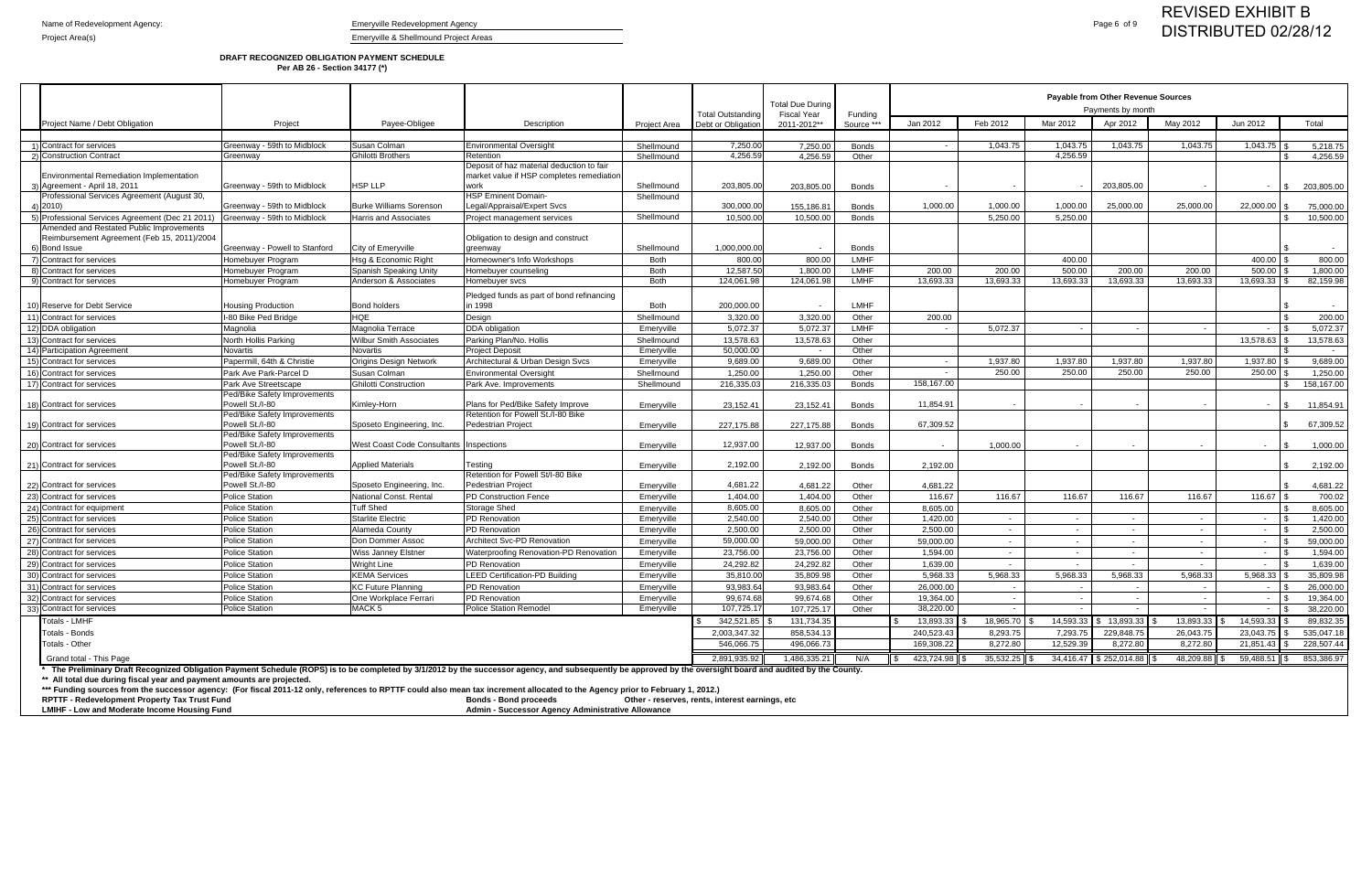### **DRAFT RECOGNIZED OBLIGATION PAYMENT SCHEDULE Per AB 26 - Section 34177 (\*)**

**LMIHF - Low and Moderate Income Housing Fund Admin - Successor Agency Administrative Allowance**  $^3$   $\,$  \$ 2,000,000 Bonds  $^4$   $\,$   $^6$   $\,$   $^7$   $\,$   $^8$   $\,$   $^7$   $\,$   $^7$   $\,$   $^7$   $\,$   $^7$   $\,$   $^7$   $\,$   $^7$   $\,$   $^7$   $\,$   $^7$   $\,$   $^7$   $\,$   $^7$   $\,$   $^7$   $\,$   $^7$   $\,$   $^7$   $\,$   $^7$   $\,$   $^7$   $\,$   $^7$  $3\quad$  \$ 8,195,539 Other  $4\quad$   $3\quad,069,552$  Other  $5\quad$   $5\quad$   $5\quad$   $5\quad$   $5\quad$   $5\quad$   $5\quad$   $5\quad$   $5\quad$   $5\quad$   $5\quad$   $5\quad$   $5\quad$   $5\quad$   $5\quad$   $203,062$  Other

|        |                                                                                            |                                                                        |                               |                                                                                                                                                                                                             |                     |                                                | <b>Total Due During</b><br><b>Fiscal Year</b> |                                     |                                  |              |           | <b>Payable from Other Revenue Sources</b><br>Payments by month |            |            |                                   |
|--------|--------------------------------------------------------------------------------------------|------------------------------------------------------------------------|-------------------------------|-------------------------------------------------------------------------------------------------------------------------------------------------------------------------------------------------------------|---------------------|------------------------------------------------|-----------------------------------------------|-------------------------------------|----------------------------------|--------------|-----------|----------------------------------------------------------------|------------|------------|-----------------------------------|
|        | Project Name / Debt Obligation                                                             | Project                                                                | Payee-Obligee                 | Description                                                                                                                                                                                                 | <b>Project Area</b> | <b>Total Outstanding</b><br>Debt or Obligation | 2011-2012**                                   | Funding<br>Source **                | Jan 2012                         | Feb 2012     | Mar 2012  | Apr 2012                                                       | May 2012   | Jun 2012   | Total                             |
|        |                                                                                            |                                                                        |                               |                                                                                                                                                                                                             |                     |                                                |                                               |                                     |                                  |              |           |                                                                |            |            |                                   |
|        | 1) Contract for services                                                                   | <b>Police Station</b>                                                  | Design Space Modular Bldg     | Disconnect and remove PD temp modulars                                                                                                                                                                      | Emeryville          | 274,278.00                                     | 274,278.00                                    | Other                               | 253,834.00                       |              |           |                                                                |            | 1 S.       | 253,834.00                        |
|        | 2) Contract for services                                                                   | <b>Police Station</b>                                                  | Suasal Corp                   | <b>PD</b> Renovation                                                                                                                                                                                        | Emeryville          | 1,170,787.9                                    | 1,170,787.90                                  | Other                               | 490,000.00                       |              |           |                                                                |            |            | 490,000.00<br>l \$                |
|        | Contract for services                                                                      | <b>Police Station</b>                                                  | Suasal Corp                   | Retention                                                                                                                                                                                                   | Emeryville          | 42,789.94                                      | 42,789.94                                     | Other                               | 42,789.94                        |              |           |                                                                |            |            | 42,789.94                         |
|        | Contract for services                                                                      | <b>Police Station</b>                                                  | Interior Motions              | PD - Furnishings and Equipment                                                                                                                                                                              | Emeryville          | 30,668.00                                      | 28,568.55                                     | Other                               | 27,000.00                        |              |           |                                                                |            |            | 27,000.00                         |
|        | Contract for services                                                                      | <b>Police Station</b>                                                  | Systems and Space Inc.        | <b>IPD - Furnishings and Equipment</b>                                                                                                                                                                      | Emeryville          | 5,035.00                                       | 5,023.16                                      | Other                               | 5,035.00                         |              |           |                                                                |            |            | 5,035.00<br>. ድ                   |
|        | Contract for services                                                                      | <b>Police Station</b>                                                  | Lyon Workspace Projects       | PD - Furnishings and Equipment                                                                                                                                                                              | Emeryville          | 5,415.56                                       | 5,415.56                                      | Other                               | 413.00                           |              |           |                                                                |            |            | 413.00                            |
|        | Contract for services                                                                      | <b>Police Station</b>                                                  | <b>EBMUD</b>                  | PD Renovations - Utilities                                                                                                                                                                                  | Emeryville          | 11,000.00                                      | 11,000.00                                     | Other                               | 2,750.00                         | 2,750.00     |           |                                                                |            |            | 5,500.00                          |
|        | Contract for services                                                                      | <b>Police Station</b>                                                  | PG&E                          | PD Renovations - Utilities                                                                                                                                                                                  | Emeryville          | 11,000.00                                      | 11,000.00                                     | Other                               | 2,750.00                         | 2,750.00     |           | $\overline{\phantom{a}}$                                       | $\sim$     | l \$       | 5,500.00                          |
|        | 9) Contract for Services                                                                   | <b>Police Station</b>                                                  | On the Move                   | PD Renovations - moving company                                                                                                                                                                             | Emeryville          | 9,000.00                                       | 9,000.00                                      | Other                               | 11,000.00                        |              |           | $\sim$                                                         | $\sim$     | $\sim$ $-$ | 11,000.00<br>- SS                 |
|        | 10) Contract for Services                                                                  | <b>Police Station</b>                                                  | <b>Applied Medical Inc</b>    | PD Renovations - evidence drying cabinet                                                                                                                                                                    | Emeryville          | 11,475.00                                      | 11,475.00                                     | Other                               | 11,475.00                        |              |           |                                                                |            |            | 11,475.00                         |
|        | 11) Contract for Services                                                                  | <b>Police Station</b>                                                  | East Bay Supply               | Freezer                                                                                                                                                                                                     | Emeryville          | 3,733.58                                       | 3,733.58                                      | Other                               | 200.00                           |              |           |                                                                |            |            | 200.00                            |
|        | 12) Contract for Services                                                                  | <b>Police Station</b>                                                  | California Diesel and Power   | <b>PD Renovations - annunciator</b>                                                                                                                                                                         | Emeryville          | 13,000.00                                      | 13,000.00                                     | Other                               | 13,000.00                        |              |           |                                                                |            |            | 13,000.00<br>$\mathbf{S}$         |
|        | 13) Contract for Services                                                                  | <b>Police Station</b>                                                  | CDW-Government                | PD Renovations - Audio Visual Package                                                                                                                                                                       | Emeryville          | 44,000.00                                      | 43,065.70                                     | Other                               | 44,000.00                        |              |           |                                                                |            |            | 44,000.00                         |
|        | 14) Contract for services                                                                  | <b>Police Station</b>                                                  | Motorola                      | PD Phone Connection                                                                                                                                                                                         | Emeryville          | 66,000.00                                      | 66,000.00                                     | <b>Bonds</b>                        | 29,167.00                        |              |           |                                                                |            |            | 29,167.00<br>$\mathsf{S}$         |
|        | 15) Contract for services                                                                  | <b>Police Station</b>                                                  | East Bay Supply               | PD-Furnishings and Equipment                                                                                                                                                                                | Emeryville          | 24,000.00                                      | 24,000.00                                     | <b>Bonds</b>                        | 24,000.00                        |              |           |                                                                |            |            | 24,000.00                         |
| 16     | Contract for services                                                                      | <b>Police Station</b>                                                  | Electronic Innovations        | <b>PD Site Gate</b>                                                                                                                                                                                         | Emeryville          | 300.00                                         | 300.00                                        | Other                               | 300.00                           |              |           |                                                                |            |            | 300.00                            |
| 17)    | Contract for services                                                                      | <b>Police Station</b>                                                  | <b>Reed Brothers</b>          | Rekeying building                                                                                                                                                                                           | Emeryville          | 3,413.00                                       | 3,413.00                                      | Other                               | 3,413.00                         |              |           |                                                                |            |            | 3,413.00<br>\$                    |
|        | 18) Contract for services                                                                  | <b>Police Station</b>                                                  | Pivot Interiors Inc           | PD- Furnishings and Equipment                                                                                                                                                                               | Emeryville          | 24,000.00                                      | 24,000.00                                     | Other                               | 24,000.00                        |              |           |                                                                |            |            | 24,000.00                         |
| 19     | Contract for services                                                                      | <b>Police Station</b>                                                  | <b>Trope Group</b>            | PD- Furnishings and Equipment                                                                                                                                                                               | Emeryville          | 24,000.00                                      | 24,000.00                                     | Other                               | 24,000.00                        |              |           |                                                                |            |            | 24,000.00                         |
| 20)    | Contract for services                                                                      | <b>Police Station</b>                                                  | Live Stores                   | PD- Furnishings and Equipment                                                                                                                                                                               | Emeryville          | 1,914.15                                       | 1,887.74                                      | Other                               | 26.41                            |              |           |                                                                |            |            | 26.41                             |
| 21)    | Contract for services                                                                      | <b>Police Station</b>                                                  | Groupware                     | PD- Furnishings and Equipment                                                                                                                                                                               | Emeryville          | 14,769.71                                      | 14,719.81                                     | Other                               |                                  |              |           |                                                                |            |            | \$<br>$\sim$                      |
|        | 22) Contract for services                                                                  | <b>Police Station</b>                                                  | Vistamation                   | PD- Furnishings and Equipment                                                                                                                                                                               | Emeryville          | 1,459.60                                       | 1,459.60                                      | Other                               |                                  |              |           |                                                                |            |            | $\sim$                            |
|        | 23) Contract for services                                                                  | <b>Police Station</b>                                                  | <b>Pacific Sales</b>          | PD- Furnishings and Equipment                                                                                                                                                                               | Emeryville          | 5,775.61                                       | 5,775.61                                      | Other                               |                                  |              |           |                                                                |            |            | - \$<br>$\sim$                    |
|        | 24) Contract for services                                                                  | <b>Police Station</b>                                                  | <b>Securit Tactical</b>       | PD- Furnishings and Equipment                                                                                                                                                                               | Emeryville          | 5,603.07                                       | 5,565.97                                      | Other                               |                                  |              |           |                                                                |            |            | ፍ                                 |
| $25$ ) | Contract for services                                                                      | <b>Powell Streetscape</b>                                              | Wallace Roberts & Todd        | Powell Streetscape Design                                                                                                                                                                                   | Emeryville          | 38,532.21                                      | 38,532.21                                     | Other                               | 11,549.36                        | 11,549.36    | 11,549.36 |                                                                |            |            | 34,648.08                         |
| 21)    | Contract for services                                                                      | Sustainable Transportation Plan                                        | Nelson/Nygaard                | Public Transit Improve Analysis                                                                                                                                                                             | Both                | 4,529.00                                       | 4,529.00                                      | Other                               |                                  |              |           | 4,529.00                                                       |            |            | 4,529.00                          |
|        | Amended and Restated Public<br>Improvements Reimbursement<br>Agreement (Feb 15, 2011)/2004 |                                                                        |                               | Obligation to design and construct South                                                                                                                                                                    |                     |                                                |                                               |                                     |                                  |              |           |                                                                |            |            |                                   |
|        | 22) Bond Issue                                                                             | South Bayfront Ped Bike Bridge                                         | City of Emeryville            | Bayfront Ped Bike Bridge                                                                                                                                                                                    | Shellmound          | 10,183,539.00                                  |                                               | Bonds/Other                         |                                  |              |           |                                                                |            |            |                                   |
|        | 23) Contract for services                                                                  | South Bayfront Ped/Bike Bridge                                         | Union Pacific RR              | South Bayfront Ped/Bike Bridge                                                                                                                                                                              | Shellmound          | 17,468.3                                       | $\overline{a}$                                | Other                               | $\sim$                           | $\sim$       | $\sim$    | $\sim$                                                         | $\sim$ $-$ | $\sim$     | <b>S</b><br>$\sim$ $-$            |
|        | 24) Contract for services                                                                  | South Bayfront Ped/Bike Bridge                                         | <b>Biggs Cardosa</b>          | South Bayfront Pedestrian Bridge                                                                                                                                                                            | Shellmound          | 59,878.3                                       | 59,878.39                                     | Other                               | 945.00                           | $\sim$       | $\sim$    | $\sim$                                                         | $\sim$     | $\sim$     | 945.00<br><b>S</b>                |
|        | 25) Contract for services                                                                  | <b>Transit Center</b>                                                  | Keyser Marston                | <b>Fiscal Analysis Services</b>                                                                                                                                                                             | Both                | 6,987.55                                       | $\overline{a}$                                | Other                               | $\sim$                           | $\sim$       | $\sim$    | $\sim$                                                         | $\sim$     | $\sim$ $-$ | <b>S</b><br>$\sim$                |
| 26)    | Contract for services<br>Amended and Restated Public                                       | ransit Center                                                          | Fieldman Rolapp & Assoc       | Fiscal Svcs for Transit Center Parking                                                                                                                                                                      | Emeryville          | 12,987.5                                       | $\sim$                                        | Other                               | $\sim$                           | $\sim$       | $\sim$    | $\sim$                                                         | $\sim$     | $\sim$     | <b>S</b><br>$\sim$                |
|        | Improvements Reimbursement                                                                 |                                                                        |                               | Obligation to cooperate with approval and                                                                                                                                                                   |                     |                                                |                                               |                                     |                                  |              |           |                                                                |            |            |                                   |
|        | Agreement (Feb 15,                                                                         |                                                                        | City of Emeryville/Emery      | means of financing construction of parking                                                                                                                                                                  |                     |                                                |                                               |                                     |                                  |              |           |                                                                |            |            |                                   |
|        | 27) 2011)/Sublease                                                                         | <b>Transit Center Public Parking</b>                                   | <b>Station Associates LLC</b> | structure                                                                                                                                                                                                   | Emeryville          | 4,230,952.00                                   |                                               | Bonds/Other                         |                                  |              |           |                                                                |            |            |                                   |
|        | 28) Contract for services                                                                  | Triangle Traffic Calming                                               | <b>Ghilotti Brothers</b>      | Triangle Traffic Calming                                                                                                                                                                                    | Emeryville          | 220,768.04                                     |                                               | 220,768.04 Bonds/Other <sup>5</sup> | 214,768.04                       | 1,500.00     | 1,500.00  | 1,500.00                                                       | 1,500.00   |            | 220,768.04<br>$\hat{\mathcal{L}}$ |
|        | 29) Construction Contract                                                                  | Triangle Traffic Calming                                               | <b>Ghilotti Brothers</b>      | Retention                                                                                                                                                                                                   | Emeryville          | 65,283.53                                      | 65,283.53                                     | Other                               | 65,283.53                        |              |           |                                                                |            |            | 65,283.53<br>- \$                 |
|        | 30) Contract For Services                                                                  | <b>Triangle Traffic Calming</b>                                        | <b>P&amp;D Environmental</b>  | <b>Triangle Traffic Calming Project</b>                                                                                                                                                                     | Emeryville          | 1,750.00                                       | 1,750.00                                      | Other                               | 1,750.00                         |              |           |                                                                |            |            | 1,750.00                          |
|        | 31) Professional Services Agreement                                                        | Marketplace                                                            | Keyser Marston                | <b>Fiscal Analysis Services</b>                                                                                                                                                                             | Emeryville          | 32,062.50                                      | $\sim$                                        | Other                               |                                  |              |           |                                                                |            |            |                                   |
|        | Totals - LMHF                                                                              |                                                                        |                               |                                                                                                                                                                                                             |                     | $\sim$                                         |                                               |                                     |                                  |              |           |                                                                |            |            |                                   |
|        | <b>Totals - Bonds</b>                                                                      |                                                                        |                               |                                                                                                                                                                                                             |                     | 3,257,106.04                                   | 310,768.04                                    |                                     | 267,935.04                       | 1,500.00     | 1,500.00  | 1,500.00                                                       | 1,500.00   |            | 273,935.04                        |
|        | Totals - Other                                                                             |                                                                        |                               |                                                                                                                                                                                                             |                     | 13,421,050.22                                  | 1,880,232.25                                  |                                     | 1,035,514.24                     | 17,049.36    | 11,549.36 | 4,529.00                                                       | $\sim$     |            | 1,068,641.96                      |
|        | Grand total - This Page                                                                    |                                                                        |                               |                                                                                                                                                                                                             |                     | 16,678,156.26                                  | 2,191,000.29                                  | N/A                                 | $\frac{1}{2}$ \$ 1,303,449.28 \$ | 18,549.36 \$ |           | $13,049.36$ \$ 6,029.00 \$                                     | 1,500.00   | $\sim$     | $\frac{1}{2}$ 1,342,577.00        |
|        |                                                                                            |                                                                        |                               | * The Preliminary Draft Recognized Obligation Payment Schedule (ROPS) is to be completed by 3/1/2012 by the successor agency, and subsequently be approved by the oversight board and audited by the County |                     |                                                |                                               |                                     |                                  |              |           |                                                                |            |            |                                   |
|        |                                                                                            | ** All total due during fiscal year and payment amounts are projected. |                               |                                                                                                                                                                                                             |                     |                                                |                                               |                                     |                                  |              |           |                                                                |            |            |                                   |

**\*\*\* Funding sources from the successor agency: (For fiscal 2011-12 only, references to RPTTF could also mean tax increment allocated to the Agency prior to February 1, 2012.**

**RPTTF - Redevelopment Property Tax Trust Fund Bonds - Bond proceeds Other - reserves, rents, interest earnings, etc**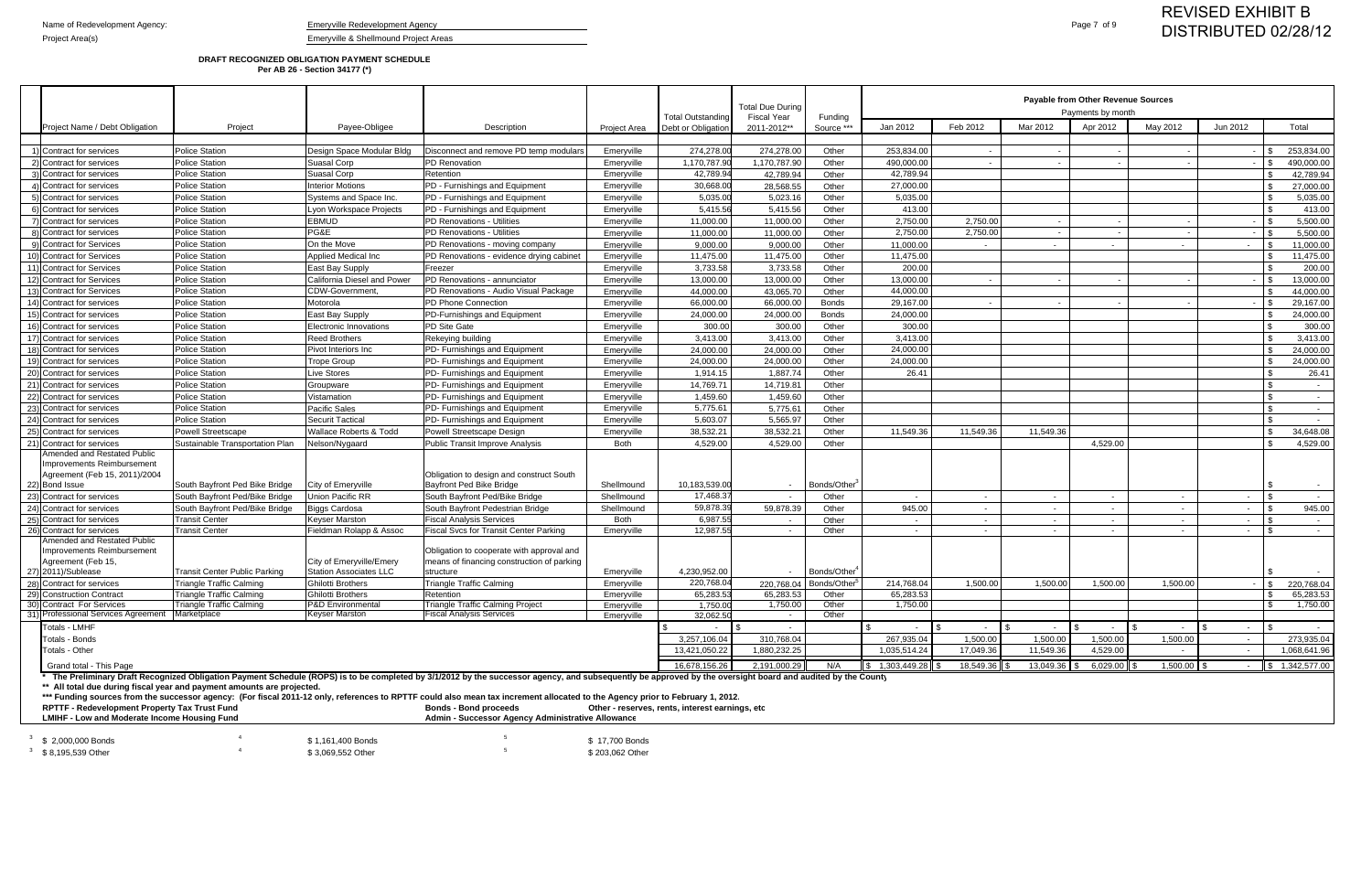**DRAFT RECOGNIZED OBLIGATION PAYMENT SCHEDULE Per AB 26 - Section 34177 (\*)**

| Payable from the Administrative Allowance Allocation<br>Payments by month<br>Funding<br>Jan 2012<br>Feb 2012<br>May 2012<br>Mar 2012<br>Apr 2012<br>Jun 2012 |                                                                                                                                                                                                                                                                                                                     |  |  |
|--------------------------------------------------------------------------------------------------------------------------------------------------------------|---------------------------------------------------------------------------------------------------------------------------------------------------------------------------------------------------------------------------------------------------------------------------------------------------------------------|--|--|
|                                                                                                                                                              | Total                                                                                                                                                                                                                                                                                                               |  |  |
|                                                                                                                                                              |                                                                                                                                                                                                                                                                                                                     |  |  |
|                                                                                                                                                              |                                                                                                                                                                                                                                                                                                                     |  |  |
| Admin \$ 318,872.16 \$ 72,814.00 \$ 72,814.00 \$ 72,814.00 \$ 72,814.00 \$ 72,814.00 \$                                                                      | 682,942.16                                                                                                                                                                                                                                                                                                          |  |  |
|                                                                                                                                                              |                                                                                                                                                                                                                                                                                                                     |  |  |
| $9,132.60$ \$                                                                                                                                                | 18,265.20                                                                                                                                                                                                                                                                                                           |  |  |
|                                                                                                                                                              | $\mathfrak s$<br>$\sim$                                                                                                                                                                                                                                                                                             |  |  |
|                                                                                                                                                              | $\mathbb{S}$<br>$\sim$ $-$                                                                                                                                                                                                                                                                                          |  |  |
|                                                                                                                                                              | $\mathbb{S}$<br>$\sim$                                                                                                                                                                                                                                                                                              |  |  |
|                                                                                                                                                              | $\mathbb{S}$<br>$\sim$ $-$                                                                                                                                                                                                                                                                                          |  |  |
|                                                                                                                                                              | \$.<br>$\sim$ $-$                                                                                                                                                                                                                                                                                                   |  |  |
|                                                                                                                                                              | $\mathbf{S}$<br>$\sim$ $-$                                                                                                                                                                                                                                                                                          |  |  |
|                                                                                                                                                              | $\mathbf{S}$<br>$\sim$ $-$                                                                                                                                                                                                                                                                                          |  |  |
|                                                                                                                                                              | $\mathbf{S}$<br>$\sim$                                                                                                                                                                                                                                                                                              |  |  |
|                                                                                                                                                              | \$<br>$\sim$                                                                                                                                                                                                                                                                                                        |  |  |
|                                                                                                                                                              | $\mathbb{S}$<br>$\sim$                                                                                                                                                                                                                                                                                              |  |  |
|                                                                                                                                                              | $\mathbb{S}$<br>$\sim$                                                                                                                                                                                                                                                                                              |  |  |
|                                                                                                                                                              | \$<br>$\sim$                                                                                                                                                                                                                                                                                                        |  |  |
|                                                                                                                                                              | \$.<br>$\sim$                                                                                                                                                                                                                                                                                                       |  |  |
|                                                                                                                                                              | \$<br>$\sim$ $-$                                                                                                                                                                                                                                                                                                    |  |  |
|                                                                                                                                                              | \$.<br>$\sim$ $-$                                                                                                                                                                                                                                                                                                   |  |  |
|                                                                                                                                                              | \$<br>$\sim$                                                                                                                                                                                                                                                                                                        |  |  |
|                                                                                                                                                              | \$<br>$\sim$                                                                                                                                                                                                                                                                                                        |  |  |
|                                                                                                                                                              | $\mathbb{S}$<br>$\sim$ $-$                                                                                                                                                                                                                                                                                          |  |  |
|                                                                                                                                                              | $\mathbb{S}$<br>$\sim$                                                                                                                                                                                                                                                                                              |  |  |
|                                                                                                                                                              | $\mathbb{S}$<br>$\sim$                                                                                                                                                                                                                                                                                              |  |  |
|                                                                                                                                                              | $\mathbb{S}$<br>$\sim$                                                                                                                                                                                                                                                                                              |  |  |
|                                                                                                                                                              | $\mathcal{L}$<br>$\sim$                                                                                                                                                                                                                                                                                             |  |  |
|                                                                                                                                                              | $\mathcal{F}$<br>$\sim$ $-$                                                                                                                                                                                                                                                                                         |  |  |
|                                                                                                                                                              | £.<br>$\sim$                                                                                                                                                                                                                                                                                                        |  |  |
|                                                                                                                                                              | \$<br>$\sim$                                                                                                                                                                                                                                                                                                        |  |  |
|                                                                                                                                                              | $\mathbb{S}$<br>$\sim$ $-$                                                                                                                                                                                                                                                                                          |  |  |
|                                                                                                                                                              | \$<br>$\sim$                                                                                                                                                                                                                                                                                                        |  |  |
|                                                                                                                                                              | $\mathbb{S}$<br>$\sim$                                                                                                                                                                                                                                                                                              |  |  |
|                                                                                                                                                              | \$<br>$\sim$                                                                                                                                                                                                                                                                                                        |  |  |
|                                                                                                                                                              | $\mathbf{\hat{s}}$<br>$\sim$ $-$                                                                                                                                                                                                                                                                                    |  |  |
|                                                                                                                                                              | $\mathbf{S}$<br>$\sim$ $-$                                                                                                                                                                                                                                                                                          |  |  |
|                                                                                                                                                              | \$.<br>$\sim$ $-$                                                                                                                                                                                                                                                                                                   |  |  |
|                                                                                                                                                              | $\sim$                                                                                                                                                                                                                                                                                                              |  |  |
|                                                                                                                                                              |                                                                                                                                                                                                                                                                                                                     |  |  |
|                                                                                                                                                              | \$701,207.36                                                                                                                                                                                                                                                                                                        |  |  |
|                                                                                                                                                              |                                                                                                                                                                                                                                                                                                                     |  |  |
|                                                                                                                                                              | $\frac{1}{3}$ 318,872.16 \ \$ 72,814.00 \ \$ 81,946.60 \ \$ 72,814.00 \ \$ 72,814.00 \ \$ 81,946.60<br>* The Preliminary Draft Recognized Obligation Payment Schedule (ROPS) is to be completed by 3/1/2012 by the successor agency, and subsequently be approved by the oversight board and audited by the County. |  |  |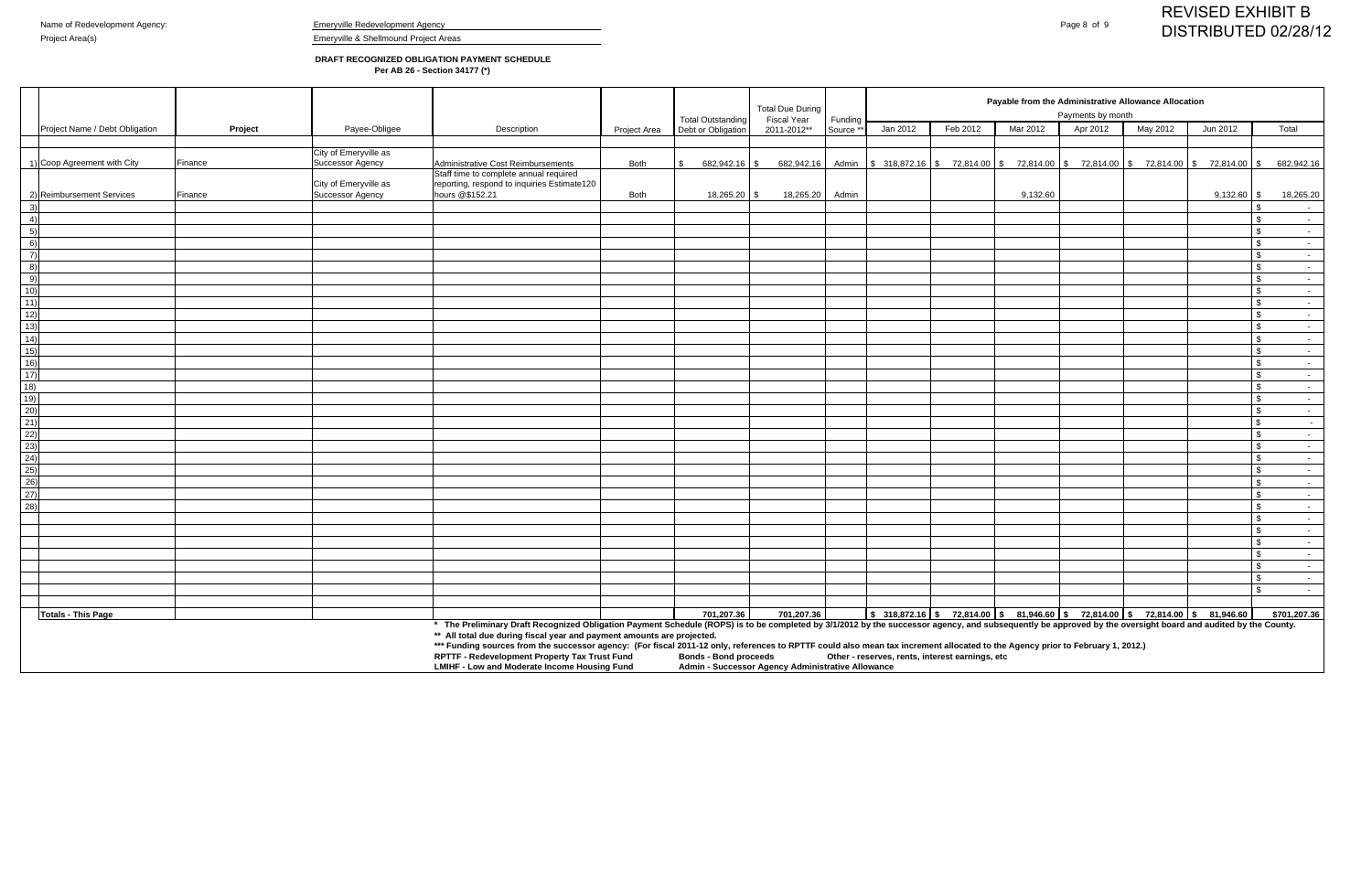Name of Redevelopment Agency: Emeryville Redevelopment Agency **Emergy** Redevelopment Agency **Page 9 of 9** 

Project Area(s) **Emeryville & Shellmound Project Areas** 

## **OTHER OBLIGATION PAYMENT SCHEDULE Per AB 26 - Section 34177 (\*)**

|                                                                                                                                                                                                                                                                                        |                                  |                            |                     |                          |                                               |              |                                        |             |          | Pass Through and Other Payments |              |                                |                  |
|----------------------------------------------------------------------------------------------------------------------------------------------------------------------------------------------------------------------------------------------------------------------------------------|----------------------------------|----------------------------|---------------------|--------------------------|-----------------------------------------------|--------------|----------------------------------------|-------------|----------|---------------------------------|--------------|--------------------------------|------------------|
|                                                                                                                                                                                                                                                                                        |                                  |                            |                     | <b>Total Outstanding</b> | <b>Total Due During</b><br><b>Fiscal Year</b> | Source o     |                                        |             |          | Payments by month               |              |                                |                  |
| Project Name / Debt Obligation                                                                                                                                                                                                                                                         | Payee-Obligee                    | Description                | <b>Project Area</b> | Debt or Obligation       | 2011-2012**                                   | Fund***      | Jan 2012                               | Feb 2012    | Mar 2012 | Apr 2012                        | May 2012     | Jun 2012                       | Total            |
|                                                                                                                                                                                                                                                                                        |                                  |                            |                     |                          |                                               |              |                                        |             |          |                                 |              |                                |                  |
| Tax Sharing Agreement/County Pass                                                                                                                                                                                                                                                      |                                  |                            |                     |                          |                                               |              |                                        |             |          |                                 |              |                                |                  |
| 1) Through Agreement                                                                                                                                                                                                                                                                   | Alameda County                   | Per Pass Through Agreement | Both                | 4,568,352.02             | 4,568,352.02<br>l \$                          | RPTTF $ $ \$ | 2,284,176.01                           |             |          |                                 | 2,284,176.01 | $\mathcal{L}$                  | 4,568,352.02     |
| Tax Sharing Agreement/Flood Control                                                                                                                                                                                                                                                    |                                  |                            |                     |                          |                                               |              |                                        |             |          |                                 |              |                                |                  |
| 2) Agreement                                                                                                                                                                                                                                                                           | <b>Flood Control District</b>    | Per Pass Through Agreement | Both                | 525,217.72               | 525,217.72                                    | <b>RPTTF</b> | 262,608.86                             |             |          |                                 | 262,608.86   |                                | 525,217.72       |
| 3) Section 33607 Payments                                                                                                                                                                                                                                                              | City of Emeryville               | Payments per CRL 33607     | <b>Both</b>         | 266,940.79               | 266.940.79                                    | <b>RPTTF</b> |                                        |             |          |                                 |              |                                | 266,940.79       |
| 4) Section 33607 Payments                                                                                                                                                                                                                                                              | <b>Emery Unified School</b>      | Payments per CRL 33607     | Both                | 152,506.11               | 152,506.11                                    | <b>RPTTF</b> |                                        |             |          |                                 |              | $152,506.11$ \\$               | 152,506.11       |
| 5) Section 33607 Payments                                                                                                                                                                                                                                                              | <b>Peralta Community College</b> | Payments per CRL 33607     | <b>Both</b>         | 49,593.97                | 49,593.97                                     | RPTTF        |                                        |             |          |                                 |              | 49,593.97 \$                   | 49,593.97        |
| 6) Section 33607 Payments                                                                                                                                                                                                                                                              | <b>Alameda County Schools</b>    | Payments per CRL 33607     | <b>Both</b>         | 17,450.22                | 17,450.22                                     | <b>RPTTF</b> |                                        |             |          |                                 |              | $17,450.22$ \\$                | 17,450.22        |
| 7) Section 33607 Payments                                                                                                                                                                                                                                                              | <b>Flood Control District</b>    | Payments per CRL 33607     | Both                | 27,006.88                | 27,006.88                                     | <b>RPTTF</b> |                                        |             |          |                                 |              | $27,006.88$ \$                 | 27,006.88        |
| 8) Section 33607 Payments                                                                                                                                                                                                                                                              | Bay Area Air Quality Mgmt        | Payments per CRL 33607     | Both                | 3,475.40                 | 3,475.40                                      | <b>RPTTF</b> |                                        |             |          |                                 |              | $3,475.40$ \\$                 | 3,475.40         |
| 9) Section 33607 Payments                                                                                                                                                                                                                                                              | Mosquito Abatement               | Payments per CRL 33607     | <b>Both</b>         | 1,430.91                 | 1,430.91                                      | <b>RPTTF</b> |                                        |             |          |                                 |              | $1,430.91$ \$                  | 1,430.91         |
| 10) Section 33607 Payments                                                                                                                                                                                                                                                             | <b>AC Transit</b>                | Payments per CRL 33607     | Both                | 86,917.83                | 86,917.83                                     | <b>RPTTF</b> |                                        |             |          |                                 |              | 86,917.83 \$                   | 86,917.83        |
| 11) Section 33607 Payments                                                                                                                                                                                                                                                             | <b>BART</b>                      | Payments per CRL 33607     | Both                | 10,206.07                | 10,206.07                                     | <b>RPTTF</b> |                                        |             |          |                                 |              | $10,206.07$ \$                 | 10,206.07        |
| 12) Section 33607 Payments                                                                                                                                                                                                                                                             | East Bay Regional Park           | Payments per CRL 33607     | Both                | 48,803.07                | 48,803.07                                     | <b>RPTTF</b> |                                        |             |          |                                 |              | 48,803.07 \$                   | 48,803.07        |
| 13) Section 33607 Payments                                                                                                                                                                                                                                                             | <b>EBMUD</b>                     | Payments per CRL 33607     | Both                | 36,926.40                | 36,926.40                                     | <b>RPTTF</b> |                                        |             |          |                                 |              | $36,926.40$ \\$                | 36,926.40        |
|                                                                                                                                                                                                                                                                                        |                                  |                            |                     |                          |                                               |              |                                        |             |          |                                 |              |                                | $\sim$           |
|                                                                                                                                                                                                                                                                                        |                                  |                            |                     |                          |                                               |              |                                        |             |          |                                 |              | \$                             |                  |
|                                                                                                                                                                                                                                                                                        |                                  |                            |                     |                          |                                               |              |                                        |             |          |                                 |              | \$                             | $\sim$           |
|                                                                                                                                                                                                                                                                                        |                                  |                            |                     |                          |                                               |              |                                        |             |          |                                 |              | \$                             | $\sim$           |
|                                                                                                                                                                                                                                                                                        |                                  |                            |                     |                          |                                               |              |                                        |             |          |                                 |              | $\mathbb{S}$                   | $\sim$           |
|                                                                                                                                                                                                                                                                                        |                                  |                            |                     |                          |                                               |              |                                        |             |          |                                 |              | \$                             |                  |
|                                                                                                                                                                                                                                                                                        |                                  |                            |                     |                          |                                               |              |                                        |             |          |                                 |              | \$                             |                  |
|                                                                                                                                                                                                                                                                                        |                                  |                            |                     |                          |                                               |              |                                        |             |          |                                 |              | \$                             | $\sim$ $-$       |
|                                                                                                                                                                                                                                                                                        |                                  |                            |                     |                          |                                               |              |                                        |             |          |                                 |              | \$                             |                  |
|                                                                                                                                                                                                                                                                                        |                                  |                            |                     |                          |                                               |              |                                        |             |          |                                 |              | \$                             | $\sim$ $-$       |
|                                                                                                                                                                                                                                                                                        |                                  |                            |                     |                          |                                               |              |                                        |             |          |                                 |              | $\mathcal{L}$                  |                  |
|                                                                                                                                                                                                                                                                                        |                                  |                            |                     |                          |                                               |              |                                        |             |          |                                 |              | $\mathfrak{L}$                 |                  |
|                                                                                                                                                                                                                                                                                        |                                  |                            |                     |                          |                                               |              |                                        |             |          |                                 |              | $\mathbb{S}$                   | $\sim$ 100 $\mu$ |
|                                                                                                                                                                                                                                                                                        |                                  |                            |                     |                          |                                               |              |                                        |             |          |                                 |              | \$                             | $\sim$ $-$       |
|                                                                                                                                                                                                                                                                                        |                                  |                            |                     |                          |                                               |              |                                        |             |          |                                 |              | \$                             | $\sim$ $-$       |
|                                                                                                                                                                                                                                                                                        |                                  |                            |                     |                          |                                               |              |                                        |             |          |                                 |              |                                |                  |
| <b>Totals - Other Obligations</b>                                                                                                                                                                                                                                                      |                                  |                            |                     | $$5,794,827.39$ \\$      |                                               |              | $5,794,827.39$ \$ - \$ 2,546,784.87 \$ | $ \vert$ \$ | $\sim$   | $\sqrt{2}$                      |              | $2,546,784.87$ \$701,257.65 \$ | 5,794,827.39     |
| * The Preliminary Draft Recognized Obligation Payment Schedule (ROPS) is to be completed by 3/1/2012 by the successor agency, and subsequently be approved by the oversight board and audited by the County.<br>** All total due during fiscal year and payment amounts are projected. |                                  |                            |                     |                          |                                               |              |                                        |             |          |                                 |              |                                |                  |

**\*\* All total due during fiscal year and payment amounts are projected.** 

**\*\*\* Funding sources from the successor agency: (For fiscal 2011-12 only, references to RPTTF could also mean tax increment allocated to the Agency prior to February 1, 2012.)**

**RPTTF - Redevelopment Property Tax Trust Fund Bonds - Bond proceeds Other - reserves, rents, interest earnings, etc**

**LMIHF - Low and Moderate Income Housing Fund Admin - Successor Agency Administrative Allowance**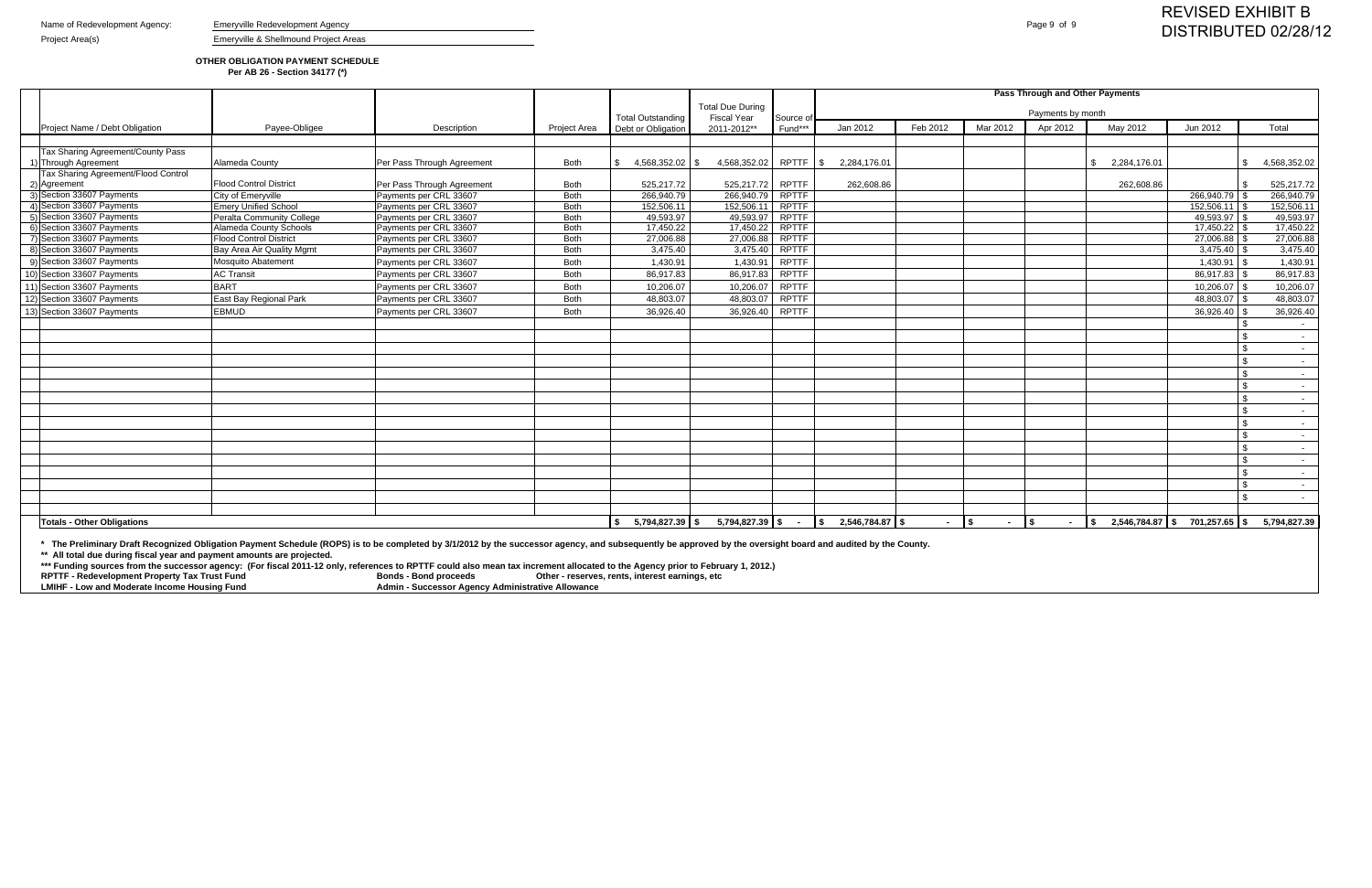EXHIBIT A

New item or new cost

action 1/17/12

#### **Name of Redevelopment Agency:** *Emeryville Redevelopment Agency Emeryville Redevelopment Agency Emeryville Redevelopment Agency Emeryville Redevelopment Agency Proposition* **<b>***Emeryville Redevelopment Agen*

#### **Project Area(s) Emeryville & Shellmound Project Areas**

#### **January 31, 2012**

**Per AB 26 - Section 34167 and 34169 (\*)**

### **2012 FINAL ENFORCEABLE OBLIGATION PAYMENT SCHEDULE**

**Per AB 26 - Section 34167 and 34169 (\*)**

| <b>Debt Obligation</b>                                       | Project                                      | Payee/Obligee                        | <b>Description</b>                                          | <b>Total Outstanding</b><br>Debt or Obligation as |                  |                         | <b>Payments by Month</b> |                  |                     |                 | <b>Total Obligation for</b><br>Period |
|--------------------------------------------------------------|----------------------------------------------|--------------------------------------|-------------------------------------------------------------|---------------------------------------------------|------------------|-------------------------|--------------------------|------------------|---------------------|-----------------|---------------------------------------|
|                                                              |                                              |                                      |                                                             | of Dec 31, 2011                                   |                  |                         |                          |                  |                     |                 |                                       |
|                                                              |                                              |                                      |                                                             |                                                   | January          | February                | March                    | April            | May                 | June            |                                       |
| Professional Services Agreement (August 30, 2010)            | 3706 San Pablo Avenue/1025 MacArthur         | <b>Burke Williams Sorenson</b>       | Legal services related to recovery of remediation costs     | Unknow                                            |                  |                         |                          |                  |                     |                 | \$0.00                                |
| <b>Permit Fees</b>                                           | 3706 San Pablo Avenue/1025 MacArthur         | City of Emervville                   | Permits for fences                                          | \$1,020.00                                        |                  | \$1,020.00              |                          |                  |                     |                 | \$1,020.00                            |
| Bay/Shellmound Assessment                                    | 3706 San Pablo Avenue/1025 MacArthur         | City of Emeryville                   | Assessment on Housing Parcels                               | \$7,067.9                                         | \$0.00           | \$0.00                  | \$0.00                   | \$0.00           | \$0.00              | \$0.00          | \$0.0                                 |
| 4 Contract for services                                      | 3706 San Pablo Avenue/1025 MacArthur         | Evans Brothers                       | Demo 1025 W. Mac and 3706 SPA                               | \$196,840.00                                      | \$0.00           | \$0.00                  | \$196,840.0              | \$0.00           | \$0.00              | \$0.00          | \$196,840.00                          |
| 5 Contract for services                                      | 3706 San Pablo Avenue/1025 MacArthur         | Jeffrey Thomas Ferrasci              | Assessment drilling and ladder placement                    | \$2,000.0                                         | \$2,000.00       | \$0.00                  | \$0.0                    | \$0.00           | \$0.00              | \$0.0           | \$2,000.0                             |
| <b>SContract for services</b>                                | 3706 San Pablo Avenue/1025 MacArthur         | Kier & Wright                        | ALTA survey 3706 SPA                                        | \$13,425.0                                        | \$0.00           | \$0.00                  | \$13,425.0               | \$0.00           | \$0.00              | \$0.0           | \$13,425.0                            |
| Contract for services                                        | 3706 San Pablo Avenue/1025 MacArthur         | National Const. Rental               | Temp Pole at 3706 SPA-Billboard                             | \$2,180.00                                        | \$60.00          | \$60.00                 | \$60.0                   | \$60.00          | \$60.00             | \$60.0          | \$360.0                               |
| <b>Contract for services</b>                                 | 3706 San Pablo Avenue/1025 MacArthur         | Peralta Service Corp                 | Maintenance at 3706 SPA                                     | \$60,000.0                                        | \$2,880.0        | \$2,880.0               | \$2,880.0                | \$2,880.00       | \$2,880.0           | \$2,880.0       | \$17,280.0                            |
| <b>Contract for services</b>                                 | 3706 San Pablo Avenue/1025 MacArthur         | PG&E                                 | Reset Power at 3706 SPA for Billboard                       | \$3.180.00                                        | \$0.00           | \$3,180.00              | \$0.00                   | \$0.00           | \$0.00              | \$0.00          | \$3,180.0                             |
| 10 Contract for Services                                     | 3706 San Pablo Avenue/1025 MacArthur         | <b>RGA Environmental</b>             | Monitoring of HazWaste 3706 SPA Demo                        | \$11,750.00                                       | \$0.00           | \$0.00                  | \$0.00                   | \$11,750.00      | \$0.00              | \$0.00          | \$11,750.0                            |
| 11 Property taxes                                            | 3706 San Pablo Avenue/1025 MacArthur         | State Franchise Board                | Property taxes assessments and fees                         | \$80,588.1                                        | \$7,260.2        |                         |                          | \$6,663.45       |                     |                 | \$13,923.6                            |
| 12 Contract for services                                     | 3706 San Pablo Avenue/1025 MacArthur         | Susan Colman                         | <b>Environmental Oversight</b>                              | \$6,250.00                                        | \$0.0            | \$1,250.00              | \$1,250.0                | \$1,250.00       | \$1,250.0           | \$1,250.0       | \$6,250.0                             |
| Affordable Housing Option Agreement (Feb 15, 2011)           | 3706 San Pablo Avenue/1025 MacArthur         | City of Emeryville                   | Remediation of 3706 SPA                                     | \$240,000.0                                       |                  |                         |                          |                  |                     |                 | \$0.0                                 |
| 14 Amended and Restated Affordable Housing Reimbursement     | 3706 San Pablo Avenue/1025 MacArthur         | City of Emeryville-Housing Successor | Project Management                                          | \$223,888.2                                       | \$3,830.6        | \$3,830.66              | \$3,830.6                | \$3,830.66       | \$3,830.66          | \$3,830.6       | \$22,983.96                           |
| Agreement dated February 15, 2011 and the First Amendment to |                                              |                                      |                                                             |                                                   |                  |                         |                          |                  |                     |                 |                                       |
| Amended and Restated Affordable Housing Reimbursement        |                                              |                                      |                                                             |                                                   |                  |                         |                          |                  |                     |                 |                                       |
| Agreement dated June 21, 2011"                               |                                              |                                      |                                                             |                                                   |                  |                         |                          |                  |                     |                 |                                       |
| 15 Contract for services                                     | 3706 San Pablo Avenue/1025 MacArthur         | West Coast Code Consultants (WC3)    | <b>PW</b> Inspections                                       | \$5,000.00                                        | \$0.00           | \$0.00                  | \$2,000.0                | \$1,000.00       | \$1,000.0           | \$1,000.0       | \$5,000.0                             |
| 16 Contract for services                                     | 48th St Community Garden                     | Aquatierra Assoc/Weiss               | Remediation management                                      | \$5,777.97                                        |                  |                         |                          |                  |                     | \$5,777.9       | \$5,777.9                             |
| 17 Amended and Restated Public Improvements Reimbursement    | 48th St Community Garden                     | City of Emeryville                   | Costs to remediate site soils and construct improvements    | \$120,000.00                                      |                  |                         |                          |                  | \$120,000.00        |                 | \$120,000.00                          |
| Agreement (Feb 15, 2011) and Public Improvements Option      |                                              |                                      |                                                             |                                                   |                  |                         |                          |                  |                     |                 |                                       |
| Agreement (February 15, 2011)                                |                                              |                                      |                                                             |                                                   |                  |                         |                          |                  |                     |                 |                                       |
| 18 Contract for services                                     | 48th St Community Garden                     | Misael Diaz                          | Retaining Walls                                             | \$4,500.0                                         | \$4,500.0        | \$0.00                  | \$0.00                   | \$0.00           | \$0.00              | \$0.00          | \$4,500.0                             |
| 19 Contract for Services                                     | 5890/5900 Christie Avenue Housing            | <b>Allied Security</b>               | Fire Suppression system                                     | \$11,300.0                                        | \$0.00           | \$5,300.0               | \$200.0                  | \$200.00         | \$200.00            | \$200.0         | \$6,100.0                             |
| 20 Promissory Note - 11/08/2011                              | 5890/5900 Christie Avenue Housino            | Charles & Elizabeth Leone            | Christie Ave Acquisition Agreement                          | \$4,681,341.3                                     | \$0.00           | \$0.00                  | \$0.0                    | \$0.00           | \$0.00              | \$0.0           | \$0.0                                 |
| 21 Contract for Services                                     | 5890/5900 Christie Avenue Housing            | <b>EBMUD</b>                         | Water                                                       | \$800.0                                           | \$100.00         | \$100.00                | \$100.0                  | \$100.00         | \$100.00            | \$100.0         | \$600.00                              |
| 22 Promissory Note - 11/08/2011                              | 5890/5900 Christie Avenue Housing            | Franchise Tax Board - Flynn Note     | Christie Ave Acquisition Agreement                          | \$144,333.5                                       |                  |                         |                          |                  |                     |                 | \$0.00                                |
| 23 Promissory Note - 11/08/2011                              | 5890/5900 Christie Avenue Housing            | Miriam Flynn                         | Christie Ave Acquisition Agreement                          | \$4,330,007.0                                     | \$0.00           | \$0.00                  | \$0.0                    | \$0.00           | \$0.00              | \$0.0           | \$0.00                                |
| 24 Contract for Services                                     | 5890/5900 Christie Avenue Housing            | PG&E                                 | Power and Gas                                               | \$2,400.0                                         | \$300.00         | \$300.0                 | \$300.0                  | \$300.00         | \$300.00            | \$300.00        | \$1,800.00                            |
| 25 Contract for Services                                     | 5890/5900 Christie Avenue Housing            | <b>Reed Brothers Security</b>        | <b>Locks and Gate</b>                                       | \$1,000.00                                        | \$0.00           | \$1,000.00              | \$0.00                   | \$0.00           | \$0.00              | \$0.00          | \$1,000.0                             |
| 26 Affordable Housing Option Agreement (Feb 15, 2011)        | 5890/5900 Christie Avenue Housino            | City of Emervville                   | <b>Site Demolition</b>                                      | \$219,550.00                                      |                  |                         |                          |                  |                     | \$0.0           | \$0.00                                |
| 27 Affordable Housing Option Agreement (Feb 15, 2011)        | 5890/5900 Christie Avenue Housing            | City of Emeryville                   | Site Cleanup                                                | \$2,388,900.0                                     |                  |                         |                          |                  |                     | \$0.00          | \$0.00                                |
| 28 Affordable Housing Option Agreement (Feb 15, 2011)        | 5890/5900 Christie Avenue Housing            | City of Emeryville                   | Site Assessment                                             | \$94,350.0                                        | \$0.00           | \$0.00                  | \$0.00                   | \$0.00           | \$0.00              | \$0.00          | \$0.0                                 |
| 29 Affordable Housing Option Agreement (Feb 15, 2011)        | 5890/5900 Christie Avenue Housing            | City of Emeryville                   | Remediation monitoring                                      | \$271,500.0                                       | \$0.00           | \$0.00                  | \$0.0                    | \$0.00           | \$0.00              | \$0.0           | \$0.00                                |
| 30 Contract for Services                                     | 5890/5900 Christie Avenue Housino            | Telepacific                          | Phone Service for Fire Sprinklers                           | \$3,200.0                                         |                  | \$800.0                 | \$120.0                  | \$120.00         | \$120.00            | \$120.0         | \$1,280.0                             |
| 31 Amended and Restated Affordable Housing Reimbursement     | 5890/5900 Christie Avenue Housing            | City of Emeryville-Housing Successor | Project Management                                          | \$223,888.2                                       | \$3,830.66       | \$3,830.66              | \$3,830.66               | \$3,830.66       | \$3,830.66          | \$3,830.6       | \$22,983.96                           |
| Agreement dated February 15, 2011 and the First Amendment to |                                              |                                      |                                                             |                                                   |                  |                         |                          |                  |                     |                 |                                       |
| Amended and Restated Affordable Housing Reimbursement        |                                              |                                      |                                                             |                                                   |                  |                         |                          |                  |                     |                 |                                       |
| Agreement dated June 21, 2011"                               |                                              |                                      |                                                             |                                                   |                  |                         |                          |                  |                     |                 |                                       |
|                                                              |                                              |                                      |                                                             |                                                   |                  |                         |                          |                  |                     |                 |                                       |
| 32 Amended and Restated Affordable Housing Reimbursement     | 6150 Christie Avenue                         | City of Emeryville-Housing Successor | Project Management                                          | \$223,888.20                                      | \$3,830.66       | \$3,830.66              | \$3,830.66               | \$3,830.66       | \$3,830.66          | \$3,830.6       | \$22,983.96                           |
| Agreement dated February 15, 2011 and the First Amendment to |                                              |                                      |                                                             |                                                   |                  |                         |                          |                  |                     |                 |                                       |
| Amended and Restated Affordable Housing Reimbursement        |                                              |                                      |                                                             |                                                   |                  |                         |                          |                  |                     |                 |                                       |
| Agreement dated June 21, 2011"                               |                                              |                                      |                                                             |                                                   |                  |                         |                          |                  |                     |                 |                                       |
| 33 Professional Services Agreement (August 30, 2010)         | 6150 Christie Avenue                         | <b>Burke Williams Sorenson</b>       | Legal services related to recovery of remediation costs     | Unknowr                                           |                  | \$1,020,00              |                          |                  |                     |                 | \$0.0<br>\$1,020.0                    |
| 34 Permit Fees                                               | 6150 Christie Avenue                         | City of Emeryville                   | Permits for fences                                          | \$1,020,00                                        |                  |                         |                          |                  |                     |                 | \$7,000.00                            |
| 35 Contract for Services                                     | 6150 Christie Avenue                         | <b>AJW Construction</b>              | Sidewalk at 6150 Christie                                   | \$7,000.0                                         |                  | \$7,000.0               |                          |                  |                     |                 |                                       |
| 36 Contract for services                                     | 6150 Christie Avenue                         | Morgan Aluminum                      | Fencing at 6150 Christie                                    | \$22,000.0                                        | \$0.00<br>\$0.00 | \$22,000.0              | \$0.00<br>\$0.0          | \$0.00<br>\$0.00 | \$0.00              | \$0.00<br>\$0.0 | \$22,000.0<br>\$1,200.0               |
| 37 Contract for services<br>38 Contract for services         | 6150 Christie Avenue<br>6150 Christie Avenue | National Const. Rental               | Temp Fence at 6150 Christie<br>Maintenance at 6150 Christie | \$1,200.00<br>\$28,320.00                         | \$3,840.00       | \$1,200.00<br>\$1,500.0 | \$1,500.0                | \$1,500.00       | \$0.00<br>\$1,500.0 | \$1,500.0       | \$11,340.00                           |
|                                                              |                                              | Peralta Service Corp                 |                                                             |                                                   |                  |                         |                          |                  |                     |                 |                                       |
| 39 Ownership Participation Agreement (10/19/2010             | 64th and Christie                            | Essex (C/o Chicago Title)            | Affordable Housing Project                                  | \$3,100,000,00<br>\$4,000.00                      |                  | \$800.00                | \$3,100,000.0            |                  | \$800.00            | \$800.00        | \$3,100,000.0<br>\$4,000.00           |
| 40 Contract for services                                     | 64th and Christie                            | Susan Colman                         | <b>Environmental Oversight</b>                              |                                                   | \$0.00           |                         | \$800.00                 | \$800.00         |                     |                 |                                       |

| <b>Totals - This Page</b>         |  | 16,743,465.63    | \$32,432.20    | \$60,901.9     | \$3,330,966.9  | \$38,115.43  | \$139,701.98   | \$25,479.95     | \$3,627,598.52  |
|-----------------------------------|--|------------------|----------------|----------------|----------------|--------------|----------------|-----------------|-----------------|
| <b>Totals - Page 2</b>            |  | \$35,422,339.43  | \$527,824.07   | \$1,216,086.7  | \$10,362,551.4 | \$150,999.85 | \$462,462.03   | \$640,019.59    | \$13,359,943.77 |
| Totals - Page 3                   |  | \$286.549.225.61 | \$527,794.50   | \$2,379,474.96 | \$4,373,576.3  | \$258,517.55 | \$3,225,853.1  | \$11,787,890.84 | \$22,553,107.38 |
| <b>Totals - Page 4</b>            |  | \$94,779,458.23  | \$3,557,413.94 | \$85,671.97    | \$73,680.8     | \$289,132.18 | \$3,352,020.1  | \$156,462.81    | \$7,514,381.89  |
| <b>Totals - Page 5</b>            |  | \$6,262,824.02   | \$1,185,103.30 | \$23,134.36    | \$17,634.3     | \$10,614.00  | \$6,085.00     | \$6,085.00      | \$1,248,656.02  |
| Totals - Page 6                   |  | \$14,872,785.04  | \$289,686.57   | \$8,440.00     | \$8,440.00     | \$8,440.00   | \$8,440.00     | \$6,940.00      | \$330,386.57    |
| <b>Totals - Other Obligations</b> |  | \$5,794,827.39   | \$2,546,784.87 | \$0.00         | \$0.00         | \$0.00       | \$2,546,784.87 | \$701,257.65    | \$5,794,827.39  |
| <b>Grand total - All Pages</b>    |  | \$460,424,925.35 | \$8,667,039.45 | \$3,773,710.0  | \$18.166.849.9 | \$755,819.05 | \$9,741,347.23 | \$13,324,135.84 | \$54,428,901.54 |

\* This Enforceable Obligation Payment Schedule (EOPS) is to be adopted by the redevelopment agency no later than February 1, 2012. It is valid through 6/30/12. It is the basis for the<br>2/23/201/ Recognized Obligation Payme

Page 1 of 7 Pages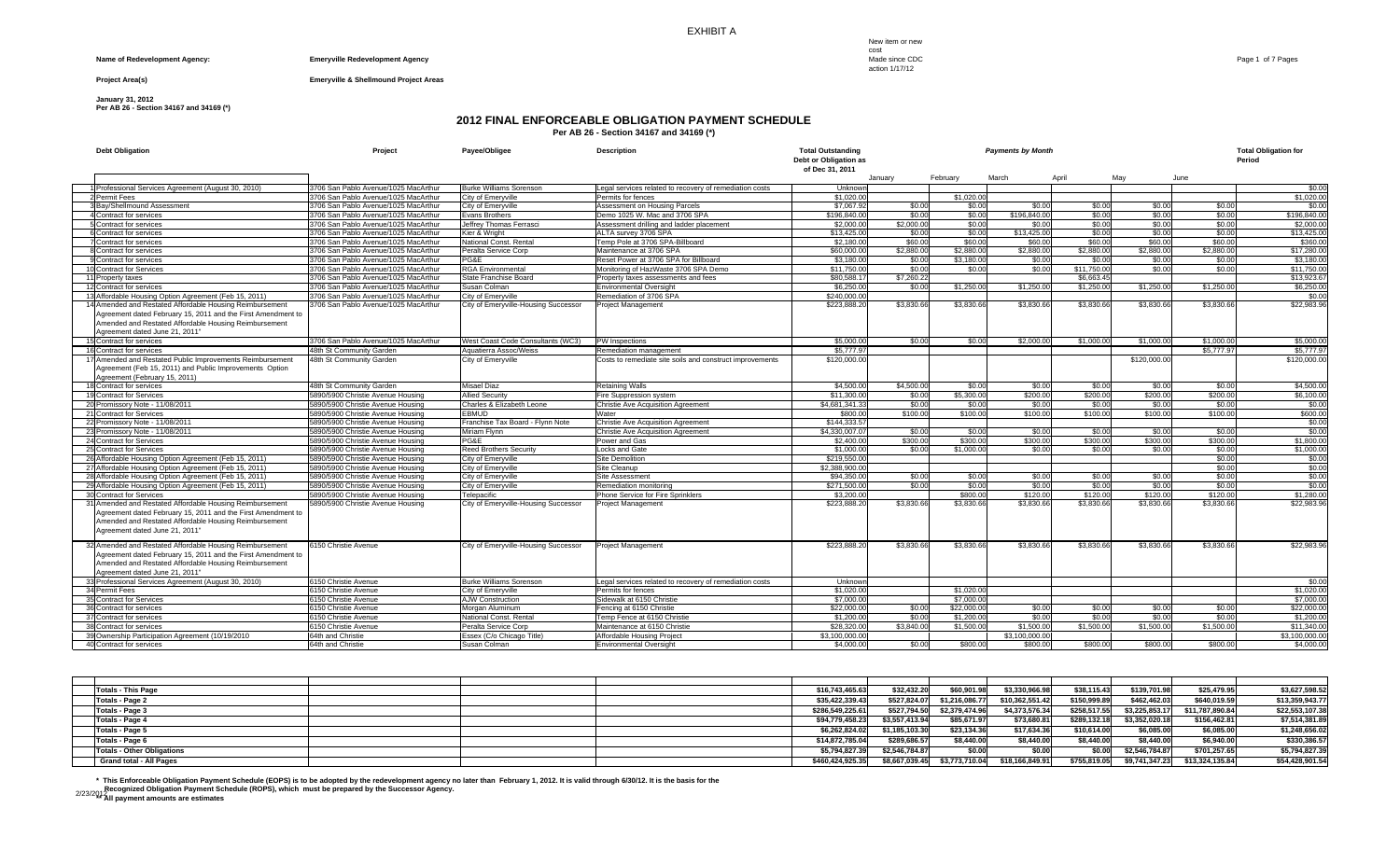### **Name of Redevelopment Agency: Emeryville Redevelopment Agency** Page 2 of 7 Pages

**Project Area(s) Emeryville & Shellmound Project Areas**

**January 31, 2012 Per AB 26 - Section 34167 and 34169 (\*)**

|                                                                                                                                                                                                                        |                                                                                                                               |                                                                |                                                                                                              |                                                                                              |                    |                     | <b>Payments by Month</b> |                     |                    |                      |                                       |
|------------------------------------------------------------------------------------------------------------------------------------------------------------------------------------------------------------------------|-------------------------------------------------------------------------------------------------------------------------------|----------------------------------------------------------------|--------------------------------------------------------------------------------------------------------------|----------------------------------------------------------------------------------------------|--------------------|---------------------|--------------------------|---------------------|--------------------|----------------------|---------------------------------------|
| <b>Debt Obligation</b>                                                                                                                                                                                                 | Project                                                                                                                       | Payee/Obligee                                                  | <b>Description</b>                                                                                           | <b>Total Outstanding January</b><br>Debt or Obligation                                       |                    | February            | March                    | April               | May                | June                 | <b>Total Obligation for</b><br>Period |
| Contract for services                                                                                                                                                                                                  | <b>Adeline Properties</b>                                                                                                     | Arthur Young                                                   | 3602 Adeline/1122 36th Debris removal                                                                        | \$4,650.00                                                                                   | \$150.0            | \$150.00            | \$150.00                 | \$150.00            | \$150.00           | \$150.00             | \$900.00                              |
| 2 Property taxes                                                                                                                                                                                                       | <b>Adeline Properties</b>                                                                                                     | State Franchise Board                                          | Property taxes assessments and fees                                                                          | \$2,039.3                                                                                    |                    |                     |                          |                     |                    |                      | \$0.00                                |
| <b>Bav/Shellmound Assessment</b>                                                                                                                                                                                       | <b>Adeline Properties</b>                                                                                                     | City of Emeryville                                             | Assessment on Housing Parcels                                                                                | \$2,202.58                                                                                   | \$0.00             | \$0.00              | \$0.00                   | \$0.00              | \$0.00             | \$0.00               | \$0.00                                |
| 4 Bay/Shellmound Assessment                                                                                                                                                                                            | Ambassador                                                                                                                    | City of Emeryville                                             | Assessment on Housing Parcels                                                                                | \$1,470.2                                                                                    | \$0.00             | \$0.0               | \$0.0                    | \$0.00              | \$0.00             | \$0.00               | \$0.00                                |
| 5 Development and Disposition Agreement                                                                                                                                                                                | Ambassador                                                                                                                    | Resources for Community Development<br>c/o Wells Fargo         | Ambassador Laundry Project                                                                                   | \$11,112,000.0                                                                               |                    | \$949,398.4         | \$10,162,601.53          |                     | \$0.00             | \$0.00               | \$11,112,000.00                       |
| 6 Exclusive Right to Negotiate (ERN) Agreement                                                                                                                                                                         | Ambassador                                                                                                                    | Resources for Community Development Ambassador Laundry Project |                                                                                                              | \$69,865.2                                                                                   | \$52,620.25        | \$17,244.96         |                          |                     | \$0.00             | \$0.00               | \$69,865.2                            |
| Contract for services                                                                                                                                                                                                  | Ambassador                                                                                                                    | National Const. Rental                                         | Temp Pole at Ambassador-Billboard                                                                            | \$151.4                                                                                      | \$37.8             | \$37.86             | \$37.86                  | \$37.86             |                    |                      | \$151.4                               |
| 8 Contract for services                                                                                                                                                                                                | Ambassador                                                                                                                    | Peralta Service Corp                                           | Ambassador Site Maintenance                                                                                  | \$2,400.0                                                                                    | \$1,200.0          | \$1,200.0           |                          |                     |                    |                      | \$2,400.0                             |
| 9 Contract for Services                                                                                                                                                                                                | Ambassador                                                                                                                    | Fugro                                                          | <b>Well Removal from Ambassador</b>                                                                          | \$11,000.00                                                                                  |                    | \$11,000,00         |                          |                     |                    |                      | \$11,000.0                            |
| 10 Contract for services                                                                                                                                                                                               | Ambassador                                                                                                                    | Robert Haun                                                    | Construction Services                                                                                        | \$87,495.00                                                                                  | \$1,000.0          | \$3,000.0           | \$7,500.0                | \$5,300.00          | \$5,300.0          | \$5,395.00           | \$27,495.0                            |
| 11C<br>Contract for services                                                                                                                                                                                           | <b>\mbassado</b>                                                                                                              | eque Construction                                              | <b>illboard Foundation Removal</b>                                                                           | \$45,000.                                                                                    |                    | \$45,000            |                          |                     |                    |                      | \$45,000.                             |
| 12 Amended and Restated Affordable Housing<br>Reimbursement Agreement dated February 15,<br>2011 and the First Amendment to Amended and<br>Restated Affordable Housing Reimbursement<br>Agreement dated June 21, 2011" | Ambassador                                                                                                                    | City of Emeryville-Housing Successor                           | roject Management                                                                                            | \$85,984.50                                                                                  | \$3,582.6          | \$3,582.69          | \$3,582.6                | \$3,582.69          | \$3,582.6          | \$3,582.69           | \$21,496.14                           |
| 13 Property taxes                                                                                                                                                                                                      | Ambassador                                                                                                                    | State Franchise Board                                          | Property taxes assessments and fees                                                                          | \$134,729.93                                                                                 | \$134,729.9        |                     |                          |                     |                    |                      | \$134,729.9                           |
| 14 Lease (3/2/1993)                                                                                                                                                                                                    | <b>Amtrak Station</b>                                                                                                         | Wareham                                                        | Obligation to purchase upon termination                                                                      | \$1.00                                                                                       |                    |                     |                          |                     |                    |                      | \$0.0                                 |
| 15 Amended and Restated Passenger Station<br>ease/Purchase                                                                                                                                                             | <b>Amtrak Station</b>                                                                                                         | National Railroad Passenger Corp                               | Sublease of Amtrak station - obligation to sell upon<br>ermination                                           | \$0.0                                                                                        |                    |                     |                          |                     |                    |                      | \$0.00                                |
| 16 Lease (Expires 2018)                                                                                                                                                                                                | <b>Amtrak Station</b>                                                                                                         | Alameda County                                                 | Property Taxes for Amtrak Stn                                                                                | \$339,300.00                                                                                 |                    |                     |                          |                     |                    |                      | \$0.00                                |
| 17 Lease (Expires 2018)                                                                                                                                                                                                | <b>Amtrak Station</b>                                                                                                         | Wareham                                                        | Amtrak lease payment to property owner                                                                       | \$1,119,332.00                                                                               | \$13,745.1         | \$13,745.1          | \$13,745.1               | \$13,745.1          | \$13,745.          | \$13,745.17          | \$82,471.0                            |
| 18 Amended and Restated Public Improvements<br>eimbursement Agreement (Feb 15, 2011)                                                                                                                                   | <b>Arts Center</b>                                                                                                            | <b>City of Emeryville</b>                                      | Obligation to fund Art Center design and construction                                                        | \$10,649,379.0                                                                               |                    |                     |                          |                     |                    |                      | \$0.0                                 |
| 19 Building Holding Costs                                                                                                                                                                                              | Arts Center                                                                                                                   | PG&E                                                           | Art Center - Power                                                                                           | \$1,560.00                                                                                   | \$65,00            | \$65.00             | \$65.00                  | \$65.00             | \$65,00            | \$65.00              | \$390.00                              |
| 20 Building Holding Costs                                                                                                                                                                                              | <b>Arts Center</b>                                                                                                            | Sonitrol                                                       | Art Center - Phone lines                                                                                     | \$4,480.0                                                                                    | \$186.6            | \$186.67            | \$186.6                  | \$186.67            | \$186.6            | \$186.67             | \$1,120.0                             |
| 21 Building Holding Costs                                                                                                                                                                                              | <b>Arts Center</b>                                                                                                            | Peralta                                                        | Art Center -Weed abatement/Clean-Up                                                                          | \$900.00                                                                                     | \$150.0            | \$150.00            | \$150.0                  | \$150.00            | \$150.0            | \$150.00             | \$900.0                               |
| 22 Building Holding Costs                                                                                                                                                                                              | <b>Arts Center</b>                                                                                                            | EBMUD<br><b>ADT</b>                                            | Art Center - Water                                                                                           | \$10,080.00                                                                                  | \$420.0<br>\$612.5 | \$420.0<br>\$612.50 | \$420.0<br>\$612.5       | \$420.00<br>\$612.5 | \$420.0<br>\$612.5 | \$420.00<br>\$612.50 | \$2,520.0                             |
| 23 Building Holding Costs                                                                                                                                                                                              | <b>Arts Center</b>                                                                                                            |                                                                | Art Center-Alarm                                                                                             | \$14,700.00                                                                                  |                    |                     |                          |                     |                    |                      | \$3,675.0                             |
| 24 Contract for services<br>25 Contract for services                                                                                                                                                                   | Arts Center<br><b>Arts Center</b>                                                                                             | AMS Planning & Research<br>Robert Haun                         | Business Plan review-Art Center<br>Pre Construction review Arts Center                                       | \$18,500.00<br>\$18,971.00                                                                   | \$0.00             | \$0.00              | \$0.00                   | \$0.00              | \$0.00<br>\$0.00   | \$0.00<br>\$0.00     | \$0.00<br>\$0.00                      |
| 26 PBID Assessment                                                                                                                                                                                                     | <b>Arts Center</b>                                                                                                            | City of Emeryville                                             | PBID - Arts Center                                                                                           | \$39,785.00                                                                                  |                    | \$39,785.00         |                          |                     |                    |                      | \$39,785.0                            |
| 27 Complaint Environmental Cost Recovery: Agency                                                                                                                                                                       | Bay Street - Site B Cost Recovery                                                                                             | Sherwin Williams                                               | Potential Motion for Costs                                                                                   | \$85,712.5                                                                                   |                    |                     |                          |                     |                    | \$85,712.5           | \$85,712.5                            |
| 28 Professional Services Agreement (September 1,                                                                                                                                                                       | Bay Street - Site B Cost Recovery                                                                                             | Cox Castle Nicholsen                                           | Site B environmental cost recovery litigation                                                                | \$500,000.00                                                                                 | \$75,000.0         | \$75,000.00         | \$75,000.0               | \$25,000.00         | \$25,000.0         | \$25,000.0           | \$300,000.0                           |
| 29 Complaint Environmental Cost Recovery; Agency vBay Street - Site B Cost Recovery                                                                                                                                    |                                                                                                                               | Sherwin Williams                                               | Potential Motion for Attorney Fees                                                                           | Unknow                                                                                       |                    |                     |                          |                     |                    |                      | \$0.0                                 |
| 30 Contract For Services                                                                                                                                                                                               | Bay Street - Site B Groundwater Remediation                                                                                   | Clearwater Environmental                                       | Site B ground water/soil drilling spoils disposal                                                            | \$19,500.0                                                                                   | \$3,250.0          | \$3,250.0           | \$3,250.0                | \$3,250.0           | \$3,250.0          | \$3,250.00           | \$19,500.0                            |
| 31 Environmental Oversight Agreement                                                                                                                                                                                   | Bay Street - Site B Groundwater Remediation                                                                                   | DTSC                                                           |                                                                                                              | \$94,395.6                                                                                   | \$5,000.0          | \$5,000.0           | \$5,000.0                | \$5,000.00          | \$5,000.0          | \$5,000.0            | \$30,000.0                            |
| 32 Professional Services Agreement                                                                                                                                                                                     | Bay Street - Site B Groundwater Remediation                                                                                   | Erler & Kalinowski (EKI)                                       | Site B groundwater remediation oversight<br>Environmental engineer re on-going groundwater remediatio        | \$2,179,481.3                                                                                | \$226,074.0        | \$32,500.0          | \$80,250.0               | \$73,500.0          | \$400,000.0        | \$486,750.00         | \$1,299,074.0                         |
| 33 Order Confirming Settlements w/ Chevron, Adams                                                                                                                                                                      | Bay Street - Site B Groundwater Remediation                                                                                   | EKI, DTSC, Clearwater & other vendors                          | Costs to remediate groundwater beneath Site B from on-site                                                   | \$6,155,369.06                                                                               | \$0.0              | \$0.0               | \$0.0                    | \$0.0               | \$0.0              | \$0.00               | \$0.00                                |
| Koeckritz, Robinson, UPRR (July 23, 2010);                                                                                                                                                                             |                                                                                                                               |                                                                | and off-site sources                                                                                         |                                                                                              |                    |                     |                          |                     |                    |                      |                                       |
| 34 Exclusive Right to Negotiate Agreement                                                                                                                                                                              | Bay Street - Site B Redevelopment                                                                                             | Madison Bay Street LLC                                         | Obligation to Negotiate Disposition of Site B Properties                                                     | \$0.00                                                                                       |                    |                     |                          |                     |                    |                      | \$0.00                                |
| 35 Bay Shellmound Assessment                                                                                                                                                                                           | Bay Street - Site B Redevelopment                                                                                             | City of Emeryville                                             | Bay Shellmound Assessment lien                                                                               | 26.066.9                                                                                     |                    |                     |                          |                     |                    |                      |                                       |
| 36 Contract for services                                                                                                                                                                                               | Bay Street - Site B Redevelopment                                                                                             | Watry Design                                                   | Parking Costs - Bay St Phase II                                                                              | \$7,763.1                                                                                    | \$0.00             | \$0.00              | \$0.00                   | \$0.00              | \$0.00             | \$0.00               | \$0.00                                |
| 37 Contract for services                                                                                                                                                                                               | Bay Street - Site B Redevelopment                                                                                             | Fieldman Rolapp & Assoc                                        | Bay Street Parking Svcs                                                                                      | \$15,648.00                                                                                  | \$0.00             | \$0.00              | \$0.00                   | \$0.00              | \$0.00             | \$0.00               | \$0.00                                |
| 38 ERN Deposit                                                                                                                                                                                                         | Bay Street - Site B Redevelopment                                                                                             | Madison Realty                                                 | <b>ERN Deposit</b>                                                                                           | \$50,000.00                                                                                  |                    |                     |                          |                     |                    |                      | \$0.00                                |
| 391<br>cclusive Right to Negotiate (ERN) Agreement                                                                                                                                                                     | <b>Bay Street - Site B Redevelopment</b>                                                                                      | Madison Bay Street LLC                                         | ibligation to Negotiate Disposition of Site B Properties                                                     | \$0.0                                                                                        |                    |                     |                          |                     |                    |                      | \$0.0                                 |
| 40 Disposition and Development Agreement - Option Bay Street Site A Hotel Development<br>o Acquire Hotel Parcel                                                                                                        |                                                                                                                               | Madison Bay Street LLC                                         | Agency option to acquire hotel parcel upon certain conditions<br>orecedent                                   | \$2,000,000.00                                                                               |                    |                     |                          |                     |                    |                      | \$0.00                                |
| 212) - Long Term Risk Management Plan                                                                                                                                                                                  | 41 Disposition and Development Agreement (Section Bay Street Site A Groundwater Remediation/Monitoring Madison Bay Street LLC |                                                                | Responsible for costs of groundwater monitoring and<br>remediation as between Agency and Bay Street Partners | \$0.00                                                                                       |                    |                     |                          |                     |                    |                      | \$0.00                                |
| 42 Professional Services Agreement                                                                                                                                                                                     | Bay Street Site A Groundwater Remediation/Monitoring Erler & Kalinowski (EKI)                                                 |                                                                | Environmental engineer re on-going groundwater monitoring<br>at Bay Street/Site A                            | \$507,668.0                                                                                  | \$10,000.00        | \$10,000.00         | \$10,000.0               | \$20,000.00         | \$5,000.0          | \$10,000.00          | \$65,000.00                           |
| 43 Settlement Agreement & Order (Feb 23, 2001) -<br>Agency v Elementis; US District Ct, Case No. C99-<br>03719 WHA                                                                                                     | Bay Street Site A Groundwater Remediation/Monitoring Sherwin Williams                                                         |                                                                | Reimbursement of Groundwater Monitoring/Remediation<br>Costs w/credit for sums paid to EKI                   | \$507,668.09<br>credit for sums pai<br>to EKI; 5% of a<br>costs paid in exces<br>of \$1.514M | \$0.00             | \$0.00              | \$0.00                   | \$0.00              | \$0.00             | \$0.00               | \$0.00                                |
| 44 Environmental Oversight Agreement                                                                                                                                                                                   | Bay Street Site A Groundwater Remediation/Monitoring DTSC                                                                     |                                                                | Regulatory Oversight                                                                                         | Unknow                                                                                       |                    |                     |                          |                     |                    |                      | \$0.00                                |
| 45 Lease agreement                                                                                                                                                                                                     | <b>Big Daddy's Community Garden</b>                                                                                           | <b>David Saule</b>                                             |                                                                                                              | \$4,758.4                                                                                    |                    | \$4,758.4           |                          |                     |                    |                      | \$4,758.4                             |

**Totals - This Page \$35,422,339.43 \$527,824.07 \$1,216,086.77 \$10,362,551.42 \$150,999.89 \$462,462.03 \$640,019.59 \$13,359,943.77**

\* This Enforceable Obligation Payment Schedule (EOPS) is to be adopted by the redevelopment agency no later than February 1, 2012. It is valid through 6/30/12. It is the basis for t<br>Recognized Obligation Payment Schedule (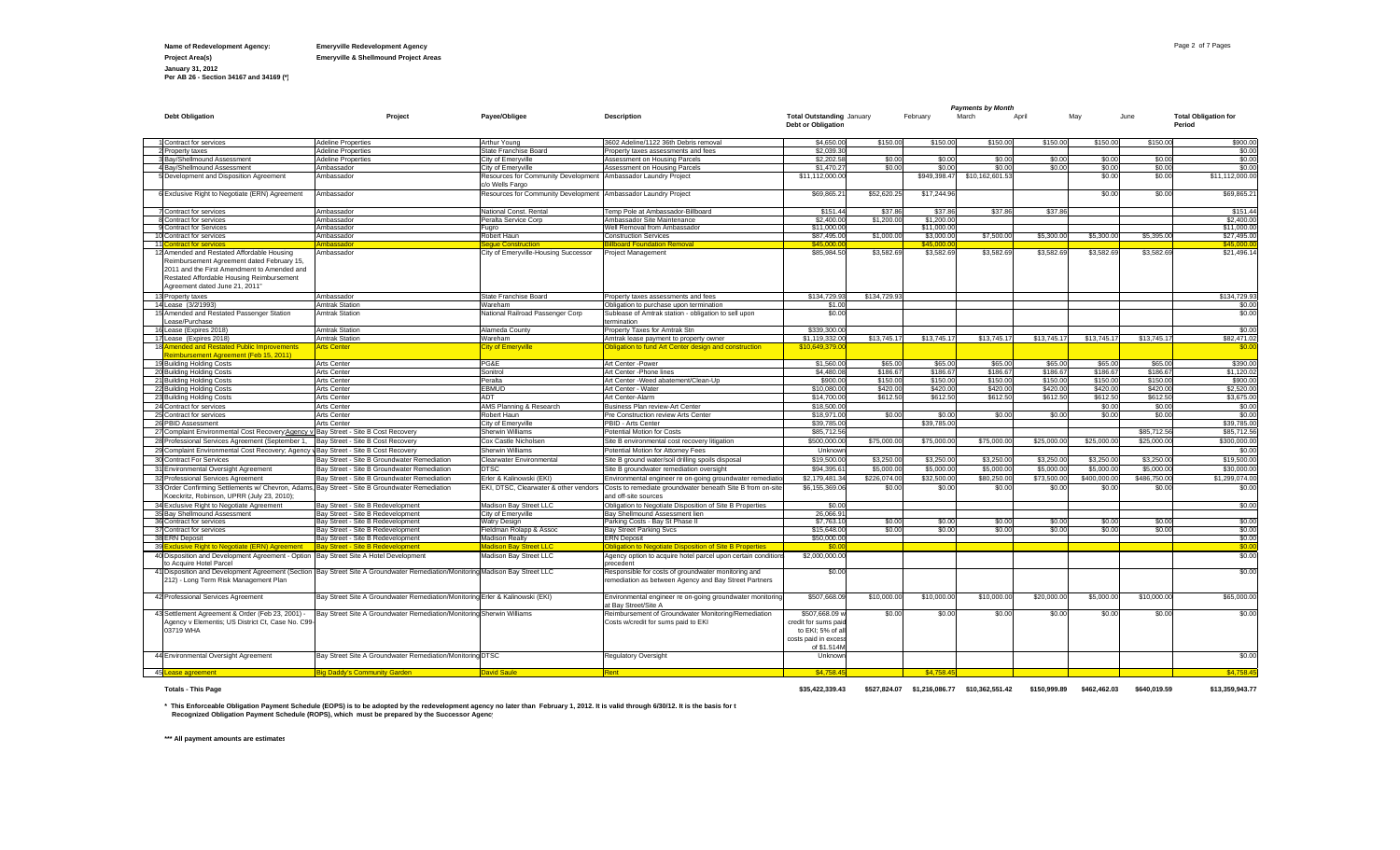**Per AB 26 - Section 34167 and 34169 (\*)**

|                |                                                                                                               |                                      |                                                  |                                                                                                       |                                           |              |                | <b>Payments by Month</b> |              |              |                |                                    |
|----------------|---------------------------------------------------------------------------------------------------------------|--------------------------------------|--------------------------------------------------|-------------------------------------------------------------------------------------------------------|-------------------------------------------|--------------|----------------|--------------------------|--------------|--------------|----------------|------------------------------------|
|                | <b>Debt Obligation</b>                                                                                        | Project                              | Payee/Obligee                                    | <b>Description</b>                                                                                    | <b>Total Outstanding January</b>          |              | February       | March                    | April        | May          | June           | <b>Total Obligation for Period</b> |
|                | 1 Agreement to be Recorded Affecting Real Property Bridgecourt                                                |                                      | <b>Bridgecourt Buyers</b>                        | Downpayment assistance for future condo conversion                                                    | <b>Debt or Obligation</b><br>\$495,812.28 | \$0.00       | \$0.00         | \$0.00                   | \$0.00       | \$0.00       | \$0.00         | \$0.00                             |
|                |                                                                                                               |                                      |                                                  |                                                                                                       |                                           |              |                |                          |              |              |                |                                    |
|                | 2 Contract for services                                                                                       | <b>Brownfields</b>                   | Susan Colman                                     | <b>Environmental Oversight</b>                                                                        | \$968.76                                  | \$0.00       | \$484.38       | \$0.00                   | \$484.38     | \$0.00       | \$0.00         | \$968.76                           |
| $\mathbf{3}$   | Contract for services                                                                                         | <b>Brownfields</b>                   | Markus Niebanck/Amicus Environmental<br>Services | <b>Brownfield Services</b>                                                                            | \$21,470.00                               | \$10,374.13  | \$2,219.17     | \$2,219.17               | \$2,219.1    | \$2,219.17   | \$2,219.17     | \$21,470                           |
|                | 4 Voluntary Cleanup Agreement (January 31, 2012)                                                              | Corporation Yard Remediation         | <b>DTSC</b>                                      | Oversight of assessment, remediation and monitoring of                                                | \$250,000.00                              |              | \$10,000.00    | \$10,000.00              | \$10,000.00  | \$10,000.0   | \$10,000.00    | \$50,000.00                        |
|                |                                                                                                               |                                      |                                                  | azardous materials                                                                                    |                                           |              |                |                          |              |              |                |                                    |
|                | 5 City/Agency Purchase & Sale Agreement (June 4,<br>2009) - Corp Yard                                         | Corporation Yard Remediation         | City as Indemnitee                               | Remediation of soil and groundwater contamination                                                     | Unknown                                   |              |                |                          |              |              |                | \$0.00                             |
| 6              | Professional Services Agreement (January 31,<br>2012)                                                         | Corporation Yard Remediation         | EKI                                              | Remediation and monitoring of soil and groundwater<br>contamination                                   | \$5,850,000.00                            | \$127,000.00 | \$133,000.00   | \$230,000.00             | \$138,000.00 | \$75,000.0   | \$50,000.00    | \$753,000.00                       |
| $\overline{7}$ | Professional Services Agreement (September 1,<br>2010)                                                        | Corporation Yard Remediation         | Cox Castle Nicholsen                             | Legal services relating to recovery of remediation costs                                              | Unknown                                   |              |                |                          |              |              |                | \$0.00                             |
| 8              | Professional Services Agreement (August 30,<br>2010)                                                          | Corporation Yard Remediation         | <b>Burke Williams Sorenson</b>                   | Legal services relating to recovery of remediation costs                                              | Unknown                                   |              |                |                          |              |              |                | \$0.00                             |
|                | 9 CIERRA Loan agreement for Site Remediation -<br>2/21/2007 (Due: 6 vrs from agreement)                       | Dovle-Hollis Park                    | City of Emeryville                               | Brownfield Revolving Loan Fund - Remediation loan                                                     | \$211,143.00                              |              |                |                          |              | \$211,143.00 |                | \$211,143.00                       |
|                | 10 ECAP Lease                                                                                                 | ECAP                                 | PG&E                                             | Utilities for ECAP facility                                                                           | \$1,500.00                                | \$500.00     | \$500.00       | \$500.00                 |              |              |                | \$1,500.00                         |
|                | 11 ECAP Lease                                                                                                 | <b>ECAP</b>                          | Karim Adlai                                      | Lease payments                                                                                        | \$10,467.15                               | \$3,489.1    | \$3,489.17     | \$3,489.17               |              |              |                | \$10,467.51                        |
|                | 12 EUSD MOU Obligation                                                                                        | ECCL                                 | <b>Emery Unified School District</b>             | Memorandum of Understanding                                                                           | \$21,250,000.00                           | \$0.00       | \$0.00         | \$0.00                   | \$0.00       | \$0.00       | \$1,250,000,00 | \$1,250,000.00                     |
|                | 13 Contract for services                                                                                      | Economic Development                 | <b>Emervville Chamber</b>                        | <b>Economic Development Prams</b>                                                                     | \$2,850.0                                 | \$2,850.00   | \$0.00         | \$0.00                   | \$0.00       | \$0.0        | \$0.00         | \$2,850.00                         |
|                | 14 Contract for services                                                                                      | Economic Development                 | <b>Townsend Public Affairs</b>                   | Prof Svcs to secure pubic financing                                                                   | \$63,000.00                               | \$10,000.00  | \$13,000.00    | \$10,000.00              | \$10,000.00  | \$10,000.0   | \$10,000.00    | \$63,000.00                        |
|                | 15 Enterprise Zone                                                                                            | Economic Development                 | City of Oakland                                  | Enterprise Zone Administration                                                                        | \$450,000.00                              |              | \$50,000,00    |                          |              |              |                | \$50,000.00                        |
|                | 16 Wareham                                                                                                    | <b>EmeryStation Greenway</b>         | Wareham Development                              | <b>ERN Deposit</b>                                                                                    | \$50,000.00                               | \$50,000.00  |                |                          |              |              |                | \$50,000.00                        |
|                | 17 Owner Participation Agreement                                                                              | <b>EmeryStation Greenway</b>         | <b>EmeryStation Triangle LLC</b>                 | Tax Increment sharing                                                                                 | \$1,884,161.00                            | \$0.00       | \$0.00         | \$0.00                   | \$0.00       | \$0.00       | \$0.00         | \$0.00                             |
|                | 18 Contract for services                                                                                      | <b>EmeryStation Greenway</b>         | Keyser Marston                                   | <b>Fiscal Analysis Services</b>                                                                       | \$13,862.12                               | \$0.00       | \$0.00         | \$0.00                   | \$0.00       |              |                | \$0.00                             |
|                | 19 Owner Participation Agreement                                                                              | EmervStation Greenway                | <b>EmervStation Triangle LLC</b>                 | <b>Tax Increment Assistance</b>                                                                       | \$5,777.0                                 | \$0.00       | \$0.00         | \$0.00                   | \$0.00       | \$0.00       | \$5,777.07     | \$5,777,07                         |
|                | 20 Contract for services                                                                                      | Facade Grant - Editions Limited West | <b>SZFM</b>                                      | Facade Improvements - Editions Limited                                                                | \$1,418.07                                | \$709.04     | \$709.04       |                          |              |              |                | \$1,418.08                         |
|                | 21 Contract for services                                                                                      | Façade Grant - Paula Leduc           | <b>SZFM</b>                                      | LeDuc Façade                                                                                          | \$1,763.33                                |              | \$1,322.20     | \$441.13                 |              |              |                | \$1,763.33                         |
|                | 22 Facade Grant                                                                                               | Façade Grant - Paula Leduc           | Paula Leduc                                      | Façade grant                                                                                          | \$75,000.00                               |              | \$25,000.00    | \$25,000.00              | \$25,000.00  | \$0.00       | \$0.00         | \$75,000.00                        |
|                | 23 Facade Grant                                                                                               | Facade Grant - Editions Limited West | <b>Editions Limited West</b>                     | Facade grant                                                                                          | \$16,981.00                               |              | \$9,480.00     | \$7,500.00               |              |              |                | \$16,980.00                        |
|                | 24 Contract for services                                                                                      | Finance                              | Lance Soll & Lunghard                            | <b>Audit Services</b>                                                                                 | \$28,710.20                               | \$4,000.00   | \$0.00         | \$0.00                   | \$0.00       | \$8,000.0    | \$0.00         | \$12,000.00                        |
|                | 25 Obligation for County Fees                                                                                 | Finance                              | Alameda County                                   | Property Tax Collection Fees                                                                          | \$285,421.00                              |              |                |                          |              | \$285.421.00 |                | \$285.421.00                       |
|                | 26 Bond Trustee Fees                                                                                          | Finance                              | Bank of New York Mellon                          | <b>Bond Trustee services</b>                                                                          | \$314,380.00                              |              |                | \$16,500.00              |              |              |                | \$16,500.00                        |
|                | 27 Coop Agreement with City                                                                                   | Finance                              | City of Emeryville                               | Administrative Cost Reimbursements                                                                    | \$682,942.16                              | \$318,872.16 | \$72,814.00    | \$72,814.00              | \$72,814.00  | \$72,814.0   | \$72,814.00    | \$682.942.16                       |
|                | 28 Reimbursement Services                                                                                     | Finance                              | City of Emeryville                               | Staff time to complete annual required reporting, respond to<br>inquiries Estimate120 hours @\$152.21 | \$18,265.20                               |              |                | \$9,132.60               |              |              | \$9,132.60     | \$18,265.20                        |
|                | 29 Loan Agreement with EUSD                                                                                   | Finance                              | City as Successor Agency                         | Portion of pass through payments pledged for EUSD loan                                                | \$2,958,769.00                            |              |                |                          |              | \$153,073.00 | \$86,968.00    | \$240.041.00                       |
|                | 30 MOUs with SEIU/CAMP Contracts with City<br>Manager /City Attorney, Pay and Benefits,<br>Schedule for Unrep | inance                               | City of Emeryville                               | Unfunded PERS Liability                                                                               | \$1,032,880,00                            | \$0.00       | \$1,032,880.00 | \$0.00                   | \$0.00       | \$0.00       | \$0.00         | \$1.032,880.00                     |
|                | 31 MOUs with SEIU/CAMP Contracts with City<br>Manager / City Attorney, Pay and Benefits,                      | Finance                              | City of Emeryville                               | Unfunded Health Care Liability                                                                        | \$1,024,577.00                            | \$0.00       | \$1,024,577.00 | \$0.00                   | \$0.00       | \$0.00       | \$0.00         | \$1,024,577.00                     |
|                | Schedule for Unrep<br>32 Contract for services                                                                | Finance                              | <b>MuniServices</b>                              | Property Tax Audit Services                                                                           | Unknown % of<br>ecovery                   | \$0.00       | \$0.00         | \$0.00                   | \$0.00       | \$0.00       | \$0.00         | \$0.00                             |
|                | 33 Tax Allocation Revenue Bonds, 1995                                                                         | Finance                              | Bank of New York Mellon                          | 1995 Bonds to fund projects                                                                           | \$7,454,032.13                            |              |                | \$151,383.13             |              |              | \$381,383,00   | \$532,766.13                       |
| - 34           | Fax Allocation Revenue Bonds, 1998 Series B                                                                   | Finance                              | Bank of New York Mellon                          | 1998 Series B Bonds to fund projects                                                                  | \$57.433.288.13                           |              |                | \$966,208.13             |              |              | \$2,236,208,00 | \$3.202.416.13                     |
| 35             | Tax Allocation Revenue Bonds, 1998 Series C                                                                   | Finance                              | Bank of New York Mellon                          | 1998 Series C Bonds to fund projects                                                                  | \$22,378,977.01                           |              |                | \$454,275.01             |              |              | \$959,275,00   | \$1,413,550.01                     |
| 36             | Tax Allocation Revenue Bonds, 2001 Series A                                                                   | Finance                              | Bank of New York Mellon                          | 2001 Series A Bonds to fund non-housing projects                                                      | \$26,542,534.00                           |              |                | \$438,106.00             |              |              | \$1,143,105.00 | \$1,581,211.00                     |
| 37             | Tax Allocation Revenue Bonds, 2001 Series B                                                                   | Finance                              | Bank of New York Mellon                          | 2001 Series B Bonds to fund projects                                                                  | \$6,237,575,00                            |              |                | \$110,133,00             |              |              | \$165,133,00   | \$275,266.00                       |
| 38             | Tax Allocation Revenue Bonds, 2002 Series A                                                                   | Finance                              | Bank of New York Mellon                          | 2002 Series A Bonds to fund non-housing projects                                                      | \$18,114,300.50                           |              |                | \$345,587.50             |              |              | \$1,465,588,00 | \$1,811,175.50                     |
| 39             | <b>Tax Allocation Revenue Bonds, 2004 Series A</b>                                                            | -inance                              | Bank of New York Mellon                          | 2004 Series A Bonds to fund projects                                                                  | \$101,793,668.50                          |              |                | \$1,520,287.50           |              |              | \$3,940,288.00 | \$5,460,575.50                     |
| 40             | Supplemental ERAF Shift in accordance with AB<br>26 x4                                                        | Finance                              | Low/Mod Housing Fund                             | SERAF Loan                                                                                            | \$9,592,732.00                            |              |                |                          |              | 2,398,183.00 |                | \$2,398,183.00                     |
|                |                                                                                                               |                                      |                                                  |                                                                                                       |                                           |              |                |                          |              |              |                |                                    |

**\* This Enforceable Obligation Payment Schedule (EOPS) is to be adopted by the redevelopment agency no later than February 1, 2012. It is valid through 6/30/12. It is the basis for the** 

Recognized Obligation Payment Schedule (ROPS), which must be prepared by the Successor Agency.<br>\*\*\* All payment amounts are estimates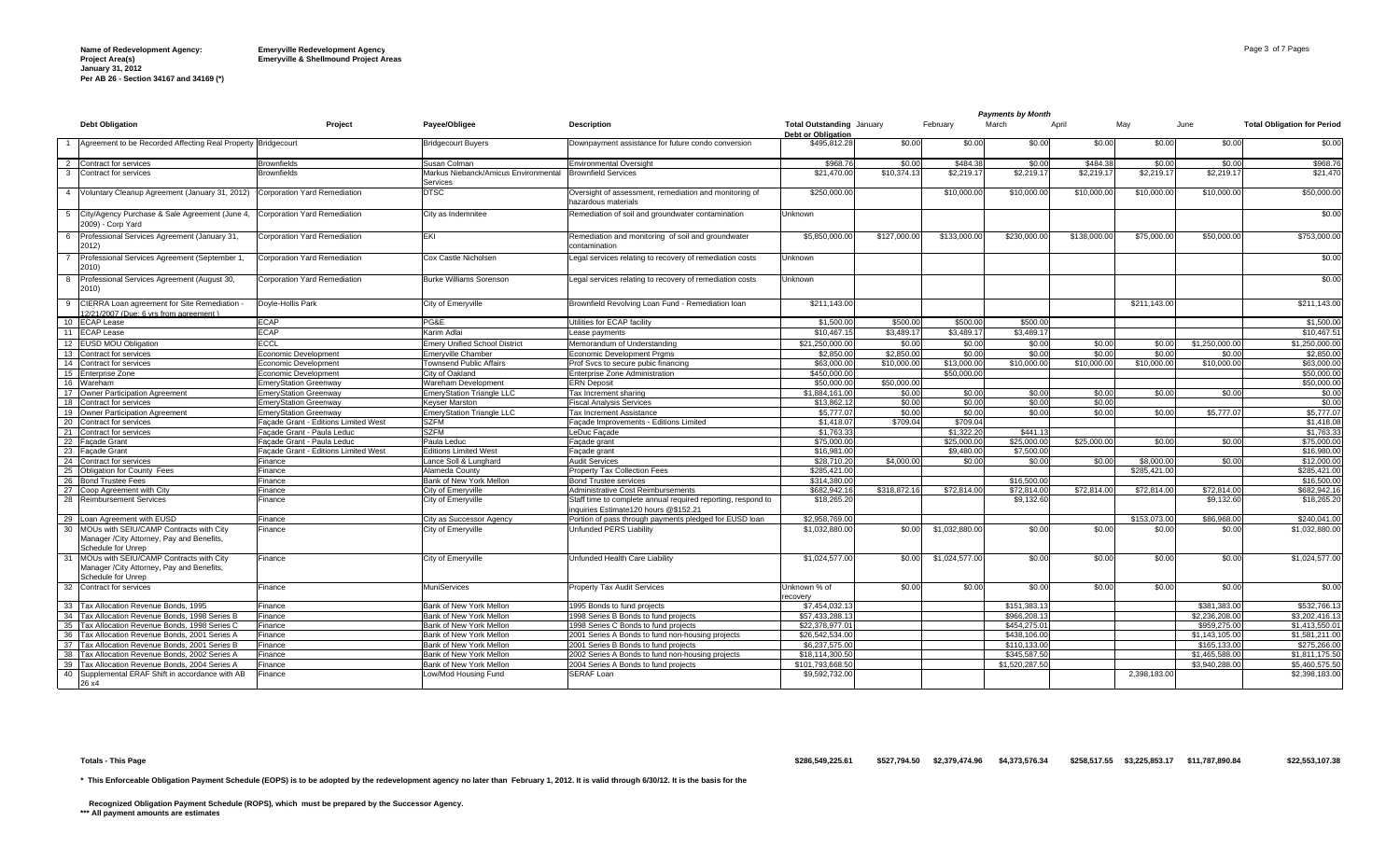#### **Name of Redevelopment Agency: Emeryville Redevelopment Agency** Page 4 of 7 Pages

**Project Area(s) Emeryville & Shellmound Project Areas January 31, 2012 Per AB 26 - Section 34167 and 34169 (\*)**

|                         |                                                                                                                                                                         |                                                                                                                                                                                                 |                                                         |                                                                                                              |                                                               |                      |                     | <b>Payments by Month</b> |              |                |             |                                       |
|-------------------------|-------------------------------------------------------------------------------------------------------------------------------------------------------------------------|-------------------------------------------------------------------------------------------------------------------------------------------------------------------------------------------------|---------------------------------------------------------|--------------------------------------------------------------------------------------------------------------|---------------------------------------------------------------|----------------------|---------------------|--------------------------|--------------|----------------|-------------|---------------------------------------|
|                         | <b>Debt Obligation</b>                                                                                                                                                  | Project                                                                                                                                                                                         | Payee/Obligee                                           | <b>Description</b>                                                                                           | <b>Total Outstanding January</b><br><b>Debt or Obligation</b> |                      | February            | March                    | April        | May            | June        | <b>Total Obligation for</b><br>Period |
|                         | Agreement for Design & Construction Cities Greenway - 67th to City Limit<br>of Berkeley& Emeryville Multi-use Pathway<br>from 67th to Ashby along Former UP RXR<br>Spur |                                                                                                                                                                                                 | City of Berkeley                                        | Reimbursement for design and construction of Greenway:<br>67th Street to City Limit                          | \$173,893.69                                                  | \$154,000.00         | \$19,893.69         |                          |              |                |             | \$173,893.69                          |
|                         | 2 Contract for services                                                                                                                                                 | Greenway - 59th to Midblock                                                                                                                                                                     | Susan Colman                                            | <b>Environmental Oversight</b>                                                                               | \$5,218.75                                                    | \$0.00               | \$1,043.75          | \$1,043.75               | \$1,043.75   | \$1,043.75     | \$1.043.79  | \$5,218.75                            |
|                         | 3 Construction Contract                                                                                                                                                 | Greenway                                                                                                                                                                                        | <b>Ghilotti Brothers</b>                                | Retention                                                                                                    | \$4,256.59                                                    |                      |                     | \$4,256.59               |              |                |             | \$4,256.59                            |
| $\overline{4}$          | Complaint in Eminent Domain - Agency V<br>HSP; Alameda County Sup Ct., Case No.<br>RG10-506236                                                                          | Greenway - 59th to Midblock                                                                                                                                                                     | <b>HSP LLP</b>                                          | Payment of Fair Market Value                                                                                 | \$0.00                                                        | \$0.00               | \$0.00              | \$0.00                   | \$0.00       | \$0.00         | \$0.00      | \$0.00                                |
|                         | 5 Emery Station Owner Participation<br>Agreement (June 1, 2009) - Section 201.2                                                                                         | Greenway - 59th to Midblock                                                                                                                                                                     | <b>Emery Station Triangle LLC</b>                       | Obligation to acquire HSP parcel                                                                             | \$0.00                                                        | \$0.00               | \$0.00              | \$0.00                   | \$0.00       | \$0.00         | \$0.00      | \$0.00                                |
| 6                       | Environmental Remediation Implementation Greenway - 59th to Midblock<br>Agreement - April 18, 2011                                                                      |                                                                                                                                                                                                 | <b>HSP LLP</b>                                          | Deposit of haz material deduction to fair market value if<br>HSP completes remediation work                  | \$203,805.00                                                  | \$0.00               | \$0.00              | \$0.00                   | \$203,805.00 | \$0.00         | \$0.00      | \$203,805.00                          |
|                         | Professional Services Agreement (August<br>30, 2010)                                                                                                                    | Greenway - 59th to Midblock                                                                                                                                                                     | <b>Burke Williams Sorenson</b>                          | HSP Eminent Domain-Legal/Appraisal/Expert Svcs                                                               | \$300,000.00                                                  | \$1,000.00           | \$1,000.00          | \$1,000.00               | \$25,000.00  | \$25,000.00    | \$22,000.00 | \$75,000.00                           |
| $\overline{\mathbf{8}}$ | Professional Services Agreement (Dec 21<br>2011)                                                                                                                        | Greenway - 59th to Midblock                                                                                                                                                                     | <b>Harris and Associates</b>                            | Project management services                                                                                  | \$10,500.00                                                   |                      | \$5,250.0           | \$5,250.00               |              |                |             | \$10,500.00                           |
| 9                       | Amended and Restated Public<br>Improvements Reimbursement Agreement<br>(Feb 15, 2011)                                                                                   | Greenway - 59th to Midblock                                                                                                                                                                     | City of Emeryville                                      | Obligation to design and construct greenway                                                                  | \$510,000.00                                                  |                      |                     |                          |              |                |             | \$0.00                                |
|                         | 10 Amended and Restated Public<br>Improvements Reimbursement Agreement<br>(Feb 15, 2011)                                                                                | Greenway - Powell to Stanford                                                                                                                                                                   | City of Emeryville                                      | Obligation to design and construct greenway                                                                  | \$1,000,000.00                                                |                      |                     |                          |              |                |             | \$0.00                                |
|                         | 11 Contract for services                                                                                                                                                | Homebuyer Program                                                                                                                                                                               | Hsg & Economic Right                                    | Homeowner's Info Workshops                                                                                   | \$800.00                                                      |                      |                     | \$400.00                 |              |                | \$400.00    | \$800.00                              |
|                         | 12 Contract for services                                                                                                                                                | Homebuyer Program                                                                                                                                                                               | Spanish Speaking Unity                                  | Homebuyer counseling                                                                                         | \$12,587.50                                                   | \$200.00             | \$200.00            | \$500.00                 | \$200.00     | \$200.00       | \$500.00    | \$1,800.00                            |
|                         | 13 Contract for services                                                                                                                                                | Homebuyer Program                                                                                                                                                                               | Anderson & Associates                                   | Homebuyer svcs                                                                                               | \$82,160.00                                                   | \$13,693.33          | \$13,693.33         | \$13,693.33              | \$13,693.33  | \$13,693.33    | \$13,693.33 | \$82,159.98                           |
|                         | 14 Loan (Due: 2015)                                                                                                                                                     | Homebuyer Program                                                                                                                                                                               | State of California                                     | HELP program repayment                                                                                       | \$1,934,790.00                                                | \$0.00               | \$0.00              | \$0.00                   | \$0.00       | \$0.00         | \$0.00      | \$0.00                                |
| 15                      | <b>Statatory Monitoring Requirements</b>                                                                                                                                | Homebuyer Loans                                                                                                                                                                                 | City of Emeryville-Housing Successor                    | Monitoring of affordability for affordability Period-30 years<br>from Ioan closing                           | 1,422,841.80                                                  | 3,952.34             | 3,952.34            | 3,952.34                 | 3,952.34     | 3,952.34       | 3,952.34    | \$23,714.04                           |
| 16                      |                                                                                                                                                                         | Housing Monitoring Ambassador, Triangle Court,<br>3706, 5900 Christie, 6150 Christie, Avalon,<br>Emery Villa, Ocean Avenue Court, Bay Bridge<br>Apartments, BridgeCourt, Windsor at Bay Street, |                                                         | Monitoring of affordability for affordability Period-55 years<br>from project completion                     | s.<br>1,731,777.00                                            |                      |                     | $$20,000.00$ \$          | 2,852.96 \$  | 2,852.96 \$    | 2,852.96    | \$28,558.88                           |
|                         | <b>Statutory Monitoring Requirements</b>                                                                                                                                | Magnolia Terrace, Archstone, Bakery Lofts.                                                                                                                                                      | City of Emeryville-Housing Successor                    |                                                                                                              |                                                               |                      |                     |                          |              |                |             |                                       |
|                         | 17 Obligation to Low and moderate Income<br><b>Housing Fund</b>                                                                                                         | <b>Housing Production</b>                                                                                                                                                                       | Low/Mod Housing Fund                                    | <b>Housing SetAside</b>                                                                                      | \$56,893,645.44                                               | \$3,281,693.00       |                     |                          |              | \$3,281,693.00 |             | \$6,563,386.00                        |
|                         | 18 Reserve for Debt Service                                                                                                                                             | <b>Housing Production</b>                                                                                                                                                                       | Bond holders                                            | Pledged funds as part of bond refinancing in 1998                                                            | \$200,000.00                                                  |                      |                     |                          |              |                |             | \$0.00                                |
|                         | 19 Contract for services                                                                                                                                                | <b>Housing Rehabilitation</b>                                                                                                                                                                   | Rebuilding Together                                     | <b>Rehabilitation Services</b>                                                                               | \$15,000.00                                                   | \$0.00               | \$0.00              | \$0.00                   | \$15,000.00  | \$0.00         | \$0.00      | \$15,000.00                           |
|                         | 20 Contract for services                                                                                                                                                | <b>Housing Rehabilitation</b>                                                                                                                                                                   | Robert Haun                                             | <b>Rehabilitation Services</b>                                                                               | \$13,144.50                                                   | \$1,877.00           | \$500.00            | \$500.00                 | \$500.00     | \$500.00       | \$500.00    | \$4,377.00                            |
| 22                      | 21 Contract for services<br>Amended and Restated Public                                                                                                                 | Horton Landing Park<br><b>Horton Landing Park</b>                                                                                                                                               | URS Corp                                                | Horton Landing Park-Archaeology Monitor                                                                      | \$138,856.00<br>\$1,000,000.00                                | \$9,410.62           | \$50,589.3          | \$19,714.00              | \$19,714.00  | \$19,714.00    | \$19,714.00 | \$138,856.00<br>\$0.00                |
|                         | Improvements Reimbursement Agreement<br>(Feb 15, 2011) and Public Improvements<br>Option Agreement (February 15, 2011)                                                  |                                                                                                                                                                                                 | City of Emeryville                                      | Obligation to design, remediate and construct Horton<br>Landing Park                                         |                                                               |                      |                     |                          |              |                |             |                                       |
|                         | 23 Second Amendment to First Implementation Horton Landing Park<br>Agreement to Participation Agreement -<br>Section 7                                                  |                                                                                                                                                                                                 | Novartis Vaccines & Diagnostics                         | Obligation to design, remediate and construct Horton<br>Landing Park                                         |                                                               |                      |                     |                          |              |                |             | \$0.00                                |
|                         | 24 Contract for services                                                                                                                                                | I-80 Bike Ped Bridge                                                                                                                                                                            | HQE                                                     | Design                                                                                                       | \$200.00                                                      | \$200.00             |                     | \$0.00                   | \$0.00       | \$0.00         | \$0.00      | \$200.00                              |
|                         | 25 DDA obligation<br>26 Public Information                                                                                                                              | Magnolia                                                                                                                                                                                        | Magnolia Terrace<br>Granicus                            | DDA obligation                                                                                               | \$5,072.37                                                    | \$0.00<br>\$558.00   | \$5,072.37          | \$558.00                 | \$558.00     | \$558.00       | \$558.00    | \$5,072.37<br>\$3,348.00              |
|                         | 27 Public Information                                                                                                                                                   | <b>Meeting Recording</b><br><b>Meeting Recording</b>                                                                                                                                            | Second Sight Video                                      | Community promotion/outreach: streaming video<br>Community promotion/outreach: broadcast/video<br>production | \$5,022.00<br>\$5,625.00                                      | \$625.00             | \$558.0<br>\$625.00 | \$625.00                 | \$625.00     | \$625.00       | \$625.00    | \$3,750.00                            |
|                         | 28 Contract for services                                                                                                                                                | North Hollis Parking                                                                                                                                                                            | <b>Wilbur Smith Associates</b>                          | Parking Plan/No. Hollis                                                                                      | \$13,578.63                                                   |                      |                     |                          |              |                | \$13,578,63 | \$13,578,63                           |
| 29                      | <b>Amended and Restated Public</b><br>nprovements Reimbursement Agreement<br>Feb 15, 2011)                                                                              | <b>Jorth Hollis Parking</b>                                                                                                                                                                     | <b>City of Emeryville</b>                               | urchase and install ion of parking meters per North Hollis<br>Parking Plan                                   | \$1,200,000.0                                                 |                      |                     |                          |              |                |             | \$0.00                                |
|                         | 30 Participation Agreement                                                                                                                                              | Novartis                                                                                                                                                                                        | Novartis                                                | <b>Project Deposit</b>                                                                                       | \$50,000.00                                                   |                      |                     |                          |              |                |             | \$0.00                                |
|                         | 31 Participation Agreement                                                                                                                                              | <b>Novartis</b>                                                                                                                                                                                 | Novartis                                                | Reimbursement agreement                                                                                      | \$26,997,536.00                                               |                      |                     |                          |              |                |             | \$0.00                                |
|                         | 32 Contract for services                                                                                                                                                | Papermill, 64th & Christie                                                                                                                                                                      | Origins Design Network                                  | Architectural & Urban Design Svcs                                                                            | \$9,689.00                                                    | \$0.00               | \$1,937.80          | \$1,937.80               | \$1,937.80   | \$1,937.80     | \$1,937.80  | \$9,689.00                            |
|                         | 33 CIERRA Loan agreement for Site<br>Remediation - 12/21/2007 (Due: 6 yrs from<br>agreement)                                                                            | Park Ave Park-Parcel D                                                                                                                                                                          | City of Emeryville                                      | Brownfield Revolving Loan Fund - Remediation loan                                                            | \$766,898.00                                                  |                      |                     |                          |              |                | \$74,857.00 | \$74,857.00                           |
|                         | 34 Contract for services                                                                                                                                                | Park Ave Park-Parcel D                                                                                                                                                                          | Susan Colman                                            | Environmental Oversight                                                                                      | \$1,250.00                                                    | \$0.00               | \$250.00            | \$250.00                 | \$250.00     | \$250.00       | \$250.00    | \$1,250.00                            |
|                         | 35 Contract for services                                                                                                                                                | Park Ave Streetscape                                                                                                                                                                            | <b>Ghilotti Construction</b>                            | Park Ave, Improvements                                                                                       | \$158,167.00                                                  | \$158,167,00         |                     |                          |              |                |             | \$158,167,00                          |
|                         | 36 Contract for services                                                                                                                                                | Ped/Bike Safety Improvements Powell St./I-80                                                                                                                                                    | Kimlev-Horn                                             | Plans for Ped/Bike Safety Improve                                                                            | \$11,854.91                                                   | \$11,854.91          | \$0.00              | \$0.00                   | \$0.00       | \$0.00         | \$0.00      | \$11,854.91                           |
|                         | 37 Contract for services                                                                                                                                                | Ped/Bike Safety Improvements Powell St./I-80                                                                                                                                                    | Sposeto Engineering, Inc.                               | Powell St./I-80 Bike Pedestrian Proiect                                                                      | \$67,309.52                                                   | \$67,309.52          |                     | \$0.00                   |              |                | \$0.00      | \$67,309.52                           |
|                         | 38 Contract for services<br>39 Contract for services                                                                                                                    | Ped/Bike Safety Improvements Powell St./I-80                                                                                                                                                    | West Coast Code Consultants<br><b>Applied Materials</b> | Inspections                                                                                                  | \$1,000.00<br>\$2,192.00                                      | \$0.00<br>\$2,192.00 | \$1,000.00          |                          | \$0.00       | \$0.00         |             | \$1,000.00<br>\$2,192.00              |
|                         | 40 Contract for services                                                                                                                                                | Ped/Bike Safety Improvements Powell St./I-80<br>Ped/Bike Safety Improvements Powell St./I-80                                                                                                    | Sposeto Engineering, Inc.                               | Testing<br>Retention for Powell St/I-80 Bike Pedestrian Project                                              | 4,681.22                                                      | 4,681.22             |                     |                          |              |                |             | \$4,681.22                            |

\* This Enforceable Obligation Payment Schedule (EOPS) is to be adopted by the redevelopment agency no later than February 1, 2012. It is valid through 6/30/12. It is the basis for the<br>Recognized Obligation Payment Schedule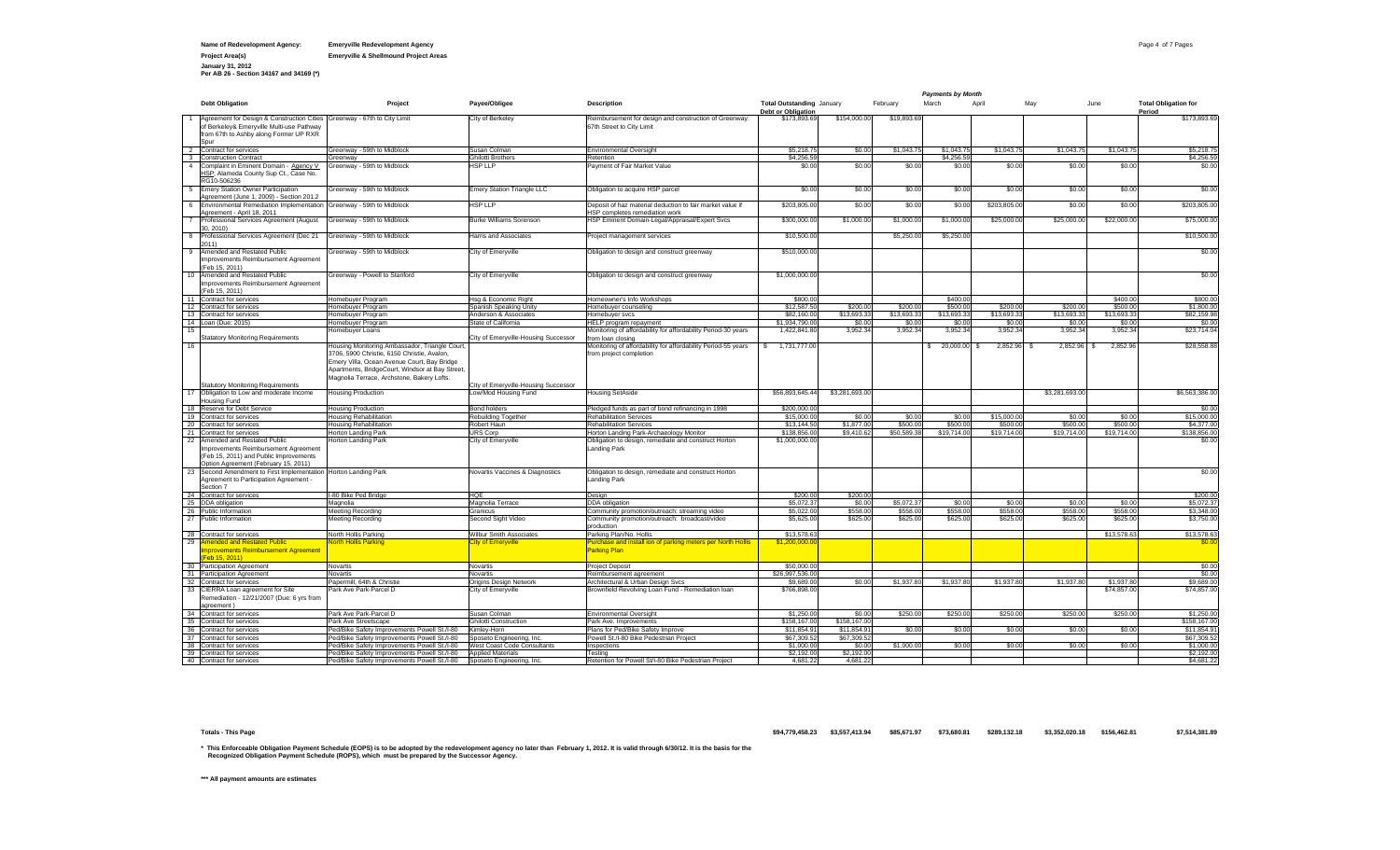#### **Name of Redevelopment Agency: Emeryville Redevelopment Agency** Page 5 of 7 Pages

**Project Area(s) Emeryville & Shellmound Project Areas**

**January 31, 2012 Per AB 26 - Section 34167 and 34169 (\*)**

|                                                                                         |                                 |                             |                                                             | <b>Payments by Month</b>                               |              |             |             |            |            |           |                                       |
|-----------------------------------------------------------------------------------------|---------------------------------|-----------------------------|-------------------------------------------------------------|--------------------------------------------------------|--------------|-------------|-------------|------------|------------|-----------|---------------------------------------|
| <b>Debt Obligation</b>                                                                  | Project                         | Pavee/Obligee               | <b>Description</b>                                          | <b>Total Outstanding Debt or January</b><br>Obligation |              | February    | March       | April      | May        | June      | <b>Total Obligation for</b><br>Period |
| 1 Contract for services                                                                 | <b>Police Station</b>           | National Const. Rental      | <b>PD Construction Fence</b>                                | \$1,200.00                                             | \$116.67     | \$116.67    | \$116.67    | \$116.67   | \$116.67   | \$116.6   | \$700.02                              |
| 2 Contract for equipment                                                                | Police Station                  | <b>Tuff Shed</b>            | Storage Shed                                                | \$8,605.00                                             | \$8,605.00   |             |             |            |            |           | \$8,605.00                            |
| 3 Contract for services                                                                 | <b>Police Station</b>           | <b>Starlite Electric</b>    | PD Renovation                                               | \$1,420.0                                              | \$1,420.00   | \$0.00      | \$0.00      | \$0.00     | \$0.00     | \$0.00    | \$1,420.00                            |
| 4 Contract for services                                                                 | <b>Police Station</b>           | Alameda County              | PD Renovation                                               | \$2,500.0                                              | \$2,500.00   | \$0.00      | \$0.00      | \$0.00     | \$0.00     | \$0.00    | \$2,500.00                            |
| 5 Contract for services                                                                 | <b>Police Station</b>           | Don Dommer Assoc            | Architect Svc-PD Renovation                                 | \$59,000.0                                             | \$59,000.00  | \$0.00      | \$0.00      | \$0.00     | \$0.00     | \$0.00    | \$59,000.00                           |
| 6 Contract for services                                                                 | <b>Police Station</b>           | <b>Wiss Janney Elstner</b>  | Waterproofing Renovation-PD Renovation                      | \$1,594.0                                              | \$1,594.00   | \$0.00      | \$0.00      | \$0.00     | \$0.00     | \$0.00    | \$1,594.00                            |
| <b>7</b> Contract for services                                                          | <b>Police Station</b>           | <b>Wright Line</b>          | PD Renovation                                               | \$1,639.0                                              | \$1,639,00   | \$0.00      | \$0.00      | \$0.00     | \$0.00     | \$0.00    | \$1,639.00                            |
| 8 Contract for services                                                                 | <b>Police Station</b>           | <b>KEMA Services</b>        | <b>LEED Certification-PD Building</b>                       | \$35,810.0                                             | \$5,968.33   | \$5,968.33  | \$5,968.3   | \$5,968.33 | \$5,968.33 | \$5,968.3 | \$35,809.98                           |
| 9 Contract for services                                                                 | <b>Police Station</b>           | <b>KC Future Planning</b>   | PD Renovation                                               | \$26,000.0                                             | \$26,000.00  | \$0.00      | \$0.00      | \$0.00     | \$0.00     | \$0.00    | \$26,000.00                           |
| 10 Contract for services                                                                | <b>Police Station</b>           | One Workplace Ferrari       | PD Renovation                                               | \$19,364.0                                             | \$19,364.00  | \$0.00      | \$0.00      | \$0.00     | \$0.00     | \$0.00    | \$19,364.00                           |
| 11 Contract for services                                                                | <b>Police Station</b>           | MACK <sub>5</sub>           | Police Station Remodel                                      | \$38,220.0                                             | \$38,220.00  | \$0.00      | \$0.00      | \$0.00     | \$0.00     | \$0.00    | \$38,220.00                           |
| 12 Contract for services                                                                | <b>Police Station</b>           | Design Space Modular Bldg   | Disconnect and remove PD temp modulars                      | \$253,834.0                                            | \$253,834,00 | \$0.00      | \$0.00      | \$0.00     | \$0.00     | \$0.00    | \$253,834,00                          |
| 13 Contract for services                                                                | Police Station                  | Suasal Corp                 | PD Renovation                                               | \$490,000.0                                            | \$490,000.00 | \$0.00      | \$0.00      | \$0.00     | \$0.00     | \$0.00    | \$490,000,00                          |
| 14 Contract for services                                                                | <b>Police Station</b>           | Suasal Corp                 | Retention                                                   | \$42,789.9                                             | \$42,789.94  |             |             |            |            |           | \$42,789.94                           |
| 15 Contract for services                                                                | <b>Police Station</b>           | <b>Interior Motions</b>     | PD - Furnishings and Equipment                              | \$30,668.0                                             | \$27,000.00  |             |             |            |            |           | \$27,000.00                           |
| 16 Contract for services                                                                | Police Station                  | Systems and Space Inc.      | PD - Furnishings and Equipment                              | \$5,035.0                                              | \$5,035.00   |             |             |            |            |           | \$5,035.00                            |
| 17 Contract for services                                                                | <b>Police Station</b>           | Lyon Workspace Projects     | PD - Furnishings and Equipment                              | \$413.0                                                | \$413.00     |             |             |            |            |           | \$413.00                              |
| 18 Contract for services                                                                | <b>Police Station</b>           | <b>EBMUD</b>                | PD Renovations - Utilities                                  | \$5,500.0                                              | \$2,750.00   | \$2,750.00  | \$0.00      | \$0.00     | \$0.00     | \$0.00    | \$5,500.00                            |
| 19 Contract for services                                                                | <b>Police Station</b>           | PG&E                        | PD Renovations - Utilities                                  | \$5,500.0                                              | \$2,750.00   | \$2,750,00  | \$0.00      | \$0.00     | \$0.00     | \$0.00    | \$5,500.00                            |
| 20 Contract for Services                                                                | <b>Police Station</b>           | On the Move                 | PD Renovations - moving company                             | \$11,000.0                                             | \$11,000.00  | \$0.00      | \$0.00      | \$0.00     | \$0.00     | \$0.00    | \$11,000.00                           |
| 21 Contract for Services                                                                | <b>Police Station</b>           | Applied Medical Inc         | PD Renovations - evidence drying cabinet                    | \$11,475.0                                             | \$11,475.00  |             |             |            |            |           | \$11,475.00                           |
| 22 Contract for Services                                                                | <b>Police Station</b>           | East Bay Supply             | PD Renovations - Evidence Refrigerator & Freezer            | \$200.00                                               | \$200.00     |             |             |            |            |           | \$200.00                              |
| 23 Contract for Services                                                                | <b>Police Station</b>           | California Diesel and Power | PD Renovations - annunciator                                | \$13,000.0                                             | \$13,000.00  | \$0.00      | \$0.00      | \$0.00     | \$0.00     | \$0.00    | \$13,000.00                           |
| 24 Contract for Services                                                                | <b>Police Station</b>           | <b>CDW-Government</b>       | PD Renovations - Audio Visual Package                       | \$44,000.0                                             | \$44,000.00  |             |             |            |            |           | \$44,000.00                           |
| 25C<br>Contract for services                                                            | <b>Police Station</b>           | <b>City of Emervville</b>   | PD Additional furnishings & Appliances                      | \$10.000.0                                             |              | \$0.00      | \$0.00      | \$0.00     | \$0.00     | \$0.00    | \$0.00                                |
| 26 Contract for services                                                                | <b>Police Station</b>           | Motorola                    | PD Phone Connection                                         | \$29,167.0                                             | \$29,167,00  | \$0.00      | \$0.00      | \$0.00     | \$0.00     | \$0.00    | \$29,167.00                           |
| 27 Contract for services                                                                | <b>Police Station</b>           | East Bay Supply             | PD-Furnishings and Equipment                                | \$24,000.0                                             | \$24,000.00  |             |             |            |            |           | \$24,000.00                           |
| 28 Contract for services                                                                | <b>Police Station</b>           | Electronic Innovations      | PD Site Gate                                                | \$300.0                                                | \$300.00     |             |             |            |            |           | \$300,00                              |
| 29 Contract for services                                                                | <b>Police Station</b>           | <b>Reed Brothers</b>        | Rekeying building                                           | \$3,413.0                                              | \$3,413.00   |             |             |            |            |           | \$3,413.00                            |
| 30 Contract for services                                                                | Police Station                  | Pivot Interiors Inc.        | PD- Furnishings and Equipment                               | \$24,000.0                                             | \$24,000.00  |             |             |            |            |           | \$24,000.00                           |
| 31 Contract for services                                                                | Police Station                  | <b>Trope Group</b>          | PD- Furnishings and Equipment                               | \$24,000.0                                             | \$24,000.00  |             |             |            |            |           | \$24,000.00                           |
| 32 Contract for services                                                                | <b>Powell Streetscape</b>       | Wallace Roberts & Todd      | Powell Streetscape Design                                   | \$34,648.0                                             | \$11,549.36  | \$11,549.36 | \$11,549.36 |            |            |           | \$34,648.08                           |
| 33 Amended and Restated Public<br>mprovements Reimbursement Agreement<br>(Feb 15, 2011) | <b>Quiet Railroad Crossings</b> | <b>City of Emeryville</b>   | Obligation to design and construct quiet railroad crossings | \$5,000,000.0                                          |              |             |             |            |            |           | \$0.00                                |
| 34 Contract for services                                                                | Sustainable Transportation Plan | Nelson/Nygaard              | Public Transit Improve Analysis                             | \$4,529.00                                             |              | \$0.00      | \$0.00      | \$4,529.00 | \$0.00     | \$0.00    | \$4,529.00                            |

0.62,182,824.02 \$1,185,103.30 \$23,134.36 \$17,634.36 \$17,634.36 \$17,634.36 \$6,085.00 \$6,085.00 \$1,248,656.02 \$1

**\* This Enforceable Obligation Payment Schedule (EPOS) is to be adopted by the redevelopment agency no later than February 1, 2012. It is valid through 6/30/12. It is the basis for the Recognized Obligation Payment Schedule (ROPS), which must be prepared by the Successor Agency.**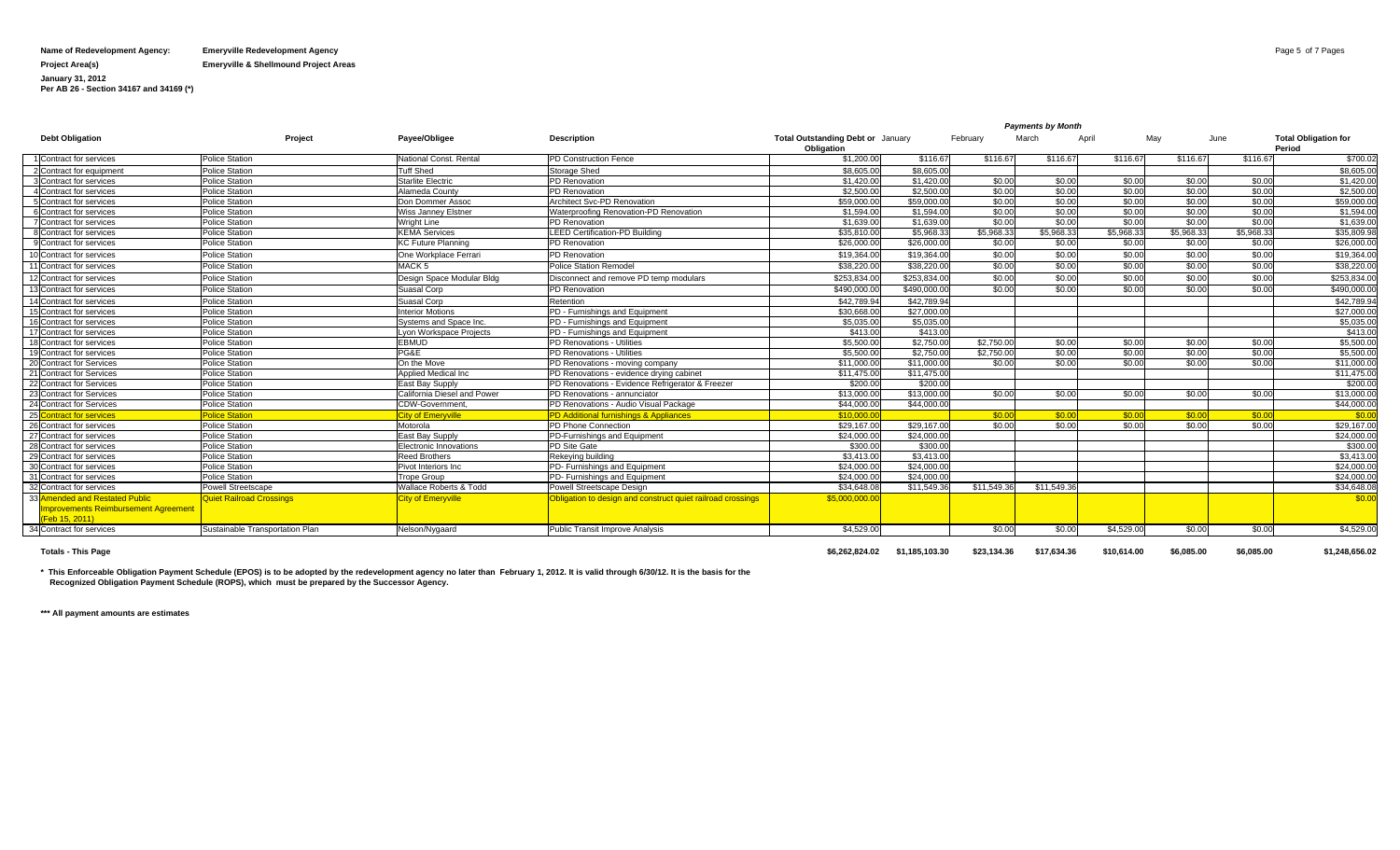## **Name of Redevelopment Agency: Emeryville Redevelopment Agency** Page 6 of 7 Pages **Project Area(s) Emeryville & Shellmound Project Areas**

**January 31, 2012 Per AB 26 - Section 34167 and 34169 (\*)**

| <b>Debt Obligation</b>                                                               | Project                              | Payee/Obligee                       | <b>Description</b>                                                                                | <b>Total Outstanding January</b><br><b>Debt or Obligation</b> |              | February   | March      | April      | Mav        | June       | <b>Total Obligation for</b><br>Period |  |
|--------------------------------------------------------------------------------------|--------------------------------------|-------------------------------------|---------------------------------------------------------------------------------------------------|---------------------------------------------------------------|--------------|------------|------------|------------|------------|------------|---------------------------------------|--|
| 1 Amended and Restated Public Improvements<br>Reimbursement Agreement (Feb 15, 2011) | South Bayfront Ped Bike Bridge       | City of Emeryville                  | Obligation to design and construct South Bayfront Ped Bike<br><b>Bridge</b>                       | \$10,183,539.00                                               |              |            |            |            |            |            | \$0.00                                |  |
| 2 Contract for services                                                              | South Bayfront Ped/Bike Bridge       | Union Pacific RR                    | South Bayfront Ped/Bike Bridge                                                                    | \$17,468.37                                                   | \$0.00       | \$0.00     | \$0.00     | \$0.00     | \$0.00     | \$0.00     | \$0.00                                |  |
| 3 Contract for services                                                              | South Bayfront Ped/Bike Bridge       | Biggs Cardosa                       | South Bayfront Pedestrian Bridge                                                                  | \$945.00                                                      | \$945.00     | \$0.00     | \$0.00     | \$0.00     | \$0.00     | \$0.00     | \$945.00                              |  |
| 4 Contract for services                                                              | <b>Transit Center</b>                | Keyser Marston                      | <b>Fiscal Analysis Services</b>                                                                   | \$6,987.55                                                    | \$0.00       | \$0.00     | \$0.00     | \$0.00     | \$0.00     | \$0.00     | \$0.00                                |  |
| 5 Contract for services                                                              | <b>Transit Center</b>                | Fieldman Rolapp & Assoc             | Fiscal Sycs for Transit Center Parking                                                            | \$12,987.55                                                   | \$0.00       | \$0.00     | \$0.00     | \$0.00     | \$0.00     | \$0.00     | \$0.00                                |  |
| 6 Sub-lease                                                                          | <b>Transit Center Public Parking</b> | <b>Emery Station Associates LLC</b> | Obligation to cooperate with approval and means of<br>financing construction of parking structure |                                                               |              |            |            |            |            |            | \$0.00                                |  |
| 7 Amended and Restated Public Improvements<br>Reimbursement Agreement (Feb 15, 2011) | <b>Transit Center Public Parking</b> | City of Emeryville                  | Costs to construct 125 structured public parking spaces                                           | \$4,230,952.00                                                |              |            |            |            |            |            | \$0.00                                |  |
| 8 Contract for services                                                              | <b>Triangle Traffic Calming</b>      | <b>Ghilotti Brothers</b>            | <b>Triangle Traffic Calming</b>                                                                   | \$220,768.04                                                  | \$214,768.04 | \$1,500.00 | \$1,500.00 | \$1,500.00 | \$1,500.00 | \$0.00     | \$220,768.04                          |  |
| 9 Construction Contract                                                              | Triangle Traffic Calming             | Ghilotti Brothers                   | Retention                                                                                         | \$65,283,53                                                   | \$65,283,53  |            |            |            |            |            | \$65,283,53                           |  |
| 10 Contract For Services                                                             | <b>Triangle Traffic Calming</b>      | P&D Environmental                   | Triangle Traffic Calming Project                                                                  | \$1,750.00                                                    | \$1,750.00   |            |            |            |            |            | \$1,750.00                            |  |
| 11 Contract for Services                                                             | Vacant properties                    | Arthur Young                        | Debris removal for vacant properties                                                              | \$25,000.00                                                   | \$1,040.00   | \$1,040.00 | \$1,040.00 | \$1,040.00 | \$1,040.00 | \$1,040.00 | \$6,240.00                            |  |
| 12 Contract for Services                                                             | Vacant properties                    | Peralta                             | Graffitti removal for vacant properties                                                           | \$22,547.00                                                   | \$1,200.00   | \$1,200.00 | \$1,200.00 | \$1,200.00 | \$1,200.00 | \$1.200.00 | \$7,200.00                            |  |
| 13 Contract for services                                                             | Vacant properties                    | New Image Landscaping               | Weed abatement on vacant properties                                                               | \$39,557.00                                                   | \$2,200.00   | \$2,200.00 | \$2,200.00 | \$2,200.00 | \$2,200.00 | \$2,200.00 | \$13,200.00                           |  |
| 14 Contract for services                                                             | Vacant properties                    | ICM.                                | Maintain Vacant Buildings                                                                         | \$45,000.00                                                   | \$2,500.00   | \$2,500.00 | \$2,500.00 | \$2,500.00 | \$2,500.00 | \$2,500.00 | \$15,000.00                           |  |
| <b>Totals - This Page</b>                                                            |                                      |                                     |                                                                                                   | \$14,872,785.04                                               | \$289,686.57 | \$8,440.00 | \$8,440.00 | \$8,440.00 | \$8,440.00 | \$6,940.00 | \$330,386.57                          |  |

\* This Enforceable Obligation Payment Schedule (EOPS) is to be adopted by the redevelopment agency no later than February 1, 2012. It is valid through 6/30/12. It is the basis for the<br>Recognized Obligation Payment Schedule